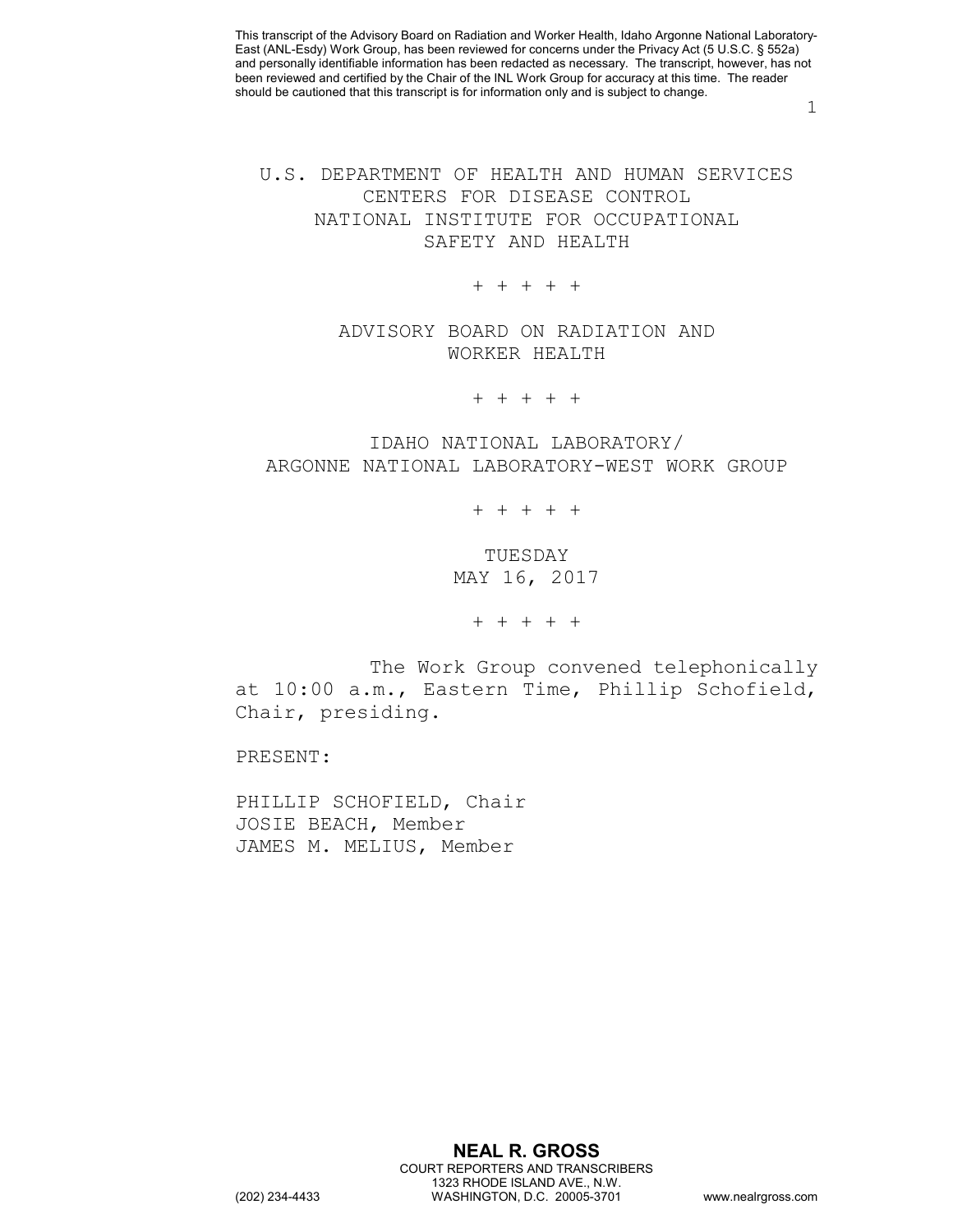2

ALSO PRESENT:

TED KATZ, Designated Federal Official BOB BARTON, SC&A RON BUCHANAN, SC&A HARRY CHMELYNSKI, SC&A DOUG FARVER, SC&A MITCH FINDLEY, ORAU Team JOE FITZGERALD, SC&A BRIAN GLECKLER, ORAU Team JOHN MAURO, SC&A JIM NETON, DCAS STEVE OSTROW, SC&A MICHAEL RAFKY, HHS JOHN STIVER, SC&A TIM TAULBEE, SC&A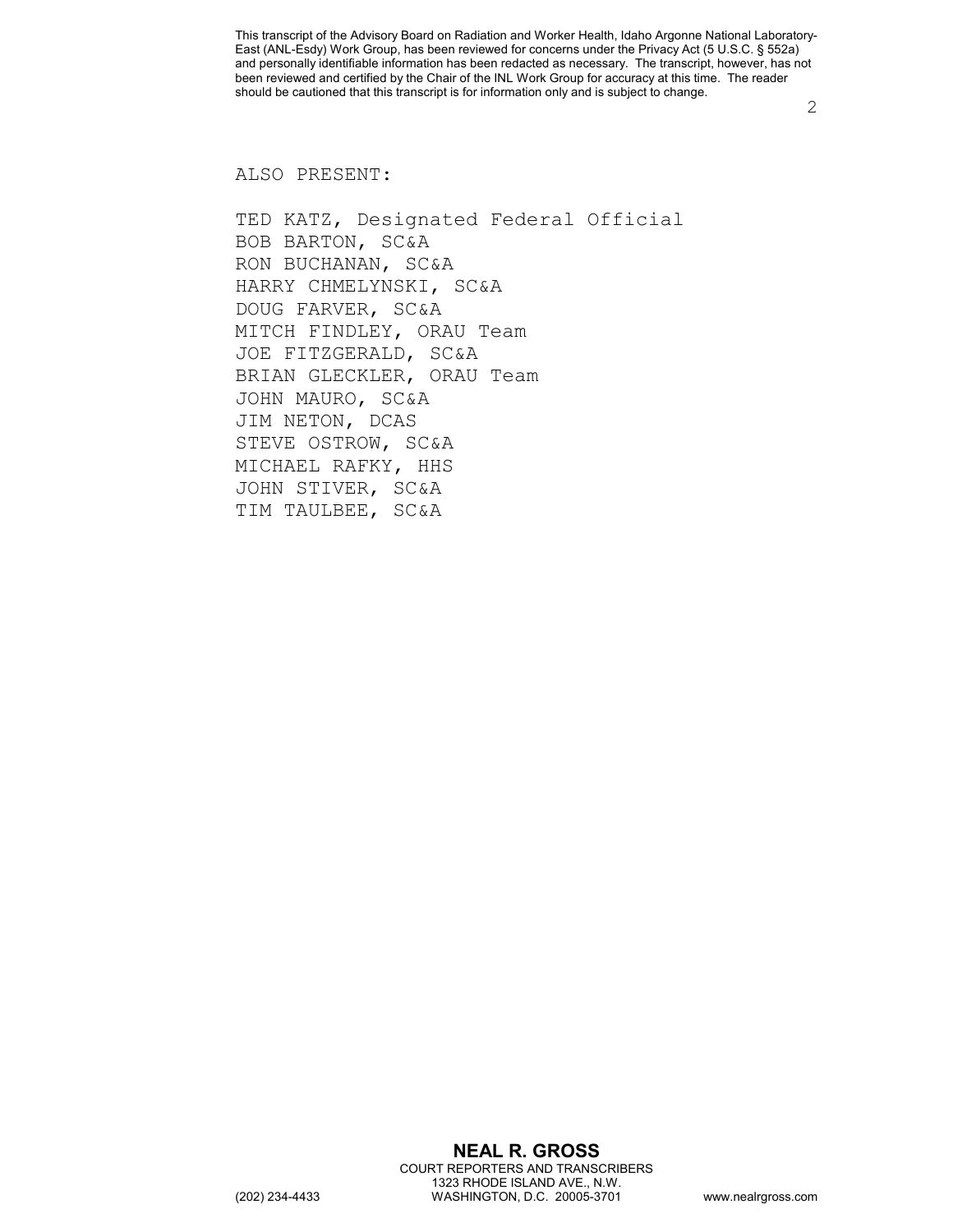3

## **Contents**

| Welcome and Roll Call 4                |  |
|----------------------------------------|--|
| V&V plan for temporary badges at CPP 6 |  |
| NIOSH Priorities for August ABRWH 49   |  |
| 83.14 re: Burial Grounds 49            |  |
| Priorities for Evaluating Reactor 67   |  |
|                                        |  |
| SC&A Burial Grounds Report 114         |  |
|                                        |  |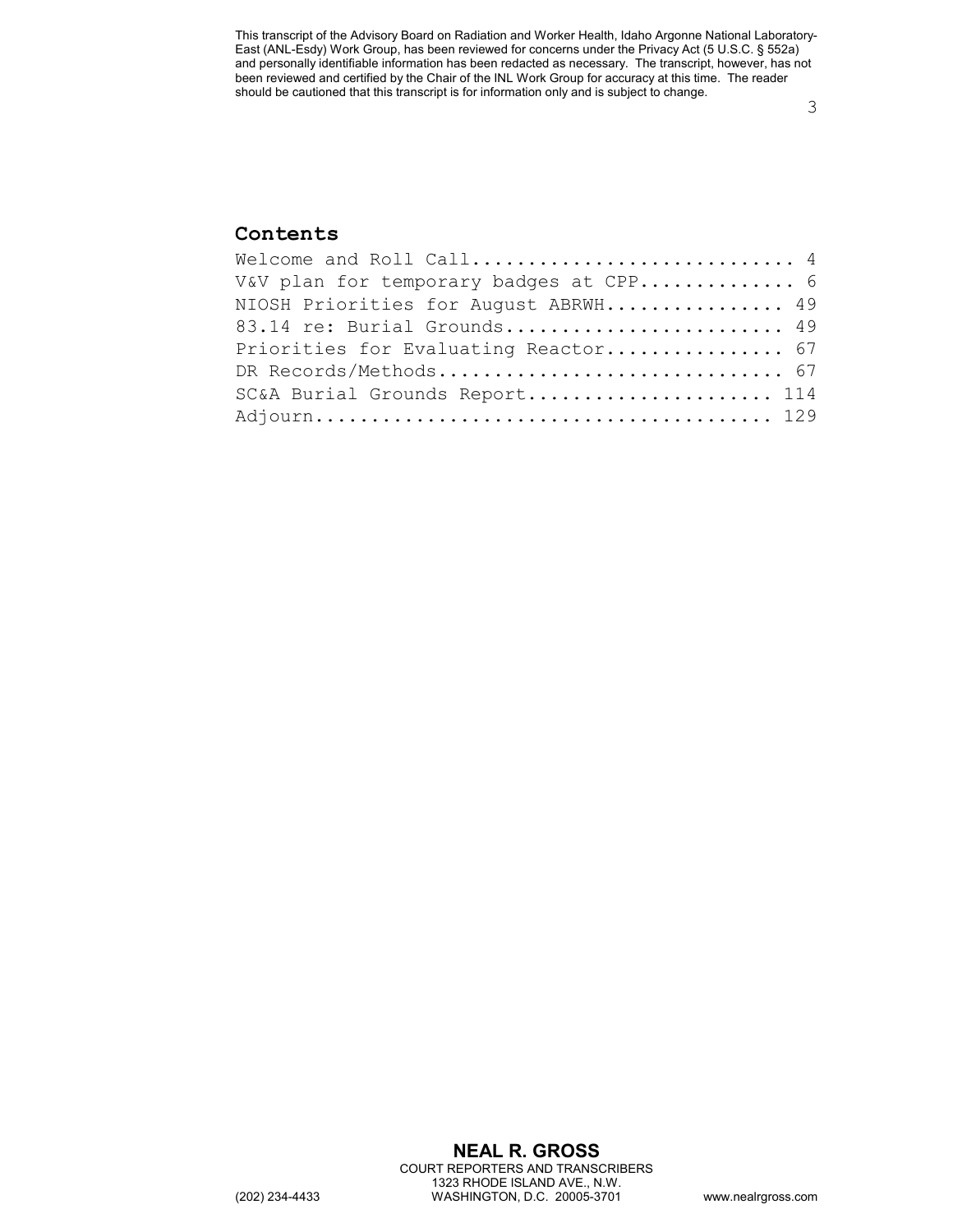4

<span id="page-3-0"></span>

| $\mathbf 1$    | P-R-O-C-E-E-D-I-N-G-S                             |
|----------------|---------------------------------------------------|
| 2              | $10:01$ a.m.                                      |
| 3              | Welcome and Roll Call                             |
| $\overline{4}$ | MR. KATZ: So, for folks on the phone              |
| 5              | and the public or elsewhere the material for      |
| 6              | today's meeting, the agenda and the materials are |
| 7              | on the NIOSH website, this program's website,     |
| $8\,$          | under schedule of meetings, today's date.         |
| $\mathcal{G}$  | You can pull up all of the documents              |
| 10             | that are going to be discussed or may be          |
| 11             | discussed today because this meeting has more on  |
| 12             | its agenda than we probably have time for.        |
| 13             | But we have all those documents on                |
| 14             | there. The only thing that's not on there is the  |
| 15             | presentation that was prepared by Steve Ostrow,   |
| 16             | just really sort of a summary of other documents  |
| 17             | and discussions. And most of that material is     |
| 18             | covered in the documents that are posted.         |
| 19             | But we will get that posted when we               |
| 20             | can; it couldn't be posted in time for this       |
| 21             | meeting.                                          |

**NEAL R. GROSS** COURT REPORTERS AND TRANSCRIBERS 1323 RHODE ISLAND AVE., N.W.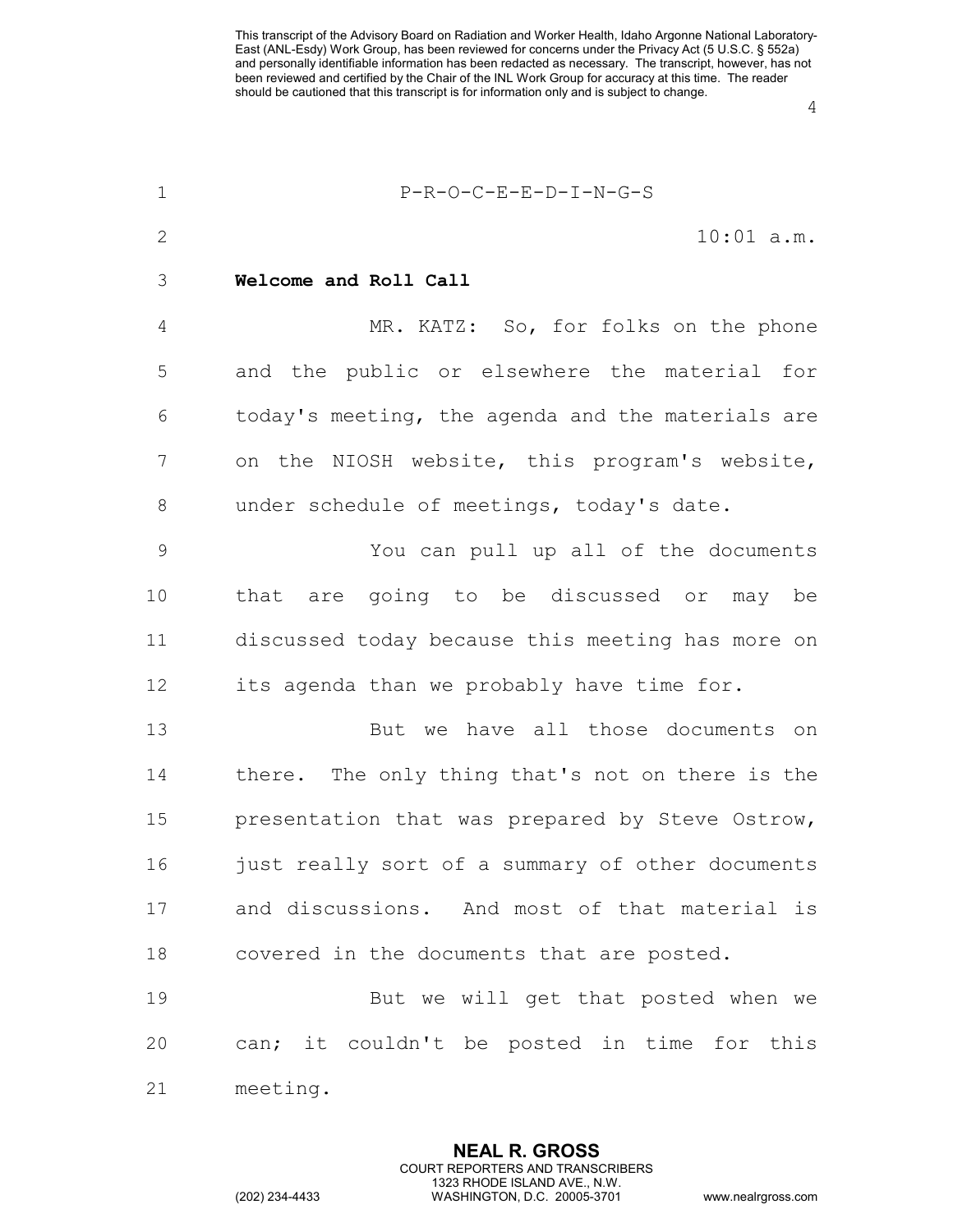| $\mathbf 1$    | Okay, so roll call. Conflicts of                  |
|----------------|---------------------------------------------------|
| 2              | interest. None of my Work Group members have      |
| 3              | conflicts so I don't need to address that, but we |
| $\overline{4}$ | have Phillip up here, he's the chair of this Work |
| 5              | Group on the line.                                |
| 6              | (Roll Call)                                       |
| 7              | MR. KATZ: I just realized, I didn't               |
| $8\,$          | announce at the outset here. This is the          |
| $\mathsf 9$    | INL/ANL-West Work Group meeting.                  |
| 10             | Okay, very good. Let's go to the SC&A             |
| 11             | team.                                             |
| 12             | (Roll Call)                                       |
| 13             | MR. KATZ: Okay, then. I just remind               |
| 14             | everyone to mute your phone except for when       |
| 15             | you're speaking. It will help with the audio.     |
| 16             | And Phil, it's your meeting.                      |
| 17             | CHAIR SCHOFIELD: Thank you. I quess               |
| 18             | we'll go ahead and start off with SC&A. We're     |
| 19             | going to follow the agenda that's out on the      |
| 20             | website. So, if anybody has any questions they    |
| 21             | can go to the CDC website and find the agenda     |

**NEAL R. GROSS** COURT REPORTERS AND TRANSCRIBERS 1323 RHODE ISLAND AVE., N.W.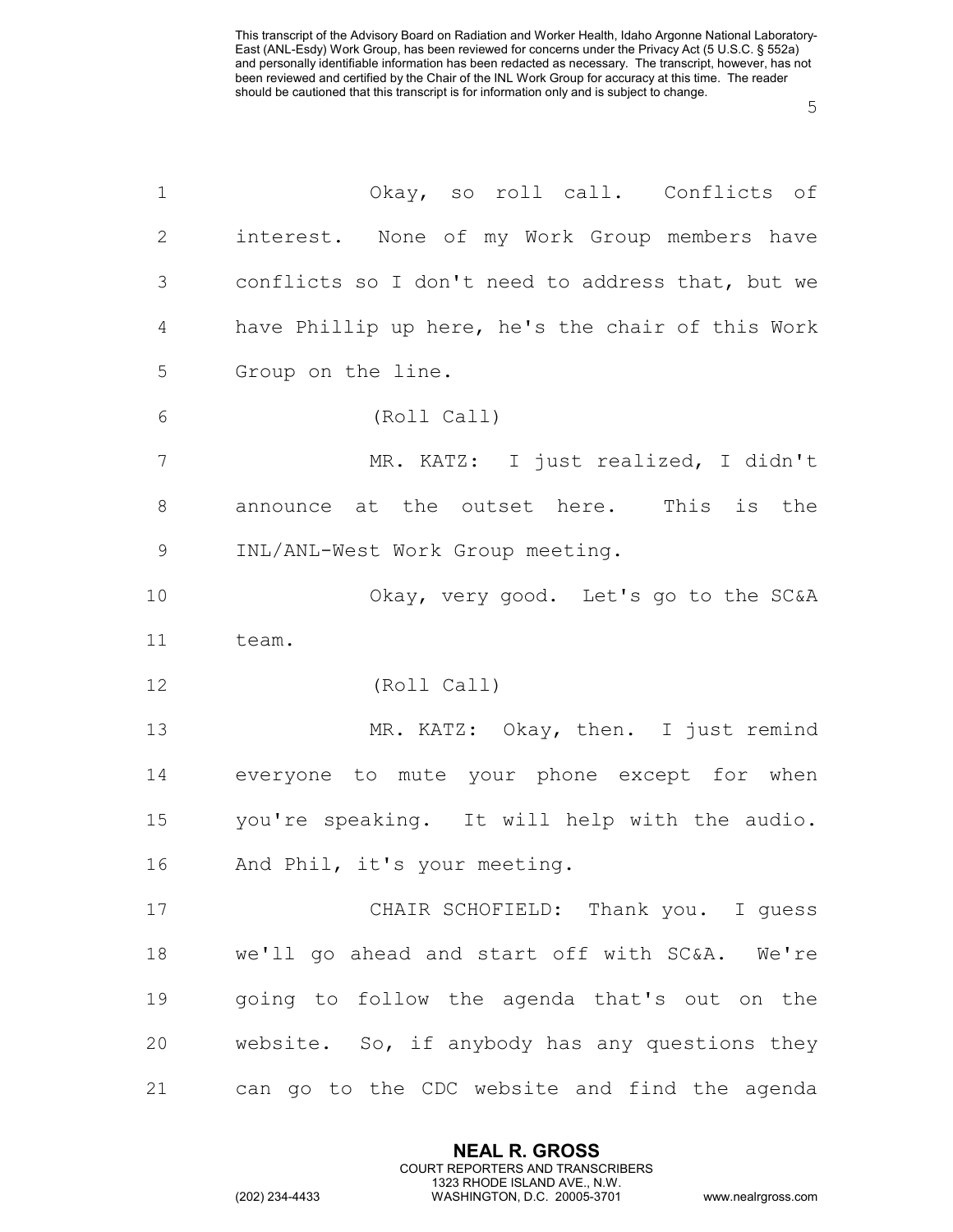<span id="page-5-0"></span>

| $\mathbf 1$    | there.                                           |
|----------------|--------------------------------------------------|
| $\mathbf{2}$   | So, SC&A I guess it's yours now.                 |
| 3              | V&V plan for temporary badges at CPP             |
| $\overline{4}$ | MR. BARTON: I guess that's my cue.               |
| 5              | The first discussion item on the agenda is the   |
| 6              | V&V plan for temporary badges at CPP.            |
| 7              | If you could just -- I'm trying to               |
| 8              | fight with Skype. I wanted to put up the memo    |
| $\mathcal{G}$  | just so people could try to take a look at a     |
| 10             | table that's shown in there so if you could bear |
| 11             | with me one moment.                              |
| 12             | You know what? I can get started.                |
| 13             | The document is on the website under today's     |
| 14             | meeting as Ted had pointed out.                  |
| 15             | MR. KATZ: And Bob, everyone has it so            |
| 16             | it should be okay.                               |
| 17             | MR. BARTON: If people want to just               |
| 18             | follow along in that that's fine.                |
| 19             | And this memo came out last September.           |
| 20             | And this was related to a lot of discussions     |
| 21             | that happened in both March, or January, March,  |

**NEAL R. GROSS** COURT REPORTERS AND TRANSCRIBERS 1323 RHODE ISLAND AVE., N.W.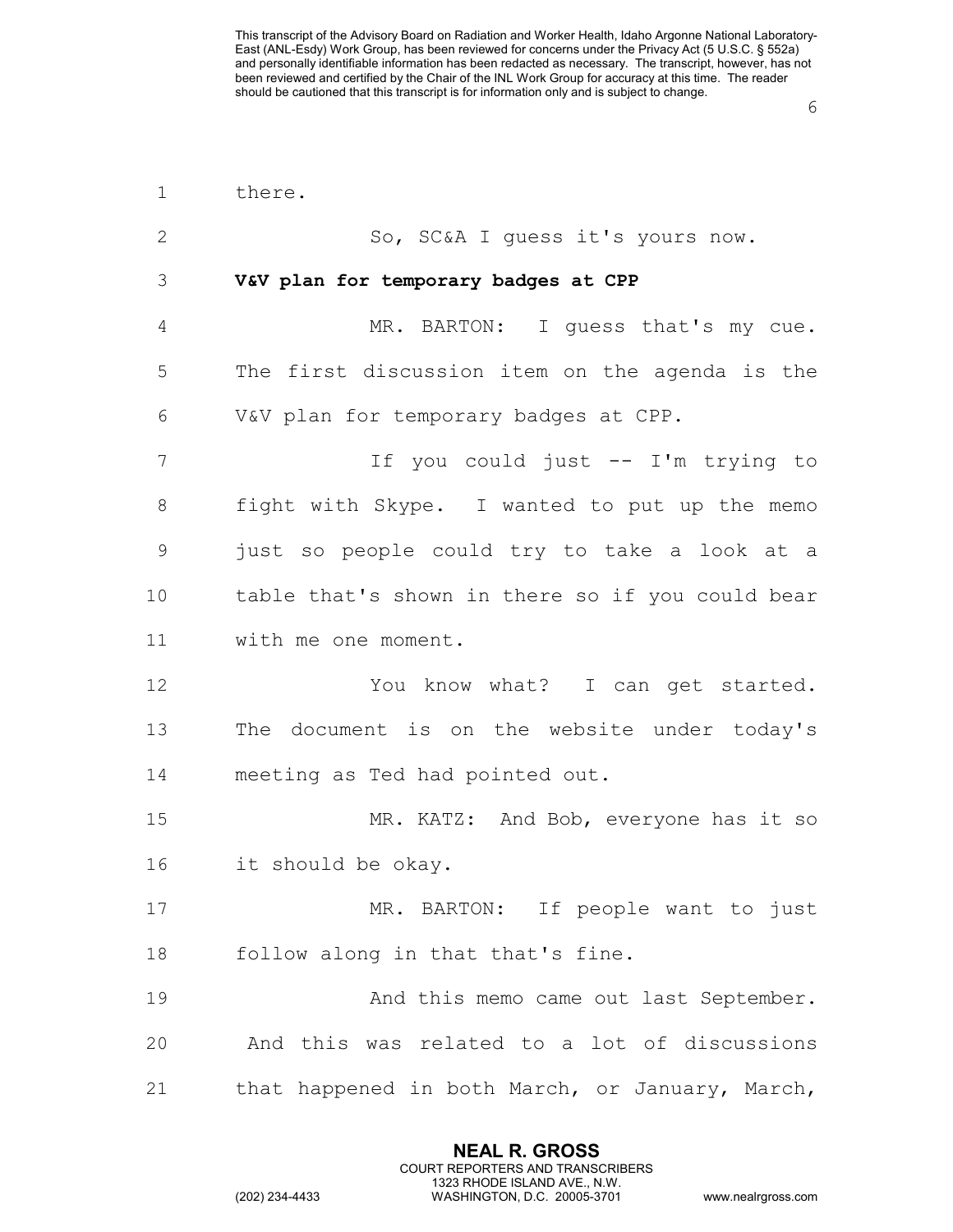| $\mathbf 1$     | and August of last year in this Work Group.       |
|-----------------|---------------------------------------------------|
| $\mathbf{2}$    | And there's sort of two facets to it.             |
| 3               | just to give everyone a little bit of<br>So       |
| 4               | background so we can kind of get up to speed      |
| 5               | because it's been a few months.                   |
| 6               | There were sort of two like I said                |
| $7\phantom{.0}$ | facets to this to doing a V&V study on the        |
| 8               | temporary badge issue.                            |
| $\mathsf 9$     | If you all remember what we discovered            |
| 10              | early in 2016, was that at some point during the  |
| 11              | mid to late nineteen sixties the policy at INL    |
| 12              | was they would issue a visitor badge. But if it   |
| 13              | came back as a zero dose for that wear period and |
| 14              | you were not already in the health physics system |
| 15              | they kept your badge but you weren't actually     |
| 16              | assimilated into these temporary badge reports    |
| 17              | with all the other workers, who were mainly the   |
| 18              | prime contractors aren't the same. So a lot of    |
| 19              | these are the I quess sub subcontractors you'd    |
| 20              | see. And if they had zero dose they weren't       |
| 21              | actually entered in INL's system for the purposes |

**NEAL R. GROSS** COURT REPORTERS AND TRANSCRIBERS 1323 RHODE ISLAND AVE., N.W.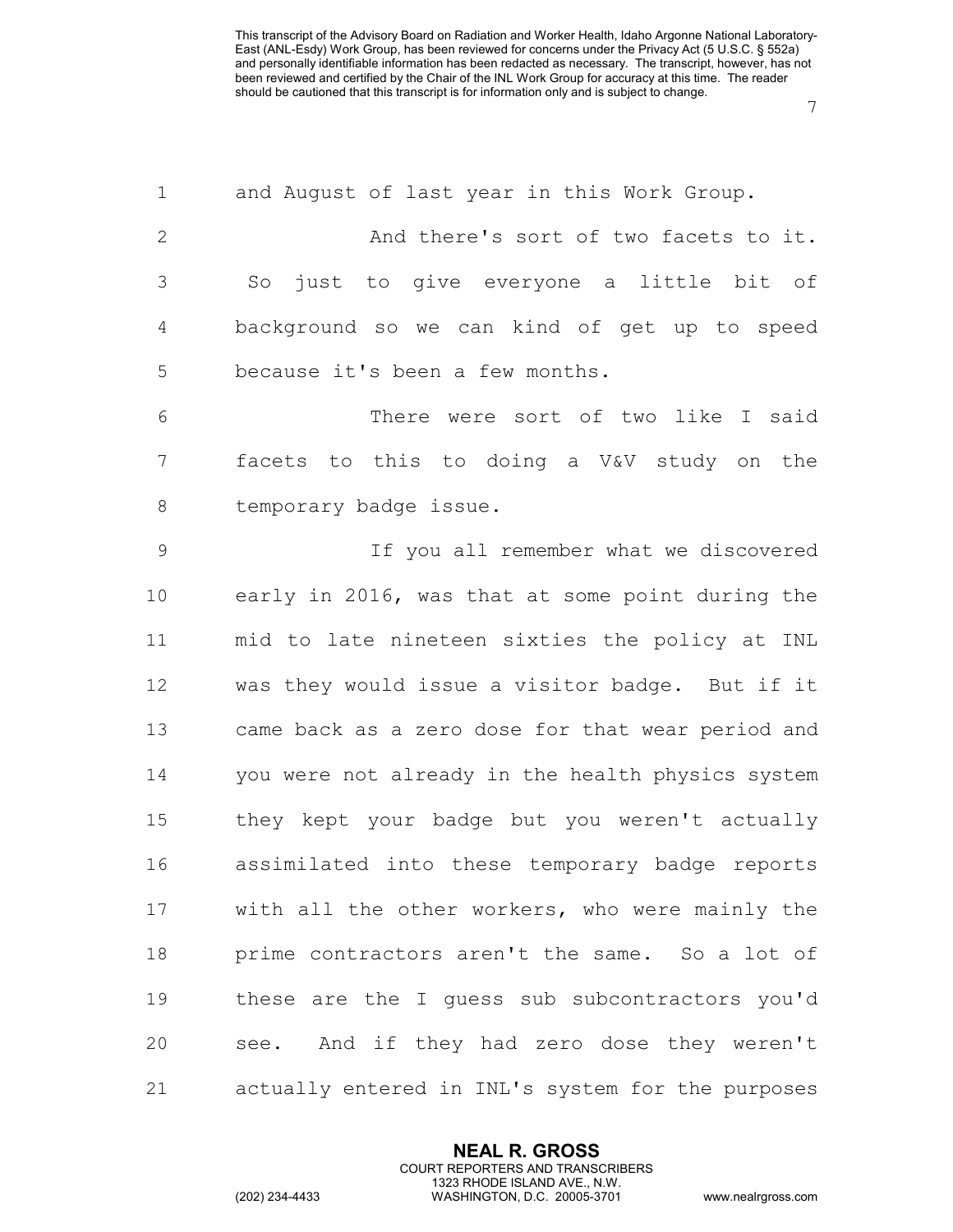| $\mathbf 1$  | of being able to identify the people when it came |
|--------------|---------------------------------------------------|
| $\mathbf{2}$ | to requests for their monitoring records.         |
| 3            | So even though those records weren't              |
| 4            | destroyed or misplaced or anything like that they |
| 5            | just simply hadn't been, what's referred to as    |
| 6            | indexed or coded so that when a request comes in  |
| 7            | for a specific worker those badges weren't        |
| 8            | recognized as being associated with that worker.  |
| 9            | Now that problem was recognized and               |
| 10           | DOE has undergone, and I'm not sure where that    |
| 11           | stands right now. I don't know if Tim, you want   |
| 12           | to give an update on that coding effort.          |
| 13           | I think maybe it was still underway.              |
| 14           | DR. TAULBEE: Yes, this is<br>Tim                  |
| 15           | Taulbee.                                          |
| 16           | Back in April, Mitch and I talked with            |
| 17           | the site about their status and it is             |
| 18           | progressing.                                      |
| 19           | However, they are slightly delayed due            |
| 20           | to some resource issues. At that time -- this     |
| 21           | was about a month ago -- they were expecting to   |

**NEAL R. GROSS** COURT REPORTERS AND TRANSCRIBERS 1323 RHODE ISLAND AVE., N.W.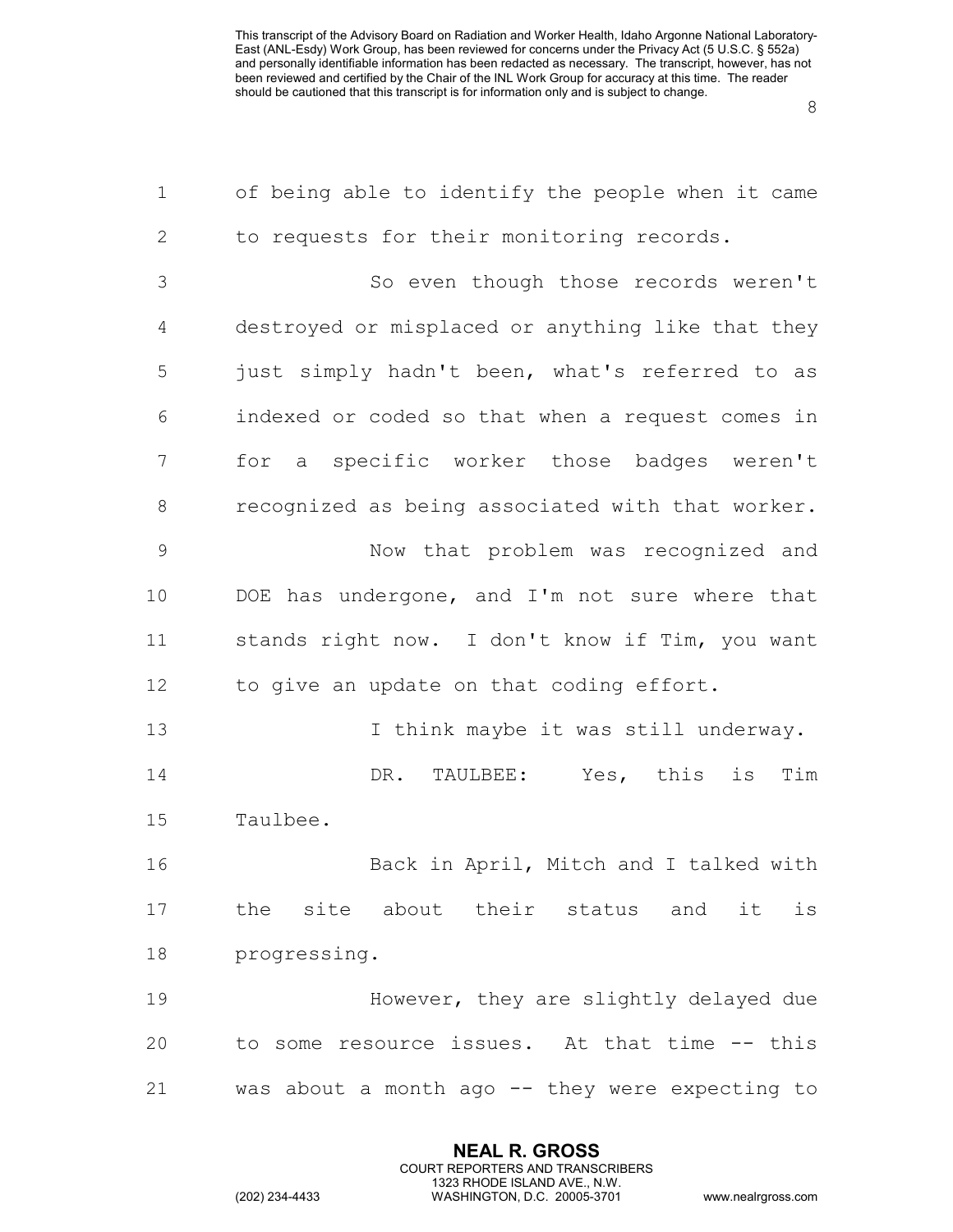| $\mathbf 1$  | be completed in mid-June.                         |
|--------------|---------------------------------------------------|
| $\mathbf{2}$ | MR. BARTON: Okay, great. So, anyway,              |
| 3            | like I said there are sort of two things that we  |
| 4            | really want to look at here.                      |
| 5            | One is do we physically have access to            |
| 6            | all of those visitor cards and temporary badges,  |
| 7            | or we're not missing whole groups of them which   |
| $\,8\,$      | would obviously be a very large completeness      |
| $\mathsf 9$  | issue.                                            |
| 10           | Now that aspect of it was analyzed in             |
| 11           | depth and presented to the Work Group mostly in   |
| 12           | August but also in March of last year.            |
| 13           | And in that analysis, I believe, in               |
| 14           | August it was -- essentially what we did, or what |
| 15           | NIOSH went in and did is they counted physically  |
| 16           | how many of these temporary badges do we have in  |
| 17           | hand.                                             |
| 18           | And then you can compare those to                 |
| 19           | health physics reports which report out the       |
| 20           | number of temporary/visitor badges that were      |
| 21           | issued for a given period.                        |

**NEAL R. GROSS** COURT REPORTERS AND TRANSCRIBERS 1323 RHODE ISLAND AVE., N.W.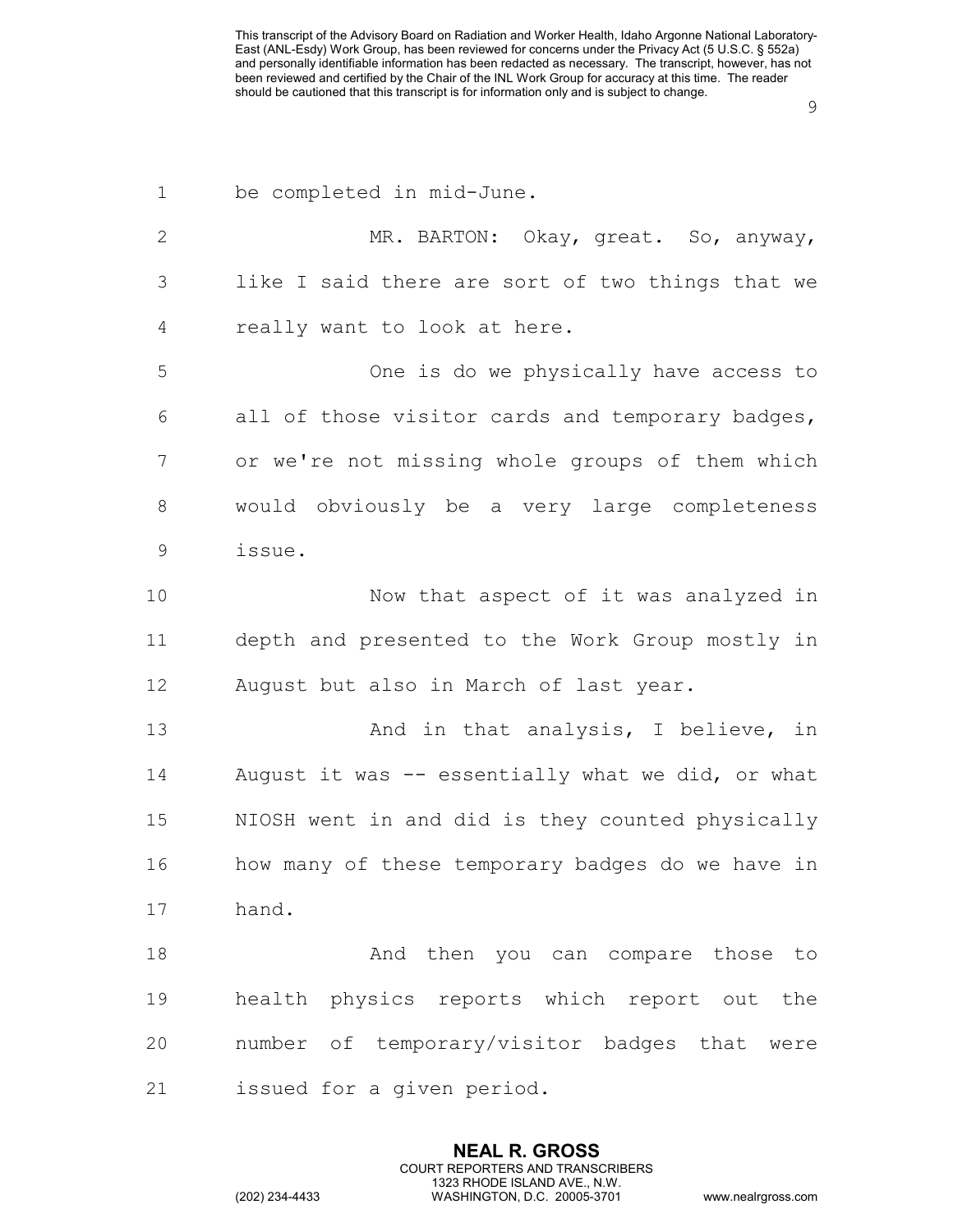| $\mathbf 1$    | I think, again, I don't want to talk              |
|----------------|---------------------------------------------------|
| $\mathbf{2}$   | too much about the work NIOSH did, but they       |
| $\mathfrak{Z}$ | looked at it on an essentially year by year       |
| $\overline{4}$ | basis.                                            |
| 5              | the end game was that<br>And<br>they              |
| 6              | actually had, I believe about 2 percent more      |
| 7              | badges, physical badges in hand than what was     |
| 8              | actually being reported in those health physics   |
| $\mathcal{G}$  | reports.                                          |
| 10             | So that's a pretty good weight of                 |
| 11             | evidence argument that we're not missing whole    |
| 12             | groupings of these temporary badges. So they're   |
| 13             | there.                                            |
| 14             | Now the question was, DOE is going to             |
| 15             | go in and code these badges, are they going to be |
| 16             | in a form to where the implementation needs to be |
| 17             | tested.                                           |
| 18             | That is, we have a database now, or               |
| 19             | the database is currently underway so that when   |
| 20             | you have a claimant who's either going to qualify |
| 21             | as the SEC or needs a dose reconstruction that    |

**NEAL R. GROSS** COURT REPORTERS AND TRANSCRIBERS 1323 RHODE ISLAND AVE., N.W.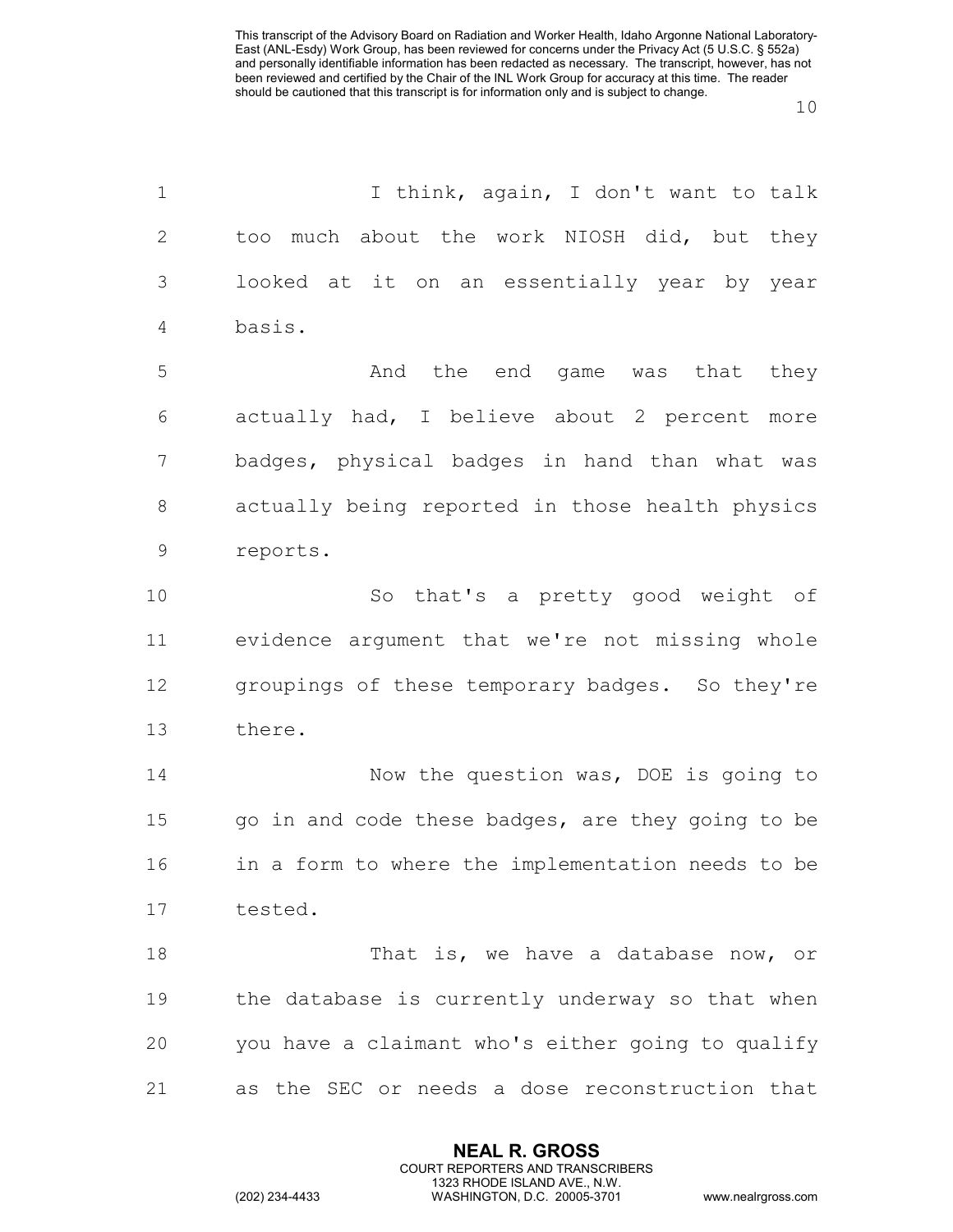| $\mathbf 1$      | information comes in, they can identify the       |
|------------------|---------------------------------------------------|
| $\mathbf{2}$     | claimant, and these temporary badges which had    |
| $\mathcal{S}$    | heretofore been not associated with these workers |
| $\overline{4}$   | can now be correctly associated and those records |
| 5                | are transmitted both to DOL for any SEC           |
| 6                | determination, or to NIOSH for a dose             |
| $\boldsymbol{7}$ | reconstruction. So it's really that second        |
| $\,8\,$          | part that this V&V memo was about. It was         |
| $\mathcal{G}$    | requested of SC&A to sort of come up with a       |
| 10               | protocol or a procedure on how we could go in and |
| 11               | test the implementation of all this coding and    |
| 12               | indexing to be sure that when all is said and     |
| 13               | done we're still not going to be missing people   |
| 14               | who were in these temporary badge records that    |
| 15               | hadn't been officially entered into the<br>INL    |
| 16               | dosimetry system.                                 |
| 17               | So that's sort of the background to               |
| 18               | all this.                                         |
| 1 Q              | And we produced the memo again late               |

 And we produced the memo again late September. Not a very long document, nine pages, but most of that is tables at the end.

> **NEAL R. GROSS** COURT REPORTERS AND TRANSCRIBERS 1323 RHODE ISLAND AVE., N.W.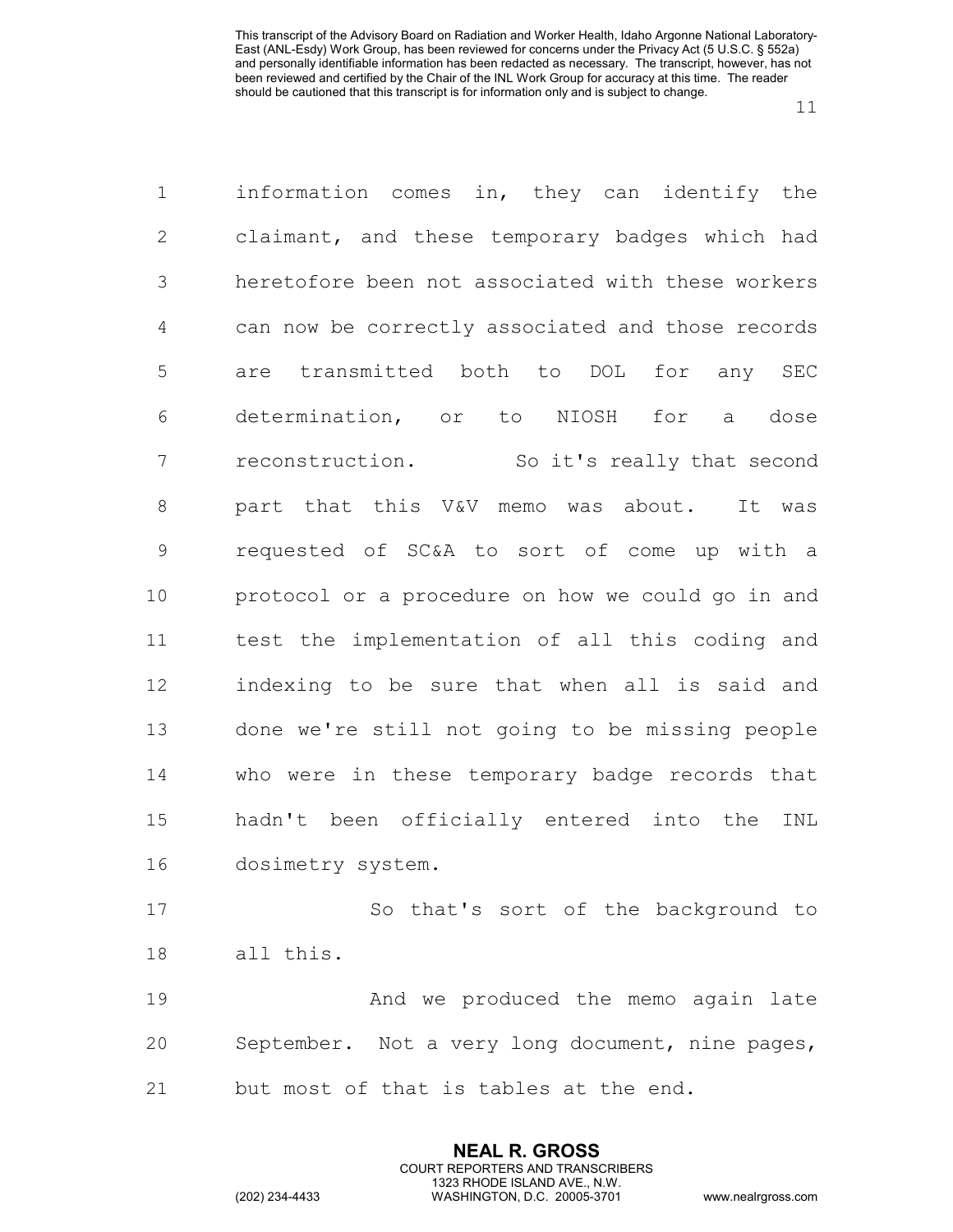| $1\,$          | So if we can look at that, I kind of              |
|----------------|---------------------------------------------------|
| $\mathbf{2}$   | went through the introduction background.         |
| 3              | But the method we came up with is                 |
| $\overline{4}$ | fairly simple. What we wanted to do is go find    |
| 5              | some claimants who would require dose             |
| 6              | reconstruction from NIOSH mostly because the      |
| 7              | covered illness is not one of the 22 designated   |
| $8\,$          | SEC cancers.                                      |
| $\mathsf 9$    | So despite whatever happens with the              |
| 10             | SEC they're still going to require dose           |
| 11             | reconstruction, it's still going to be required   |
| 12             | that NIOSH make a request for records from DOE so |
| 13             | that it can get all these temporary badge reports |
| 14             | which had been missing.                           |
| 15             | So what we did is sort of a pool                  |
| 16             | principle. We said all right, we'll go into       |
| 17             | these -- groups of visitor cards which had been   |
| 18             | captured by NIOSH and we found some pretty large  |
| 19             | files from about mid 1967 into 1969, I think      |
| 20             | early 1970.                                       |
| 21             | And we looked for claimants with                  |

**NEAL R. GROSS** COURT REPORTERS AND TRANSCRIBERS 1323 RHODE ISLAND AVE., N.W.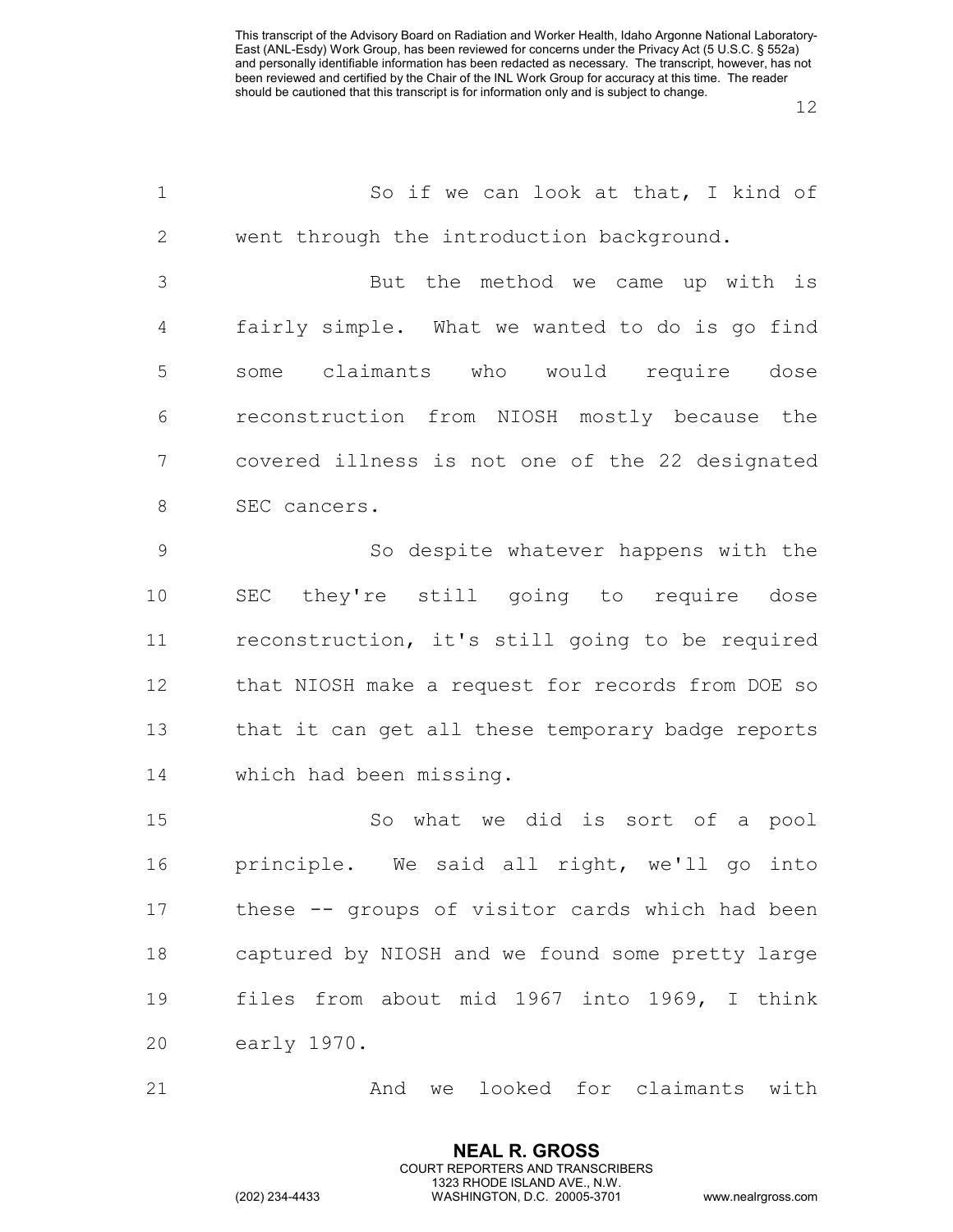One, obviously that they still require dose reconstruction. And the reason why we made that a requirement is because DOE would already be searching and compiling the monitoring records for these people anyway. So this wouldn't be excess work on their end. It would be something that would already be being done so that the dose reconstruction could be revised given the new information. So that was one requirement.

 And also one requirement that I put in there was that I wanted to see claims that had what's called an S number, or a security number. This was a unique -- it's not Social Security. It's a unique security identification number for the site.

17 and the reason I wanted to include that criteria was simply because you could always 19 run into situations where there's some ambiguity, some uncertainty which you might have a John Smith, but you don't know which John Smith that

> **NEAL R. GROSS** COURT REPORTERS AND TRANSCRIBERS 1323 RHODE ISLAND AVE., N.W.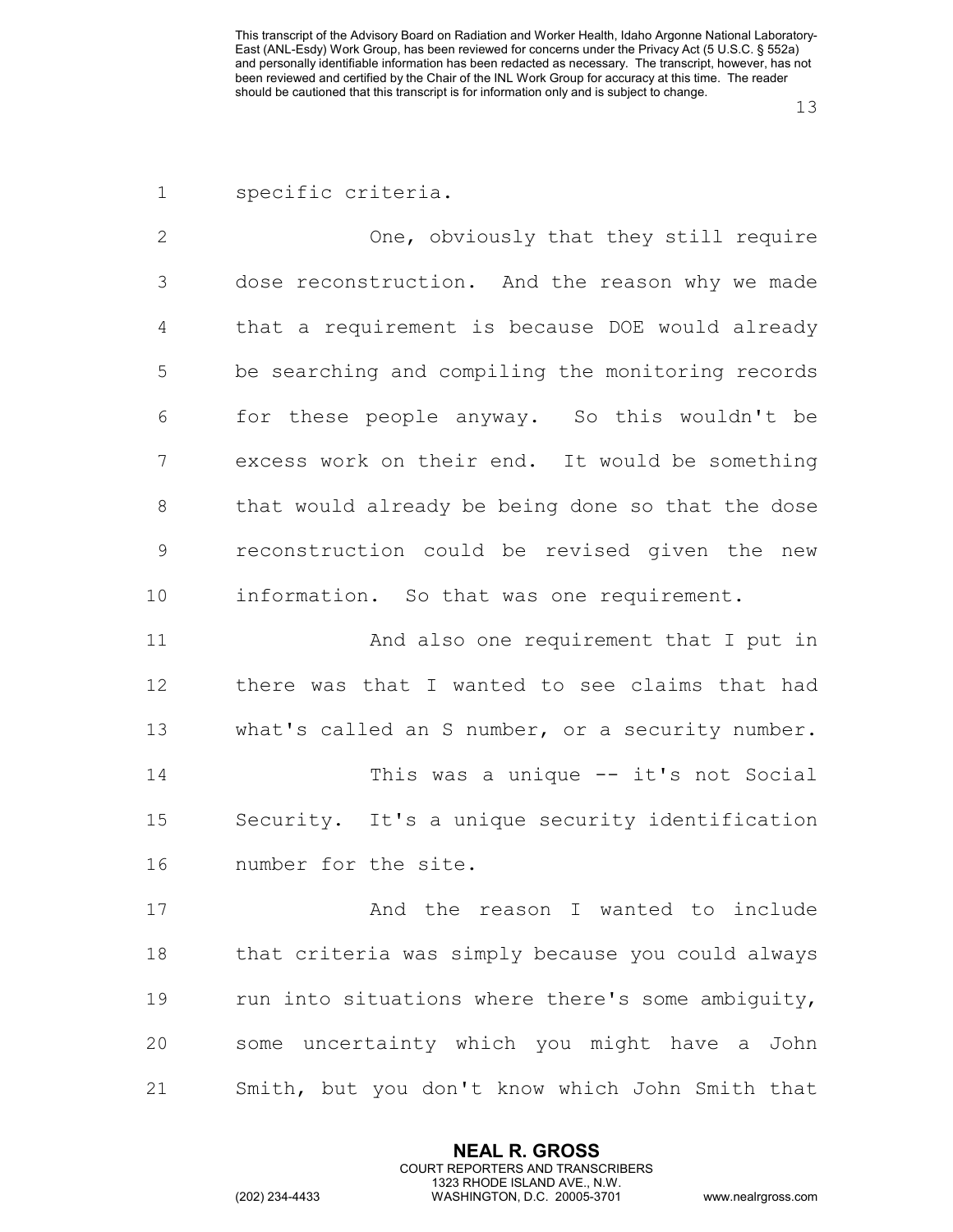| is to put a very simple example on it.            |
|---------------------------------------------------|
| I wanted claimants that would<br>So               |
| require dose reconstruction, had an S number on   |
| these visitor cards so I could absolutely         |
| identify them for who they were, and then also    |
| the third requirement was these records that we   |
| see are not already included in the NOCTS file.   |
| That is, these are the records that               |
| were missing, that had not been coded and         |
| indexed, and so were not being associated with    |
| the individual worker.                            |
| So as a proof of principle, and I                 |
| think it's the first table there in the memo. We  |
| looked through several SRDB reference numbers and |
| we came up with a group of 32 claimants who fit   |
| those criteria that are definitely going to       |
| require a revised dose reconstruction.            |
| have an S number that we<br>We<br>can             |
|                                                   |
| definitely tie them to these temporary badges.    |
| And the temporary badges are not currently in     |
|                                                   |

**NEAL R. GROSS** COURT REPORTERS AND TRANSCRIBERS 1323 RHODE ISLAND AVE., N.W.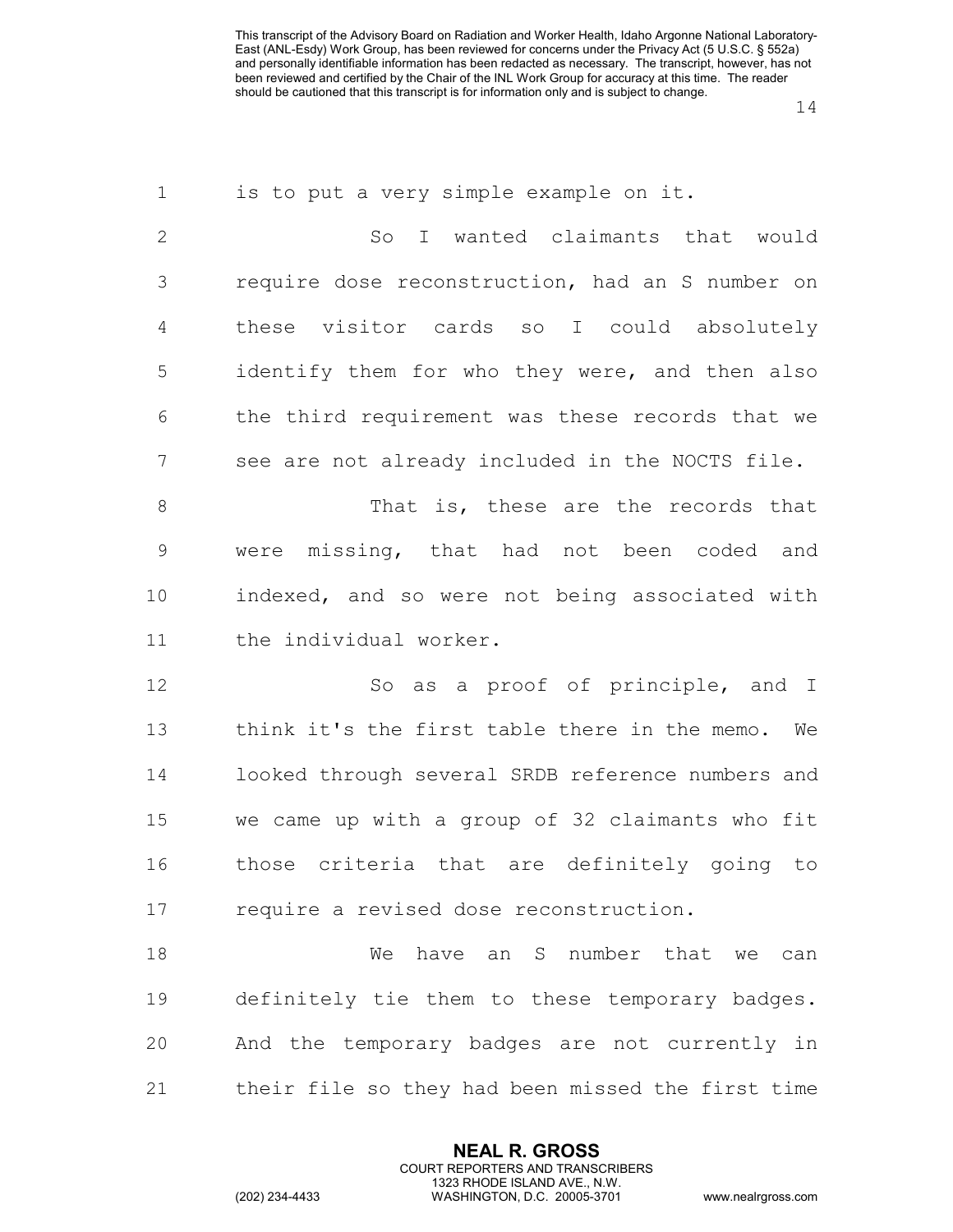| around. |
|---------|
|         |

| $\overline{2}$ | And the idea is once all these badges             |
|----------------|---------------------------------------------------|
| $\mathfrak{Z}$ | are coded and a request is made to DOE to get     |
| $\overline{4}$ | these files for dose reconstruction now we can    |
| 5              | see, well, these missing badges which we've       |
| 6              | identified manually, are these now getting picked |
| 7              | up by the electronic system that's now in place.  |
| $\,8\,$        | So that's the general idea. There                 |
| $\mathsf 9$    | were 32 claimants with 51 total badges. So some   |
| 10             | claimants we were able to identify with multiple  |
| 11             | temporary badges at CPP again during this window  |
| 12             | that we looked at.                                |
| 13             | Really the proof of principle to say              |
| 14             | well, it would be nice if we had all these        |
| 15             | criteria and we could meet them. But in practice  |
| 16             | if we can't find claimants that we can put in     |
| 17             | this value then that wouldn't be worth a whole    |
| 18             | lot.                                              |
| 19             | So, again these 32 claimants with 51              |
| 20             | records were part of the proof of principle to    |
| 21             | say this is the method that we feel is the best   |

**NEAL R. GROSS** COURT REPORTERS AND TRANSCRIBERS 1323 RHODE ISLAND AVE., N.W.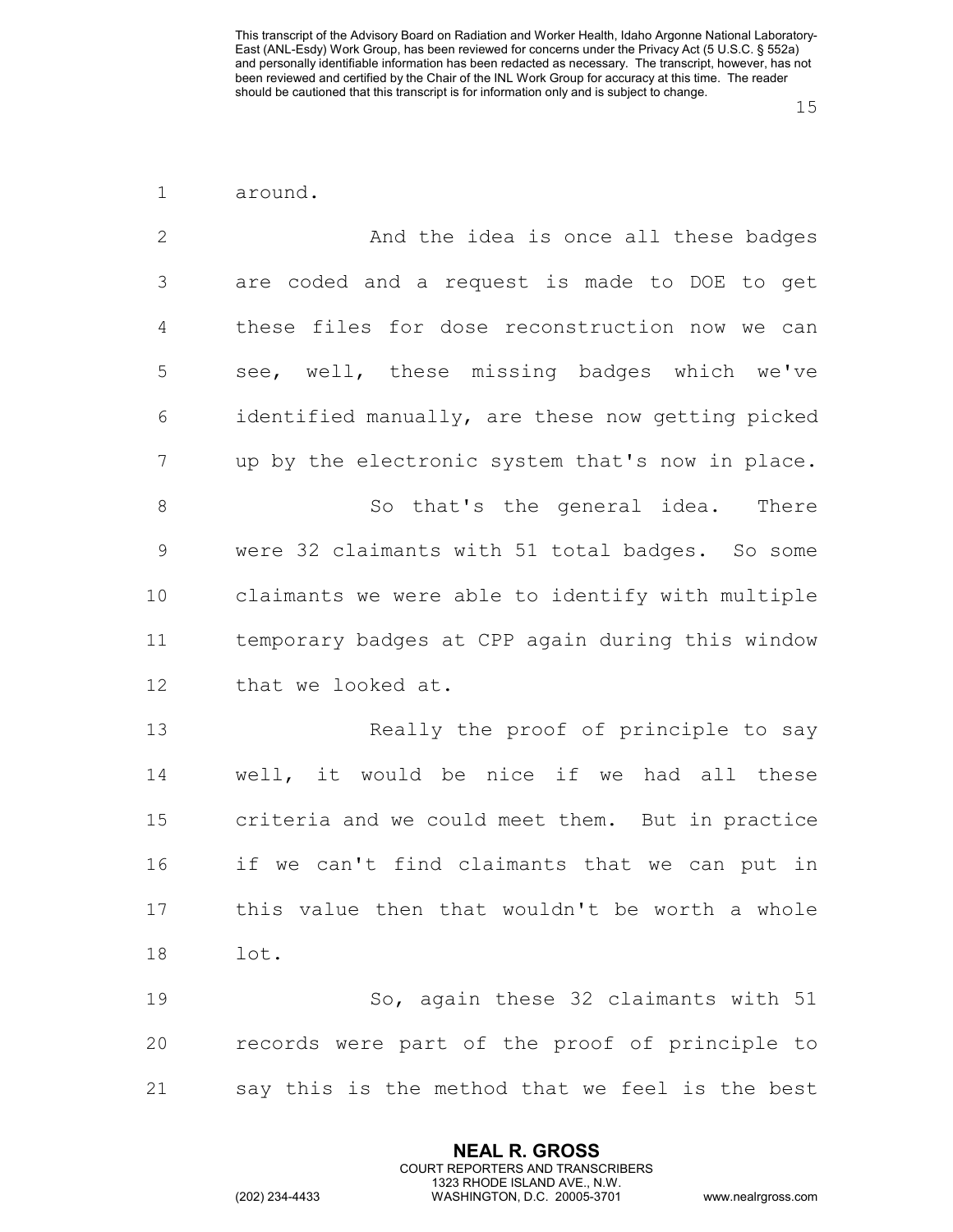| $\mathbf 1$    | way to test the actual implementation of this new |
|----------------|---------------------------------------------------|
| $\mathbf{2}$   | database of temporary badges.                     |
| 3              | Can we find them? Yes, we found some.             |
| $\overline{4}$ | And this is how we propose for discussion with    |
| 5              | the Work Group on how we feel the best way to go  |
| 6              | about validating the implementation side of this  |
| 7              | issue.                                            |
| $\,8\,$        | And of course the other side was the              |
| $\mathsf 9$    | total number of badges, do we have all of them,   |
| 10             | which is something that NIOSH looked into last    |
| 11             | August.                                           |
| 12             | And I don't think there's much more to            |
| 13             | say on the actual memo. There's a fairly lengthy  |
| 14             | table at the end that shows those 32 claimants.   |
| 15             | And you can see what their work history was, what |
| 16             | the illness was, kind of explain what their DR    |
| 17             | status is and also how many badges we found again |
| 18             | in that subset of SRDB reference numbers that we  |
| 19             | present in the first table of the memo.           |
| 20             | So with that I'd be happy to answer               |
| 21             | any questions or clarify any points. Hopefully    |

**NEAL R. GROSS** COURT REPORTERS AND TRANSCRIBERS 1323 RHODE ISLAND AVE., N.W.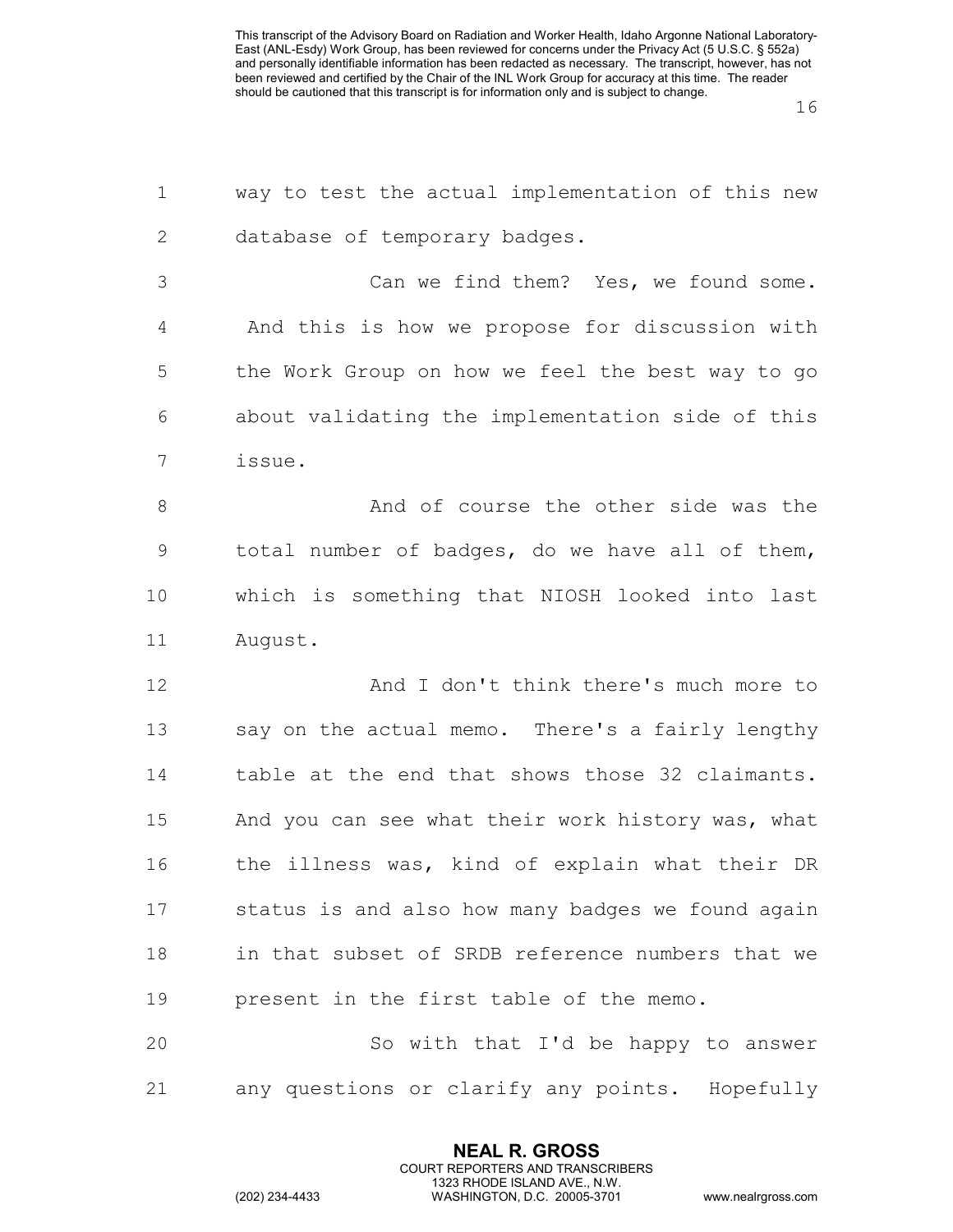| $\mathbf 1$    | you're all still there and I didn't just speak       |
|----------------|------------------------------------------------------|
| $\mathbf{2}$   | for 10 minutes with nobody listening.                |
| $\mathfrak{Z}$ | MR. KATZ: We're all here, Bob,                       |
| 4              | thanks.                                              |
| 5              | MR. BARTON: Okay.                                    |
| 6              | MEMBER BEACH: So, this is Josie. I                   |
| 7              | guess my question is so you did these 32. What       |
| 8              | sample size are you thinking we're going to need     |
| $\mathcal{G}$  | once the coding is done? Will it be a percent or     |
| 10             | a certain number?                                    |
| 11             | MR. BARTON: That's where the method                  |
| 12             | is somewhat limited. Again, we wanted to look at     |
| 13             | claimants who would require dose reconstruction      |
| 14             | for the sole reason that DOE is already going to     |
| 15             | have to go hunting and compile the records for       |
| 16             | these specific people anyway. So this wouldn't       |
| 17             | be extra work like, as you may remember, when we     |
| 18             | did some claimant studies earlier on the CPP         |
| 19             | Class Definition we found some that we really        |
| 20             | needed DOE to go back and get those records.         |
| $\bigcap$ 1    | $\lambda$ nd that $\alpha$ onorally took a gounlo of |

And that generally took a couple of

**NEAL R. GROSS** COURT REPORTERS AND TRANSCRIBERS 1323 RHODE ISLAND AVE., N.W.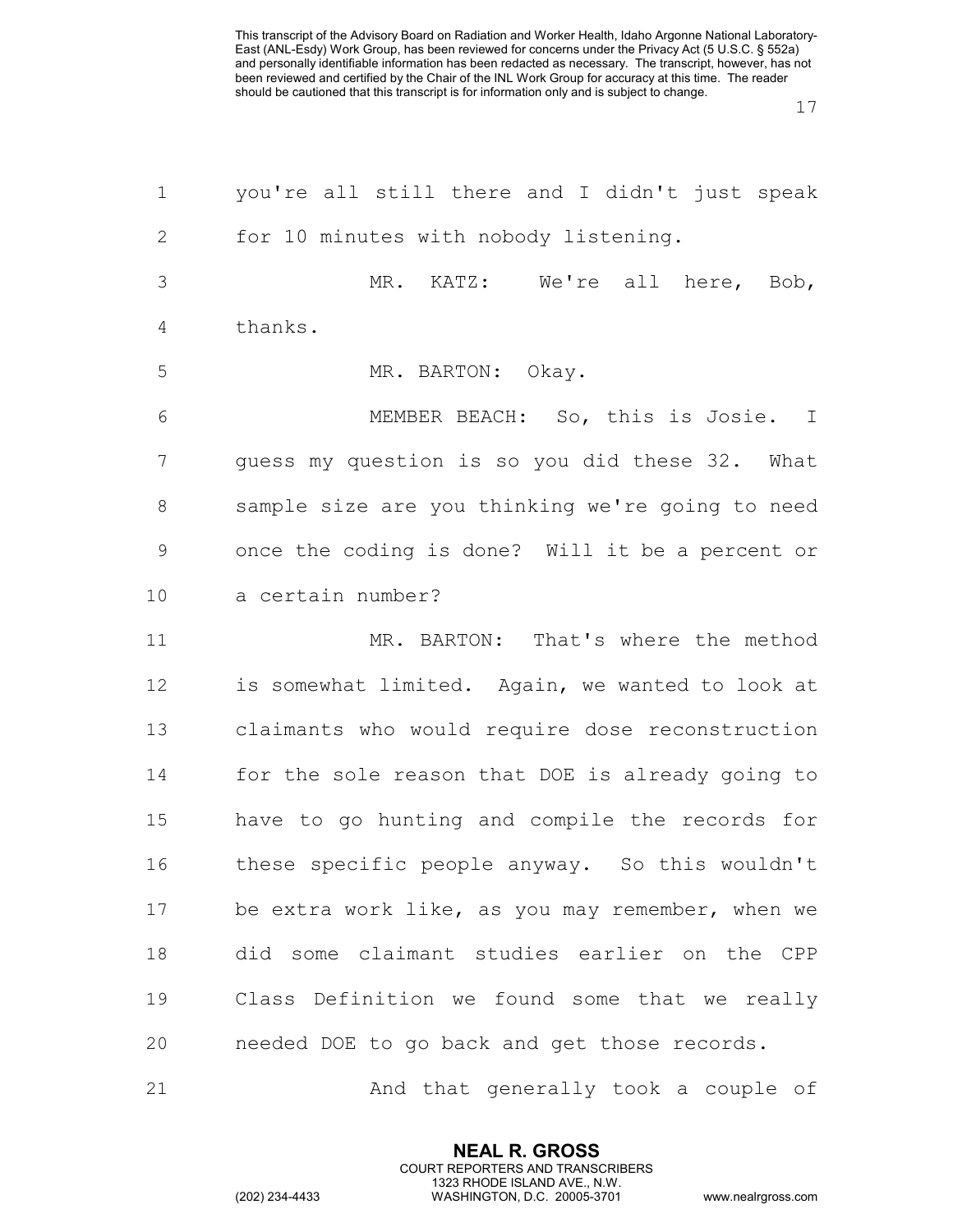| $\mathbf 1$    | months, extra months. So in my mind this was      |
|----------------|---------------------------------------------------|
| $\mathbf{2}$   | kind of -- at least there was a first sort of     |
| 3              | crack at it, but I feel it's killing two birds    |
| $\overline{4}$ | with one stone because we're already going to go  |
| 5              | searching for these records, for these specific   |
| 6              | people.                                           |
| 7              | So it is restricted again by claimants            |
| 8              | and by claimants that require dose reconstruction |
| $\mathsf 9$    | and that have that security number that           |
| 10             | definitively ties the temporary badge to the      |
| 11             | claimant.                                         |
| 12             | Now this was looked at CPP visitor                |
| 13             | badge, visitor cards again from about mid-1967    |
| 14             | into early-1970.                                  |
| 15             | As I understand it the visitor cards              |
| 16             | prior to that period, so from 1963 through 1967,  |
| 17             | I believe they're also available. And actually,   |
| 18             | I was going to ask NIOSH to clarify that point    |
| 19             | because I was not able to find them yet and I     |
| 20             | don't know if they're still being held up for     |
| 21             | being uploaded to the SRDB or what the status of  |

**NEAL R. GROSS** COURT REPORTERS AND TRANSCRIBERS 1323 RHODE ISLAND AVE., N.W.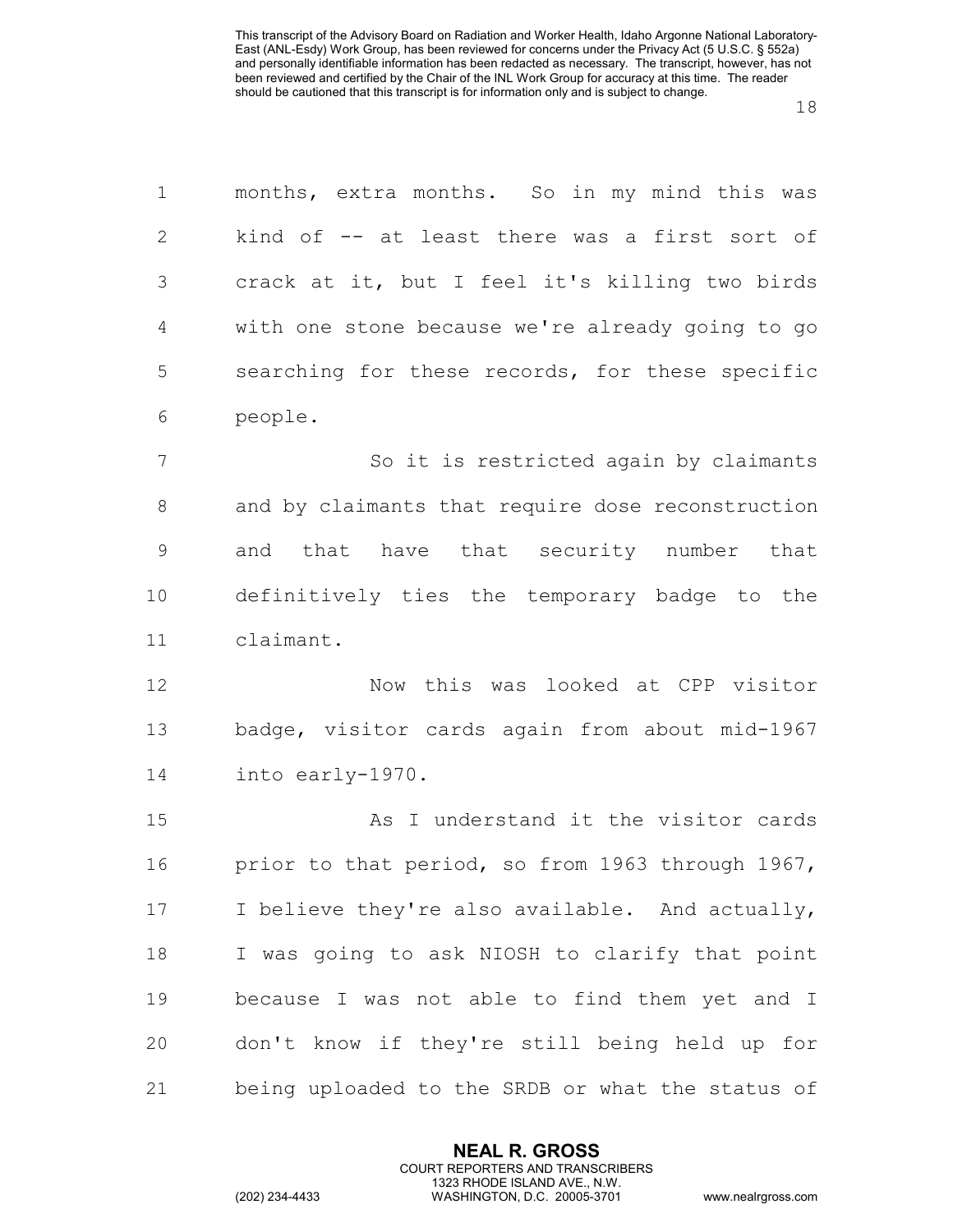those visitor cards are prior to roughly mid- 1967. DR. TAULBEE: This is Tim Taulbee. The status of those cards are, actually, we haven't looked for them. We looked at the temporary badge reports which is what was compiled from those cards. And that is the information that DOE is coding, is off of these reports, not the actual cards themselves. They've gone back to the reports and that is what they are entering at this time. 13 As far as the completeness standpoint 14 that's where we looked at the monthly reports and then added up the names on all of those forms and got a very good positive match from that standpoint.

 The status and the access of those cards, that I don't know. I know they're not coding those or scanning them from that standpoint.

> **NEAL R. GROSS** COURT REPORTERS AND TRANSCRIBERS 1323 RHODE ISLAND AVE., N.W.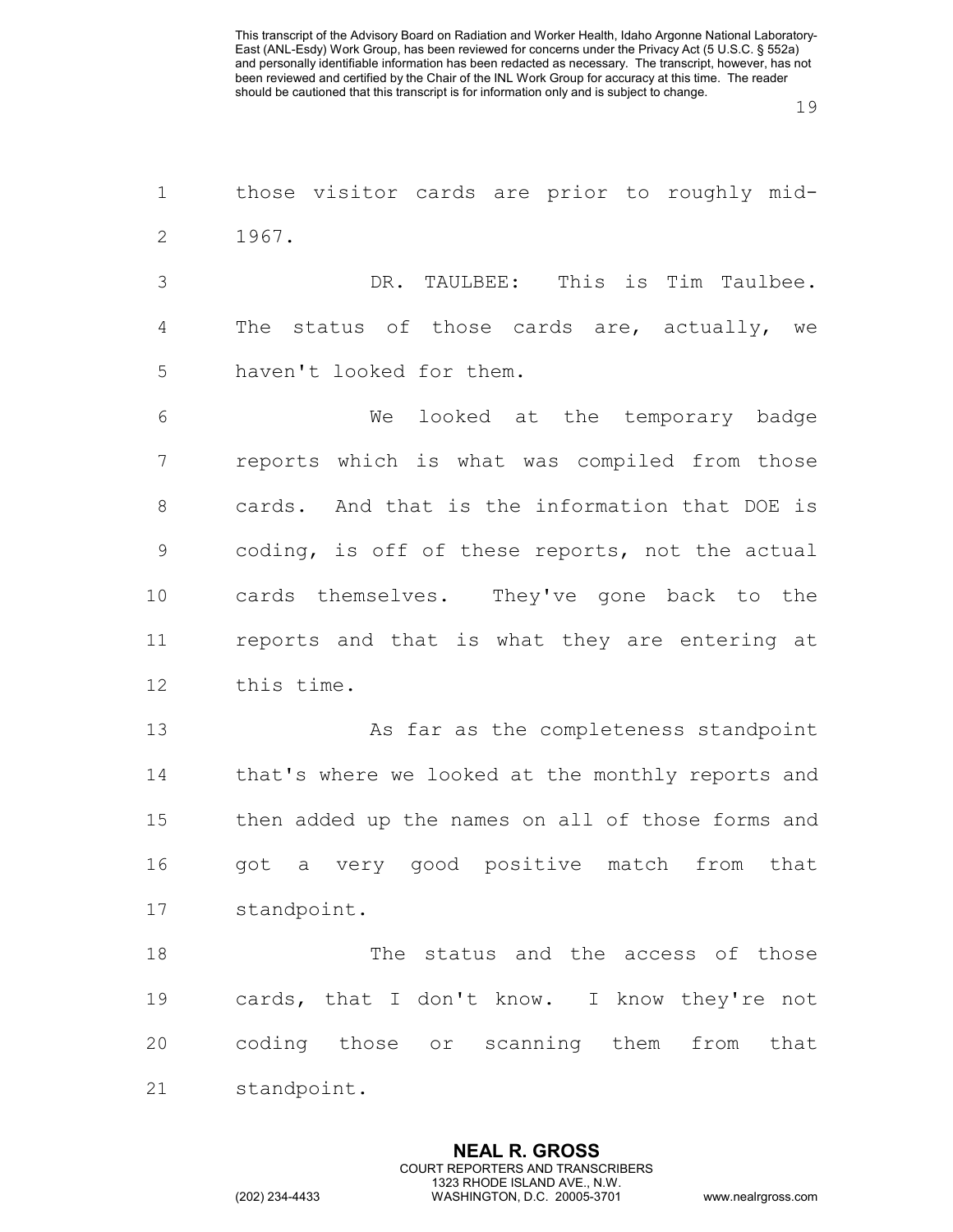| $\mathbf 1$   | What we will be receiving in the                  |
|---------------|---------------------------------------------------|
| $\mathbf{2}$  | future is a printout of that page with that       |
| 3             | person's name on it with their dose listed. The   |
| 4             | same thing -- what you see on these temporary     |
| 5             | badge reports up through 1967.                    |
| 6             | After 1967, we will be seeing the                 |
| 7             | individual cards themselves because those they    |
| 8             | did not compile into a report.                    |
| $\mathcal{G}$ | Does that help clarify?                           |
| 10            | MR. BARTON: That does help.<br>So                 |
| 11            | essentially the issue that really sprung up was   |
| 12            | around that 1967 time frame when if you weren't   |
| 13            | part of the dosimetry system already even though  |
| 14            | you had a visitor card and it wasn't getting onto |
| 15            | that temporary badge report listing.              |
| 16            | Did I repeat that correctly?                      |
| 17            | DR. TAULBEE: Say that again.                      |
| 18            | MR. BARTON: Around 1967 is when the               |
| 19            | issue really cropped up that you had people who   |
| 20            | have visitor cards but if it was zero dose and    |
| 21            | they were not already in the dosimetry system     |

**NEAL R. GROSS** COURT REPORTERS AND TRANSCRIBERS 1323 RHODE ISLAND AVE., N.W.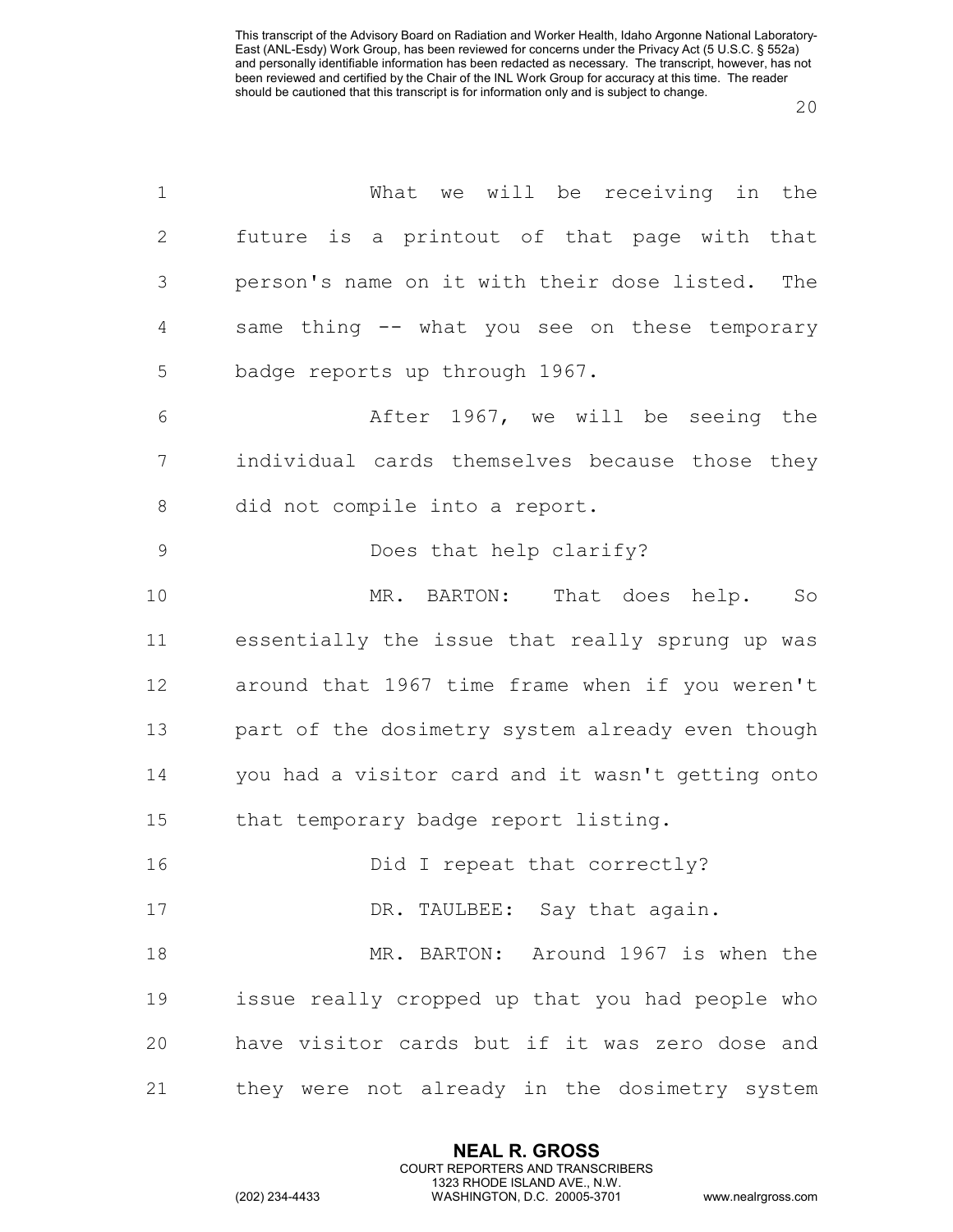| $\mathbf 1$    | then they keep the card but they did not transfer |
|----------------|---------------------------------------------------|
| $\mathbf{2}$   | them, if you will, to those temporary badge       |
| 3              | reports.                                          |
| $\overline{4}$ | DR. TAULBEE: Yes and no. You are                  |
| 5              | correct. However, prior to 1967 if somebody had   |
| 6              | a zero dose they still weren't entered into the   |
| 7              | system.                                           |
| 8              | So you could have appeared on those               |
| $\mathcal{G}$  | temporary badge reports and you weren't entered   |
| 10             | into the system.                                  |
| 11             | Now, in some cases, those people with             |
| 12             | zero dose are listed and we get them. But the     |
| 13             | nuance associated with that was that notes for    |
| 14             | anybody on the page that had a positive dose,     |
| 15             | they got pulled out and put to the front of the   |
| 16             | file, and those are scanned early on in the       |
| 17             | project which is why we get some zeroes but not   |
| 18             | all of them.                                      |
| 19             | MR. BARTON: Okay, I think I                       |
| 20             | understand. Really the concept would be the same  |
| 21             | then. So we're saying to a certain number, again  |

**NEAL R. GROSS** COURT REPORTERS AND TRANSCRIBERS 1323 RHODE ISLAND AVE., N.W.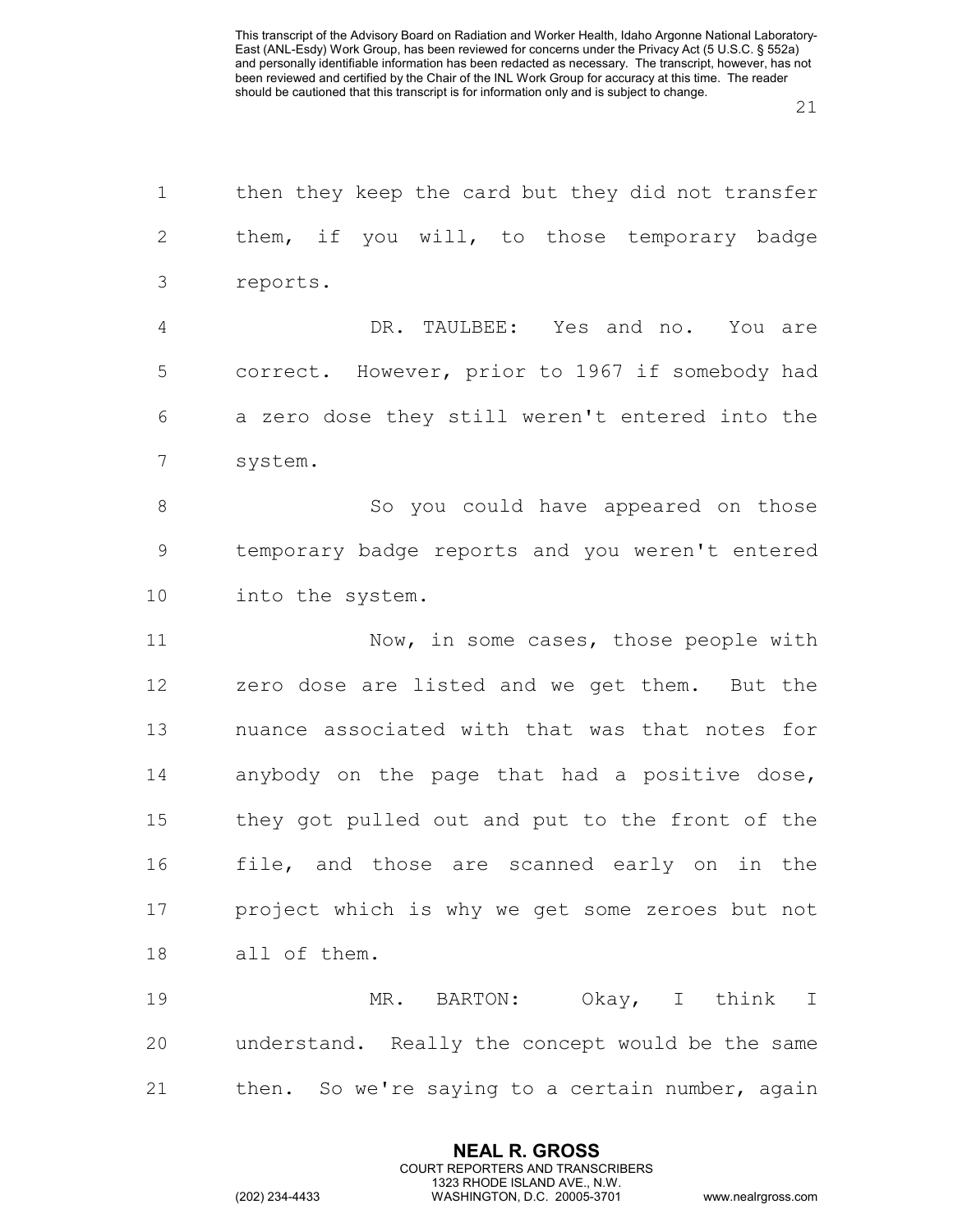| $\mathbf 1$    | we're restricted by the criteria of who DOE is    |
|----------------|---------------------------------------------------|
| $\mathbf{2}$   | actually going to end up going back and pulling   |
| 3              | these records for just for dose reconstructions   |
| 4              | that have to be revised.                          |
| 5              | Now, the other option would be to just            |
| 6              | pull a random sample out of these temporary badge |
| $\overline{7}$ | reports and ask DOE to go hunt down those people. |
| 8              | This would obviously be sort of                   |
| $\mathsf 9$    | outside the normal record searches for dose       |
| 10             | reconstruction for Department of Labor. That's    |
| 11             | certainly something we could look into in which   |
| 12             | case you could have a definitive percentage of    |
| 13             | the records that we're looking at.                |
| 14             | It gets a little bit muddy because as             |
| 15             | Tim just said some of those zeroes that are in    |
| 16             | there have already been captured for certain      |
| 17             | people.                                           |
| 18             | So again, we were trying to focus on              |
| 19             | those records that currently aren't making it     |
| 20             | into a worker's file. And the only way we know    |
| 21             | that is because we have claimants currently where |

**NEAL R. GROSS** COURT REPORTERS AND TRANSCRIBERS 1323 RHODE ISLAND AVE., N.W.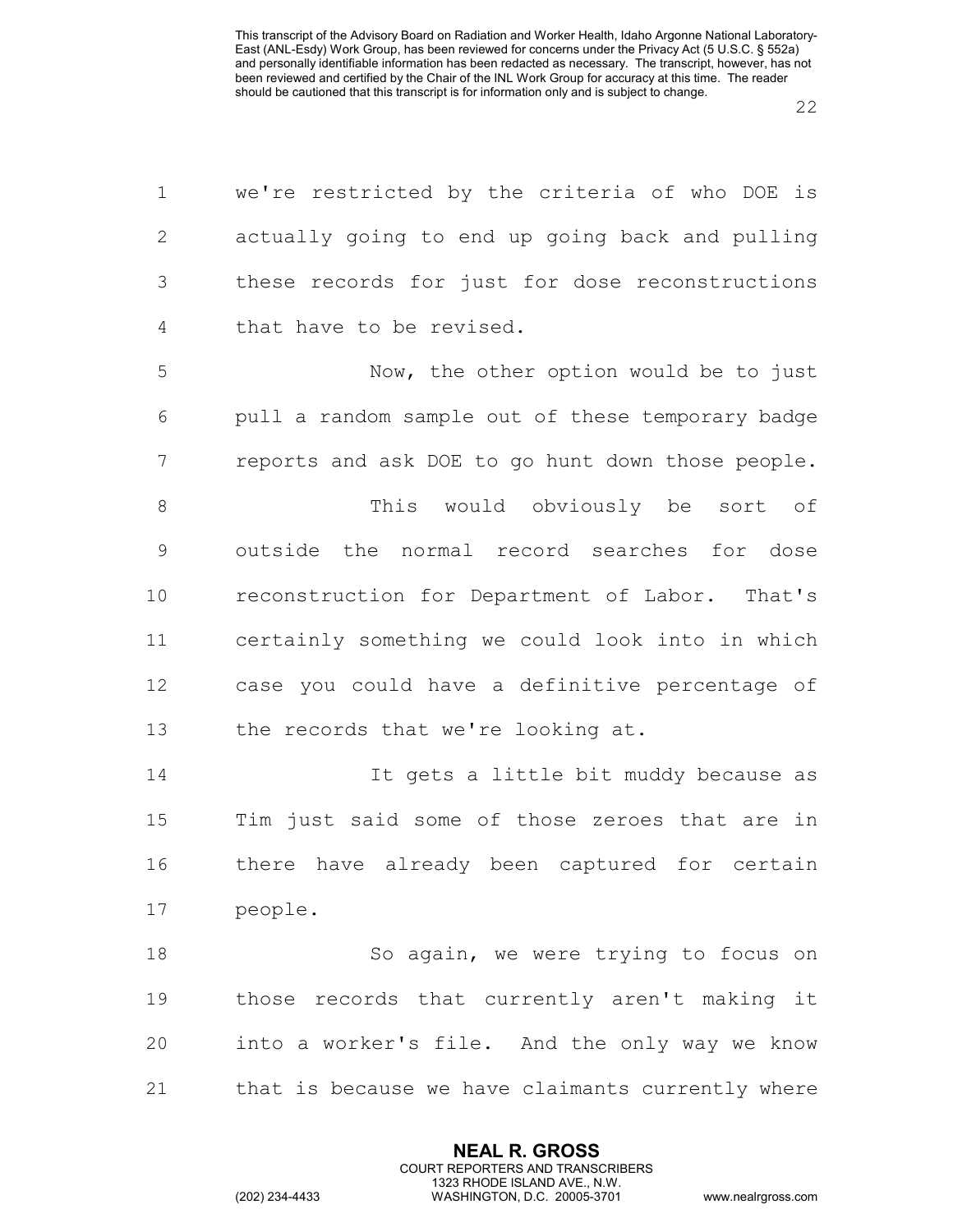| $\mathbf 1$    | we have DOE files from before this coding effort  |
|----------------|---------------------------------------------------|
| $\overline{2}$ | happened, and then we'll have revised records     |
| 3              | requests which ideally would include all these    |
| 4              | records that were missing. And we know they were  |
| 5              | missing because we can compare those to before    |
| 6              | and after essentially.                            |
| 7              | So there's no real -- I can't put a               |
| 8              | percentage on it because it was really restricted |
| $\mathcal{G}$  | by how many workers we can identify that fit the  |
| 10             | criteria of a claimant needing a dose             |
| 11             | reconstruction and also that those records are    |
| 12             | currently missing from their files.               |
| 13             | And the alternative would be we could             |
| 14             | do a pure random sample and ask DOE to go and     |
| 15             | hunt them down. I'm not sure how that mechanism   |
| 16             | would necessarily work or what kind of time frame |
| 17             | we'd be looking at to do that sort of validation  |
| 18             | of the implementation side of this issue.         |
| 19             | I'm not sure if that answers your                 |
| 20             | question, Jodie.                                  |
| 21             | MEMBER BEACH: No, but I like the idea             |

**NEAL R. GROSS** COURT REPORTERS AND TRANSCRIBERS 1323 RHODE ISLAND AVE., N.W.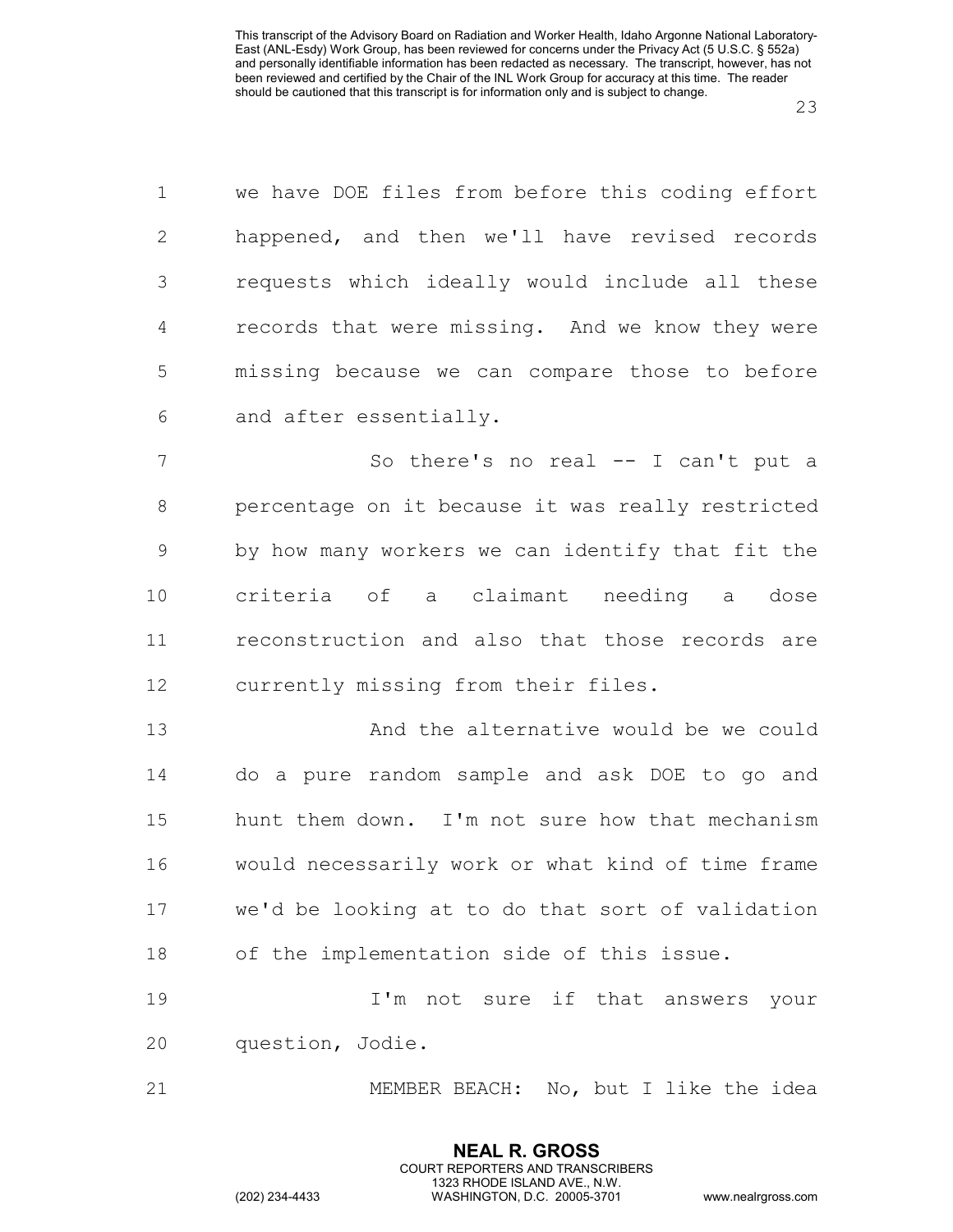| of a random sample even though I know it's got    |
|---------------------------------------------------|
| some difficulties.                                |
| MEMBER MELIUS: This is Jim Melius. I              |
| have another related issue.                       |
| You pulled together your samples for              |
| this report, the cases, claimant cases in         |
| September or maybe even before that. I don't      |
| know when you stopped ascertaining cases that     |
| would fit this.                                   |
| It's now May, nine months later. By               |
| the time we get access to the $-$ by the time DOE |
| is supposed to be done entering, doing all the    |
| data entry and so forth would it make sense at    |
| this point to add -- go back and look at          |
| additional claims since whenever you ended your   |
| ascertainment?                                    |
| MR. BARTON: That's certainly                      |
| something we can go do to expand.                 |
| Again, when I put this together it was            |
| intended to be a protocol with a proof of         |
| principle, not necessarily the entirety of what   |
|                                                   |

**NEAL R. GROSS** COURT REPORTERS AND TRANSCRIBERS 1323 RHODE ISLAND AVE., N.W.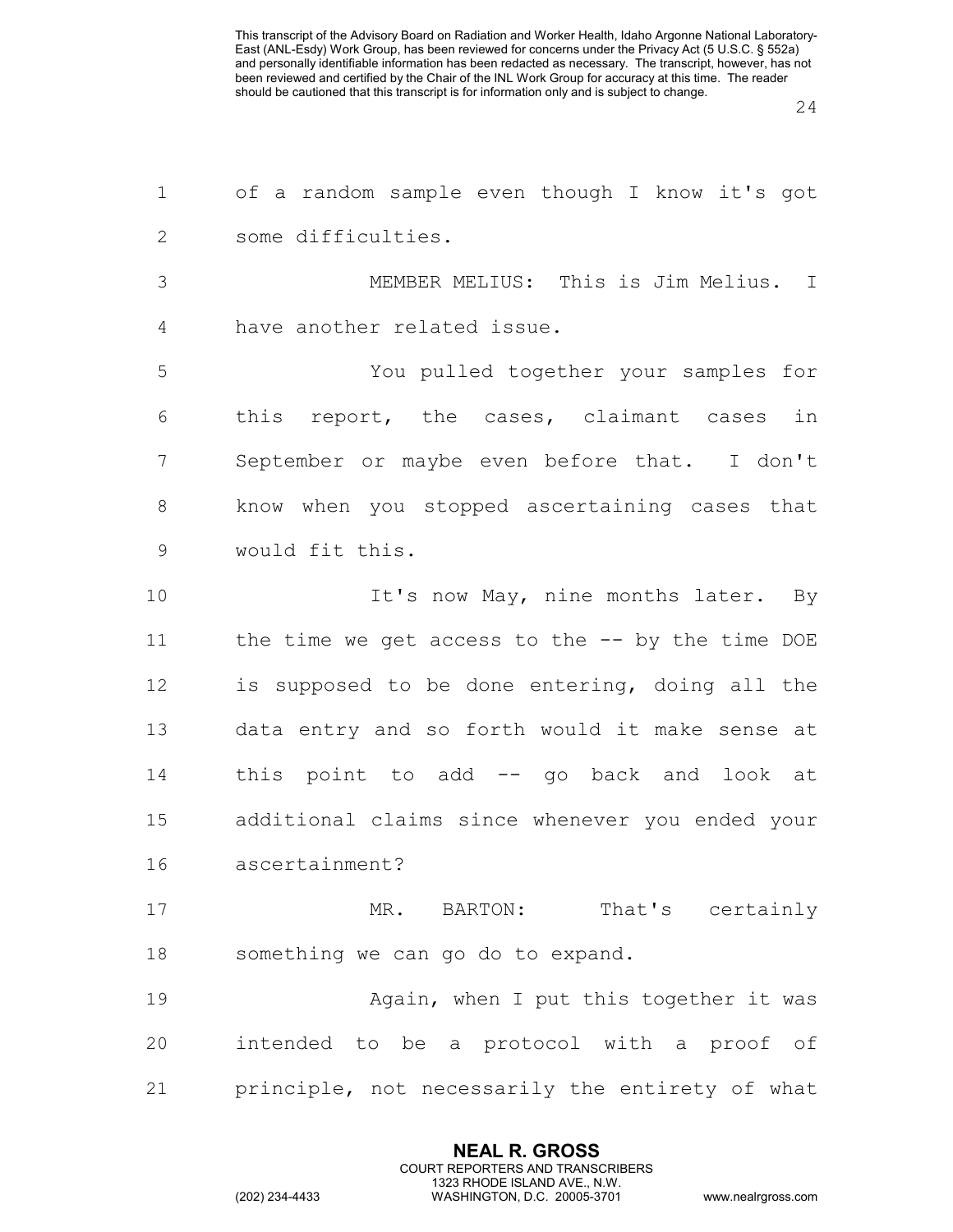| $\mathbf 1$     | we could potentially look at.                       |
|-----------------|-----------------------------------------------------|
| $\mathbf{2}$    | And don't forget, just to simply test               |
| 3               | the coding effort, this isn't just at CPP.<br>It    |
| 4               | could be expanded to the other facilities just to   |
| 5               | see how from an implementation standpoint the       |
| 6               | coding effort is going.                             |
| $7\phantom{.0}$ | If we find visitor badges at hand that              |
| $\,8\,$         | were missing originally from the claimant files     |
| 9               | then those would certainly, in my mind, be just     |
| 10              | as valid as going towards validating the            |
| 11              | implementation and DOE's coding and indexing        |
| 12              | efforts.                                            |
| 13              | So that's another avenue we can go to               |
| 14              | expand to a larger sampling size.                   |
| 15              | And again the other option would be we              |
| 16              | simply pull a random percentage of groupings.<br>It |
| 17              | could be just from CPP since that's the topic of    |
| 18              | the SEC. We could pull just random workers and      |
| 19              | ask DOE to go give us all the records on those      |
| 20              | workers.                                            |
| 21              | That's the other option. Again, I                   |

**NEAL R. GROSS** COURT REPORTERS AND TRANSCRIBERS 1323 RHODE ISLAND AVE., N.W.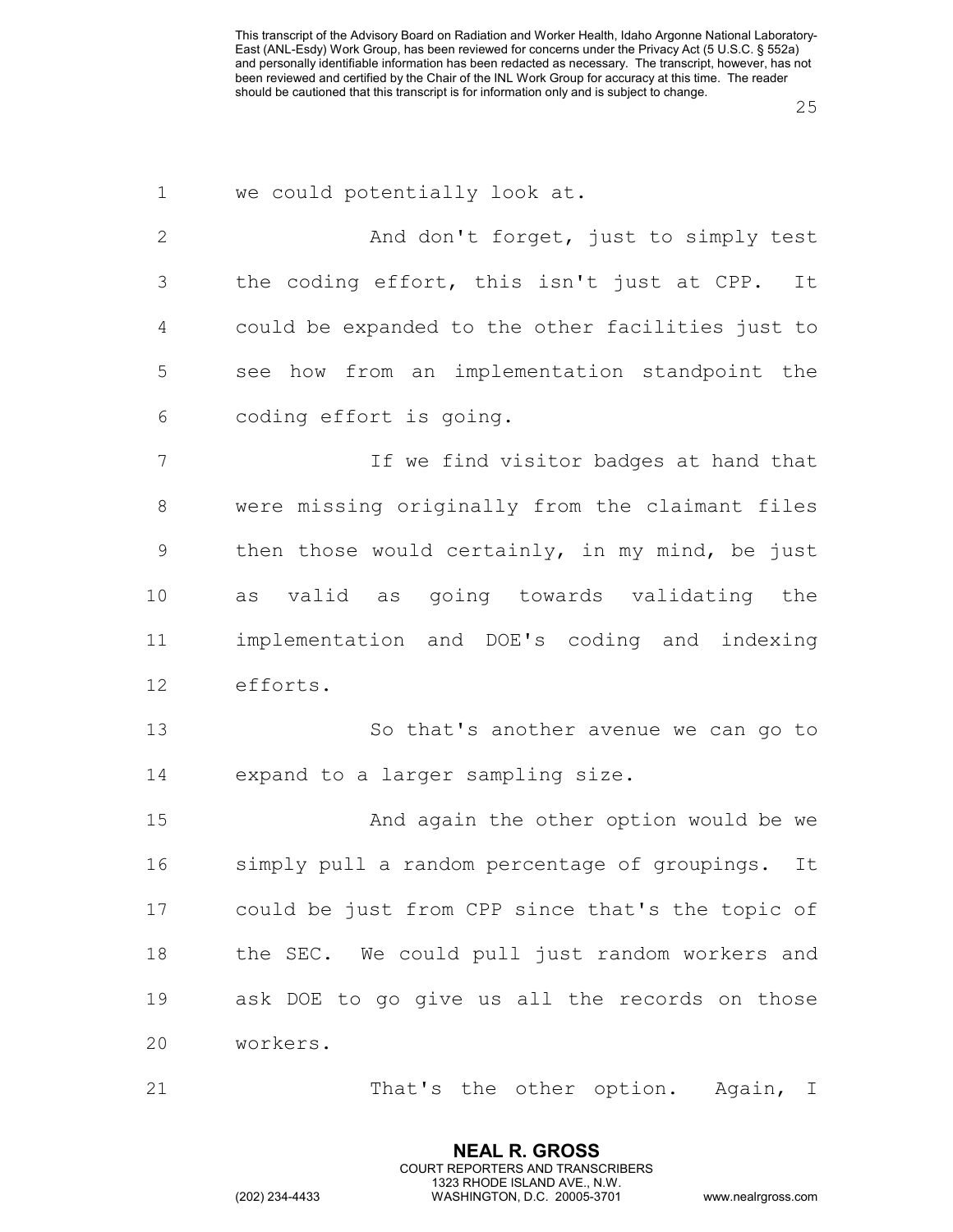| $\mathbf 1$   | proposed the one in which we could look          |
|---------------|--------------------------------------------------|
| $\mathbf{2}$  | specifically at claimants because these are the  |
| 3             | situations where we have been missing those      |
| 4             | temporary badges. And we're looking specifically |
| 5             | at those people where if you look at their file  |
| 6             | right now they're missing a badge that we can go |
| 7             | manually find in the captured records that NIOSH |
| 8             | has.                                             |
| $\mathcal{G}$ | MEMBER MELIUS: Okay. But there are               |
| 10            | some number more of those captured records now.  |
| 11            | MR. BARTON: Yes. This is not by any              |
| 12            | means complete.                                  |
| 13            | Again, I just wanted to prove that you           |
| 14            | could go in and I listed the ones I looked at.   |
| 15            | These were actually from the visitor cards.      |
| 16            | We can pretty much go look at those              |
| 17            | temporary badge reports and do the same process  |
| 18            | to expand the grouping if that's certainly what  |
| 19            | the Work Group wants us to do.                   |
| 20            | DR. MAURO: Bob, this is John Mauro.              |
| 21            | I've got a question for you.                     |

**NEAL R. GROSS** COURT REPORTERS AND TRANSCRIBERS 1323 RHODE ISLAND AVE., N.W.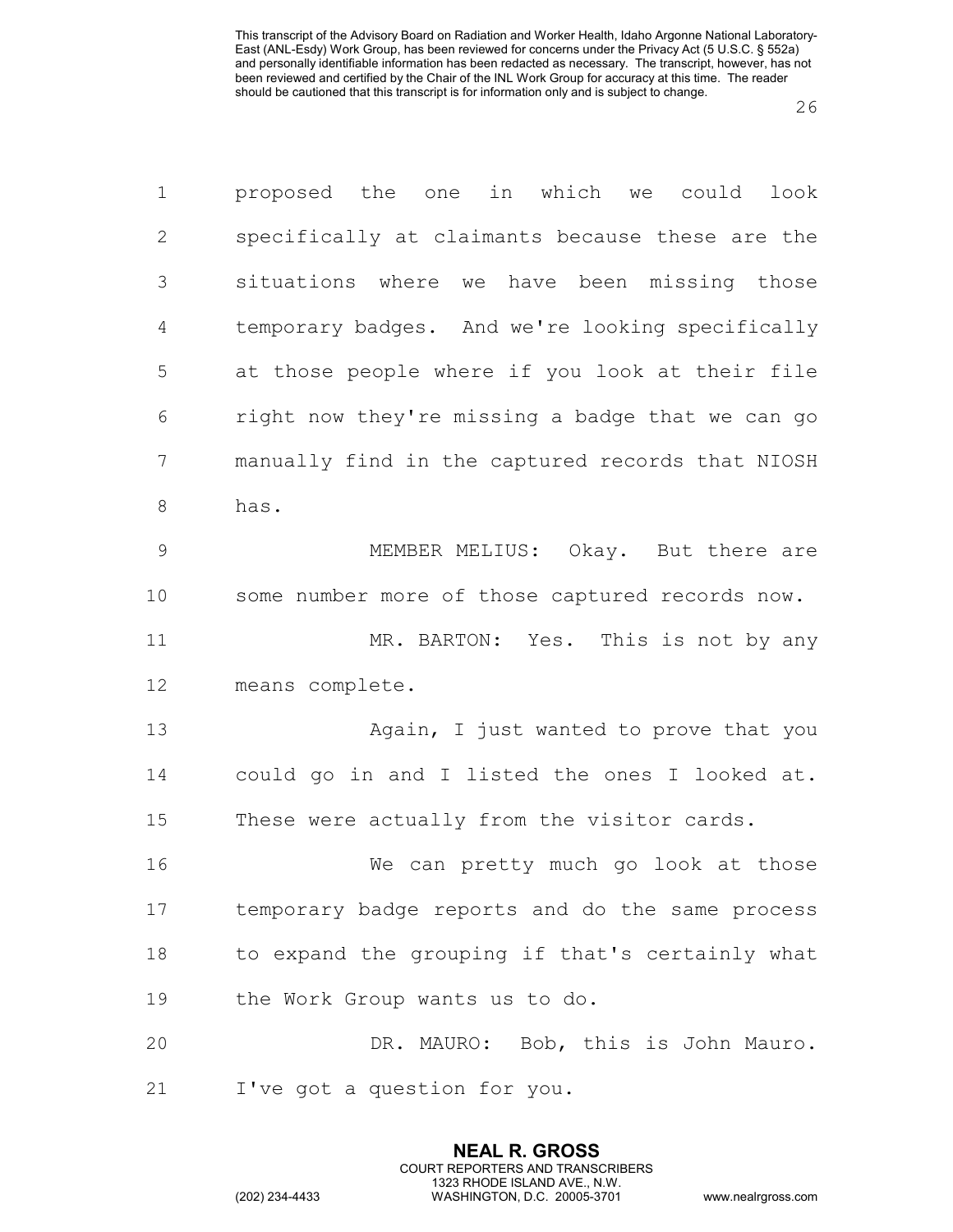| $\mathbf 1$  | I understand how the search and the               |
|--------------|---------------------------------------------------|
| $\mathbf{2}$ | completion of this I guess coding process would   |
| 3            | provide information that will help in dose        |
| 4            | reconstruction for the CPP workers.               |
| 5            | To what degree does this very same                |
| 6            | investigation help toward the definition and      |
| 7            | implementation of the SEC which is based on       |
| 8            | having a film badge? Does this have play there    |
| $\mathsf 9$  | also?                                             |
| 10           | I don't know if that question is                  |
| 11           | clear.                                            |
| 12           | MR. BARTON: It affects both,                      |
| 13           | obviously. If these badges are missing from       |
| 14           | workers' records that show that they entered CPP  |
| 15           | then obviously making sure that those are indexed |
| 16           | and correctly associated with a worker<br>will    |
| 17           | affect any SEC decisions for that worker.         |
| 18           | At the same time, it also affects --              |
| 19           | the DRs obviously would miss doses and that sort  |
| 20           | of thing.                                         |
| 21           | And again, I keep talking about the DR            |

**NEAL R. GROSS** COURT REPORTERS AND TRANSCRIBERS 1323 RHODE ISLAND AVE., N.W.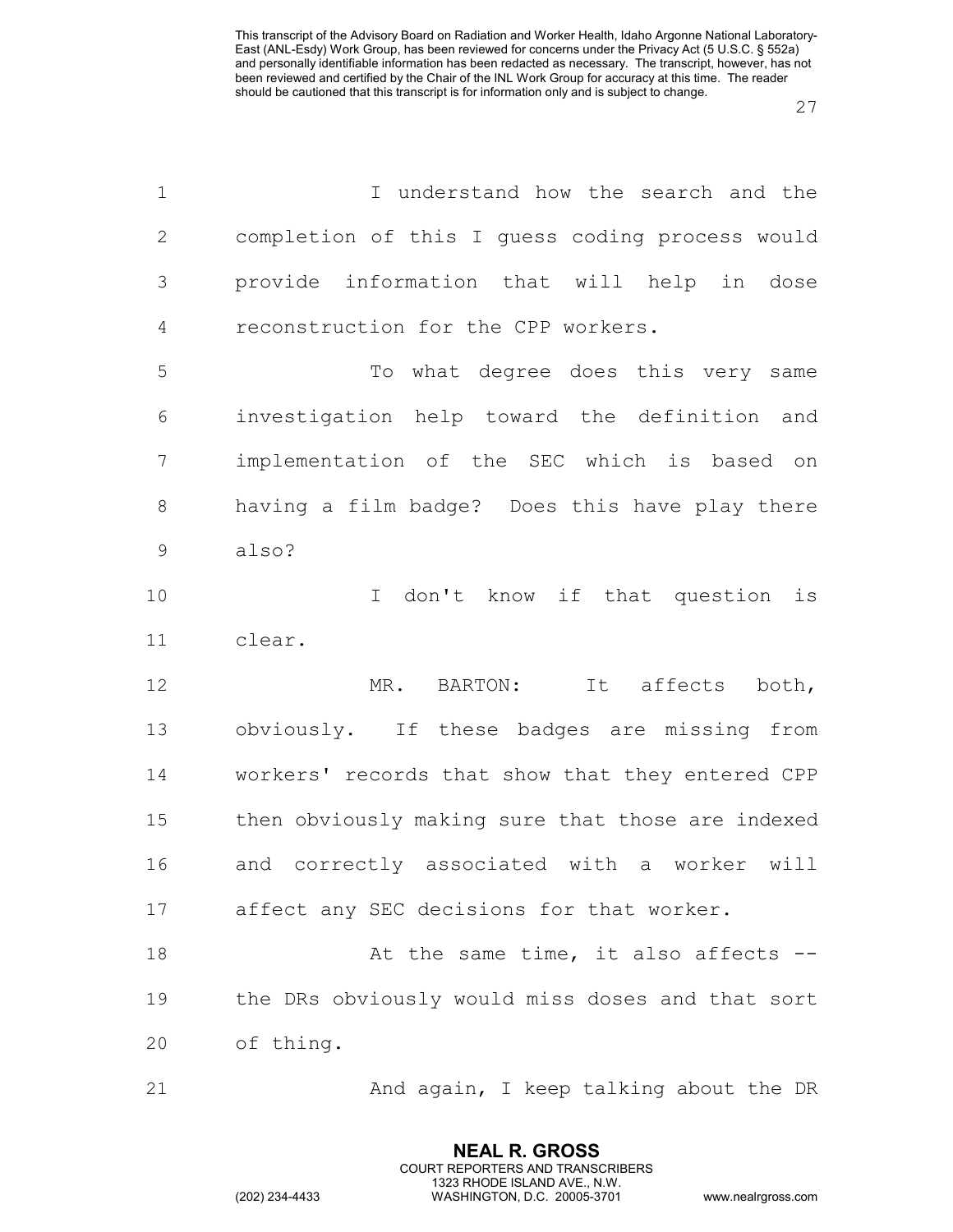| 1              | only in the context that DOE is already going to    |
|----------------|-----------------------------------------------------|
| $\mathbf{2}$   | be going and getting these records for the          |
| $\mathfrak{Z}$ | subgroup of workers I identified, because they      |
| $\overline{4}$ | need a revised dose reconstruction.                 |
| 5              | But yes, this coding effort is                      |
| 6              | definitely very important in the SEC context        |
| 7              | because all you need is that one badge. And if      |
| 8              | these badges aren't being associated correctly      |
| $\mathcal{G}$  | with the workers then that's obviously an issue.    |
| 10             | DR. MAURO: Thank you.                               |
| 11             | MEMBER MELIUS: This is Jim Melius                   |
| 12             | again.                                              |
| 13             | So, I'm trying to think of what level               |
| 14             | of effort would be required to expand your          |
| 15             | current sample to bring it more up to date in       |
| 16             | terms of claims that have been filed since          |
| 17             | whenever you $-$ - since your September report, the |
| 18             | claims that are included in your September          |
| 19             | report.                                             |
| 20             | MR. BARTON: It actually runs in the                 |
| 21             | other direction.                                    |

**NEAL R. GROSS** COURT REPORTERS AND TRANSCRIBERS 1323 RHODE ISLAND AVE., N.W.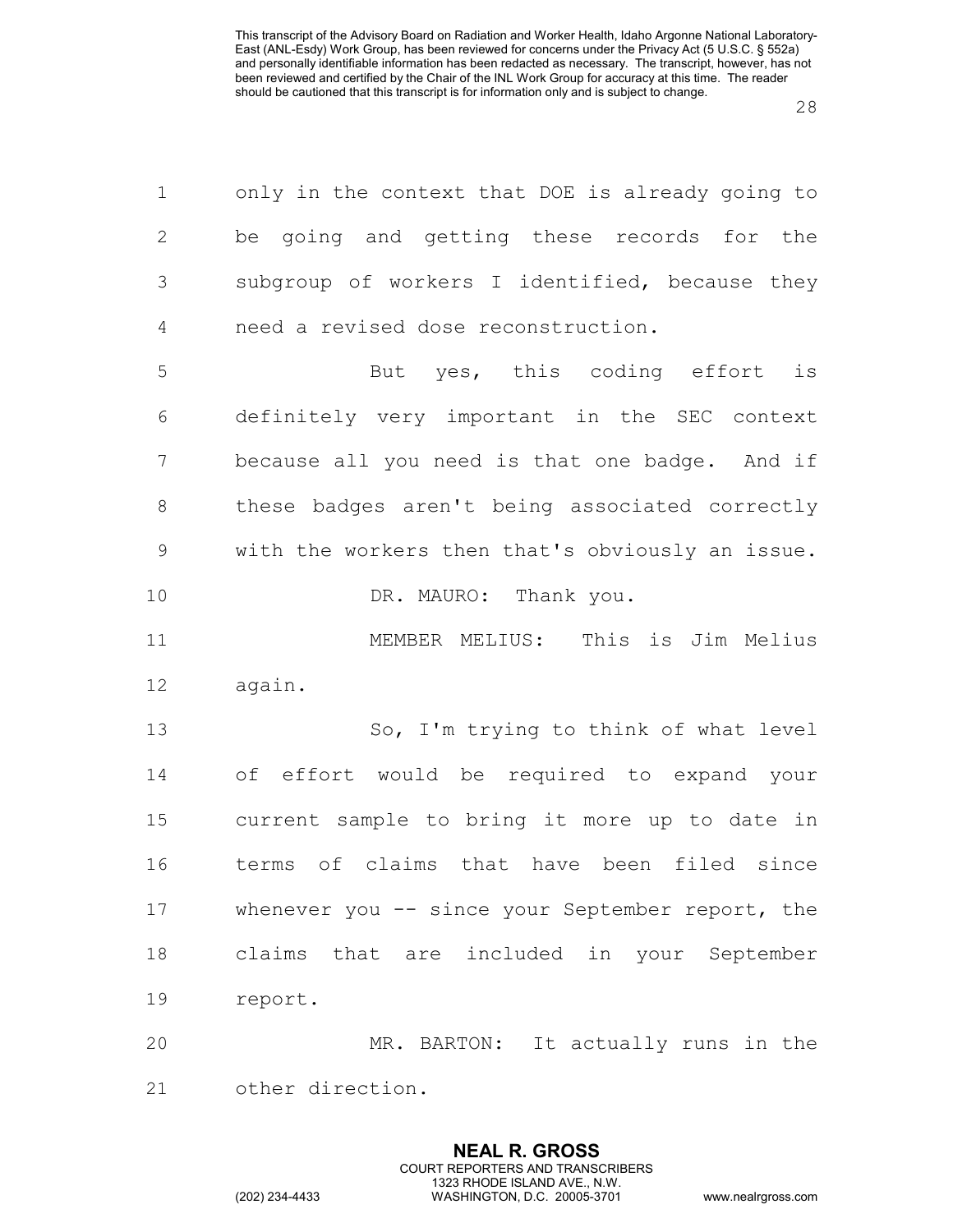| $\mathbf 1$  | What we did is we looked at the                   |
|--------------|---------------------------------------------------|
| $\mathbf{2}$ | temporary badges first and then tried to identify |
| 3            | claimants from that population.                   |
| 4            | So it's not necessarily that we took              |
| 5            | claimant number one and then went and looked and  |
| 6            | see if we could find them in the temporary badge  |
| 7            | reports. It was really the other way around.      |
| $\,8\,$      | MEMBER MELIUS: Okay.                              |
| 9            | MR. BARTON: So that would be affected             |
| 10           | by any new claims. In other words, the first      |
| 11           | pass might have missed any claims filed since we  |
| 12           | did it last fall.                                 |
| 13           | MEMBER MELIUS: Right.                             |
| 14           | MR. BARTON: But also there are other              |
| 15           | years, the years prior to 1967 mainly that we can |
| 16           | look at in the temporary badge reports and pull   |
| 17           | out claimants from that to expand the sample size |
| 18           | if you will.                                      |
| 19           | So there's a couple of different                  |
| 20           | things at play there.                             |
| 21           | CHAIR SCHOFIELD: This is Paul. I've               |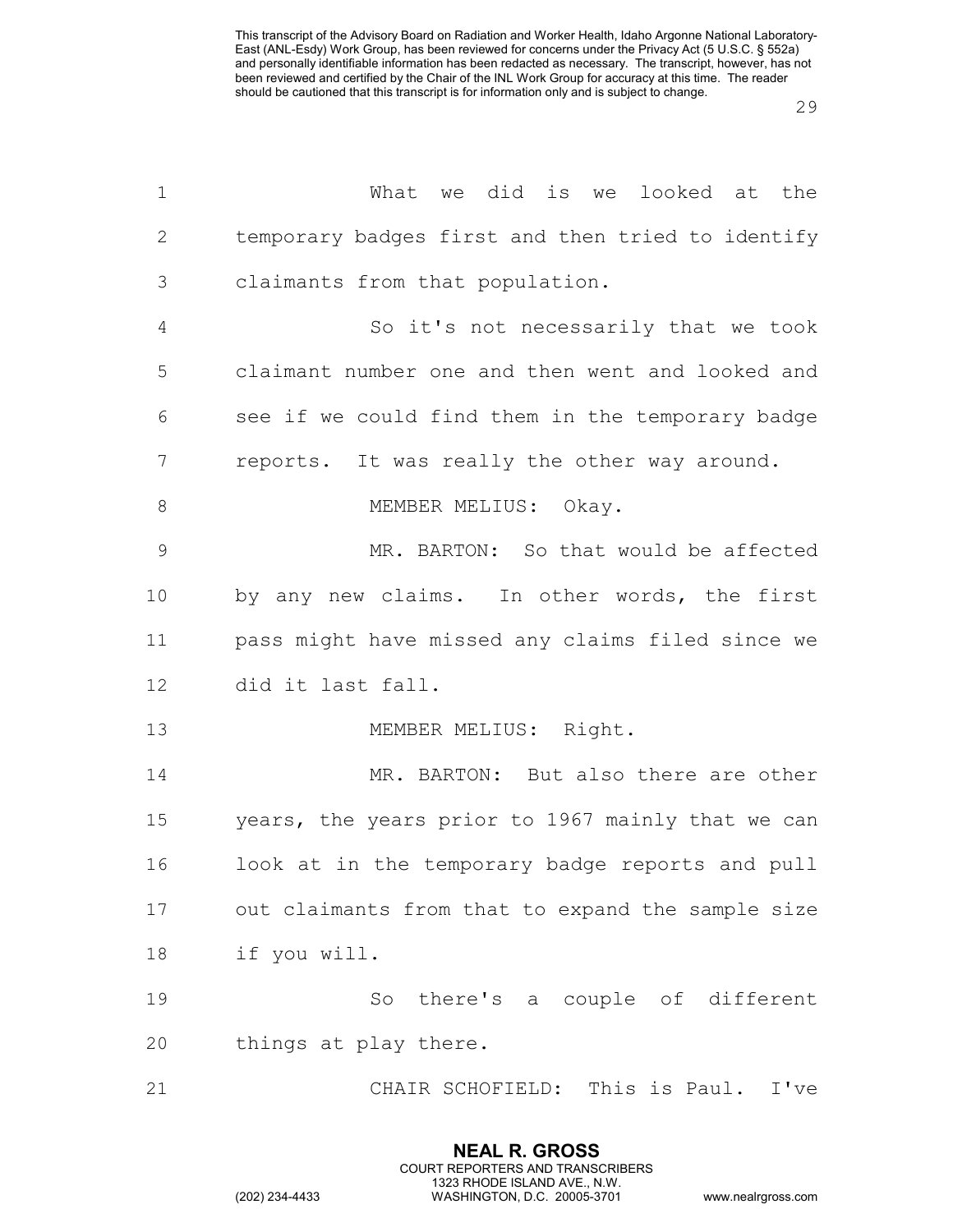| $\mathbf 1$   | got a question.                                   |
|---------------|---------------------------------------------------|
| $\mathbf{2}$  | Some of these claimants look like                 |
| 3             | outside of the card from the CPP. They have gaps  |
| 4             | of some of them several years with no other       |
| 5             | health physics records.                           |
| 6             | What's going to be the impact on                  |
| 7             | those?                                            |
| $8\,$         | MR. BARTON: Could I ask -- I'm not                |
| $\mathcal{G}$ | sure I quite understood the question.             |
| 10            | A lot of workers will have gaps, and              |
| 11            | we really just can't say with any assurance       |
| 12            | whether that gap is because they were in a non-   |
| 13            | radiological area, weren't at the site at all, or |
| 14            | we are still missing records.                     |
| 15            | I mean, we just can never definitively            |
| 16            | say that when you see a gap. I can say -- again,  |
| 17            | when we went through the sampled workers we have  |
| 18            | a badge, it has an S number that I can take back  |
| 19            | for that claimant, and I can look at that         |
| 20            | claimant's file and say this record is missing.   |
| 21            | then when those records<br>And<br>get             |

**NEAL R. GROSS** COURT REPORTERS AND TRANSCRIBERS 1323 RHODE ISLAND AVE., N.W.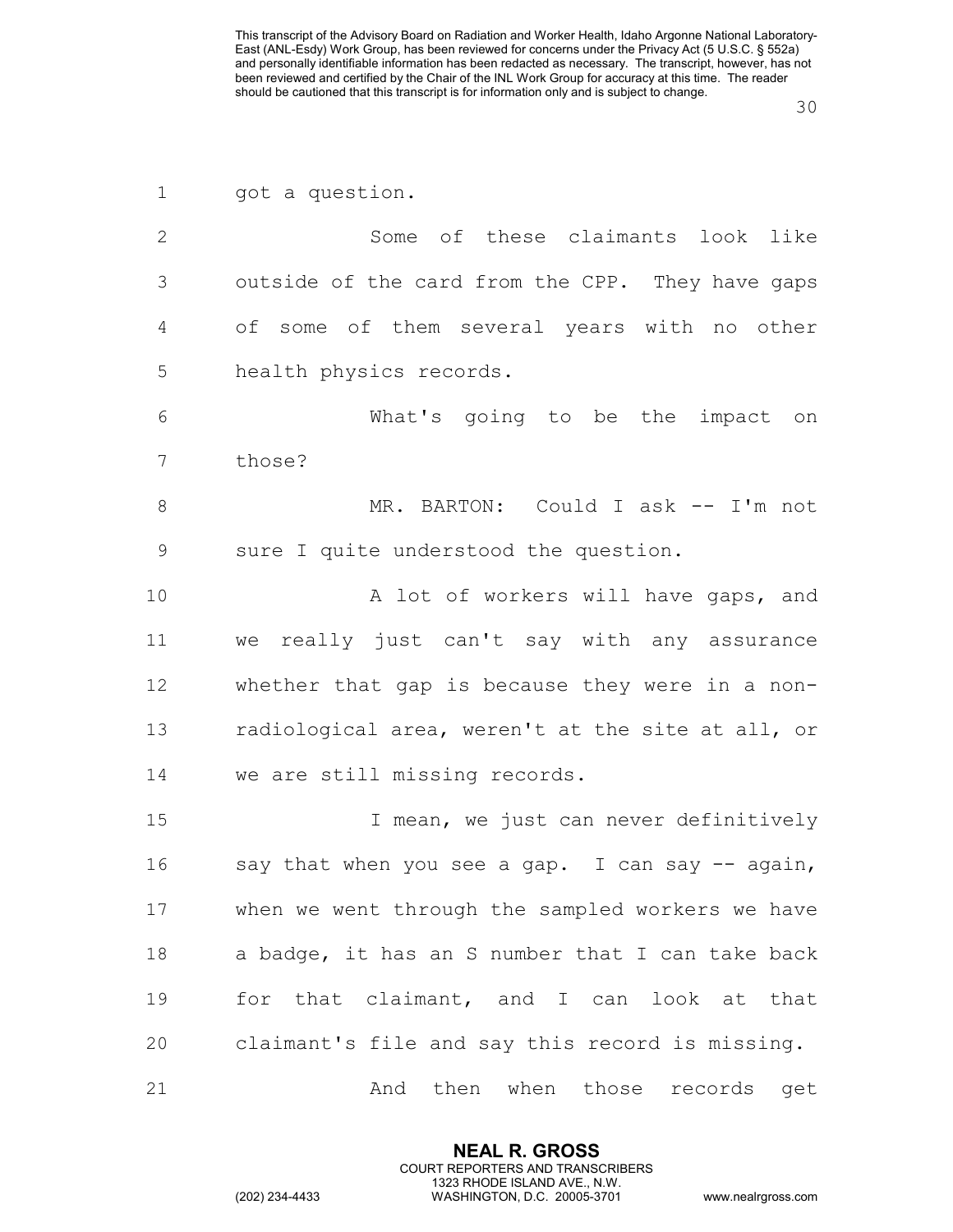| $\mathbf 1$    | revised and DOE sends the newly coded data over   |
|----------------|---------------------------------------------------|
| $\overline{2}$ | to perform the dose reconstruction then we can    |
| 3              | say well, either they got that record and it's    |
| 4              | now correctly associated with a claimant, or it's |
| 5              | still missing and the coding effort did not       |
| 6              | correctly identify it.                            |
| $\overline{7}$ | But as for any individual gaps for any            |
| 8              | given person it's just very difficult to make any |
| $\mathcal{G}$  | sort of conclusions about why the gap exists.     |
| 10             | Again, were they monitored and we                 |
| 11             | don't have that data? Were they not monitored     |
| 12             | for good reason? Were they not even on the site?  |
| 13             | We just can't know.                               |
| 14             | CHAIR SCHOFIELD: Okay.                            |
| 15             | MEMBER BEACH: So moving forward we                |
| 16             | need to decide what kind of sampling we're going  |
| 17             | to do based on this plan.                         |
| 18             | MR. BARTON: Right. I think there's                |
| 19             | probably two or maybe three options.              |
| 20             | The first option is exactly what you              |
| 21             | see here which is -- again, it's restricted to a  |

**NEAL R. GROSS** COURT REPORTERS AND TRANSCRIBERS 1323 RHODE ISLAND AVE., N.W.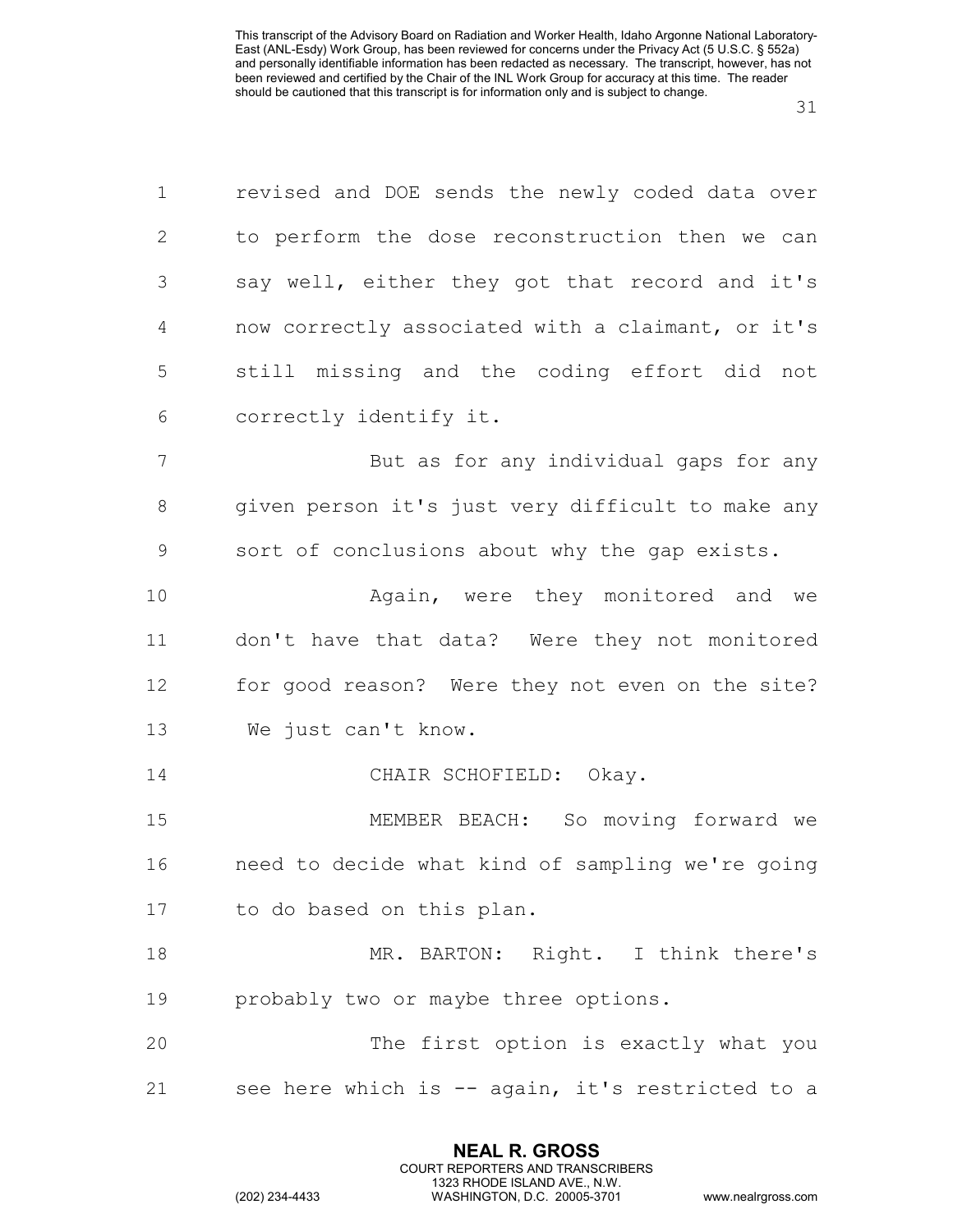number of years in '67 to roughly '70. But that can be expanded.

 And then the other option, as we mentioned earlier, would be a purely random sample in which case we would essentially just give DOE a list of names, ascertain whether they exist, and ask them to pull records for those individuals and see if their coding effort has captured them.

 The difficult part about the second one is we don't know what's currently missing from those workers' files. So we wouldn't know if DOE had already been correctly sending those a year ago, for example.

 In this method we already know that DOE wasn't sending this record for this individual, and these records for this individual. We already know that they weren't included because they weren't properly indexed.

MEMBER BEACH: Right.

MR. BARTON: That's sort of the

**NEAL R. GROSS** COURT REPORTERS AND TRANSCRIBERS 1323 RHODE ISLAND AVE., N.W.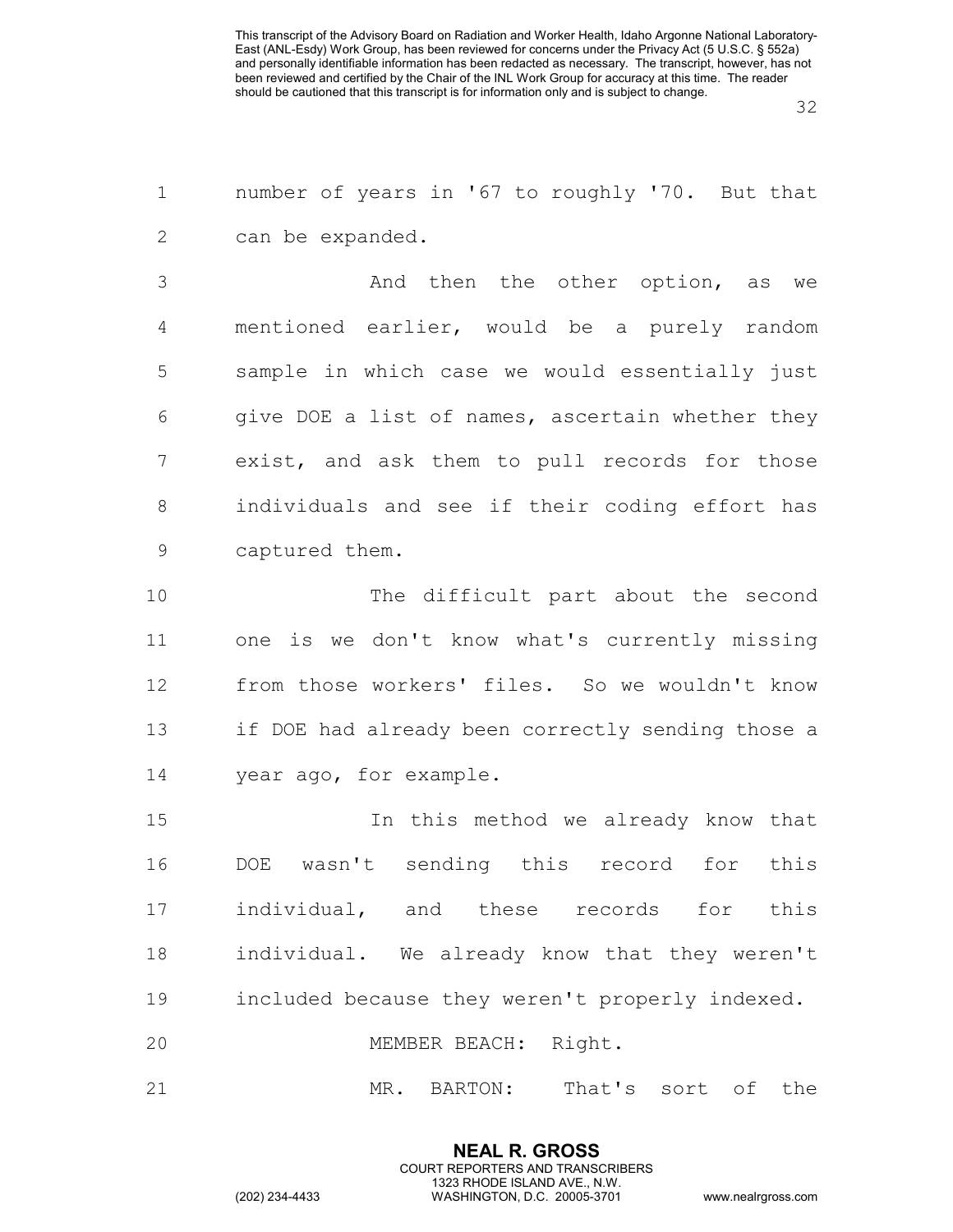| difference. |
|-------------|
|             |

 MR. KATZ: So Bob, I'm just going to expand for Josie on that. So, even though scientific study, like random samples. In this case, you're going to have a lot of wasted hits you might say or whatever, wasted cases in a random sample. There's going to be a bunch of those that really didn't matter anyway. Whereas what Bob's proposing, it's focusing on the cases that will matter. So it's really a more intensive approach. Expanding it to get -- so all the cases that could be added once we have the coding done. If you do that it's a more intensive approach looking at exactly 16 the problem that we're concerned about. MEMBER BEACH: Yes, that makes sense. Do we have a sense of how big that sampling would be at this point?

I mean, we just did 30.

MR. KATZ: We can't know what he has

**NEAL R. GROSS** COURT REPORTERS AND TRANSCRIBERS 1323 RHODE ISLAND AVE., N.W.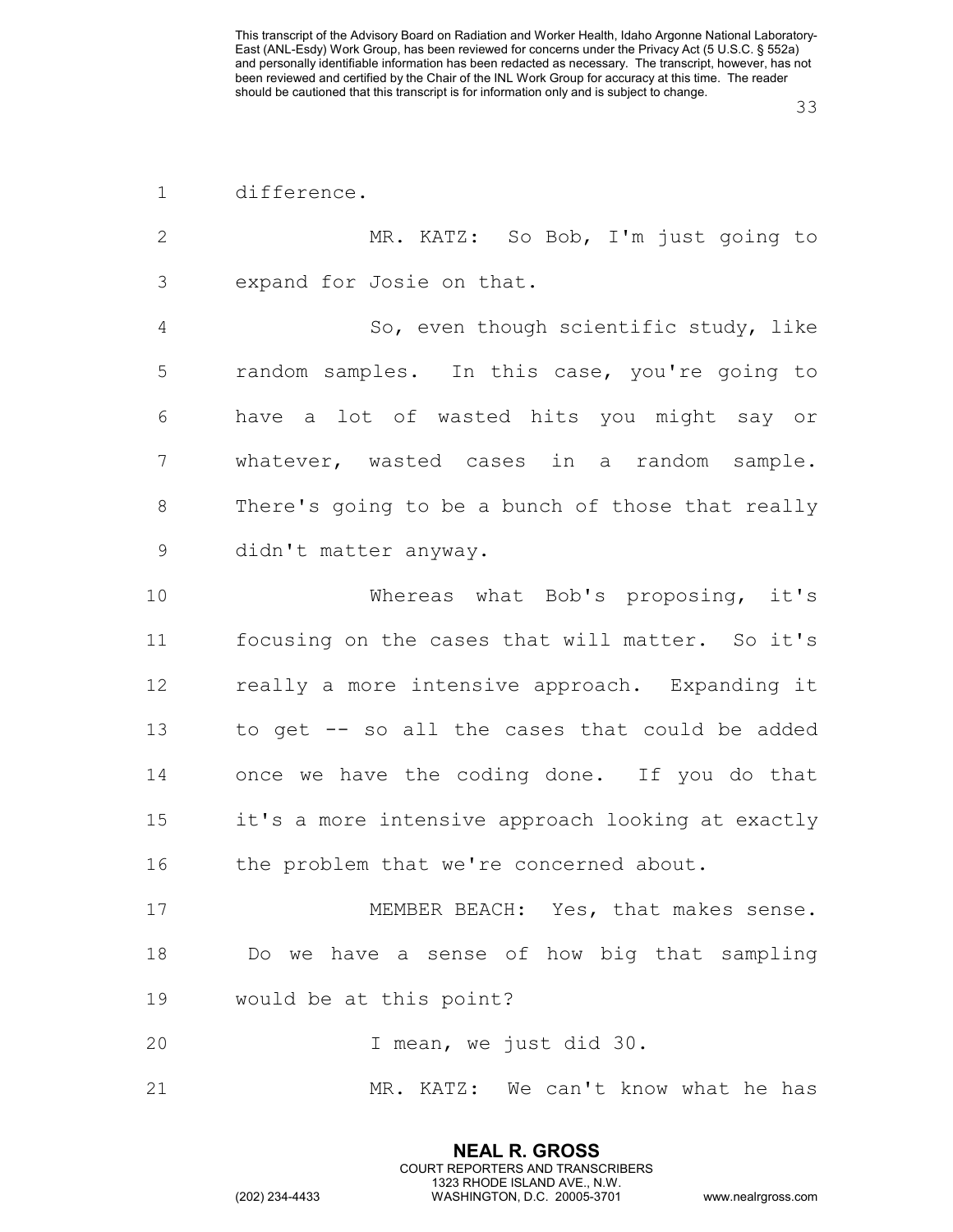| $\mathbf 1$     | back in -- when he did this look.                 |
|-----------------|---------------------------------------------------|
| $\mathbf{2}$    | MEMBER BEACH: Right.                              |
| 3               | MR. KATZ: We don't know how many                  |
| 4               | cases will be added. We find that out when the    |
| 5               | coding is done and Bob does that second run,      |
| 6               | basically, to pull cases.                         |
| $7\phantom{.0}$ | MR. BARTON: That's correct, Ted. And              |
| 8               | I'd just add onto that that's it not just new     |
| $\mathsf 9$     | claims that have been filed.                      |
| 10              | We didn't go through every single                 |
| 11              | possible record just to find these sort of        |
| 12              | specialty claims where there is a real problem    |
| 13              | that we observed simply because we wanted to get  |
| 14              | approval from the Work Group before putting that  |
| 15              | kind of level of effort in.                       |
| 16              | What we did was a proof of principle              |
| 17              | saying well, we looked at these subset of records |
| 18              | and we did find claimants who fit those criteria. |
| 19              | So part of it would be simply expanding that to   |
| 20              | the remaining CPP records, and if the Work Group  |
| 21              | likes we can expand it even further to other      |

**NEAL R. GROSS** COURT REPORTERS AND TRANSCRIBERS 1323 RHODE ISLAND AVE., N.W.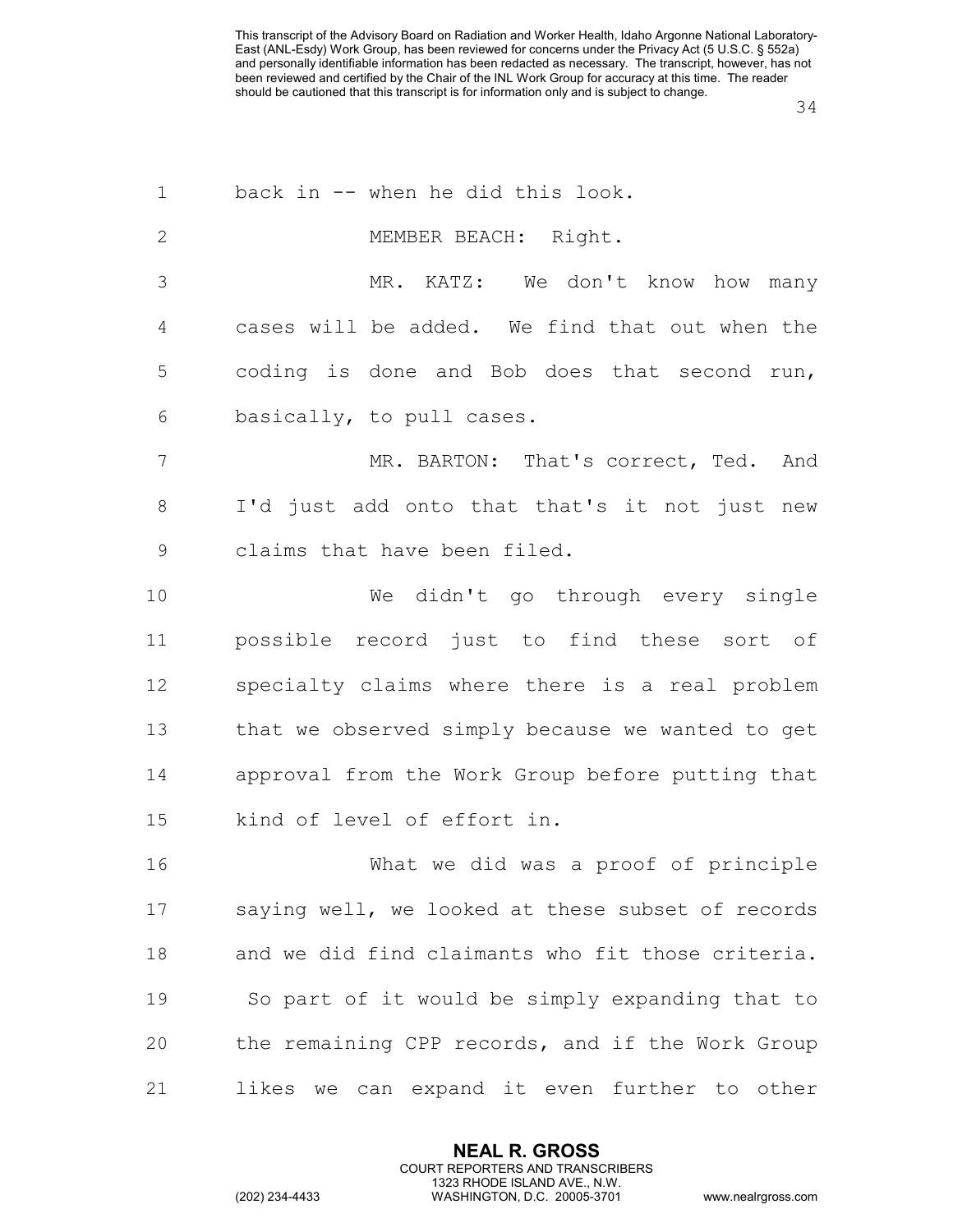| $\mathbf 1$    | areas of INL where coding is still going on with  |
|----------------|---------------------------------------------------|
| $\mathbf{2}$   | those sites just like it's going on at CPP.       |
| 3              | MEMBER MELIUS: This is Jim Melius. I              |
| $\overline{4}$ | think the initial step is we continue on this     |
| 5              | pathway with the expansion, as Bob just proposed. |
| 6              | I think then let's see. I'm not                   |
| 7              | saying that we wouldn't want to look at a         |
| $8\,$          | different area or whatever, but I think let's see |
| $\mathsf 9$    | what we find in this exercise, this evaluation,   |
| 10             | and then decide do we need to focus on different  |
| 11             | time periods and so forth or how we do it.        |
| 12             | In terms of expanding to other areas              |
| 13             | of the site I think it somewhat depends on what   |
| 14             | we're -- I think the next item on the agenda      |
| 15             | would be potential 83.14.                         |
| 16             | Are there other areas where we're                 |
| 17             | going to have this same issue in terms of concern |
| 18             | about the Class Definition.                       |
| 19             | MEMBER BEACH: That sounds like a good             |
| 20             | approach, Jim. And not to expand it at this time  |
| 21             | to other areas.                                   |

**NEAL R. GROSS** COURT REPORTERS AND TRANSCRIBERS 1323 RHODE ISLAND AVE., N.W.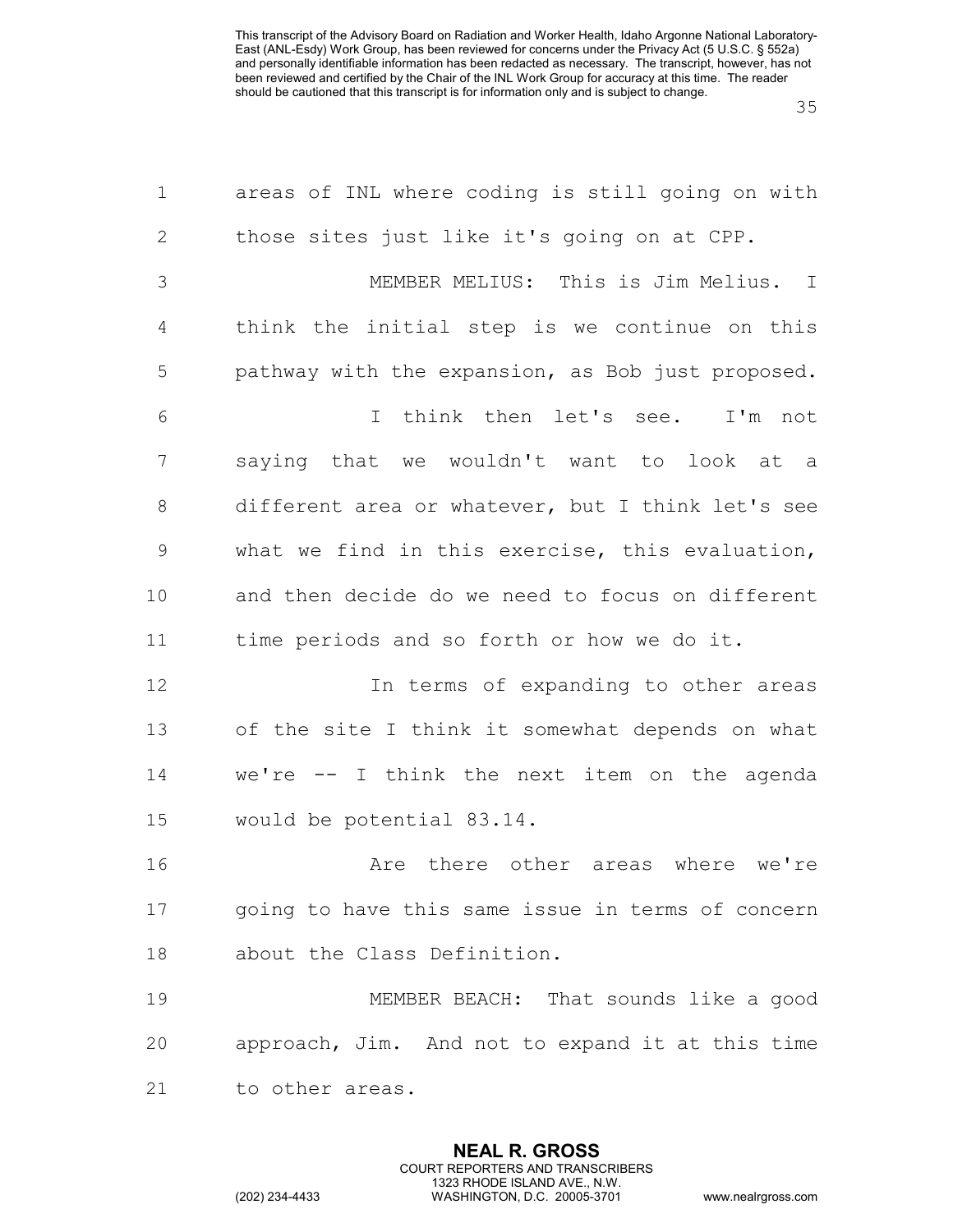| $\mathbf 1$  | MR. BARTON:<br>Just to clarify, I                 |
|--------------|---------------------------------------------------|
| $\mathbf{2}$ | understand holding off on the other areas.        |
| 3            | Would the Work Group want us to expand            |
| 4            | just to the rest of the CPP temporary badge       |
| 5            | records? We have a proof of principle here, but   |
| 6            | there are more records out there that we can look |
| 7            | for additional examples of claimants where the    |
| $8\,$        | files are missing.                                |
| $\mathsf 9$  | MEMBER MELIUS: Yes, I would say yes.              |
| 10           | Gen is not on the phone call, but it's            |
| 11           | a point she's made in previous discussions with   |
| 12           | this is well, you know, I think Tim has also      |
| 13           | we've discussed in the Work Group is sort of how  |
| 14           | many is enough.                                   |
| 15           | What is enough to say $-$ how many                |
| 16           | with claims that don't match up<br>cases<br>are   |
| 17           | adequate to say that we need a more open Class    |
| 18           | Definition.                                       |
| 19           | And so I think that having additional             |
| 20           | claims in this initial effort would be helpful.   |
| 21           | I also think it might help us to focus if there's |

**NEAL R. GROSS** COURT REPORTERS AND TRANSCRIBERS 1323 RHODE ISLAND AVE., N.W.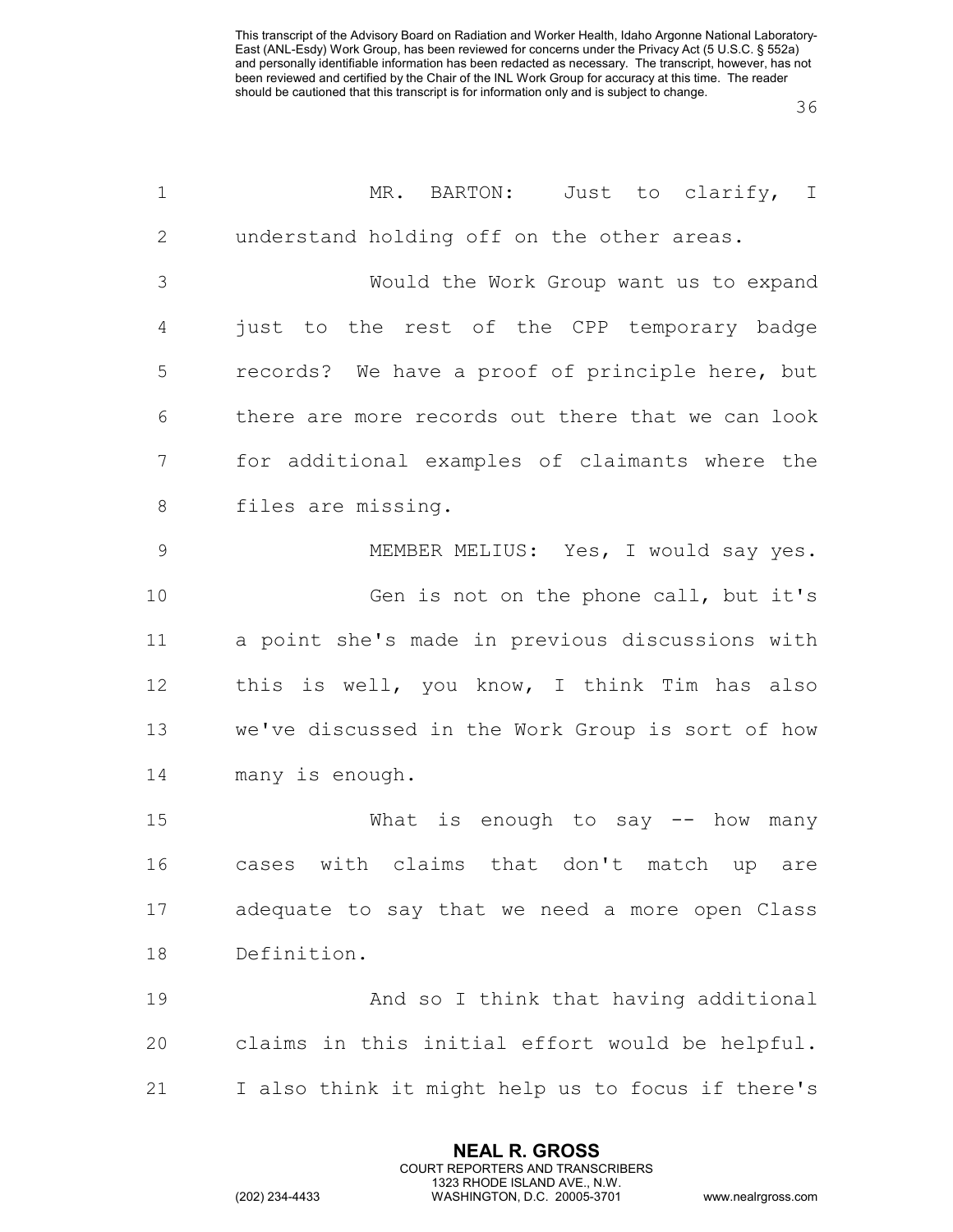a particular time period, or type of worker, or whatever.

 I think we'd probably do that as well as a random sampling. But let's see. We may want to focus a random sampling later as the next step.

7 I don't want to carry it too far in terms of speculating on what might be useful, but I think this would provide us with some initial information, enough initial information to decide, at least make a decision on what -- do we need to do more, or has this been adequate.

 CHAIR SCHOFIELD: Do we have any -- percentage-wise number of people that have this data missing that might show up in these cards?

 MR. BARTON: So this is Bob again. Unfortunately no, we really don't know. It's a process of going through and first identifying claimants in the temporary badge records and then looking to see if those temporary badge records are actually included in their individual files

> **NEAL R. GROSS** COURT REPORTERS AND TRANSCRIBERS 1323 RHODE ISLAND AVE., N.W.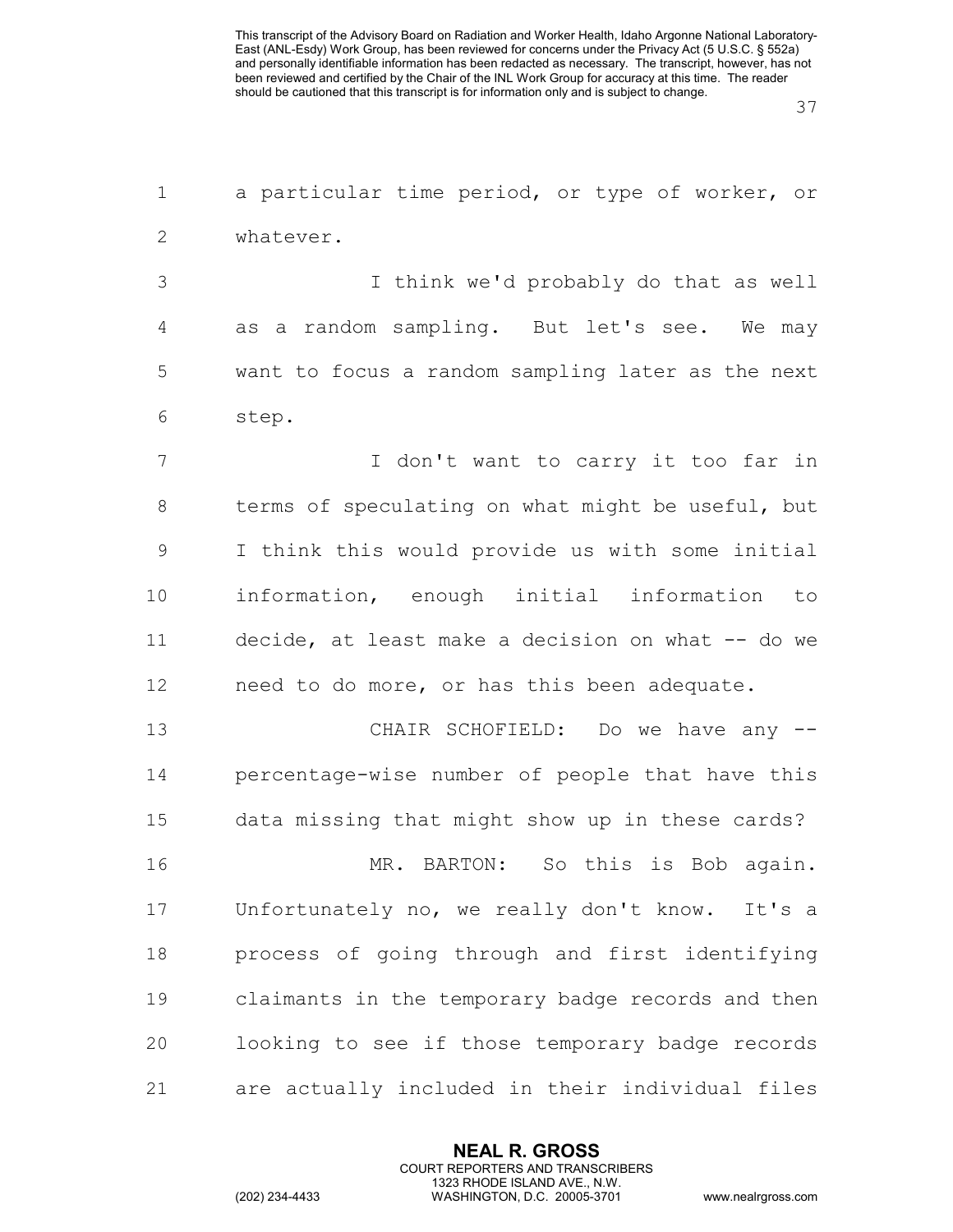| $\mathbf 1$    | as opposed to, we capture files that NIOSH has    |
|----------------|---------------------------------------------------|
| $\mathbf{2}$   | that are thousands of pages and include hundreds  |
| 3              | and thousands of workers on them.                 |
| $\overline{4}$ | So, it's really not possible to know              |
| 5              | exactly how many which is sort of like -- you     |
| 6              | could get a percentage of the temporary badge     |
| $7\phantom{.}$ | records if you did the random sample.             |
| $\,8\,$        | But as Ted had mentioned, you'll have             |
| $\mathsf 9$    | a lot of -- it sort of muddies the water.         |
| 10             | Because even though you could say well, you know, |
| 11             | 99 percent were found, 99 percent might have been |
| 12             | found a year ago.                                 |
| 13             | And so we're not really testing the               |
| 14             | hypothesis of how well this new coding effort is  |
| 15             | going to be able to be implemented for those      |
| 16             | badges that we do know are missing, but only      |
| 17             | because we found them in sort of a manual effort  |
| 18             | really.                                           |
| 19             | CHAIR SCHOFIELD: Well, I've got one               |
| 20             | other question.                                   |
| 21             | I know some of the people with missing            |
|                |                                                   |

**NEAL R. GROSS** COURT REPORTERS AND TRANSCRIBERS 1323 RHODE ISLAND AVE., N.W.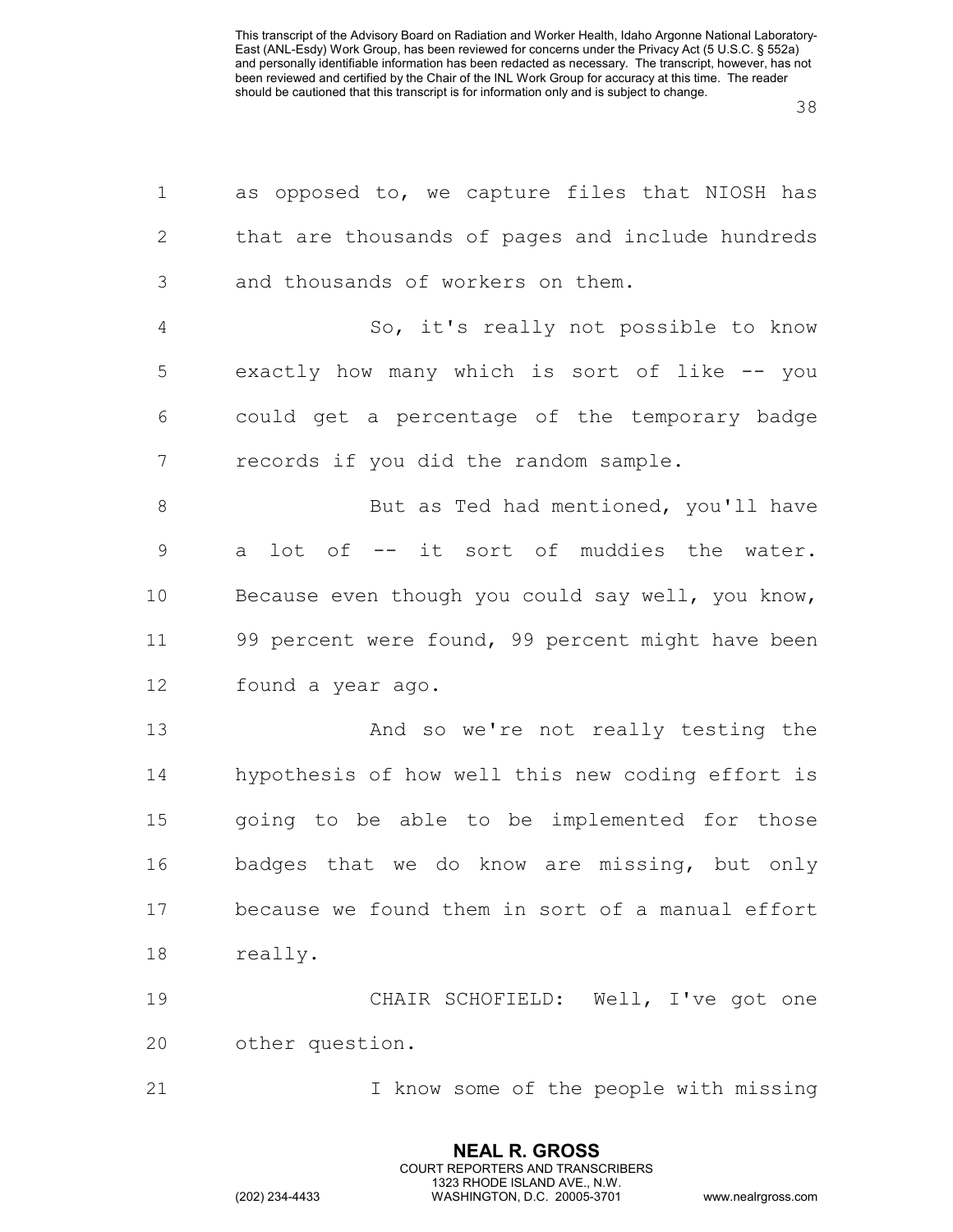| $\mathbf 1$   | badges are union people. Did the local unions    |
|---------------|--------------------------------------------------|
| $\mathbf{2}$  | keep any of this information in their records    |
| 3             | that you are aware of?                           |
| 4             | MR. BARTON: I personally have not                |
| 5             | seen anything that would indicate to me that the |
| 6             | individual subcontractors necessarily kept       |
| 7             | separate dosimetry files.                        |
| $8\,$         | But I'd certainly defer to Tim and his           |
| $\mathcal{G}$ | team on that.                                    |
| 10            | DR. TAULBEE: This is Tim Taulbee. We             |
| 11            | did not check with unions from that standpoint.  |
| 12            | What I do know is that a copy was                |
| 13            | provided to them of their employees. But the     |
| 14            | main record that is currently being coded was    |
| 15            | also kept at the INL dosimetry records. And so   |
| 16            | that is what is being coded at this time.        |
| 17            | So, we have not pursued that and we're           |
| 18            | not planning to. We don't do that at other sites |
| 19            | either. We go with what the site's records were  |
| 20            | and as we indicated earlier we've already        |
| 21            | compared these temporary badge reports, these    |

**NEAL R. GROSS** COURT REPORTERS AND TRANSCRIBERS 1323 RHODE ISLAND AVE., N.W.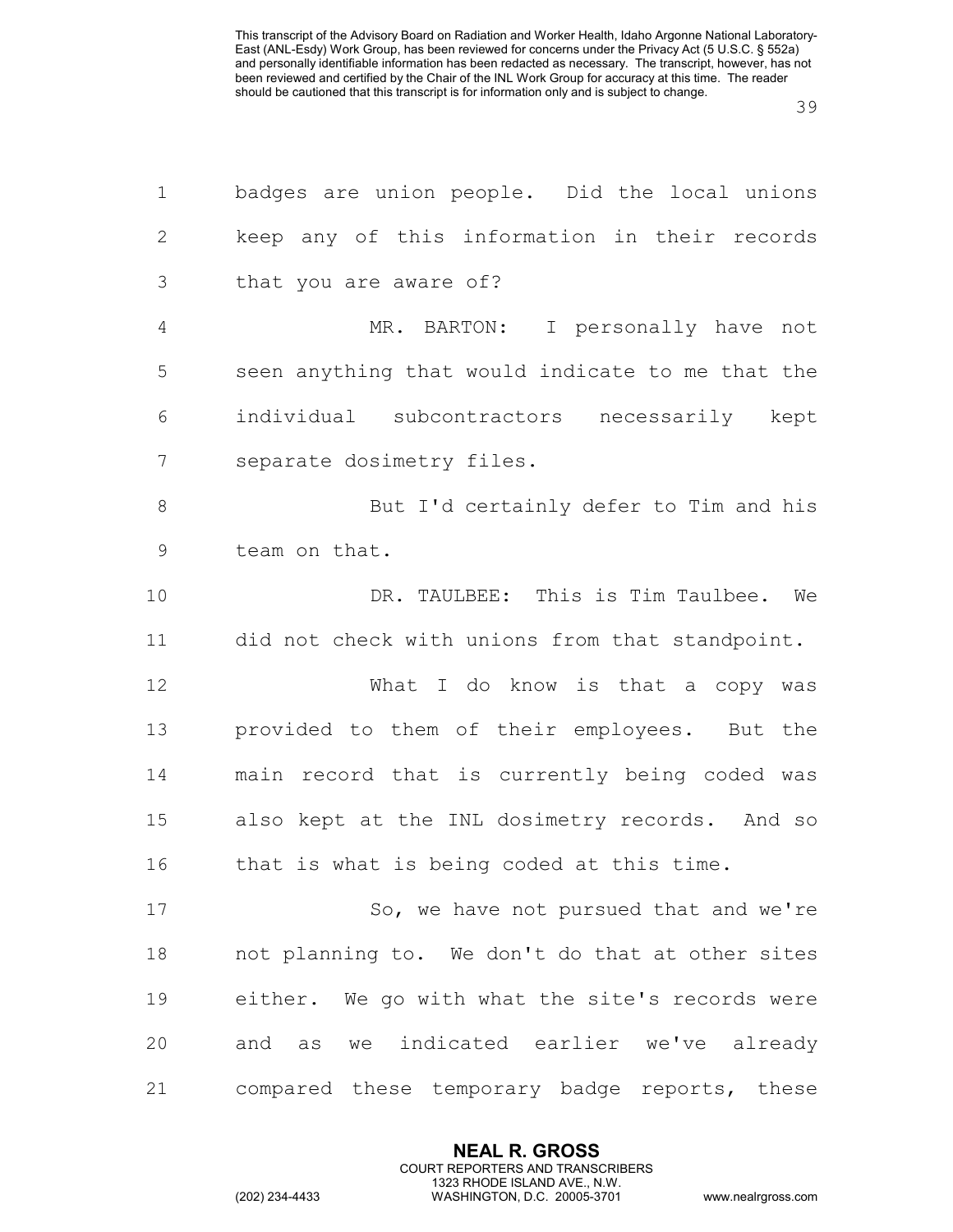| $\mathbf 1$    | visitor badges with the number that they said     |
|----------------|---------------------------------------------------|
| $\mathbf{2}$   | they had issued and we're seeing really good      |
| 3              | agreement.                                        |
| $\overline{4}$ | So, I believe this to be a complete               |
| 5              | set.                                              |
| 6              | The question as Bob was pointing out              |
| 7              | is have these made it into the DOE records system |
| 8              | once this coding effort is completed such that we |
| 9              | can see these same badges now when somebody files |
| 10             | a claim.                                          |
| 11             | CHAIR SCHOFIELD: So, the question I               |
| 12             | would have -- this is Phil -- is what -- how long |
| 13             | do we expect this, before we would have enough    |
| 14             | data that we could make a really well-informed    |
| 15             | opinion of where we need to be going on this.     |
| 16             | Is there any particular timeline that             |
| 17             | you have knowledge of?                            |
| 18             | MR. BARTON: Well, this is Bob. I                  |
| 19             | guess from my end the first step would be to      |
| 20             | expand to the other years at CPP and see how many |
| 21             | more claimants we can identify that have these    |
|                |                                                   |

**NEAL R. GROSS** COURT REPORTERS AND TRANSCRIBERS 1323 RHODE ISLAND AVE., N.W.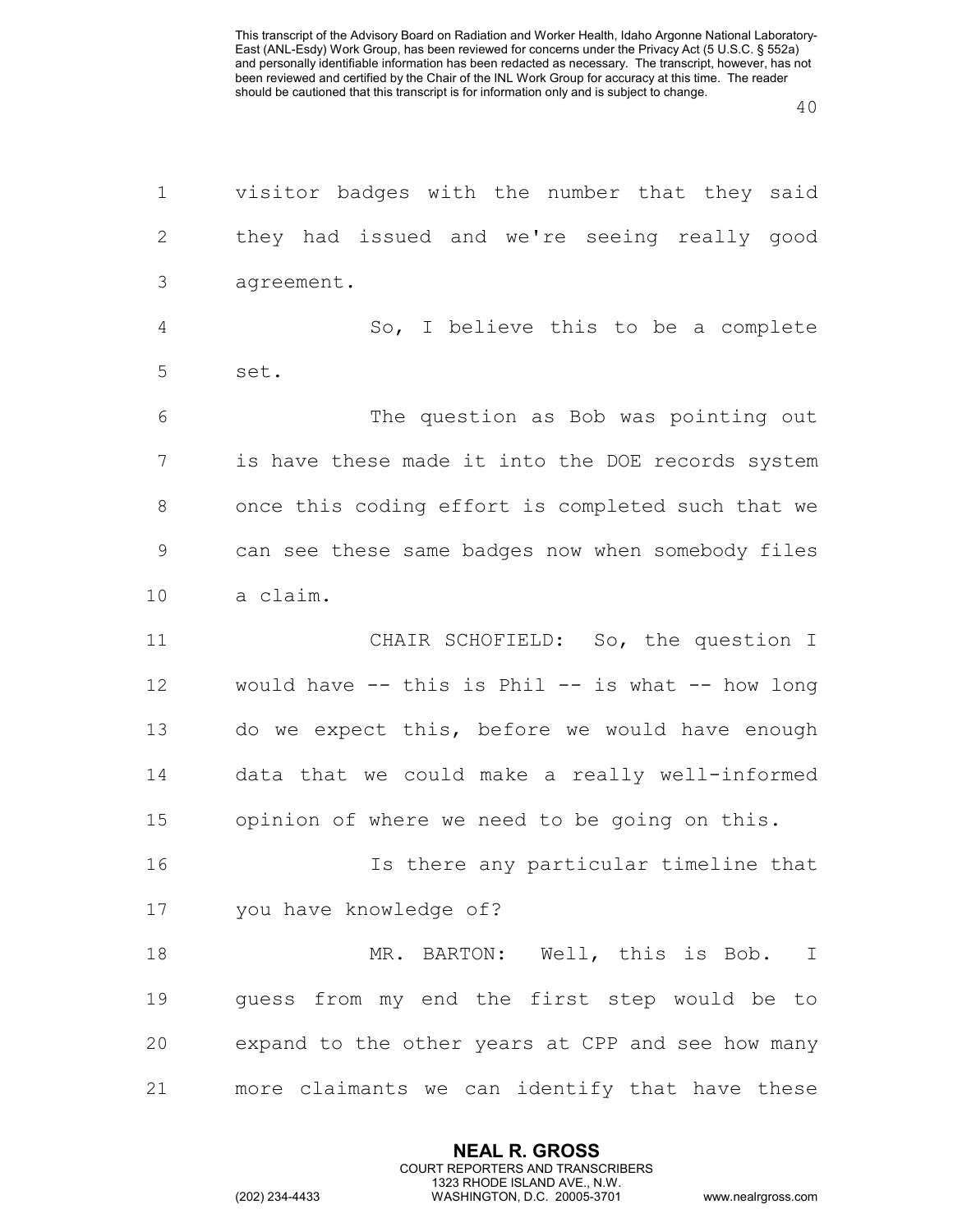| $\mathbf 1$    | missing temporary badges.                         |
|----------------|---------------------------------------------------|
| $\mathbf{2}$   | And that can be done while the coding             |
| 3              | effort potentially wraps up.                      |
| $\overline{4}$ | Then it's a question of requesting                |
| 5              | those records from DOE which I don't really have  |
| 6              | a good handle on. I assume it's probably a month  |
| 7              | or two for them to research a number of claims    |
| 8              | and get all those records together and send them  |
| $\mathsf 9$    | over.                                             |
| 10             | But again, I don't have a great feel              |
| 11             | for that. I don't know if anyone over at NIOSH    |
| 12             | may have a better idea.                           |
| 13             | But once those records are searched by            |
| 14             | DOE and transmitted to NIOSH based on the new     |
| 15             | coding effort it's a very simple process of going |
| 16             | through and seeing if the ones that were missing  |
| 17             | are now present.                                  |
| 18             | DR. TAULBEE: Also, to give some idea,             |
| 19             | it actually depends upon how many people you all  |
| 20             | decide that you're going to evaluate and re-      |
| 21             | request the records from.                         |

**NEAL R. GROSS** COURT REPORTERS AND TRANSCRIBERS 1323 RHODE ISLAND AVE., N.W.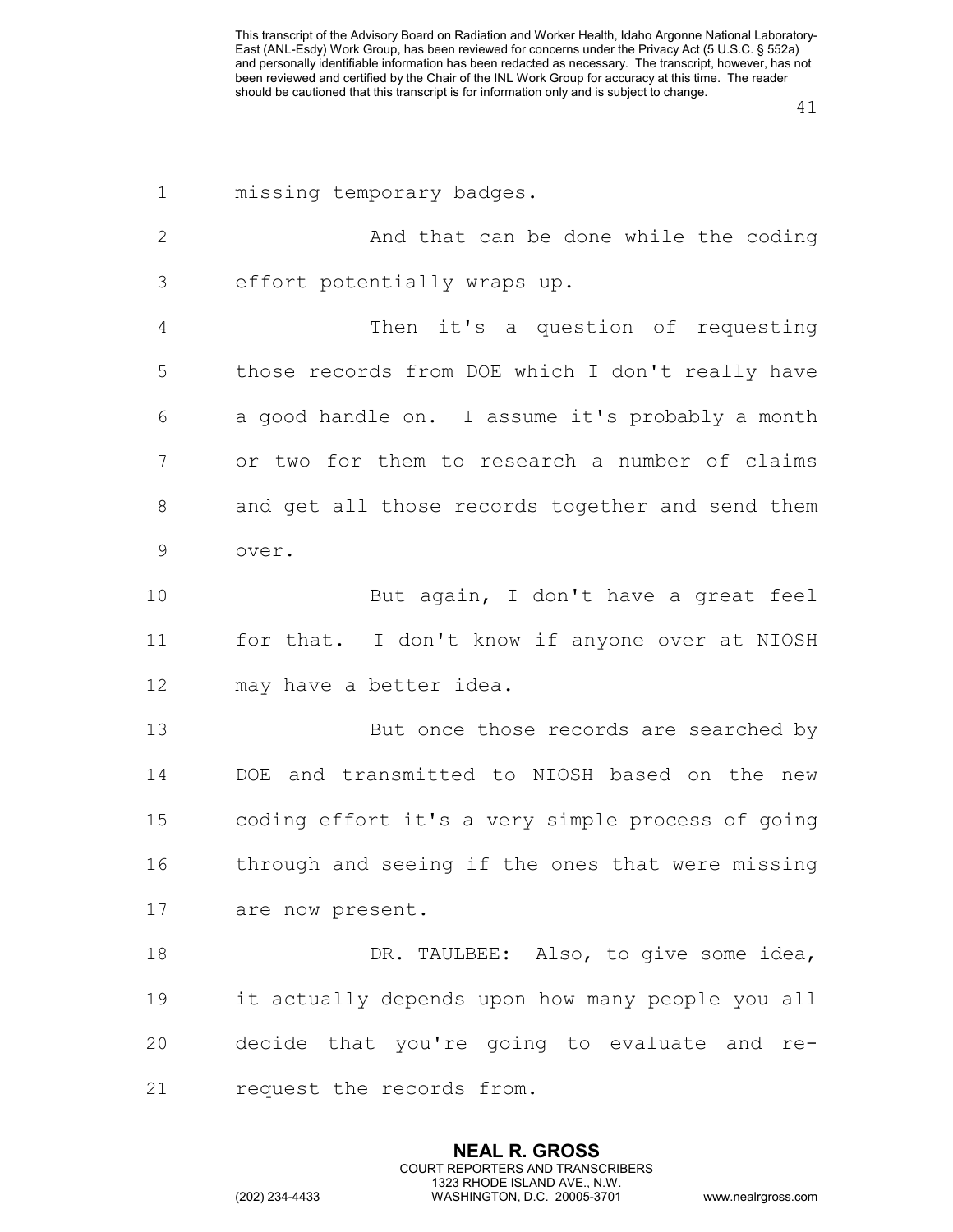| $\mathbf 1$  | When we did the ANL-West effort of                |
|--------------|---------------------------------------------------|
| $\mathbf{2}$ | specific people from the early time periods to    |
| 3            | see if the records were complete, or whether they |
| 4            | were in Idaho, or whether they were over in       |
| 5            | Illinois, it took about -- I want to say about    |
| 6            | one to two months for about 30 claims.            |
| 7            | So, if the number stays about the same            |
| 8            | or maybe 40 then we're probably looking closer to |
| 9            | the two-month range.                              |
| 10           | If the number increases and you decide            |
| 11           | you want to look at 80 you're probably looking at |
| 12           | three or four months.                             |
| 13           | So it really depends upon how many                |
| 14           | people you all select and send over to DOE for    |
| 15           | them to pull the people's files. Does that help?  |
| 16           | CHAIR SCHOFIELD: Yes. I was just                  |
| 17           | wondering if there's any way we could maybe, I    |
| 18           | don't know, make this process a little sharper so |
| 19           | that we don't have as long of a lag time.         |
| 20           | Because you know, this could drag it              |
| 21           | out -- given the number of years could drag it    |

**NEAL R. GROSS** COURT REPORTERS AND TRANSCRIBERS 1323 RHODE ISLAND AVE., N.W.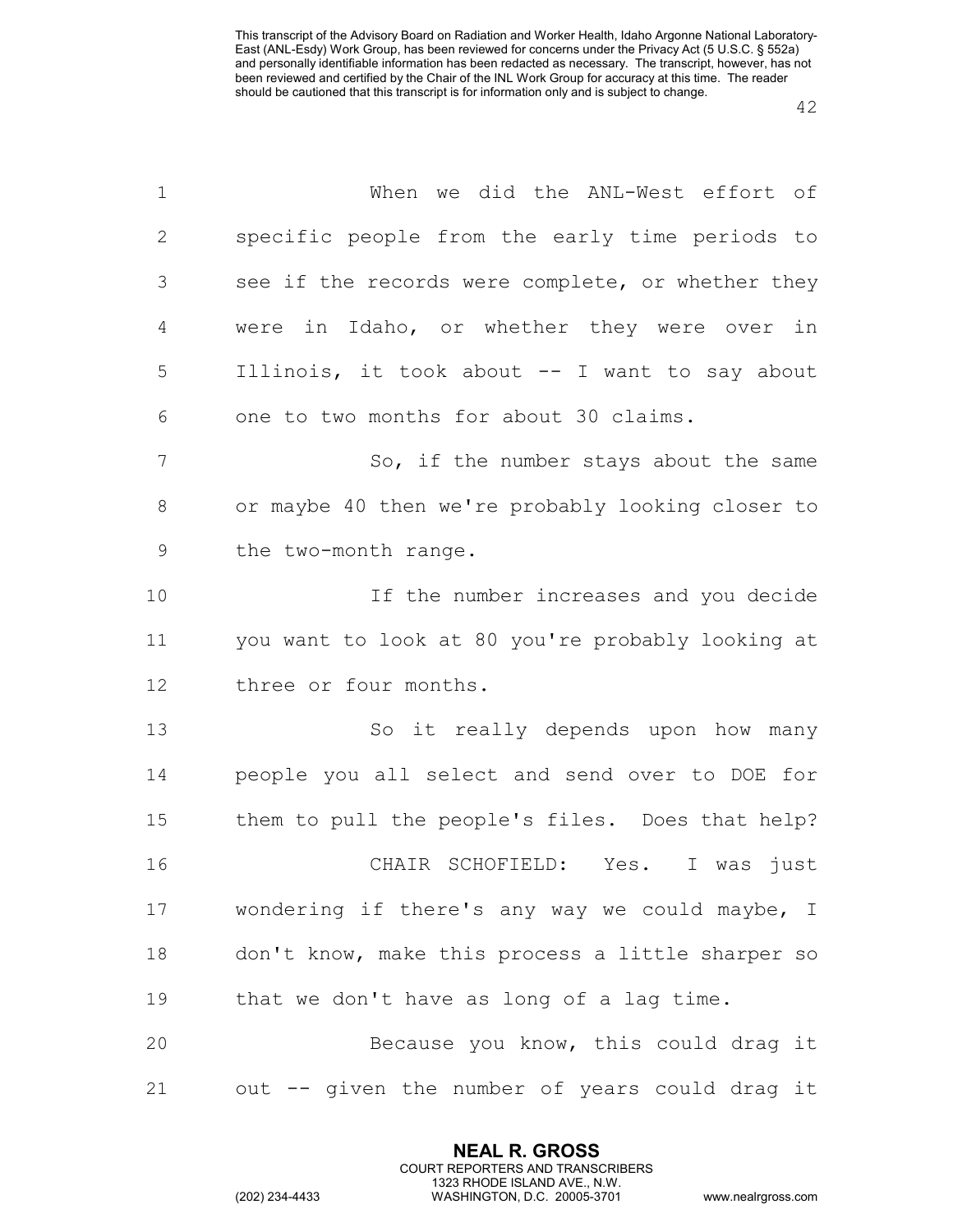| 1              | out for quite a while.                             |
|----------------|----------------------------------------------------|
| $\mathbf{2}$   | I guess what I'm looking for are                   |
| 3              | suggestions on how to speed this process up a      |
| $\overline{4}$ | little bit if anybody has a suggestion.            |
| 5              | MEMBER MELIUS: This is Jim. I think                |
| 6              | the only way to speed it up is going to be, you    |
| 7              | know, whatever can be accomplished before $-$ - to |
| 8              | make the June deadline then they've got to have a  |
| $\mathsf 9$    | little bit of time for looking for additional      |
| 10             | cases, claims, and then it can also be done        |
| 11             | incrementally.                                     |
| 12             | So the claims that have already been               |
| 13             | identified can request those records. And then     |
| 14             | ones can be done as another batch or<br>new        |
| 15             | whatever.                                          |
| 16             | Does that make sense?                              |
| 17             | CHAIR SCHOFIELD: It seems like a                   |
| 18             | reasonable approach.                               |
| 19             | MEMBER MELIUS: Make sense to Bob and               |
| 20             | Tim?                                               |
| 21             | MR. BARTON: This is Bob. I think                   |

**NEAL R. GROSS** COURT REPORTERS AND TRANSCRIBERS 1323 RHODE ISLAND AVE., N.W.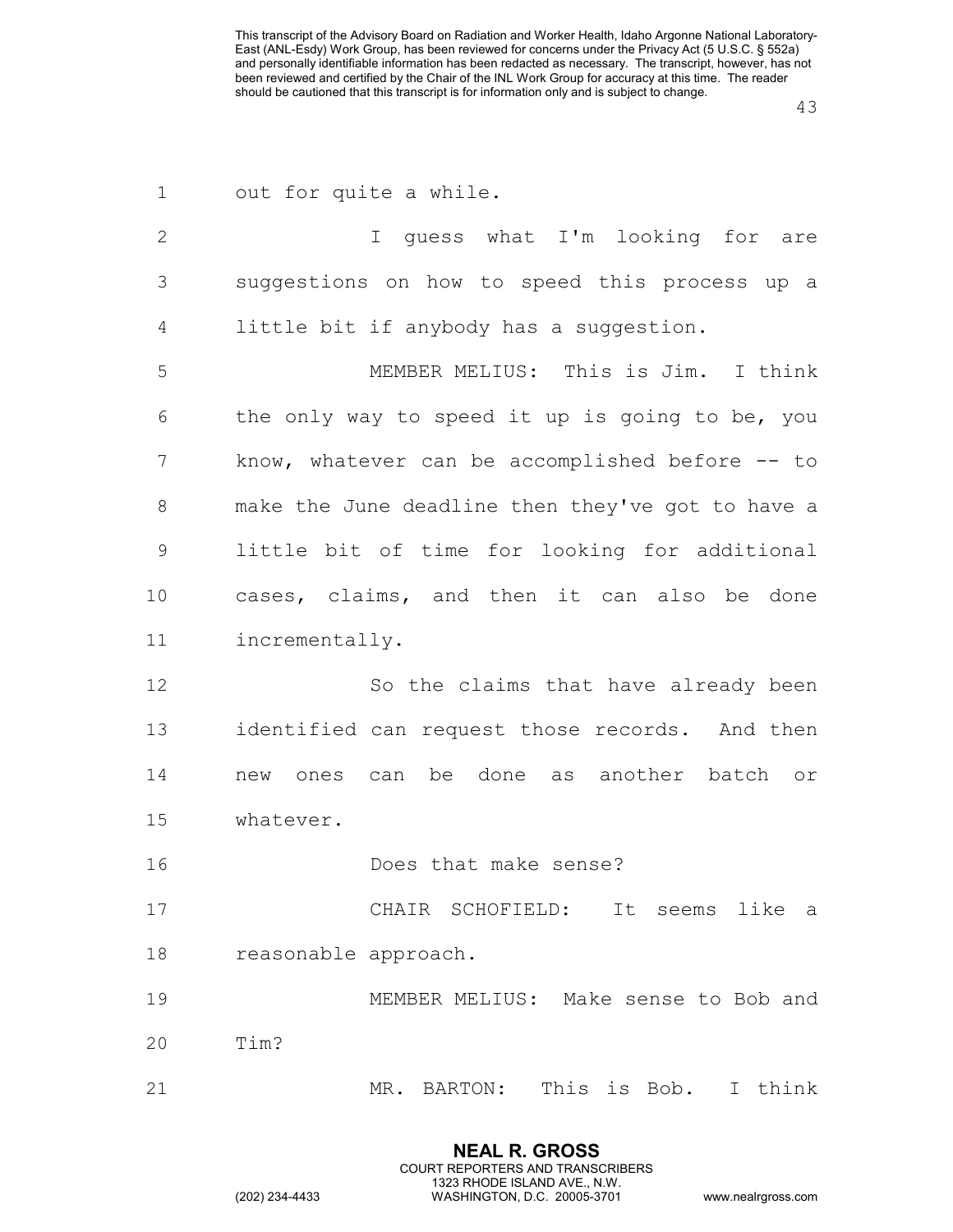| $\mathbf 1$    | you're exactly right. I think right now -- as     |
|----------------|---------------------------------------------------|
| 2              | soon as the coding effort's done, we can send the |
| 3              | first batch for DOE to start researching and then |
| $\overline{4}$ | when they get those records in like I said it's   |
| 5              | going to be a pretty quick process to go and look |
| 6              | at the new transmittal from DOE and see, alright, |
| 7              | those missing badges are there, or they're still  |
| 8              | missing.                                          |
| $\mathsf 9$    | DR. TAULBEE: This is Tim. I agree.                |
| 10             | I would not send that list until they finish the  |
| 11             | coding though.                                    |
| 12             | And the reason is the same people that            |
| 13             | are doing the coding are the same people who are  |
| 14             | going to be responding and culling the data.      |
| 15             | If you send it now your coding's going            |
| 16             | to be delayed while they're beginning to look up. |
| 17             | I would wait.                                     |
| 18             | MEMBER BEACH: That sounds good. So                |
| 19             | the other thing we haven't talked about is you    |
| 20             | noted in your conclusion, Bob, that there were at |
| 21             | least two claimants that had spelling errors and  |

**NEAL R. GROSS** COURT REPORTERS AND TRANSCRIBERS 1323 RHODE ISLAND AVE., N.W.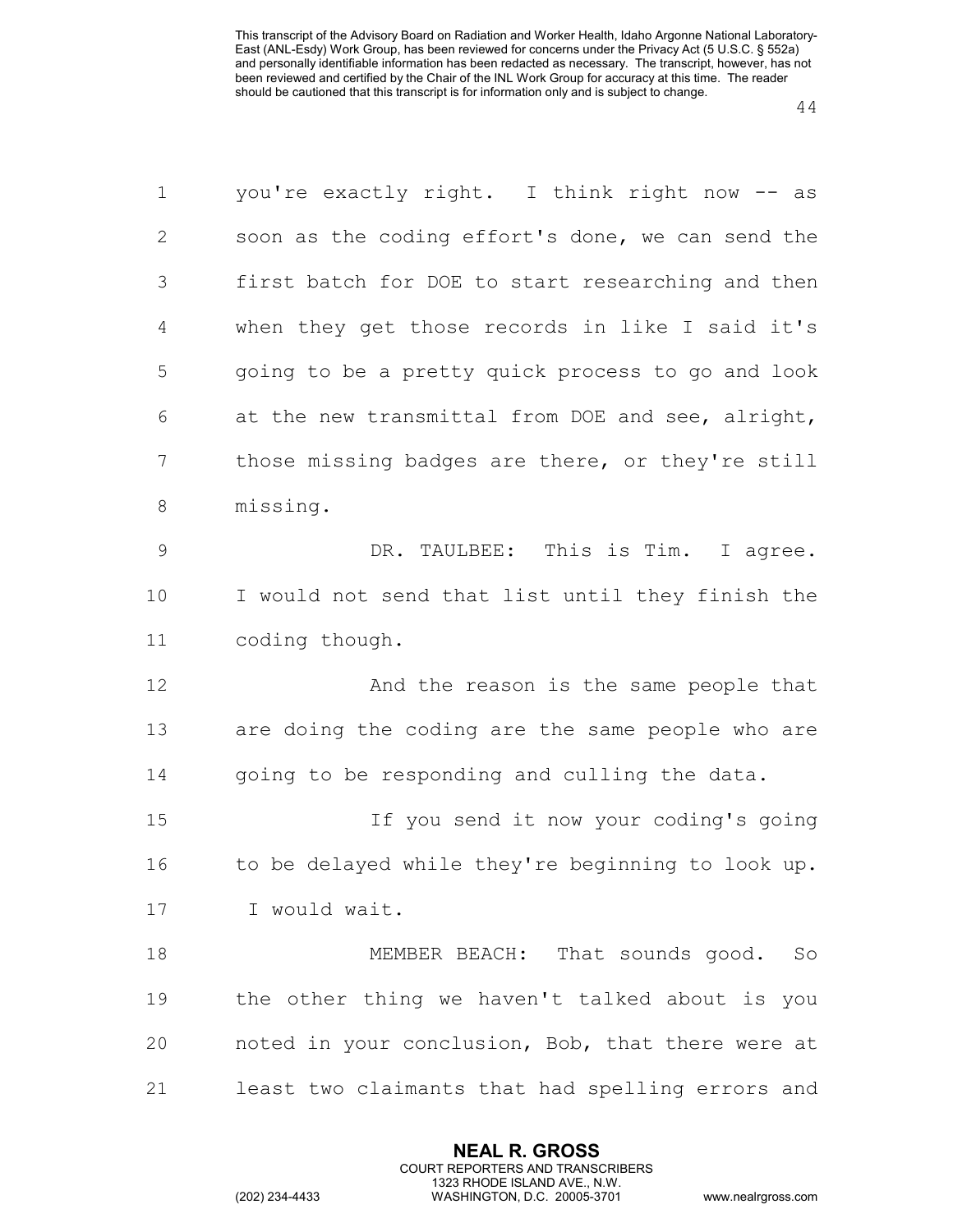| $\mathbf 1$  | coding transposed numbers.                       |
|--------------|--------------------------------------------------|
| $\mathbf{2}$ | And you said it has an implementation            |
| 3            | issue possibly. Can you expand on that just a    |
| 4            | little bit? Would these two individuals not be   |
| 5            | included because of those two issues?            |
| 6            | MR. BARTON: I would want to include              |
| 7            | them, I think, because those types of errors are |
| 8            | sort of what preempted this entire discussion is |
| $\mathsf 9$  | that notion that we're sort of working off in    |
| 10           | some cases handwritten records, in other cases   |
| 11           | they're typed.                                   |
| 12           | But the human errors present such as             |
| 13           | spelling mistakes, or the transposition of the S |
| 14           | number, and how is that reflected in this coding |
| 15           | effort.                                          |
| 16           | you know, I don't think it's<br>Now              |
| 17           | possible or even reasonable to assume that they  |
| 18           | would be able to catch everything along those    |
| 19           | lines, but it would also be very informative to  |
| 20           | say like well, listen, we had this person that's |
| 21           | part of our study. There was a transposed letter |

**NEAL R. GROSS** COURT REPORTERS AND TRANSCRIBERS 1323 RHODE ISLAND AVE., N.W.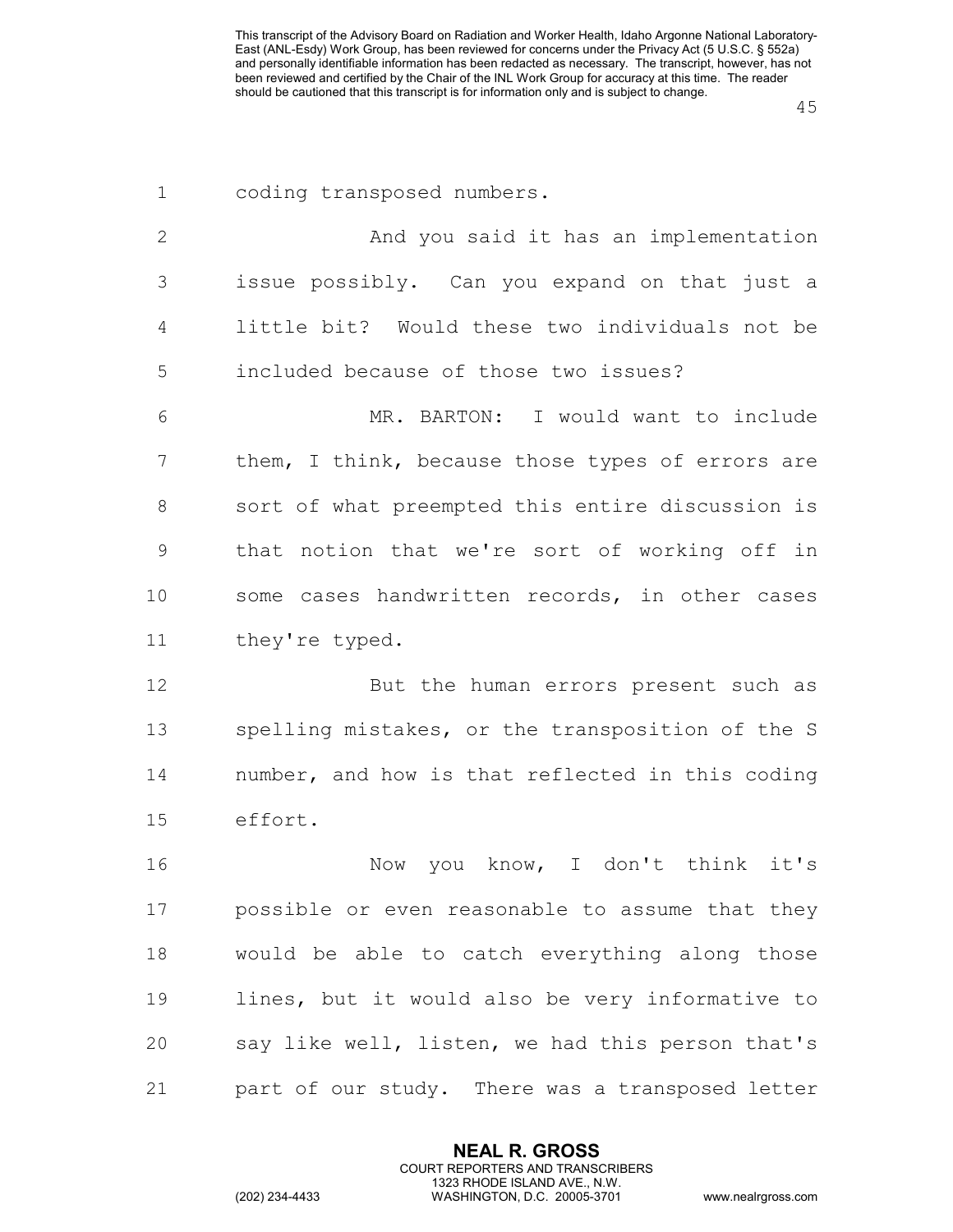| $\mathbf 1$     | in his last name but it still was caught based on |
|-----------------|---------------------------------------------------|
| $\mathbf{2}$    | the S number. There was a transposed S number     |
| $\mathfrak{Z}$  | but it was still caught based on that person's    |
| 4               | last name. It kind of goes both ways in that      |
| 5               | front.                                            |
| 6               | So I think it would be useful to                  |
| $7\phantom{.0}$ | include those people just so we can have a        |
| $\,8\,$         | discussion about how the coding effort either did |
| $\mathsf 9$     | or did not catch, I guess you can call them       |
| 10              | variations when you try to code that kind of data |
| 11              | from some cases handwritten, some cases typed.    |
| 12              | But there's going to be human errors,             |
| 13              | unavoidable. It's good to understand what those   |
| 14              | are, how well they're dealt with, and then have a |
| 15              | discussion about what the implications are on     |
| 16              | that.                                             |
| 17              | MEMBER BEACH: So those two were                   |
| 18              | caught and they would have been included so that  |
| 19              | that process you're saying worked and caught      |
| 20              | those.                                            |
| 21              | MR. BARTON: I would certainly hope                |

**NEAL R. GROSS** COURT REPORTERS AND TRANSCRIBERS 1323 RHODE ISLAND AVE., N.W.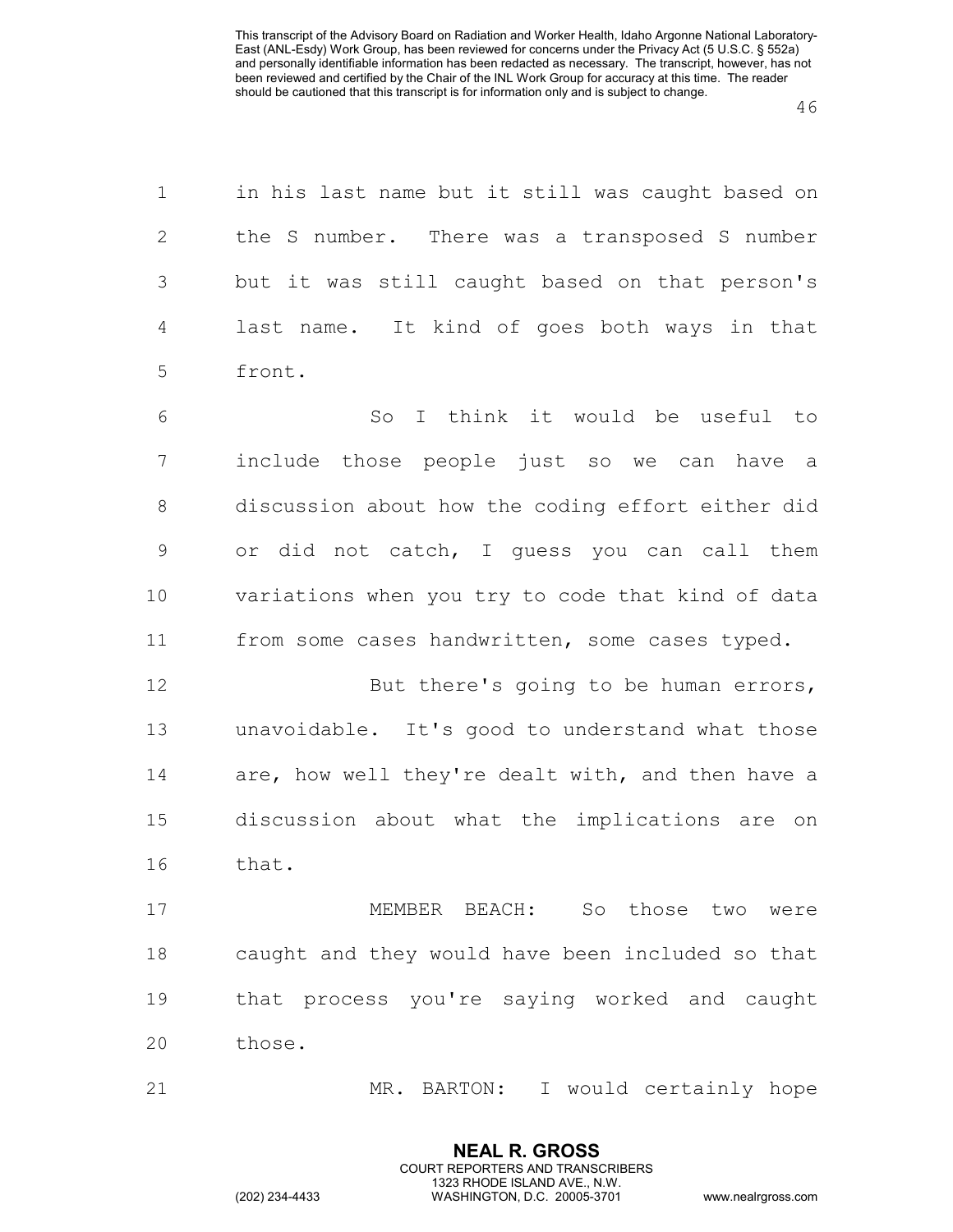| $\mathbf 1$   | so. I would hope that it would catch them. But    |
|---------------|---------------------------------------------------|
| $\mathbf{2}$  | again we don't know until all the coding is done  |
| 3             | and then we go and request the records for some   |
| 4             | of the individuals where we saw a couple of       |
| 5             | variations.                                       |
| 6             | MEMBER BEACH: Okay. So it's good to               |
| 7             | make note of that then. Thank you.                |
| $8\,$         | MR. BARTON: No problem.                           |
| $\mathcal{G}$ | CHAIR SCHOFIELD: Does anybody else                |
| 10            | have any input on this particular subject?        |
| 11            | DR. TAULBEE: None from NIOSH.                     |
| 12            | CHAIR SCHOFIELD: SC&A?                            |
| 13            | MR. BARTON: I quess I just want to                |
| 14            | clarify our marching orders if you will.          |
| 15            | As I understand it obviously we're not            |
| 16            | going to be sending in any data requests to DOE   |
| 17            | until the coding effort is done.                  |
| 18            | But as I understand it we would look              |
| 19            | to expand the number of claims at CPP for some of |
| 20            | those early years in the meantime while that      |
| 21            | coding is still being performed so that when it   |

**NEAL R. GROSS** COURT REPORTERS AND TRANSCRIBERS 1323 RHODE ISLAND AVE., N.W.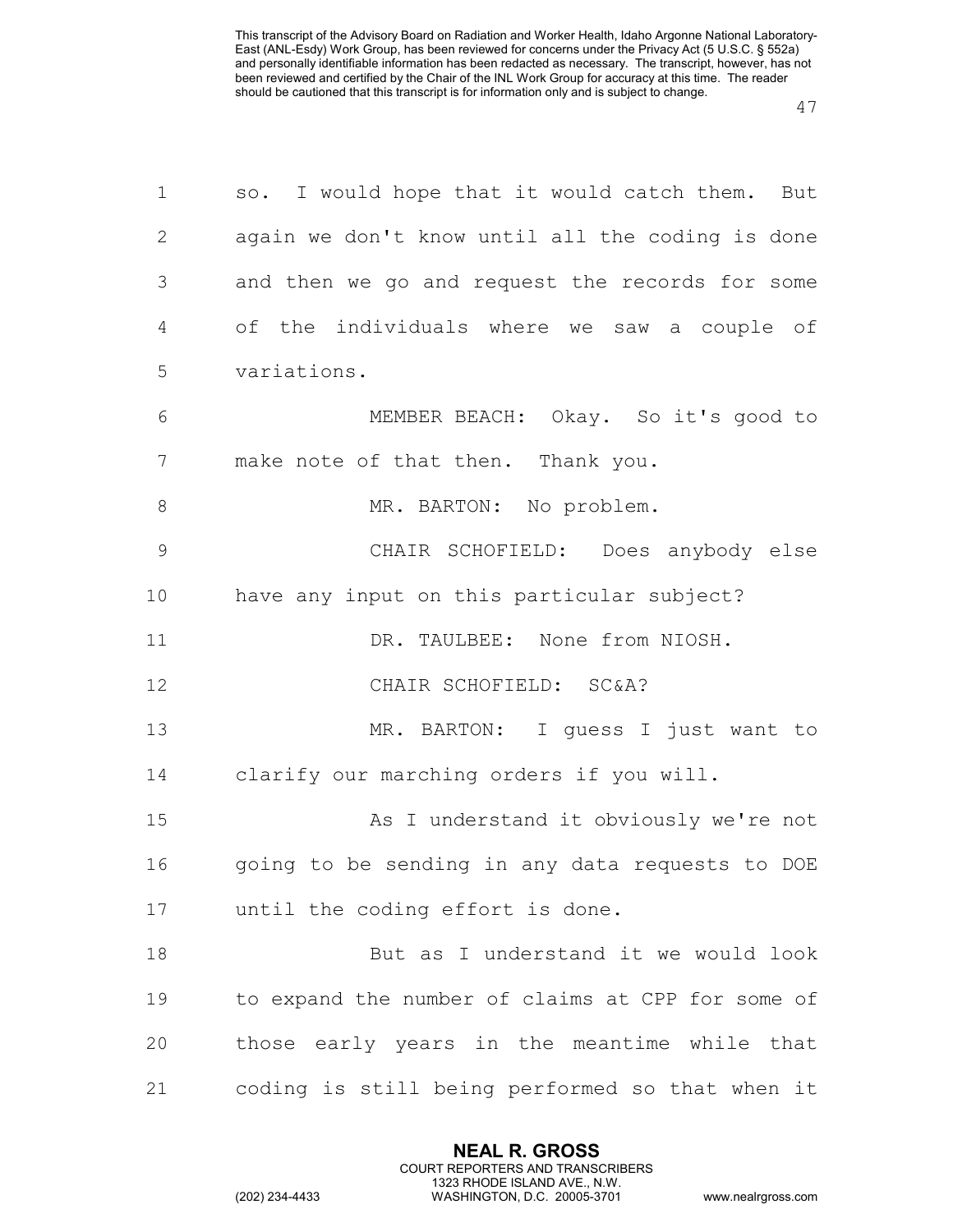| $\mathbf 1$ | is done we'll have a hopefully somewhat larger    |
|-------------|---------------------------------------------------|
| 2           | cohort to look at.                                |
| 3           | Or should we just keep what we have               |
| 4           | for now and when the coding effort is done we     |
| 5           | make the request for 32 claims and then we see    |
| 6           | what we see with those 32 first before trying to  |
| 7           | expand.                                           |
| $8\,$       | MR. KATZ: Bob, so I think the                     |
| 9           | decision was and the recommendation from the Work |
| 10          | Group was to expand as much as you can expand it  |
| 11          | at the point you have all the coding done.        |
| 12          | MEMBER MELIUS: So it's expanding the              |
| 13          | earlier years and also additional claims from --  |
| 14          | that weren't in the original sample that might be |
| 15          | from the years that are covered already.          |
| 16          | MR. KATZ: Right.                                  |
| 17          | MR. BARTON: Okay, I understand.                   |
| 18          | Thank you.                                        |
| 19          | CHAIR SCHOFIELD: Josie, do you have               |
| 20          | any input?                                        |
| 21          | MEMBER BEACH: I'm comfortable with                |
|             |                                                   |

**NEAL R. GROSS** COURT REPORTERS AND TRANSCRIBERS 1323 RHODE ISLAND AVE., N.W.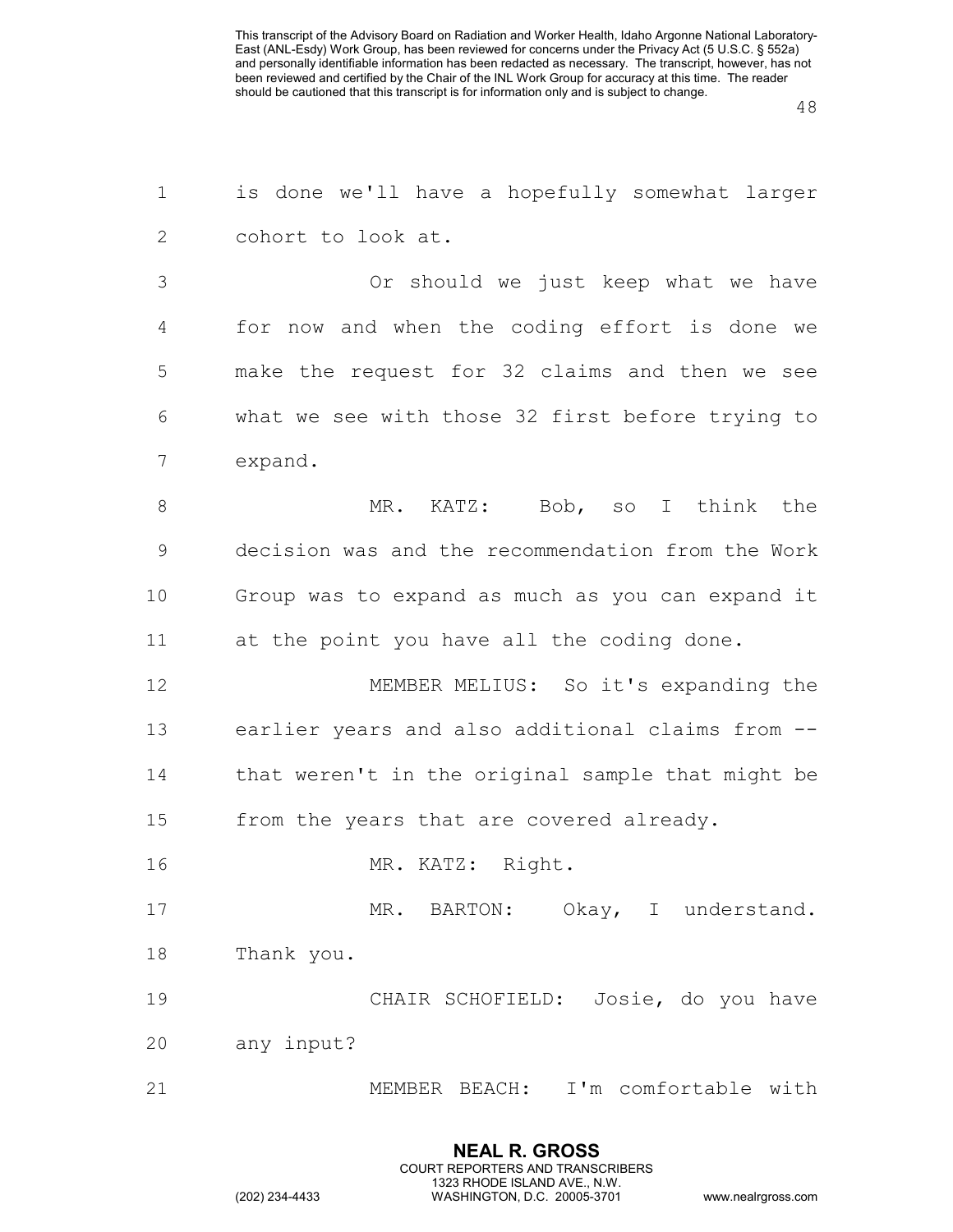| 1              | that action.                                      |
|----------------|---------------------------------------------------|
| $\mathbf{2}$   | CHAIR SCHOFIELD: Okay, then I think               |
| 3              | we've got that covered. I'd like to spend time    |
| $\overline{4}$ | on the burial grounds now.                        |
| 5              | NIOSH Priorities for August ABRWH                 |
| 6              | 83.14 re: Burial Grounds                          |
| 7              | DR. TAULBEE: This is Tim Taulbee. I               |
| 8              | didn't notice this actual typo until it was too   |
| $\mathsf 9$    | late here.                                        |
| 10             | From the August Advisory Board on                 |
| 11             | Radiation -- your August meeting the 83.14 that   |
| 12             | we'll be proposing to you all will be for CPP,    |
| 13             | not the burial grounds.                           |
| 14             | This is an expansion of the CPP Class             |
| 15             | up through 1980. So, the burial grounds 83.14 is  |
| 16             | a separate effort that I do want to talk to the   |
| 17             | Work Group about so it's okay to be on the agenda |
| 18             | here.                                             |
| 19             | But as far as the Advisory Board                  |
| 20             | meeting in August we do have a draft of the 83.14 |
| 21             | for the CPP expansion that is working its way     |

**NEAL R. GROSS** COURT REPORTERS AND TRANSCRIBERS 1323 RHODE ISLAND AVE., N.W.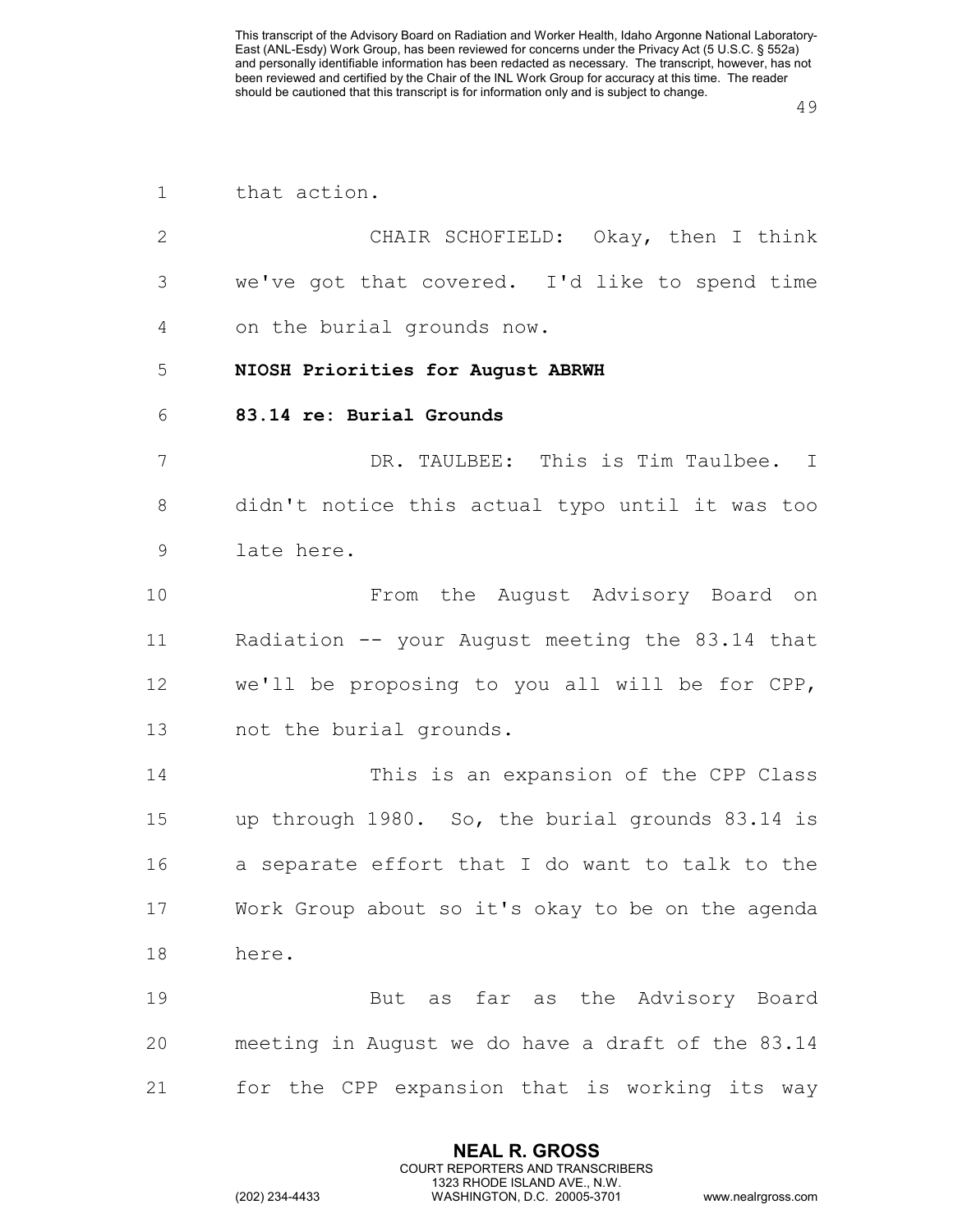| $\mathbf 1$    | through review, and we do hope to have that $-$ - |
|----------------|---------------------------------------------------|
| $\mathbf{2}$   | well, we plan to have that out to the Work Group  |
| $\mathcal{S}$  | -- to the full Board in advance of that meeting   |
| 4              | such that I can present it at that meeting, at    |
| 5              | the August meeting.                               |
| 6              | So are there any questions about that             |
| $\overline{7}$ | before I jump onto the 83.14 for the burial       |
| 8              | grounds?                                          |
| $\mathcal{G}$  | MEMBER MELIUS: Yes, one question.                 |
| 10             | Just in terms of timing, is it feasible for that  |
| 11             | to be released in time that we -- so the Work     |
| 12             | Group can have an opportunity to review it prior  |
| 13             | to the August meeting? And to possibly meet to    |
| 14             | discuss it.                                       |
| 15             | DR. TAULBEE: Let me check the current             |
| 16             | timing of that. I'm actually not sure.            |
| 17             | MEMBER MELIUS: Okay, so if you can                |
| 18             | just let us know. I'm trying to facilitate if     |
| 19             | there are questions about it or something.        |
| 20             | DR. TAULBEE: Right, no, I understand.             |
| 21             | I understand. Give me just a second here.         |

**NEAL R. GROSS** COURT REPORTERS AND TRANSCRIBERS 1323 RHODE ISLAND AVE., N.W.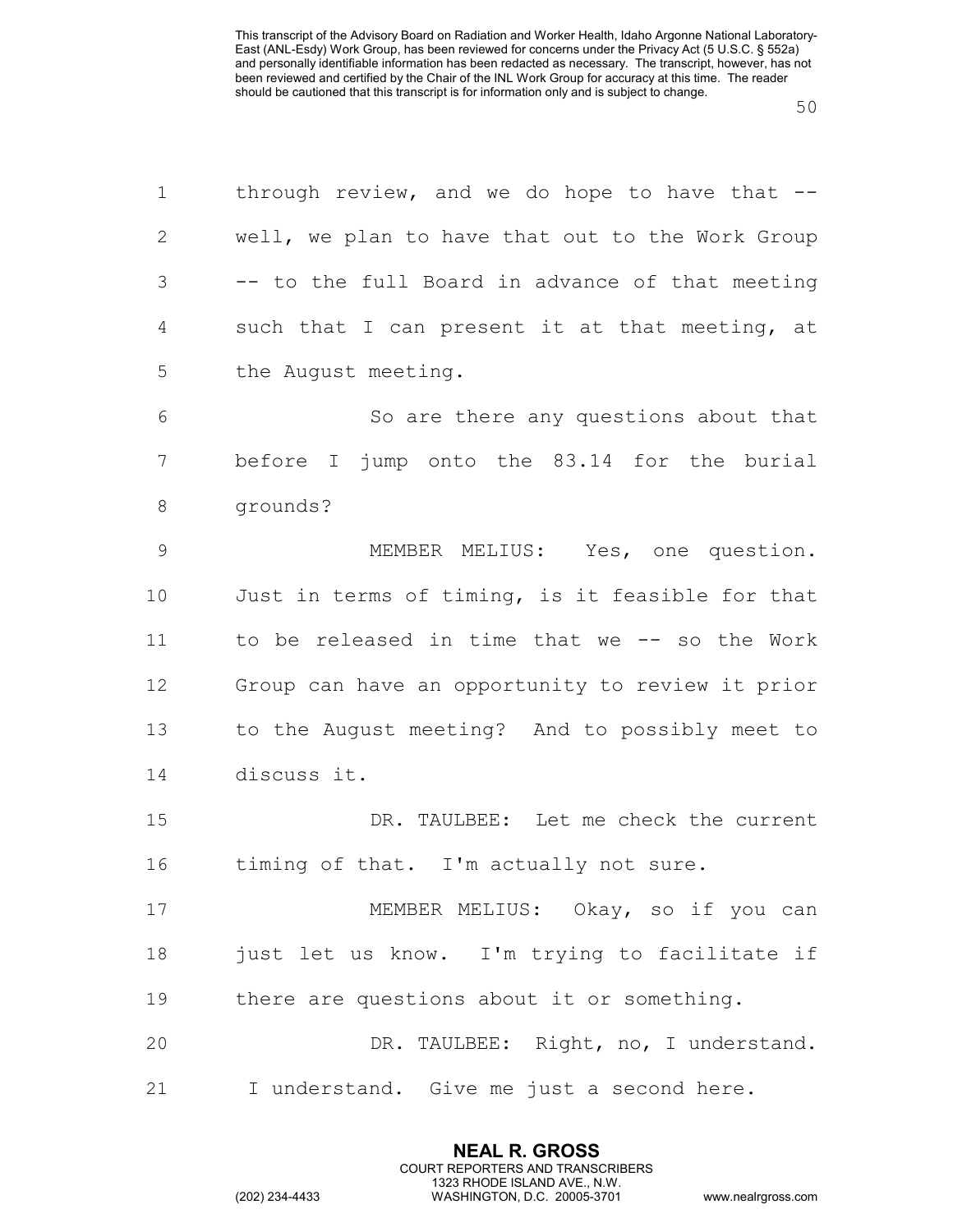| $\mathbf 1$    | It's currently scheduled to<br>be                |
|----------------|--------------------------------------------------|
| $\mathbf{2}$   | delivered to us in the middle of June.<br>So     |
| 3              | probably four to six weeks after that.           |
| $\overline{4}$ | MEMBER MELIUS: So we're cutting it               |
| 5              | close.                                           |
| 6              | DR. TAULBEE: Yes, we're cutting it               |
| 7              | close.                                           |
| $8\,$          | MEMBER MELIUS: So let's just see                 |
| $\mathsf 9$    | where we are then.                               |
| 10             | DR. TAULBEE: Okay.                               |
| 11             | MEMBER BEACH: To be clear, Tim, that             |
| 12             | 83.14 is simply CPP, and it does not have        |
| 13             | anything in the later years, and it has nothing  |
| 14             | about the burial grounds.                        |
| 15             | DR. TAULBEE: That is correct. That               |
| 16             | is correct. This is where we concur. What we     |
| 17             | found was those procedures and changes of CPP    |
| 18             | monitoring that were recommended by -- in that   |
| 19             | report of October 1974 to increase the bioassay, |
| 20             | to clean up the areas, to reduce the             |
| 21             | contamination levels, improve the air monitoring |
|                |                                                  |

**NEAL R. GROSS** COURT REPORTERS AND TRANSCRIBERS 1323 RHODE ISLAND AVE., N.W.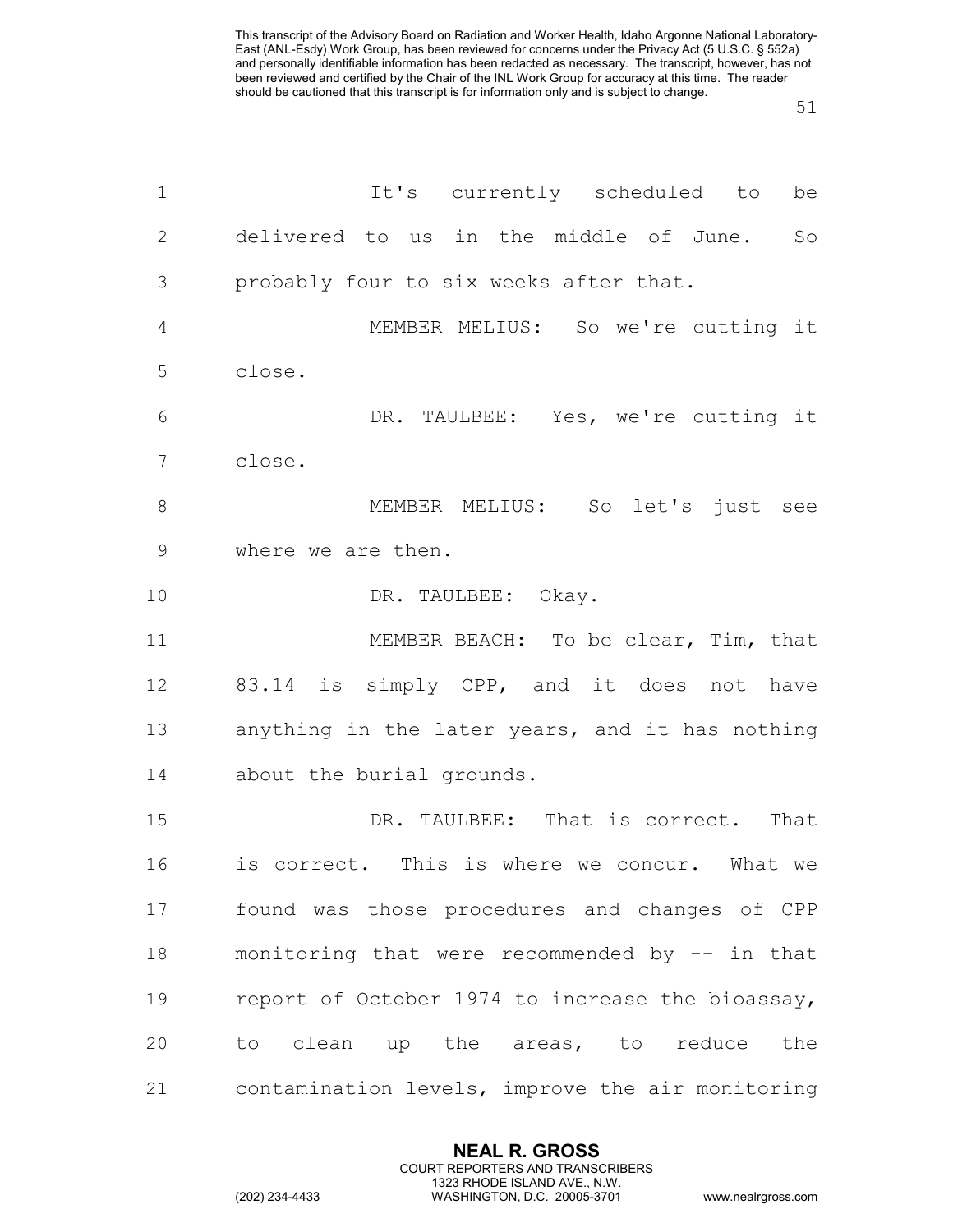| $\mathbf 1$  | and so forth actually do get implemented as fast  |
|--------------|---------------------------------------------------|
| $\mathbf{2}$ | as what we anticipated it might be.               |
| 3            | And so we committed when we presented             |
| 4            | the original ER to evaluate when they actually    |
| 5            | implemented all of those things.                  |
| 6            | And the bioassay really didn't begin              |
| 7            | to kick in until 1980 is when that began to       |
| 8            | happen. And they did have some other incidents    |
| $\mathsf 9$  | in the late nineteen seventies with that shift    |
| 10           | lot as well.                                      |
| 11           | So that's the basis for the 83.14 for             |
| 12           | CPP, to expand that Class.                        |
| 13           | MEMBER MELIUS: And refresh my memory,             |
| 14           | but the monitoring practices at the time were the |
| 15           | same as before, or changed, or what?              |
| 16           | DR. TAULBEE: As far as badging to get             |
| 17           | into the area? Actually, they changed back.       |
| 18           | They reverted back to the one area -- one badge   |
| 19           | one area.                                         |
| 20           | So that actually might have some                  |
| 21           | bearing on what Bob and you all are proposing     |

**NEAL R. GROSS** COURT REPORTERS AND TRANSCRIBERS 1323 RHODE ISLAND AVE., N.W.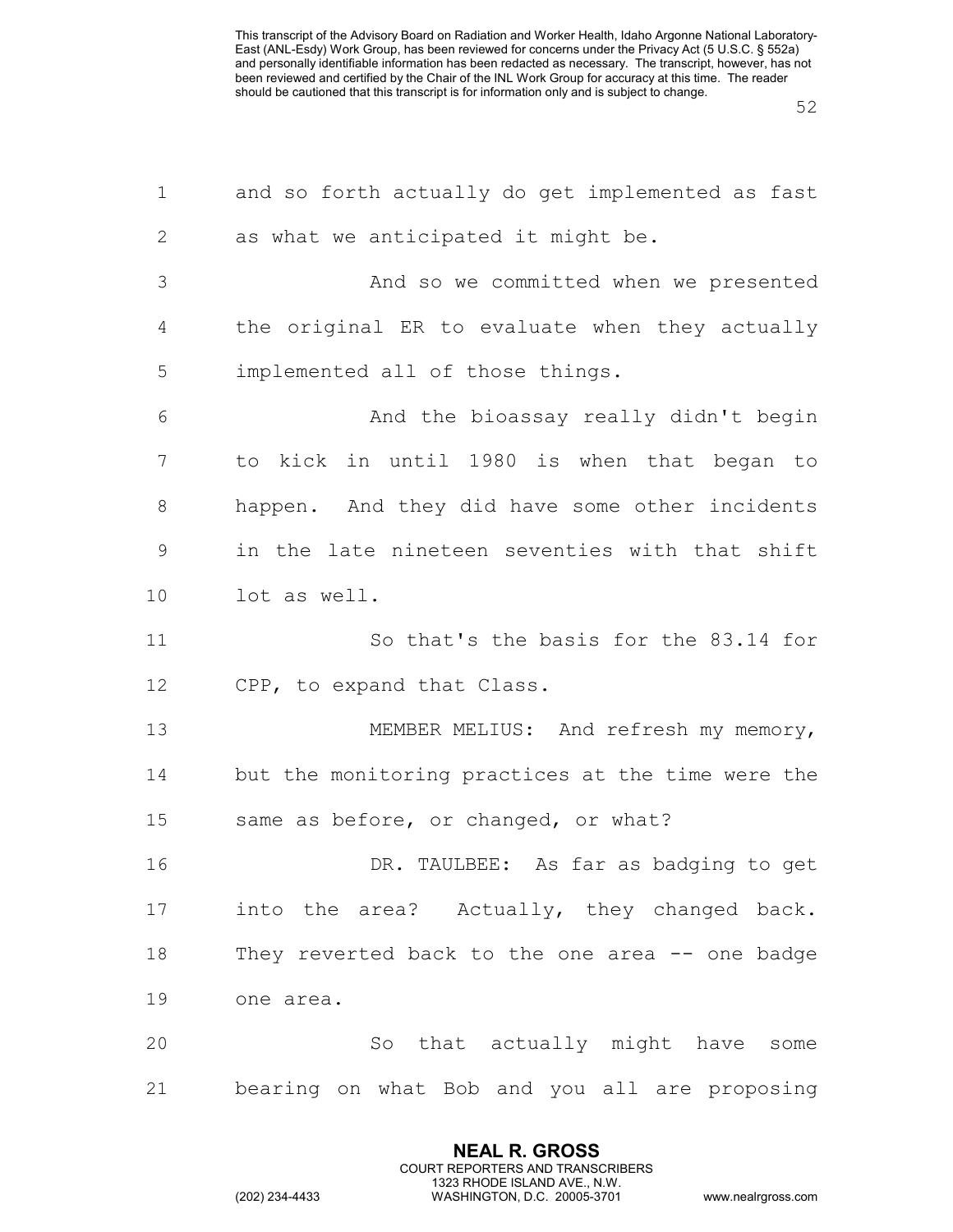| $\mathbf 1$   | here as well.                                     |
|---------------|---------------------------------------------------|
| $\mathbf{2}$  | MEMBER MELIUS: Yes.                               |
| 3             | MR. BARTON: So, they did implement --             |
| 4             | they went away from the all-area badging back to  |
| 5             | one badge one area.                               |
| 6             | MEMBER MELIUS: Okay.                              |
| 7             | DR. TAULBEE: And like I said I'll go              |
| 8             | through all of this more when the report is out,  |
| $\mathcal{G}$ | the presentation to the Board. So that's what     |
| 10            | we're planning for the August Board meeting.      |
| 11            | Okay. As I mentioned in the March                 |
| 12            | Board meeting that we are going to pursue an      |
| 13            | 83.14 for the burial grounds for the retrieval of |
| 14            | waste.                                            |
| 15            | Now, this is before we got the report             |
| 16            | that SC&A released last week, or the week before  |
| 17            | last rather on the burial grounds. That is the    |
| 18            | fourth bullet here on the agenda.                 |
| 19            | And so my question to the Work Group              |
| 20            | is do you want us to pursue the 83.14 for that    |
| 21            | waste retrieval operation, or do you want us to   |

**NEAL R. GROSS** COURT REPORTERS AND TRANSCRIBERS 1323 RHODE ISLAND AVE., N.W.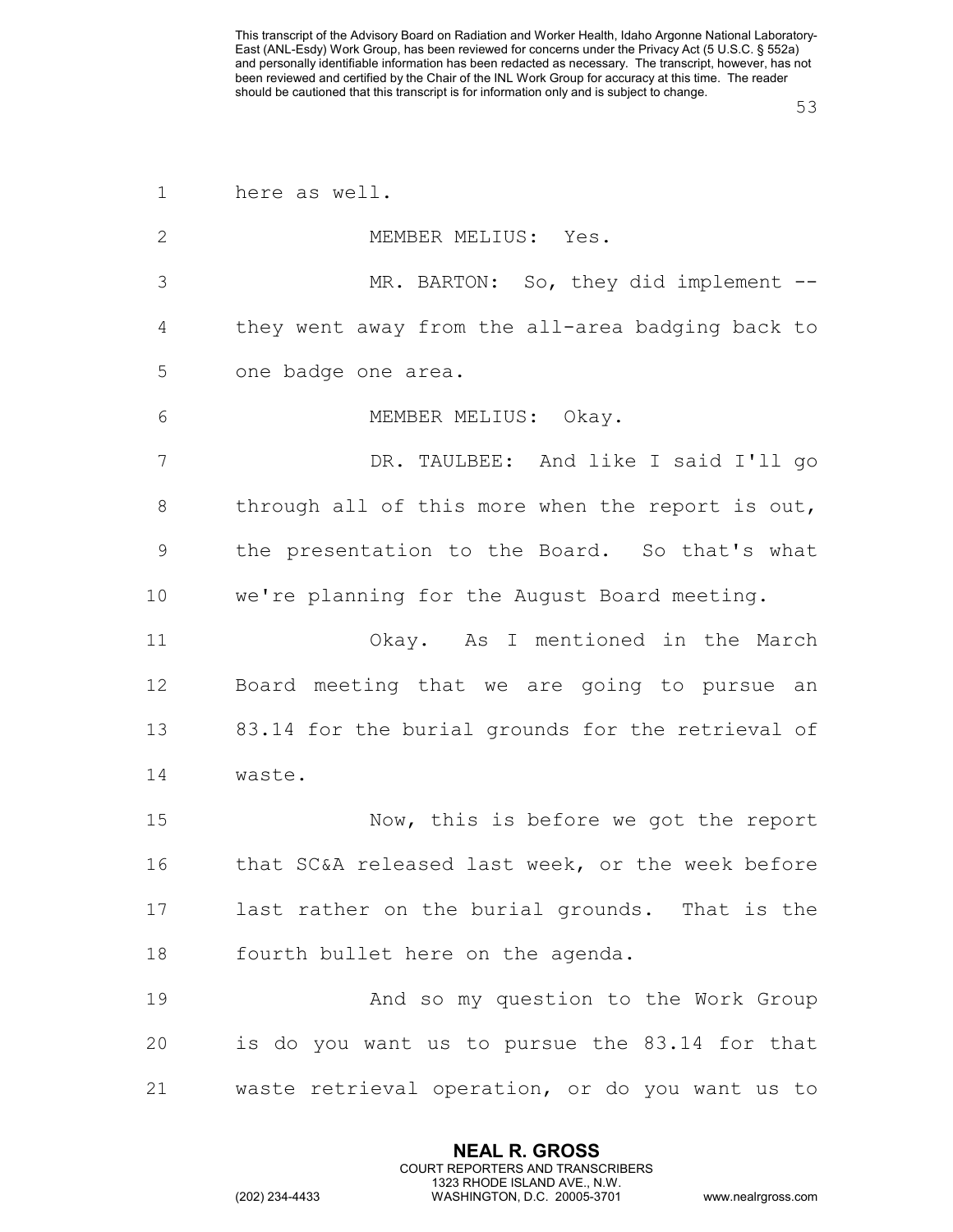| $\mathbf 1$   | focus on responding to SC&A's report. Due to      |
|---------------|---------------------------------------------------|
| $\mathbf{2}$  | kind of resource issues we can't do both          |
| 3             | simultaneously. I guess we potentially could,     |
| 4             | but that would take some herculean effort here.   |
| 5             | -- so we prefer to do them<br>Or                  |
| 6             | serially, but which one is the higher priority to |
| 7             | the Work Group.                                   |
| $\,8\,$       | MEMBER BEACH: Tim, a question for you             |
| $\mathcal{G}$ | on that burial ground. I had sent an email        |
| 10            | asking, requesting some information on some of    |
| 11            | your data.                                        |
| 12            | And I thought we would have that                  |
| 13            | before now. Can you say where you're at on that?  |
| 14            | DR. TAULBEE: Yes. Mitch and I are                 |
| 15            | assembling that. I apologize for it being late.   |
| 16            | Both of us have been out quite a bit the past     |
| 17            | month. I'd hoped to have it to you last week, but |
| 18            | we're just not ready yet from that standpoint.    |
| 19            | But we are working on your request there of       |
| 20            | pointing out specific special bioassay of workers |
| 21            | being monitored.                                  |

**NEAL R. GROSS** COURT REPORTERS AND TRANSCRIBERS 1323 RHODE ISLAND AVE., N.W.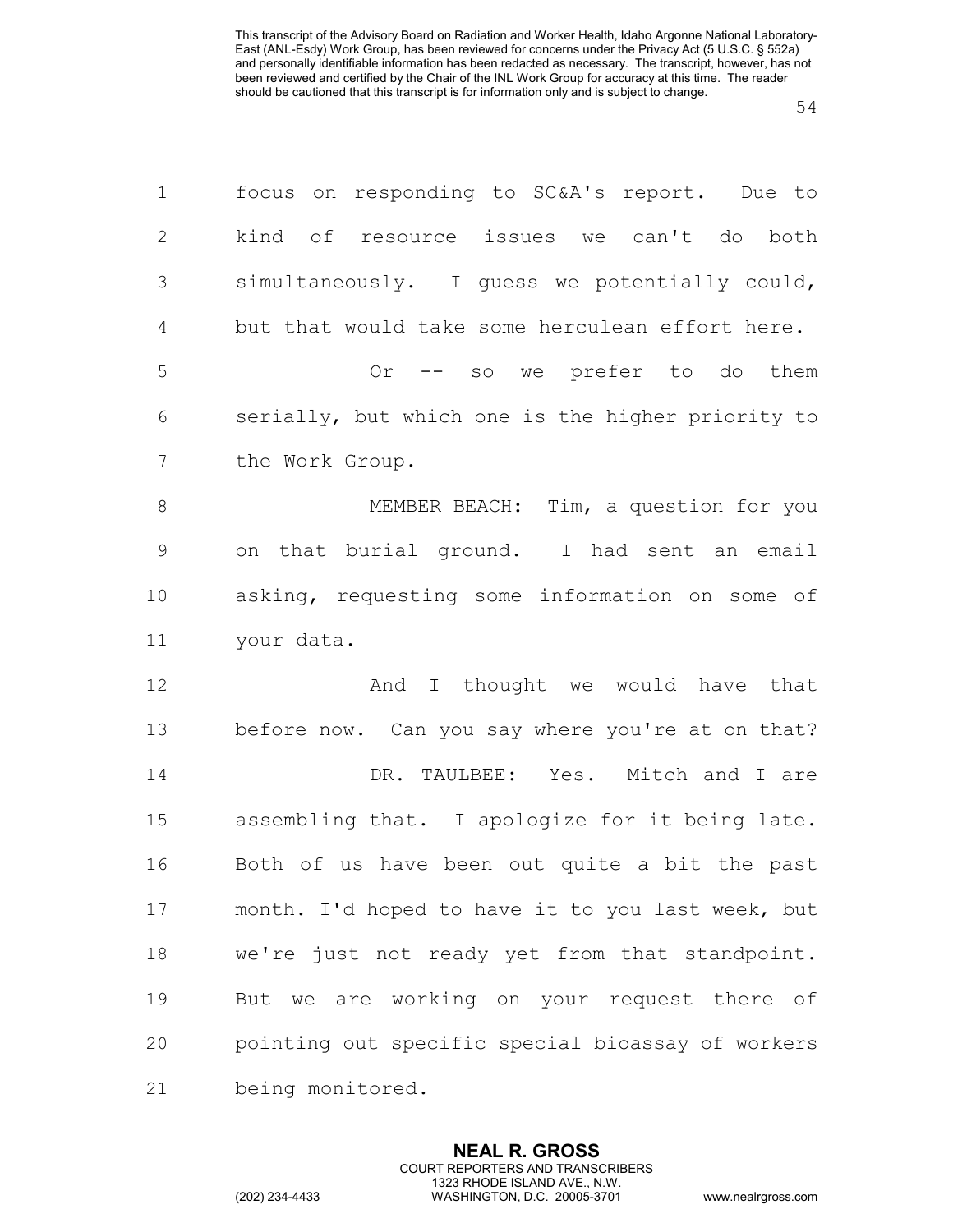| $\mathbf 1$     | I do hope to get that to you in the               |
|-----------------|---------------------------------------------------|
| 2               | next couple of weeks.                             |
| 3               | MEMBER BEACH: Okay. So, you're                    |
| 4               | talking about working on an 83.14 for the burial  |
| 5               | grounds, correct?                                 |
| 6               | DR. TAULBEE: Yes.                                 |
| $7\phantom{.0}$ | MEMBER BEACH: And what time period?               |
| $8\,$           | DR. TAULBEE: This would be 1970                   |
| $\mathsf 9$     | through around '77, '78 when we began to see a    |
| 10              | lot of bioassay for the burial grounds. Specific  |
| 11              | bioassay for the burial grounds.                  |
| 12              | MEMBER BEACH: Okay. And this report               |
| 13              | that SC&A has out is for those earlier years, and |
| 14              | you're saying you cannot simultaneously work on   |
| 15              | both of those.                                    |
| 16              | DR. TAULBEE: No, we've got the same               |
| 17              | people doing both. So I'm asking which is the     |
| 18              | higher priority for us to respond to.             |
| 19              | MEMBER MELIUS: This is Jim. I'd say               |
| 20              | the 83.14.                                        |
| 21              | MEMBER BEACH: Yes, I can't say I                  |

**NEAL R. GROSS** COURT REPORTERS AND TRANSCRIBERS 1323 RHODE ISLAND AVE., N.W.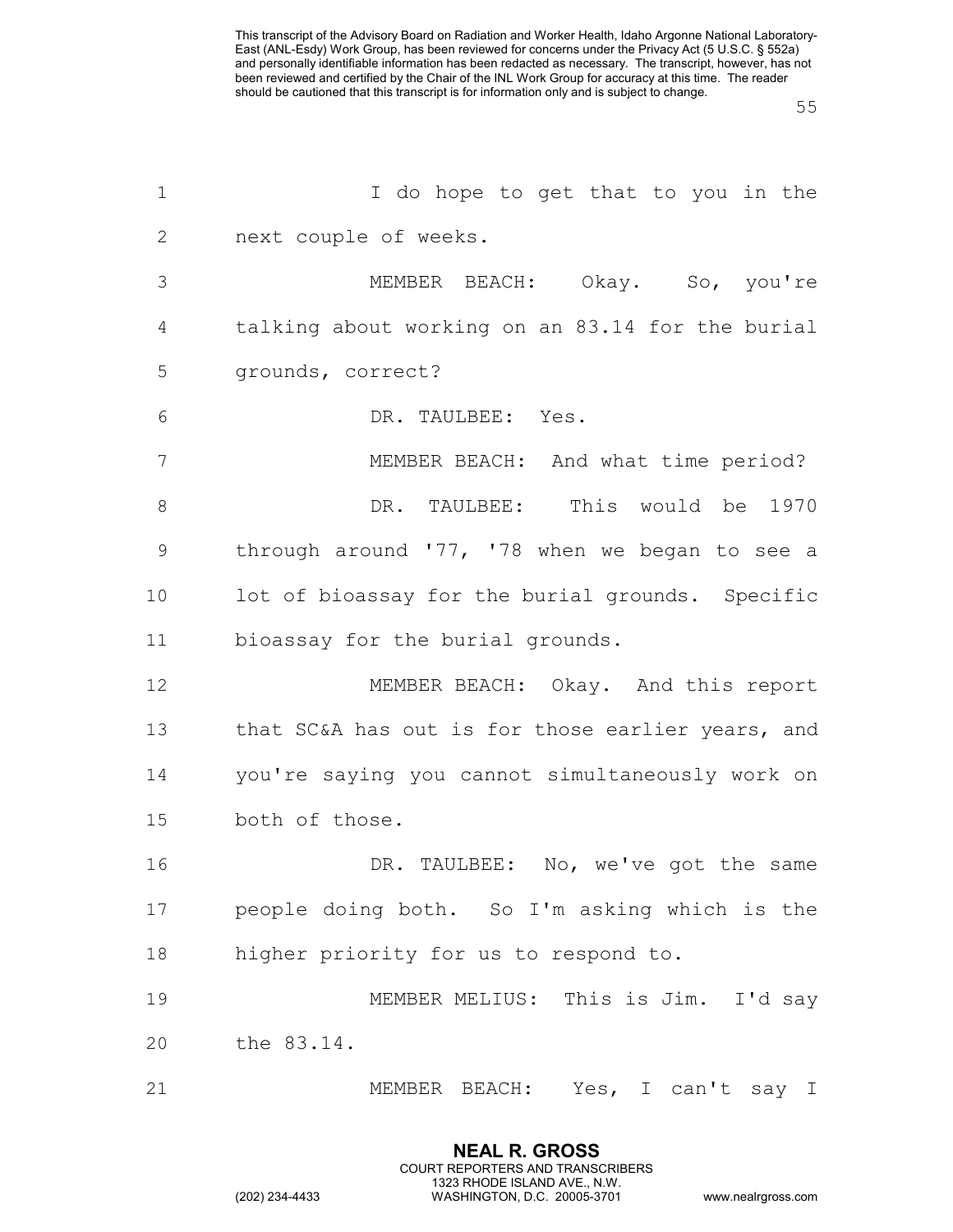| $\mathbf 1$    | disagree with that, but how far off would be      |
|----------------|---------------------------------------------------|
| $\overline{2}$ | responding to that report be then, the early      |
| $\mathfrak{Z}$ | years?                                            |
| 4              | DR. TAULBEE: It would be fall at the              |
| 5              | earliest, I would think.                          |
| 6              | MEMBER BEACH: It almost seems to me               |
| $\overline{7}$ | the 83.14 should encompass that '53 all the way   |
| 8              | to '77.                                           |
| $\mathcal{G}$  | DR. TAULBEE: Well, we only made a                 |
| 10             | decision about the earlier time period, and this  |
| 11             | is where SC&A's comments come into it.            |
| 12             | The reason for us potentially                     |
| 13             | expanding was there's a big change in operations  |
| 14             | in 1970. The big change is, one, they were        |
| 15             | burying waste. Starting in 1970 time frame,       |
| 16             | 1971, '72 they started digging it up.             |
| 17             | So, from our standpoint there's a much            |
| 18             | higher potential when they were doing that        |
| 19             | digging up of the waste. And like I said, we      |
| 20             | don't see any bioassay right now, but that's part |
| 21             | of the 83.14 evaluation.                          |

**NEAL R. GROSS** COURT REPORTERS AND TRANSCRIBERS 1323 RHODE ISLAND AVE., N.W.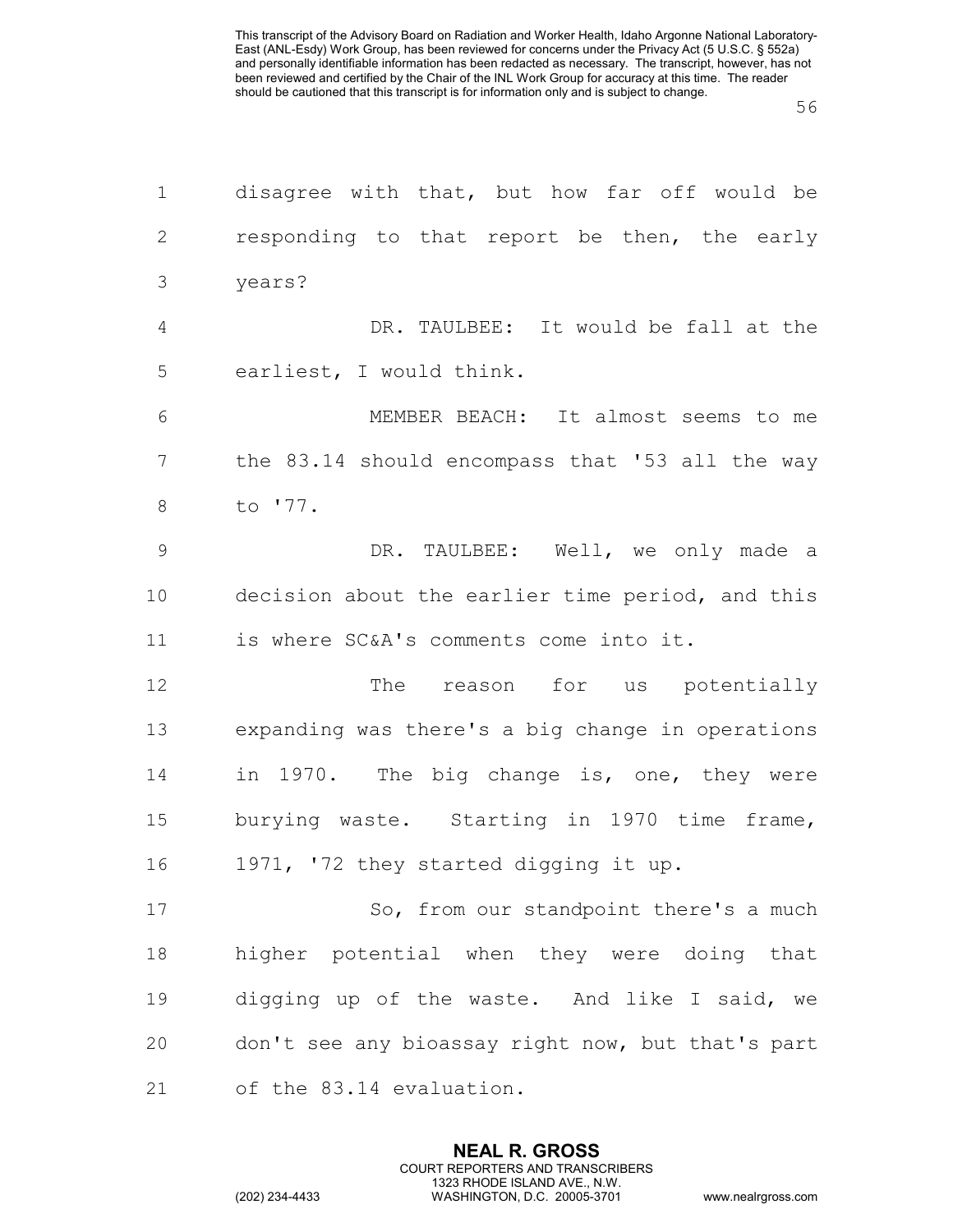| $\mathbf 1$    | CHAIR SCHOFIELD: This is Phil. I've               |
|----------------|---------------------------------------------------|
| $\mathbf{2}$   | got a question on that kind of limited experience |
| 3              | of our facilities that have burials going on.     |
| $\overline{4}$ | That's the fact that these personnel              |
| 5              | working in those areas, the materials going into  |
| 6              | those dumps comes from all over the site.         |
| 7              | You've got about every isotope you can            |
| $8\,$          | think of going into this waste stream. Which      |
| $\mathcal{G}$  | unless they had a very broad spectrum analysis    |
| 10             | done, I would be concerned about whether you're   |
| 11             | catching a lot of what potential exposures are    |
| 12             | when they were burying this material, and not     |
| 13             | just when they were digging it up.                |
| 14             | MR. KATZ: Phil, that concern is sort              |
| 15             | of at the heart of the SC&A review which they     |
| 16             | will address.                                     |
| 17             | But with an 83.14 once NIOSH                      |
| 18             | determines feasibility for a Class of workers it  |
| 19             | has to proceed with that 83.14. It can't really   |
| 20             | say okay, we're going to put that off and         |
| 21             | evaluate the present thing, and add that to this. |

**NEAL R. GROSS** COURT REPORTERS AND TRANSCRIBERS 1323 RHODE ISLAND AVE., N.W.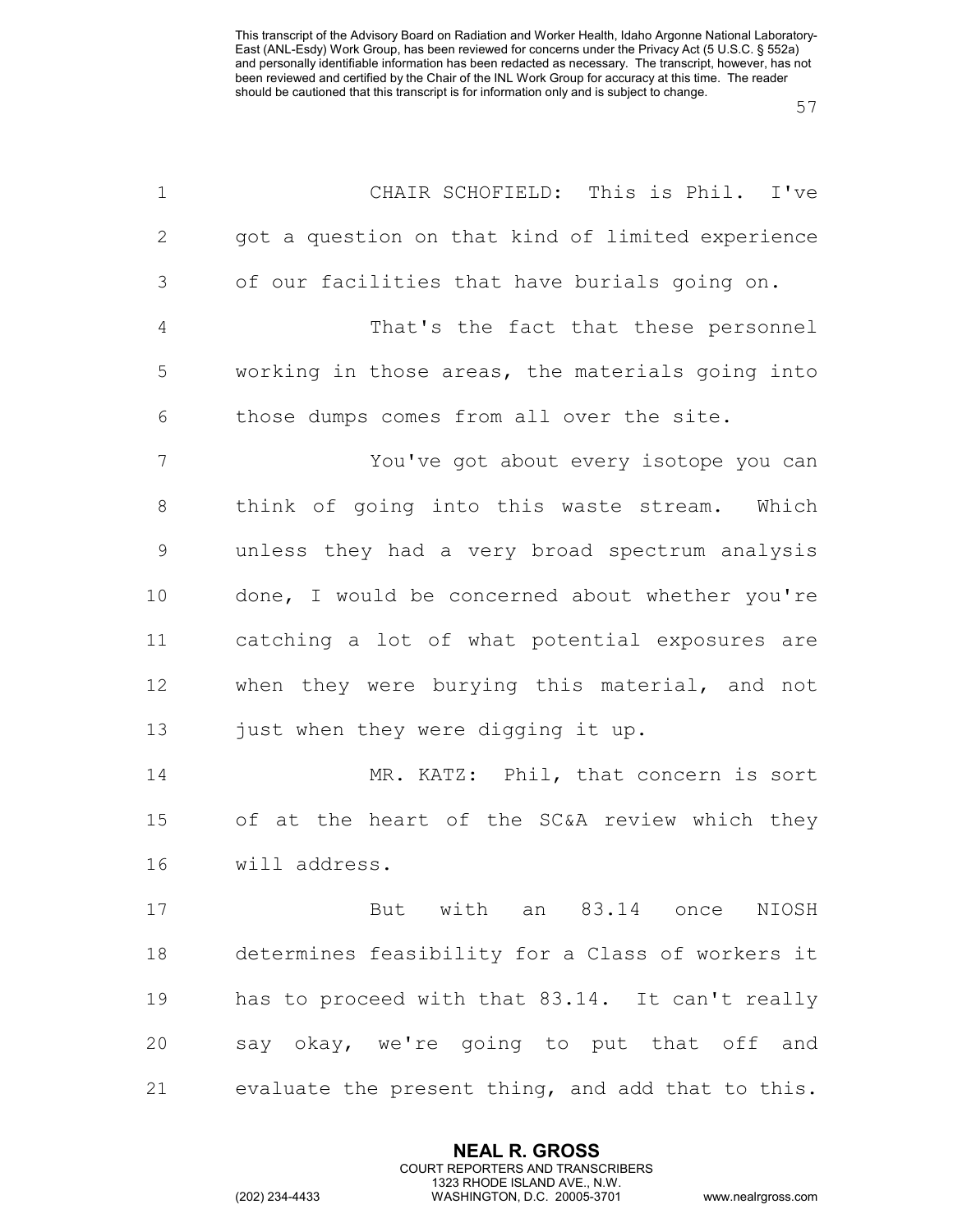| $\mathbf 1$    | If they have a claimant who's                     |
|----------------|---------------------------------------------------|
| 2              | represented by an 83.14 they're supposed to       |
| 3              | proceed with that.                                |
| $\overline{4}$ | DR. TAULBEE: Right, Ted, but we're                |
| 5              | not quite there yet with this 83.14.              |
| 6              | The potential that we see right now is            |
| 7              | that we know they were digging it up under what   |
| 8              | we call the initial drum retrieval operation, and |
| $\mathsf 9$    | then there was a second one where they were       |
| 10             | beginning to dig up the waste.                    |
| 11             | From the coding for the coworker data             |
| 12             | set looking at the bioassay for the people        |
| 13             | involved with that and we're not seeing much      |
| 14             | routine type of bioassay until we get into the    |
| 15             | '77 and later time period.                        |
| 16             | So, we're seeing the potential there              |
| 17             | that causes us concern which is why we want to    |
| 18             | investigate.                                      |
| 19             | (Simultaneous speaking)                           |
| 20             | DR. TAULBEE: -- the point you were                |
| 21             | saying yet, but we're kind of guessing that we're |

**NEAL R. GROSS** COURT REPORTERS AND TRANSCRIBERS 1323 RHODE ISLAND AVE., N.W.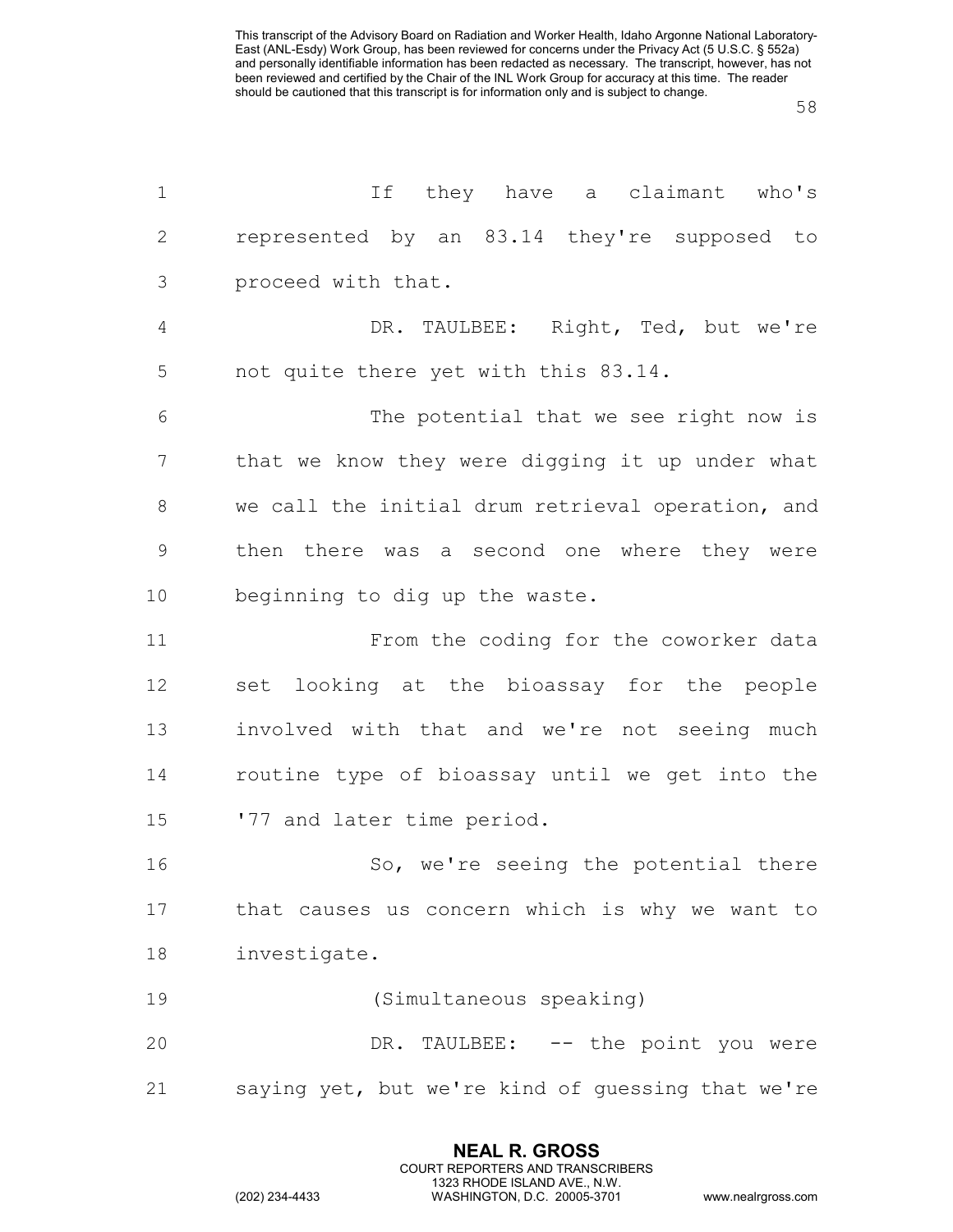| $\mathbf 1$    | going to have an infeasibility during those      |
|----------------|--------------------------------------------------|
| $\mathbf{2}$   | recovery operations, the early part of the       |
| $\mathcal{S}$  | recovery operations.                             |
| $\overline{4}$ | MR. KATZ: Okay, got it. So you would             |
| 5              | have to identify a claimant anyway to proceed    |
| 6              | with the 83.14, right?                           |
| 7              | DR. TAULBEE: That's correct.                     |
| $\,8\,$        | MR. KATZ: Okay.                                  |
| $\mathcal{G}$  | DR. MAURO: This is John Mauro. Just              |
| 10             | a quick observation. After reading Joe           |
| 11             | Fitzgerald's report, it's a very broad-based     |
| 12             | report with lots and lots of rich information on |
| 13             | places where there may be some weaknesses in     |
| 14             | terms of the ability to reconstruct doses.       |
| 15             | So I guess I would just say that                 |
| 16             | reading the report and getting a sense of SC&A's |
| 17             | perspective on where there's softness in the     |
| 18             | records, and the HP oversight program almost as  |
| 19             | if it's background information that I think it   |
| 20             | would be very useful as you're pursuing your     |
| 21             | 83.14. It may be self-evident to say that, but I |

**NEAL R. GROSS** COURT REPORTERS AND TRANSCRIBERS 1323 RHODE ISLAND AVE., N.W.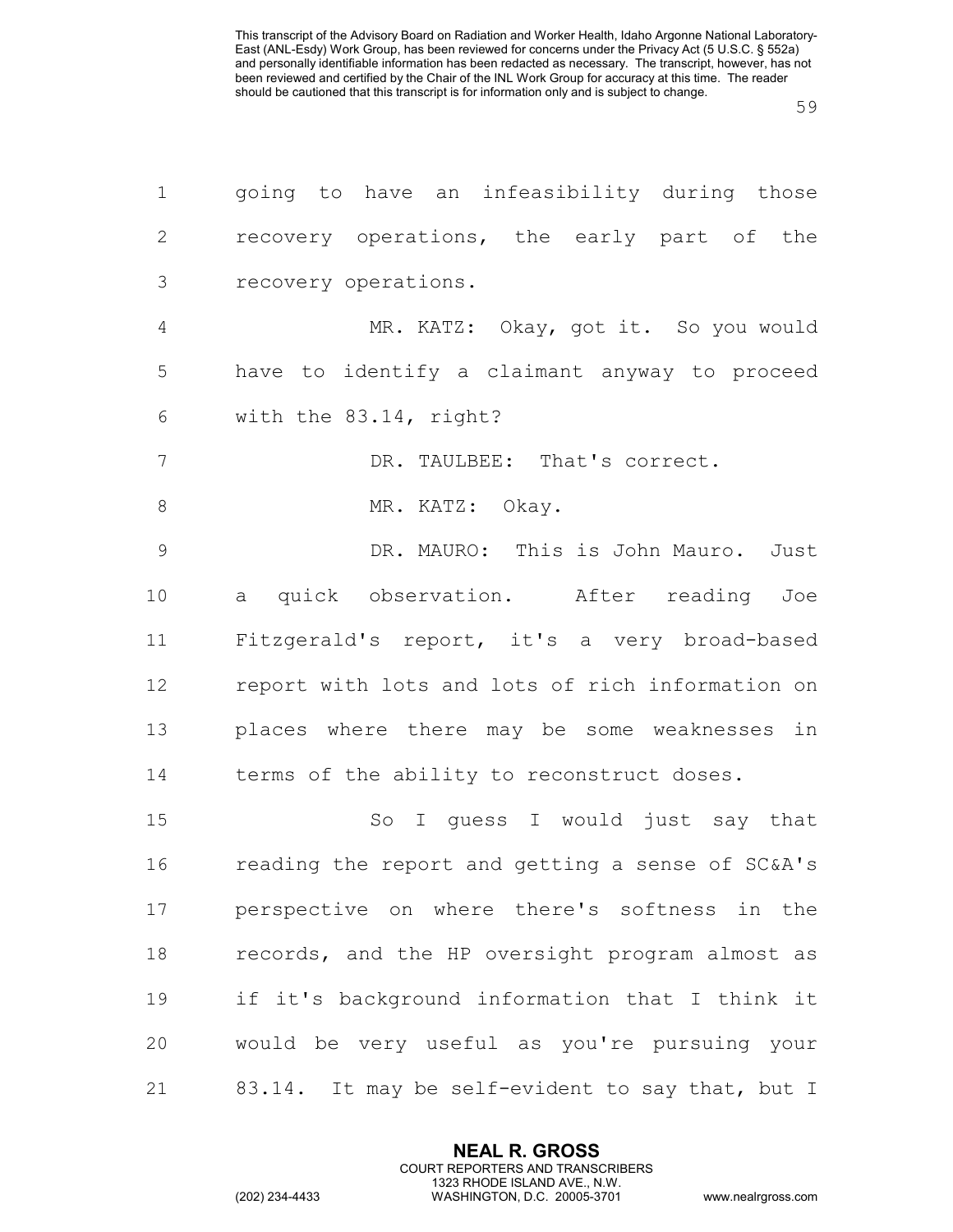| $\mathbf 1$  | just wanted to point that out.                    |
|--------------|---------------------------------------------------|
| $\mathbf{2}$ | DR. TAULBEE: I understand. I agree.               |
| 3            | CHAIR SCHOFIELD: Just from my own                 |
| 4            | perspective I have a question as far as you're    |
| 5            | looking at like the bioassays and stuff that were |
| 6            | done.                                             |
| 7            | Was there program bioassays that you              |
| 8            | would consider to be at least a decent standard   |
| 9            | in the earlier years when they were burying a lot |
| 10           | of this material before they started digging some |
| 11           | of it back up?                                    |
| 12           | DR. TAULBEE: Yes.<br>In the earlier               |
| 13           | years they were one of the first sites to really  |
| 14           | kind of implement whole body counting for the     |
| 15           | mixed fission products.                           |
| 16           | There was<br>also<br>from<br>the<br>alpha         |
| 17           | monitoring. The bioassay laboratory and the       |
| 18           | techniques at that time were RESL, Radiological,  |
| 19           | Environmental Sciences Laboratories.              |
| 20           | So they were quite top notch as far as            |
| 21           | being able to analyze the samples.                |

**NEAL R. GROSS** COURT REPORTERS AND TRANSCRIBERS 1323 RHODE ISLAND AVE., N.W.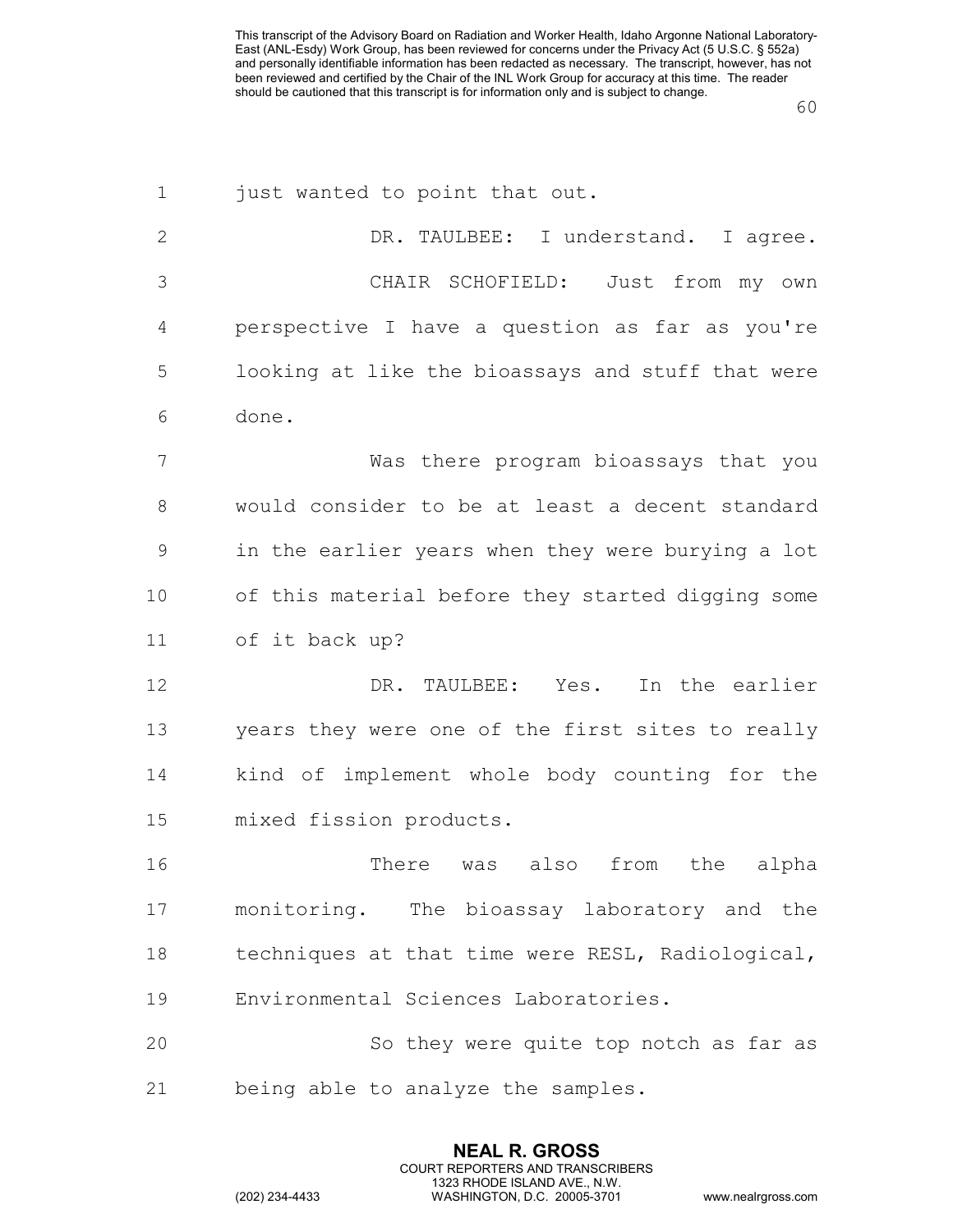| $\mathbf 1$   | The question that SC&A and Josie has               |
|---------------|----------------------------------------------------|
| 2             | posed -- well, from the report, and SC&A, what we  |
| 3             | want to get back with Josie on in our initial      |
| 4             | evaluation we indicated that when something        |
| 5             | happened that would require a bioassay or follow-  |
| 6             | up that they sent people to Central Facilities     |
| 7             | for that particular analysis.                      |
| 8             | So Josie's asked for examples of where             |
| $\mathcal{G}$ | has occurred. And that's what we're<br>that        |
| 10            | compiling hopefully within the next few weeks      |
| 11            | here for Josie. Well, for the whole Work Group,    |
| 12            | obviously.                                         |
| 13            | that's what we're currently<br>But                 |
| 14            | looking at.                                        |
| 15            | They did not have a routine monitoring             |
| 16            | program at the burial grounds during burial.<br>It |
| 17            | was on an as-needed basis.                         |
| 18            | Now, and that actually appears to have             |
| 19            | continued through when they were retrieving        |
| 20            | waste. And that's what's causing us some           |
| 21            | concern.                                           |

**NEAL R. GROSS** COURT REPORTERS AND TRANSCRIBERS 1323 RHODE ISLAND AVE., N.W.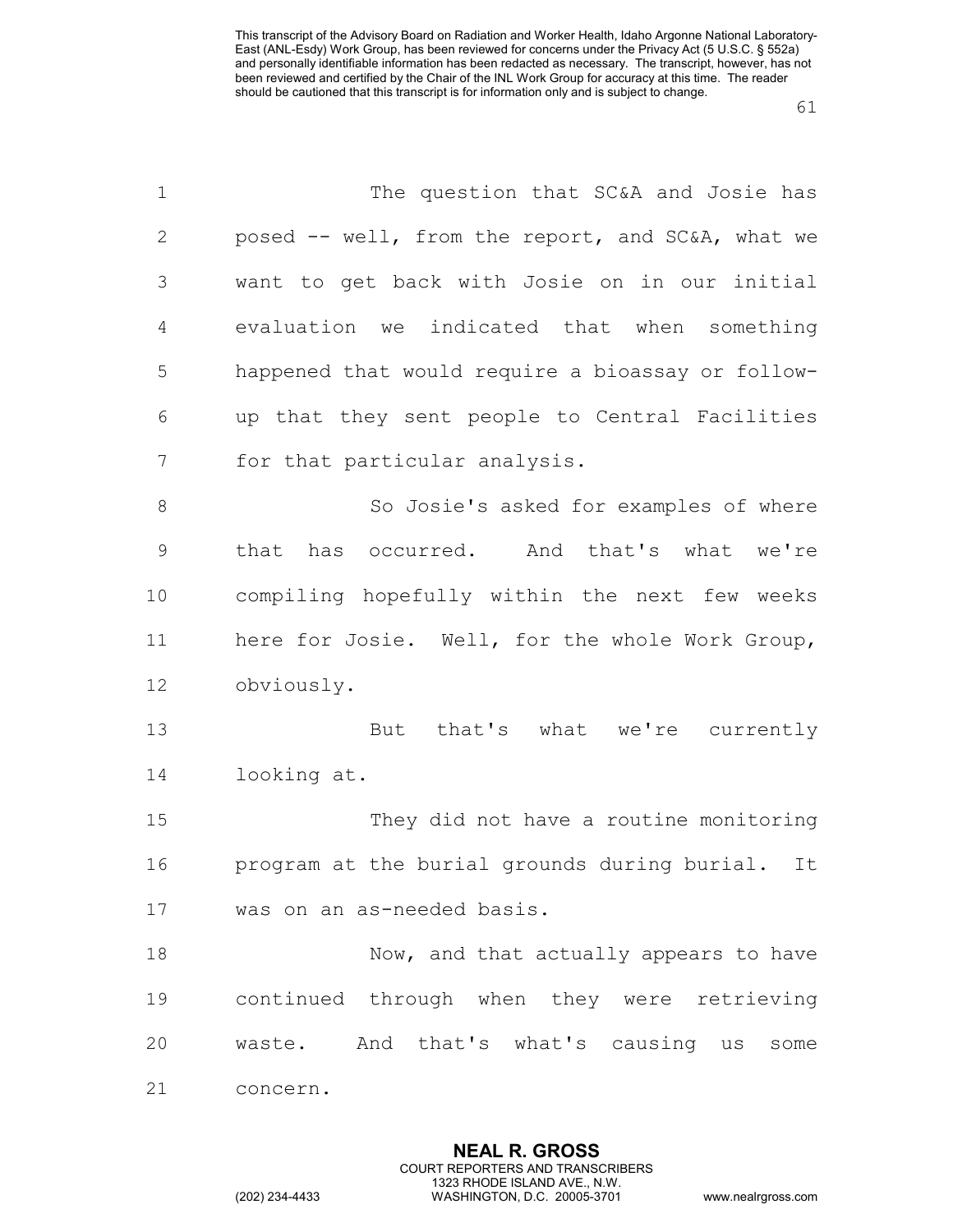| $\mathbf 1$    | But we do begin to see a routine                  |
|----------------|---------------------------------------------------|
| 2              | bioassay monitoring program in the late-1970s for |
| 3              | the burial grounds.                               |
| $\overline{4}$ | CHAIR SCHOFIELD: Okay.                            |
| 5              | MEMBER MELIUS: This is Jim. I still               |
| 6              | think the 83.14, or potential 83.14, ought to     |
| 7              | take precedent in terms of NIOSH efforts at this  |
| 8              | point in time.                                    |
| 9              | CHAIR SCHOFIELD: I agree with you,                |
| 10             | Jim.                                              |
| 11             | MEMBER MELIUS: Yes. I just think it               |
| 12             | needs that. We'll get to the other report, the    |
| 13             | earlier years in turn. And maybe looking at the   |
| 14             | later years will shed light on the earlier years. |
| 15             | More helpful to address that issue, some of       |
| 16             | those issues.                                     |
| 17             | DR. TAULBEE: Okay. If that's the                  |
| 18             | direction then we can certainly pursue that.      |
| 19             | That's actually the opposite that I thought we    |
| 20             | were going to go, but that's quite all right. We  |
| 21             | can certainly adjust and do that.                 |

**NEAL R. GROSS** COURT REPORTERS AND TRANSCRIBERS 1323 RHODE ISLAND AVE., N.W.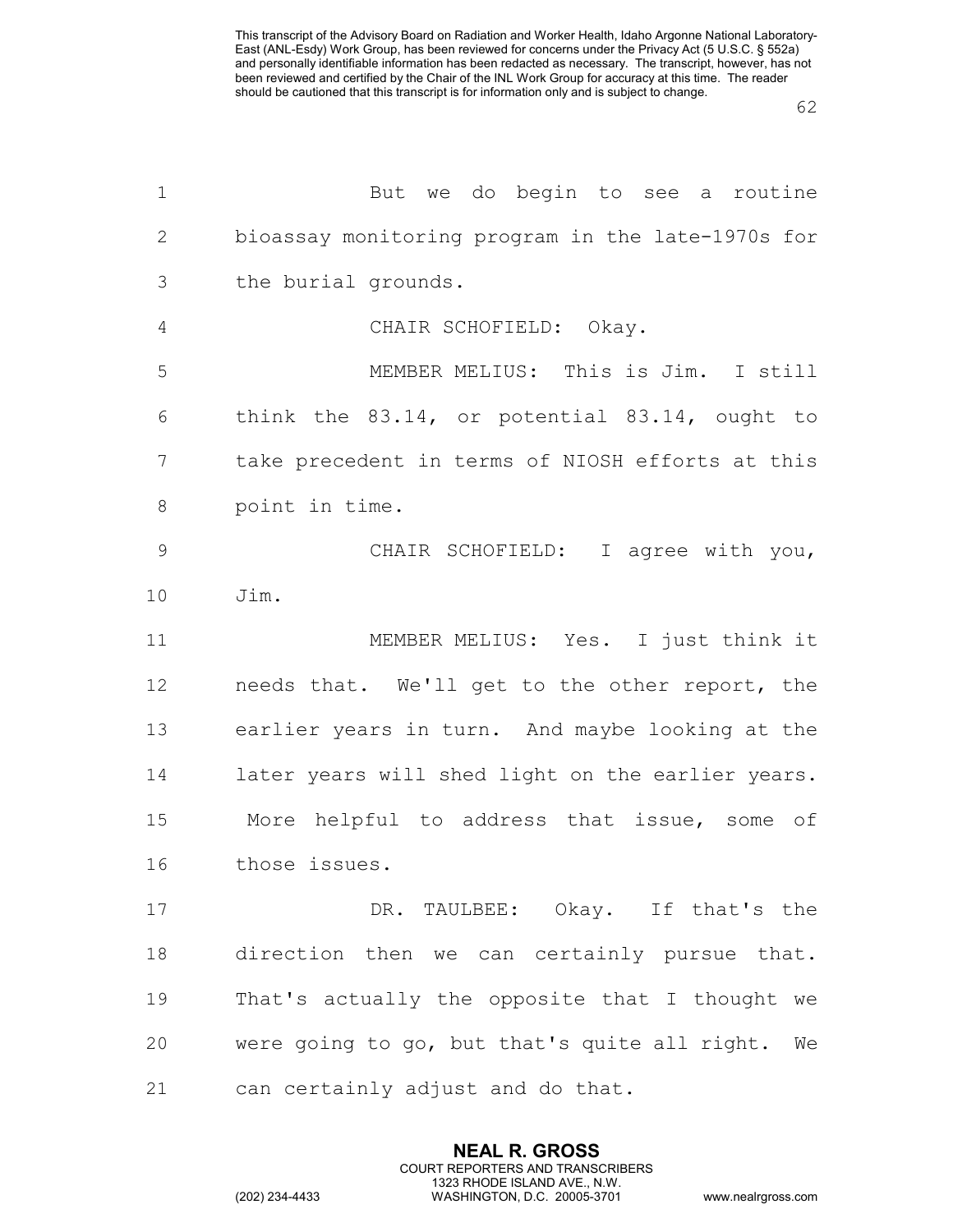| $\mathbf 1$    | MEMBER MELIUS: You said you were going            |
|----------------|---------------------------------------------------|
| 2              | to do the opposite.                               |
| 3              | DR. TAULBEE: But that's quite all                 |
| $\overline{4}$ | right. We can do that. Not a problem. Thank       |
| 5              | you. Thank you for the clarification on that.     |
| 6              | That was all that I had for this                  |
| 7              | particular topic there, Phil, was the requesting  |
| $8\,$          | of the priorities of what it is you wanted us to  |
| $\mathsf 9$    | work on from that standpoint.                     |
| 10             | I will say this for the whole Work                |
| 11             | Group's benefit. There are other reports that     |
| 12             | SC&A has put out in the past that we are going to |
| 13             | begin to work on and we can work on those in      |
| 14             | parallel.                                         |
| 15             | It's just the people that focus on the            |
| 16             | burial grounds are skilled in the burial grounds  |
| 17             | and so those people are the ones most informed on |
| 18             | it. And that's the resource issue.                |
| 19             | But other things such as Argonne-West             |
| 20             | and so forth we can begin to pursue in parallel.  |
| 21             | just had a<br>CHAIR SCHOFIELD: I                  |

**NEAL R. GROSS** COURT REPORTERS AND TRANSCRIBERS 1323 RHODE ISLAND AVE., N.W.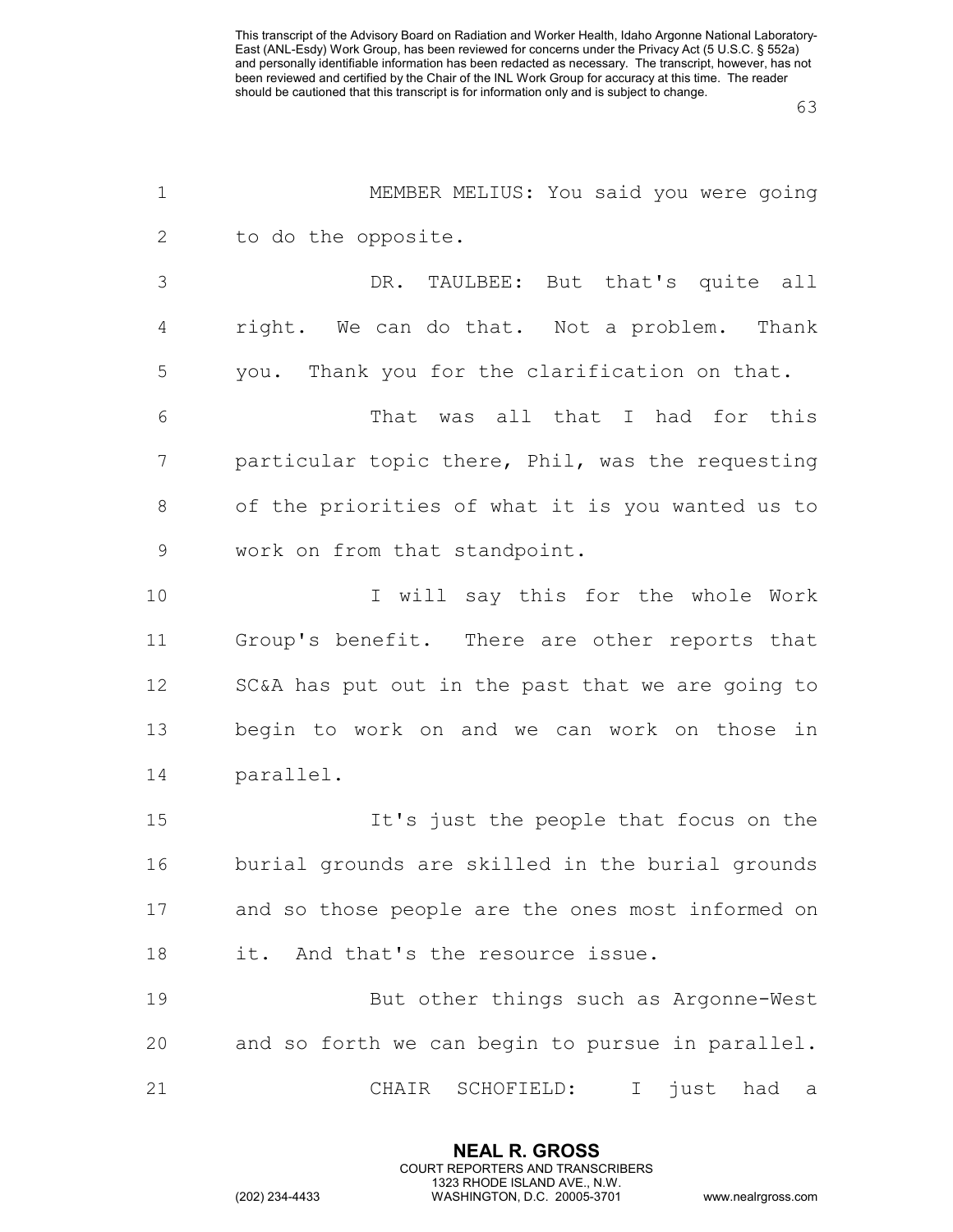| 1              | question. Was there any feel for -- I mean, I    |
|----------------|--------------------------------------------------|
| $\mathbf{2}$   | really don't know, did they tend to have a small |
| $\mathfrak{Z}$ | crew that handled the burial grounds? Or was     |
| $\overline{4}$ | this a much broader effort where they brought in |
| 5              | people from other areas to assist in the         |
| 6              | retrieval of some of these drums and burial      |
| 7              | containers? What kind of numbers are we looking  |
| 8              | at I guess is the point of what my question is.  |
| $\mathcal{G}$  | DR. TAULBEE: Dozens. A few dozen,                |
| 10             | let me put it that way.                          |
| 11             | But it might be more people. But at              |
| 12             | any one time it's probably around, even during   |
| 13             | the retrieval around 20 to 24 type of people     |
| 14             | working. But it might be a different crew every  |
| 15             | day.                                             |
| 16             | The burial grounds used yardmen and we           |
| 17             | found this from the interviews numerous times.   |
| 18             | So one day a yardman might be assigned           |
| 19             | to the burial grounds. The next day he might be  |
| 20             | assigned to a hot cell. The next day he might be |
| 21             | at MTR. So they moved around a lot.              |

**NEAL R. GROSS** COURT REPORTERS AND TRANSCRIBERS 1323 RHODE ISLAND AVE., N.W.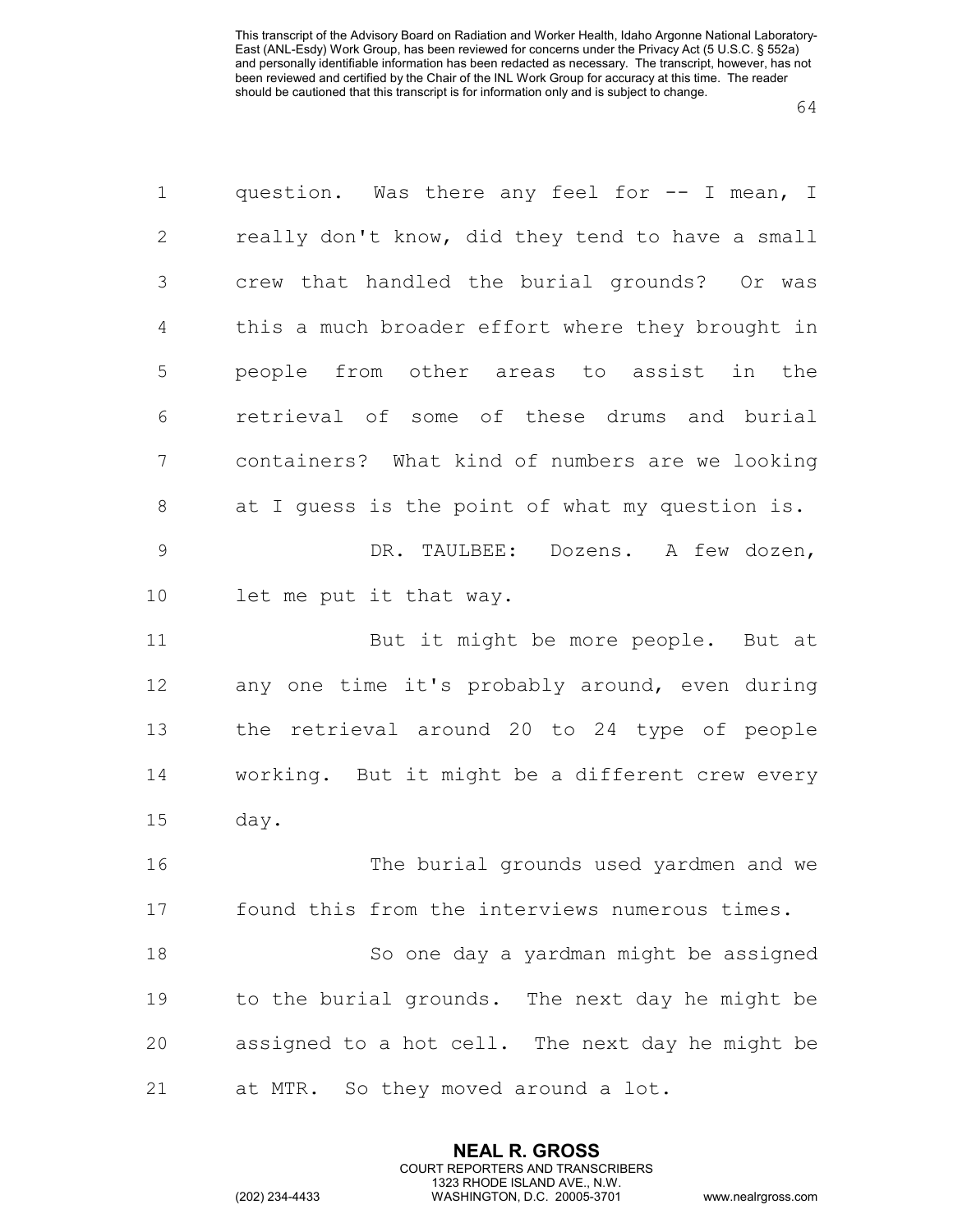| $\mathbf 1$    | Now, the health physics crew, there               |
|----------------|---------------------------------------------------|
| $\mathbf{2}$   | was four or five of them that were kind of        |
| 3              | dedicated from CFA and on any given day one of    |
| $\overline{4}$ | them might have been down at the burial grounds.  |
| 5              | Heavy equipment operators, we don't               |
| 6              | think that there's that many of them, but that    |
| 7              | they might have also been rotating around as      |
| $\,8\,$        | well.                                             |
| $\mathsf 9$    | So, it's not a huge number of people              |
| 10             | during this time period, but it might be a lot of |
| 11             | different people, if I said that correctly.       |
| 12             | Mitch, is that your impression and                |
| 13             | understanding as well?                            |
| 14             | MR. FINDLEY: That's correct, Tim.                 |
| 15             | Looking at some of the area exposure reports in   |
| 16             | 1975 it's like you said kind of dozens and then   |
| 17             | over time it looked like it ramps up as it        |
| 18             | becomes more of a -- more of a facility, if you   |
| 19             | will, instead of an operation.                    |
| 20             | DR. TAULBEE: Does that answer your                |
| 21             | question, Phil?                                   |

**NEAL R. GROSS** COURT REPORTERS AND TRANSCRIBERS 1323 RHODE ISLAND AVE., N.W.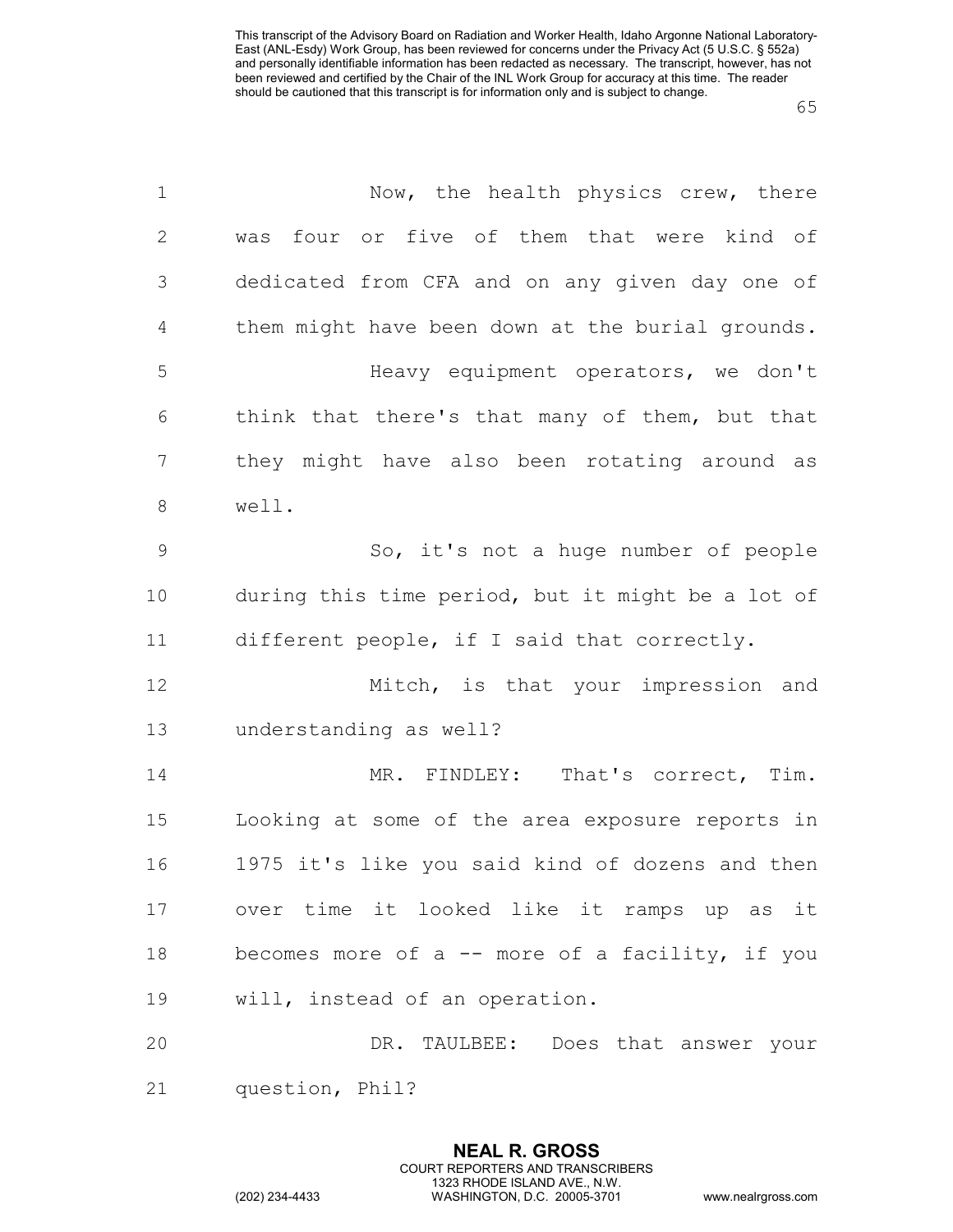| $\mathbf 1$   | CHAIR SCHOFIELD: Yes, it does. I                  |
|---------------|---------------------------------------------------|
| $\mathbf{2}$  | mean obviously the numbers will start shaking out |
| 3             | as you get farther into this.                     |
| 4             | DR. TAULBEE: Yes.                                 |
| 5             | MEMBER BEACH: Tim, you also indicated             |
| 6             | you'd have a short White Paper on emergency       |
| 7             | responders. And I realize that hasn't been --     |
| 8             | isn't out yet.                                    |
| $\mathcal{G}$ | What is that about or for?                        |
| 10            | DR. TAULBEE: That was the -- kind of              |
| 11            | summarizing all of the interviews where the       |
| 12            | question at CPP was were they monitored during    |
| 13            | call-outs. That's what that's about.              |
| 14            | MEMBER BEACH: So we should see that               |
| 15            | shortly as well.                                  |
| 16            | DR. TAULBEE: Yes.                                 |
| 17            | MEMBER BEACH: Thank you.                          |
| 18            | MR. BARTON: Are we ready to go to the             |
| 19            | next agenda item?                                 |
| 20            | CHAIR SCHOFIELD: Unless somebody else             |
| 21            | has some input I think we're ready to go on to    |

**NEAL R. GROSS** COURT REPORTERS AND TRANSCRIBERS 1323 RHODE ISLAND AVE., N.W.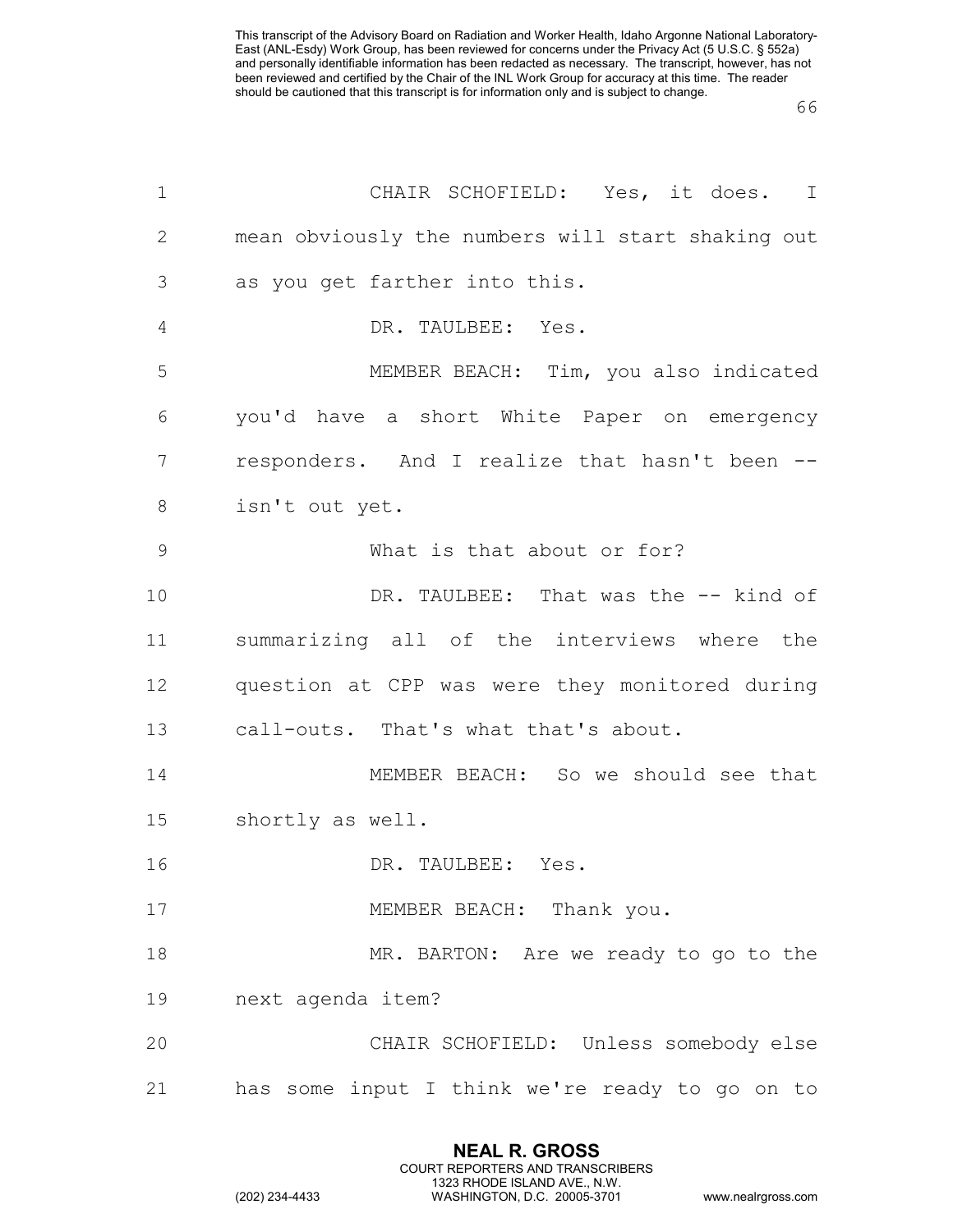| 1  | the next -- for the dose reconstruction records |
|----|-------------------------------------------------|
| 2  | priorities for the reactors.                    |
| 3  | MR. KATZ: So I think that's Steve,              |
| 4  | right?                                          |
| 5  | CHAIR SCHOFIELD: I believe so. He's             |
| 6  | got the $--$                                    |
| 7  | Priorities for Evaluating Reactor               |
| 8  | DR Records/Methods                              |
| 9  | DR. OSTROW: This is Steve.<br>$I'$ m            |
| 10 | looking at the agenda. There's two points,      |
| 11 | priorities for evaluating reactor dose          |
| 12 | reconstruction records. That one we know about, |
| 13 | who is doing it.                                |
| 14 | The second point is flush methods.              |
| 15 | That's my stuff.                                |
| 16 | CHAIR SCHOFIELD: Your presentation is           |
| 17 | on the website for the public, isn't it?        |
| 18 | DR. OSTROW: The presentation, I don't           |
| 19 | think so because I don't think NIOSH has been   |
| 20 | able to post things the last couple of days.    |
| 21 | So Steve, the reactor<br>MR.<br>KATZ:           |

**NEAL R. GROSS** COURT REPORTERS AND TRANSCRIBERS 1323 RHODE ISLAND AVE., N.W.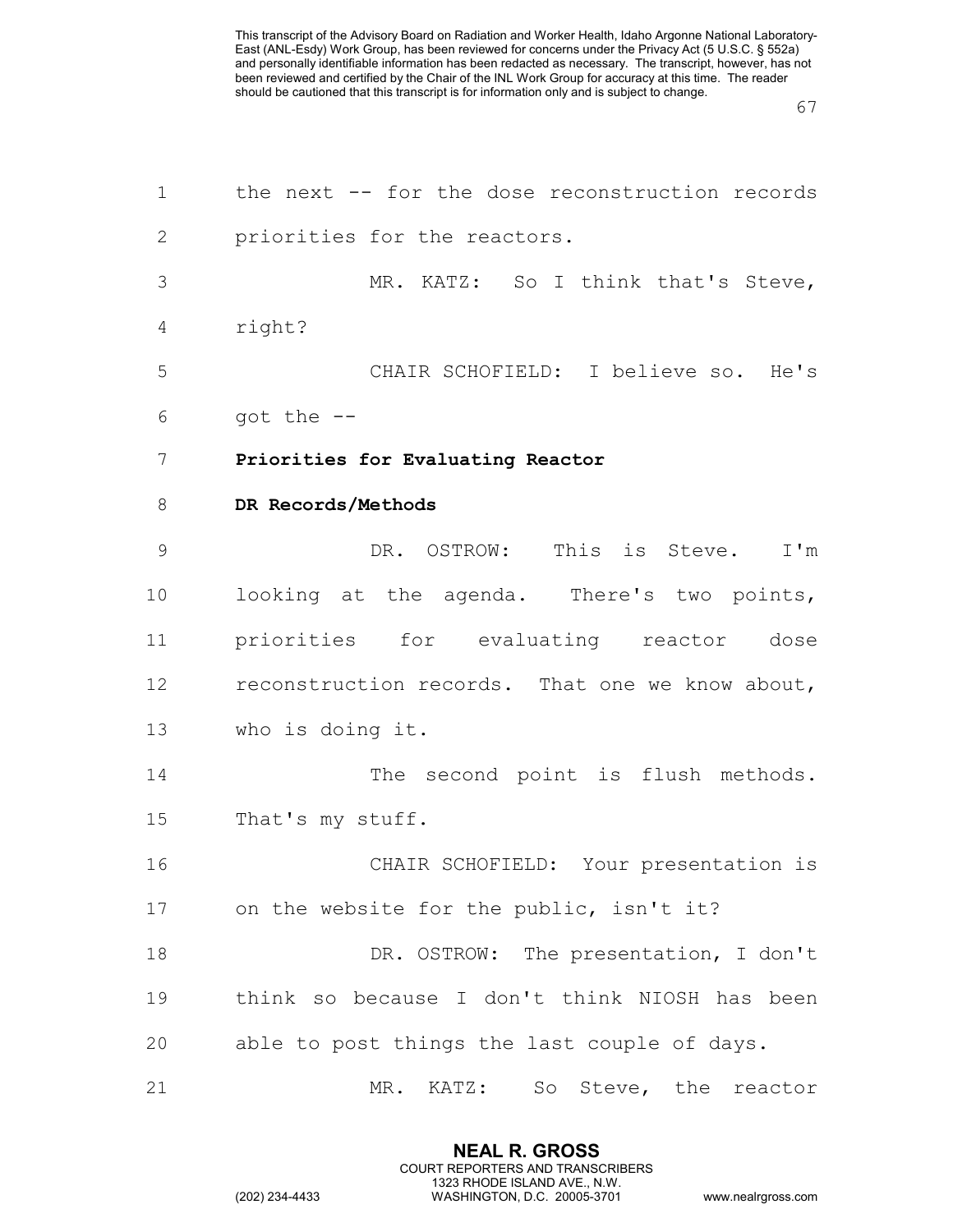| $\mathbf 1$    | prioritization methods is the same, right?        |
|----------------|---------------------------------------------------|
| $\mathbf{2}$   | DR. OSTROW: Okay. That's fine.<br>I'm             |
| 3              | ready to give a presentation. Let me see if I     |
| $\overline{4}$ | can get a PowerPoint presentation up here.        |
| 5              | Everybody in the Work Group and the               |
| 6              | SC&A and NIOSH and ORAU got my PowerPoint         |
| 7              | presentation a couple of days ago by email so     |
| $8\,$          | they can refer to it. Let's see if I can get it   |
| $\mathsf 9$    | up on Skype also. Let me see if it works here.    |
| 10             | (Off the record comments)                         |
| 11             | DR. OSTROW: Alright, so this is the               |
| 12             | reactor prioritization. And if you have the       |
| 13             | slides, great.                                    |
| 14             | Just a brief introduction is on page              |
| 15             | 2. We've been looking at many different aspects   |
| 16             | of the Site Profile and SEC investigations one of |
| 17             | which is related to reactors. And that's what     |
| 18             | I'm going to focus on.                            |
| 19             | And we have about a two-year history              |
| 20             | of discussions and White Papers and going back    |
| 21             | and forth between SC&A and NIOSH.                 |

**NEAL R. GROSS** COURT REPORTERS AND TRANSCRIBERS 1323 RHODE ISLAND AVE., N.W.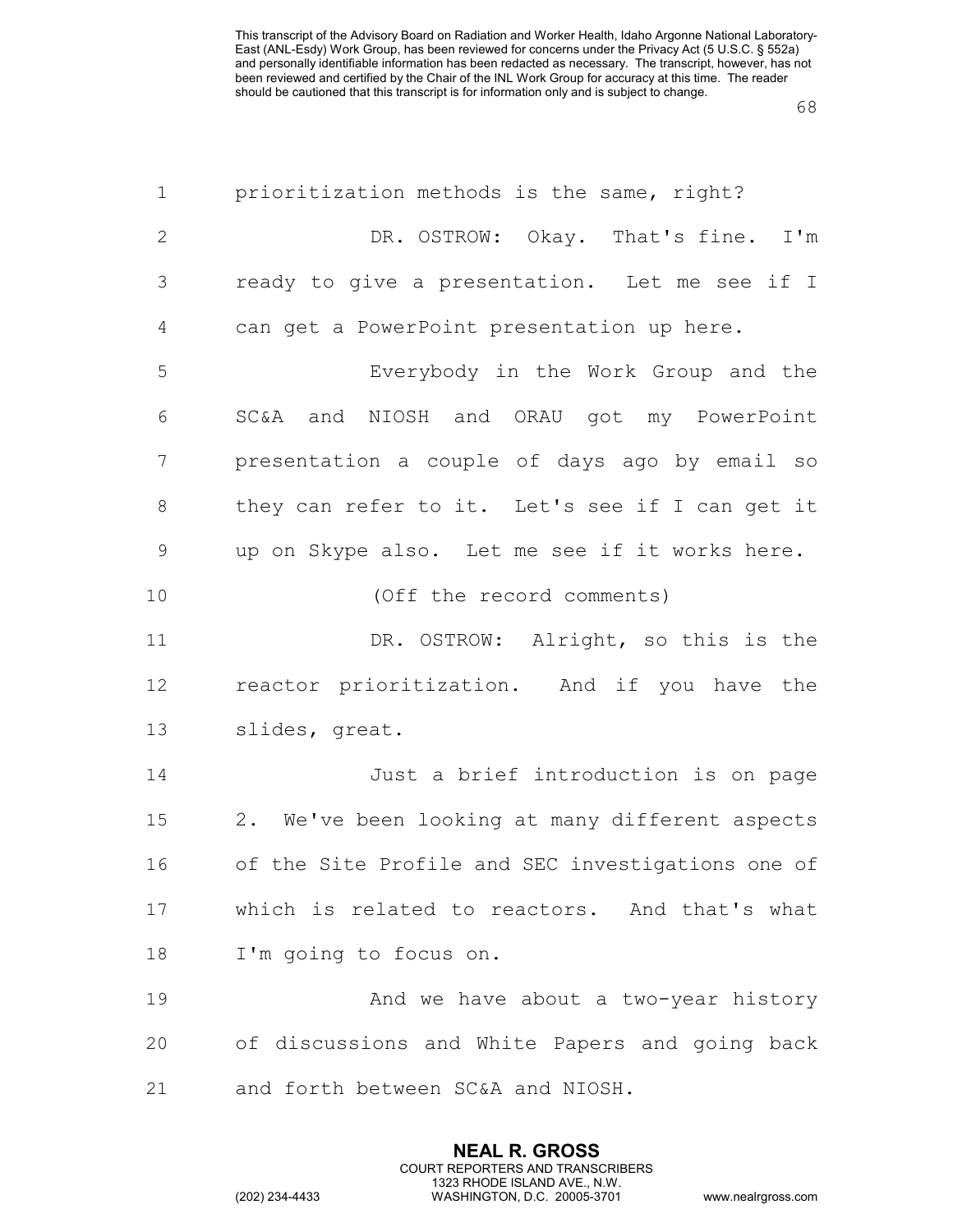| $\mathbf 1$     | Did it just come up right now?                   |
|-----------------|--------------------------------------------------|
| $\mathbf{2}$    | MR. BARTON: Yes, Steve, I just tried             |
| 3               | to throw it up there. I don't know if people see |
| 4               | it.                                              |
| 5               | DR. OSTROW: Okay.                                |
| 6               | MR. KATZ: Yes.                                   |
| $7\phantom{.0}$ | DR. OSTROW: Yes, it did go away. Do              |
| $\,8\,$         | you want to give it another try and see if you   |
| $\mathsf 9$     | can get it up?                                   |
| 10              | Okay, anyway, we'll go on. So we're              |
| 11              | right now on the introduction slide, page 2.     |
| 12              | Alright, so we came out with a report            |
| 13              | on December 8. Oh now it's up again.<br>It       |
| 14              | disappeared.                                     |
| 15              | Anyway, we came out with that report             |
| 16              | on December 8 looking at responding -- as I said |
| 17              | there was a whole series of going back and forth |
| 18              | between us, NIOSH and ORAU about looking at      |
| 19              | reactor analyses.                                |
| 20              | And our latest report, the December 8,           |
| 21              | looks at NIOSH's reactor analysis plan that Tim  |

**NEAL R. GROSS** COURT REPORTERS AND TRANSCRIBERS 1323 RHODE ISLAND AVE., N.W.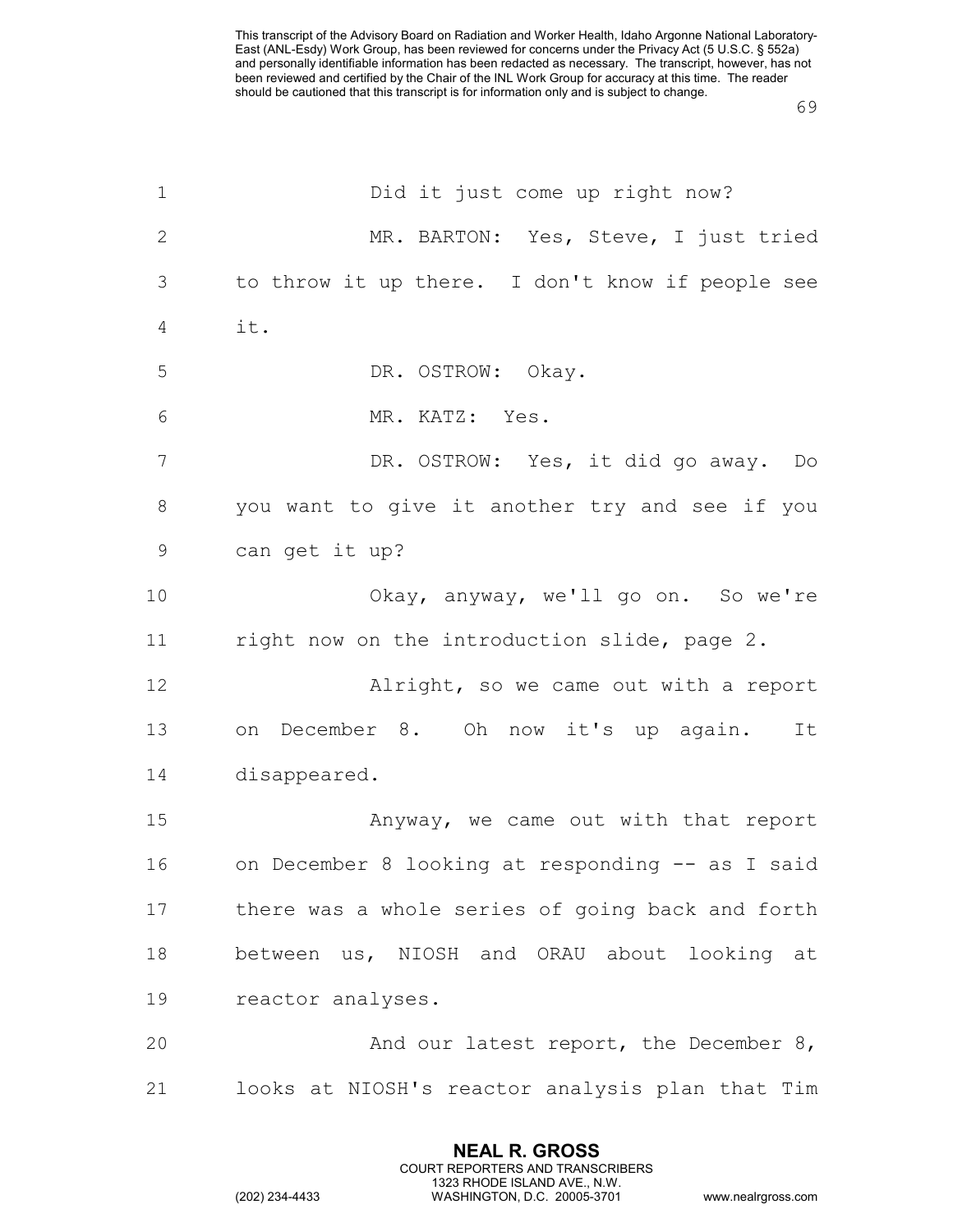Taulbee had created. And also discussed a few other issues that were related to reactor modeling. And the purpose of our report is to put everything together in one place and to inform the Work Group of where we are, and to provide for the Work Group and to provide some guidance to NIOSH and SC&A what we should do next. NIOSH needs information on prioritizing the new reactor and the irradiated fuel characterization studies related to reconstructing internal doses where bioassay data are not available. So what do they look at next?

 And we also address some specific concerns we had relating to modeling the Test Area North and test reactor area operations. We had expressed those concerns in separate reports in 2015.

 Next page, page 3, background. This is the -- we've been discussing this for years

> **NEAL R. GROSS** COURT REPORTERS AND TRANSCRIBERS 1323 RHODE ISLAND AVE., N.W.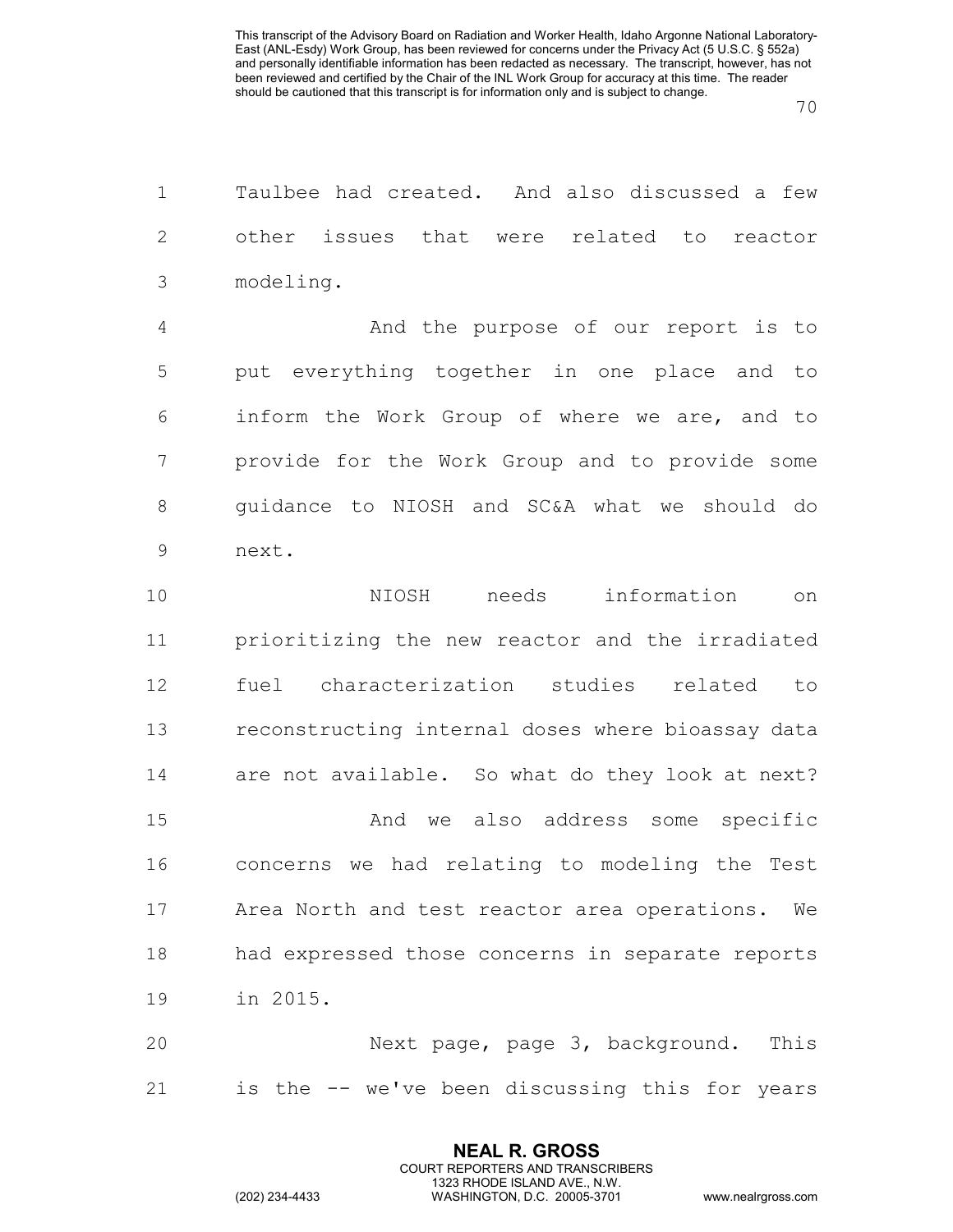| $\mathbf 1$   | already, the OTIB-54 which is<br>fission<br>and   |
|---------------|---------------------------------------------------|
| $\mathbf{2}$  | activation product assignment for returning dose- |
| 3             | related gross beta and gamma analyses.            |
| 4             | is this applicable?<br>Where                      |
| 5             | Specifically for INL reactors. We had performed   |
| 6             | preliminary assessments in 2015 and 2016 of       |
| 7             | whether the OTIB envelope be important condition  |
| 8             | to the INL and ANL reactors and prioritized       |
| $\mathcal{G}$ | reactors to high, medium, and low categories.     |
| 10            | Subsequently we focused just on high              |
| 11            | priority category.                                |
| 12            | NIOSH responded last July, Tim's                  |
| 13            | report, with a plan for additional reactor        |
| 14            | evaluations.                                      |
| 15            | We were asked by the Work Group to                |
| 16            | look at Tim's report and comment, and that's what |
| 17            | the current December report is on which was about |
| 18            | five months ago now.                              |
| 19            | Page 4 slides. Just to remind people              |
| 20            | why we were looking at this. The operations at    |
| 21            | INL/ANL-West<br>were very complex<br>involving    |

**NEAL R. GROSS** COURT REPORTERS AND TRANSCRIBERS 1323 RHODE ISLAND AVE., N.W.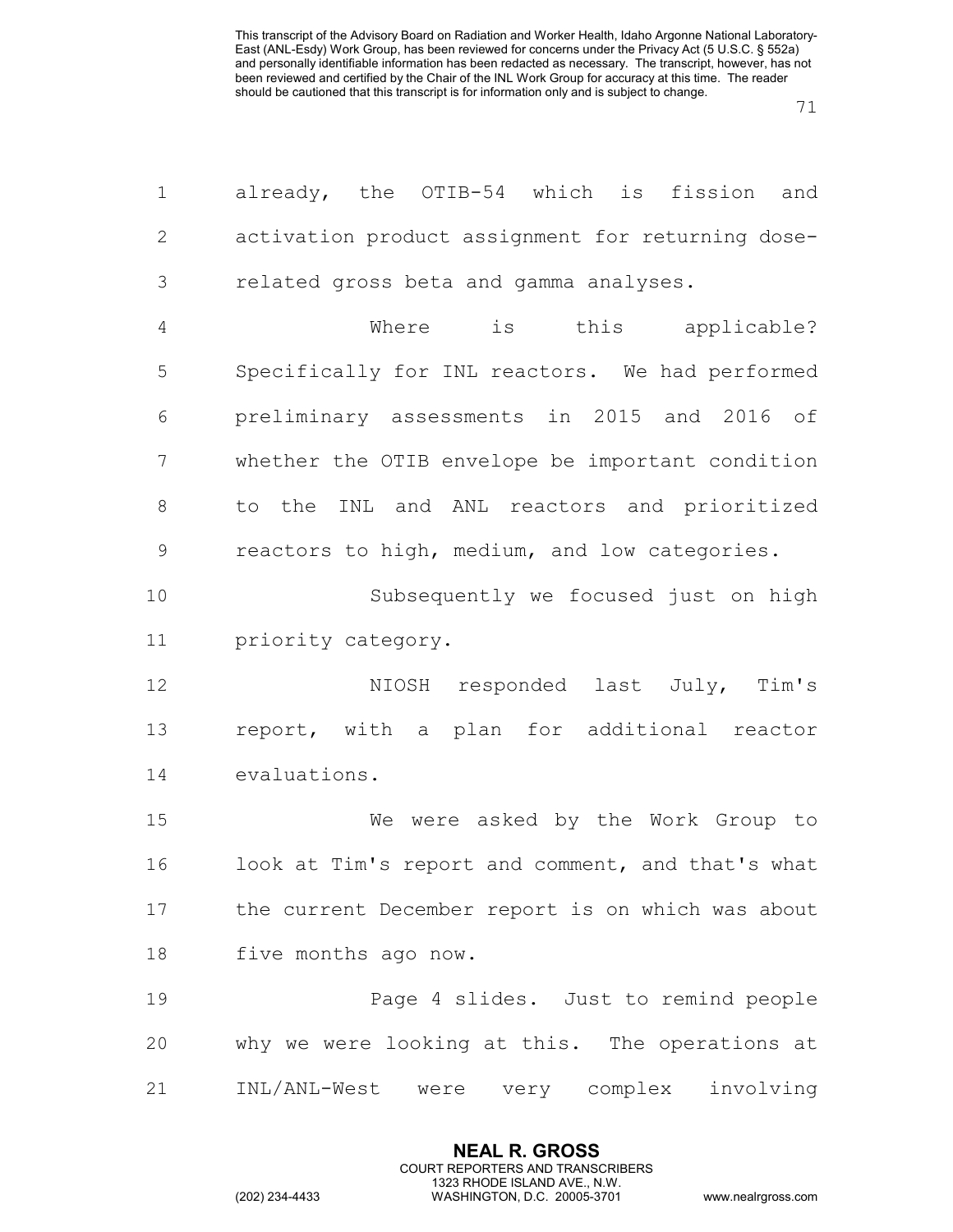| reactors. |
|-----------|
|           |

2 and we had all sorts of unique situations about fuel, blankets, reflectors, moderators, coolants, operating scenarios, burnups which would all affect the applicability of the OTIB-54 methodology.

7 And to remind people, there were 52 reactors at INL. There were 34 INL reactors and ANL-West reactors. Those are the ones we're concerned with. And there were also four at the naval research facility which we're not concerned with, and two reactors never actually operated. So we're left with a lot of reactors.

 Next page, slide 5. Just to refresh everybody's memory about what is OTIB-54. And this is a real nice tool that NIOSH developed.

 It determines internal doses when you only have gross beta or gross gamma measurements. And it assigns fission and activation product intakes to different radioisotopes that are directly tied to indicator radionuclides, either

> **NEAL R. GROSS** COURT REPORTERS AND TRANSCRIBERS 1323 RHODE ISLAND AVE., N.W.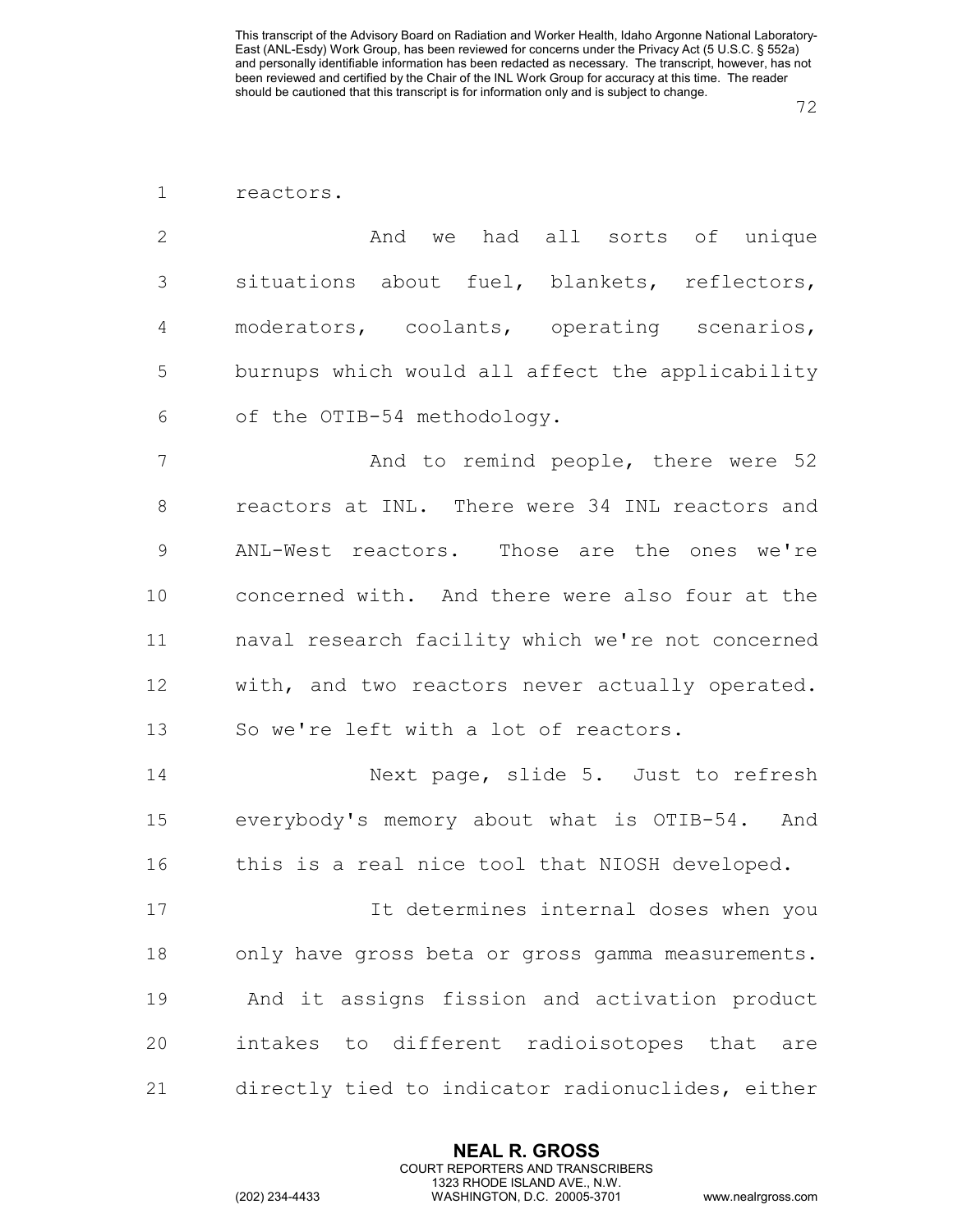| $\mathbf 1$  | strontium-90 and cesium-137.                      |
|--------------|---------------------------------------------------|
| $\mathbf{2}$ | So, the OTIB looked at four different             |
| 3            | reactors which are supposed to be representative  |
| 4            | of the whole universe of reactors and generated   |
| 5            | nine different representative cases using the     |
| 6            | ORIGEN code.                                      |
| 7            | So the question we have now, this was             |
| 8            | investigating, is given a particular INL/ANL-West |
| 9            | reactor does it fit within the OTIB-54 envelope,  |
| 10           | or conversely can you use OTIB-54 to model these  |
| 11           | reactors adequately.                              |
| 12           | Okay, page 6. We had in two different             |
| 13           | reports as I mentioned looked at all the INL and  |
| 14           | ANL-West reactors, and assigned priority rankings |
| 15           | to each, high, medium, low, which they should do  |
| 16           | first, second, third.                             |
| 17           | So, we looked at things like fuel                 |
| 18           | types, moderators, reflectors, coolants,          |
| 19           | operational modes. Some were steady state, some   |
| 20           | were intermittent, some operated in burst mode.   |
| 21           | Some were deliberately or inadvertently melted.   |

**NEAL R. GROSS** COURT REPORTERS AND TRANSCRIBERS 1323 RHODE ISLAND AVE., N.W.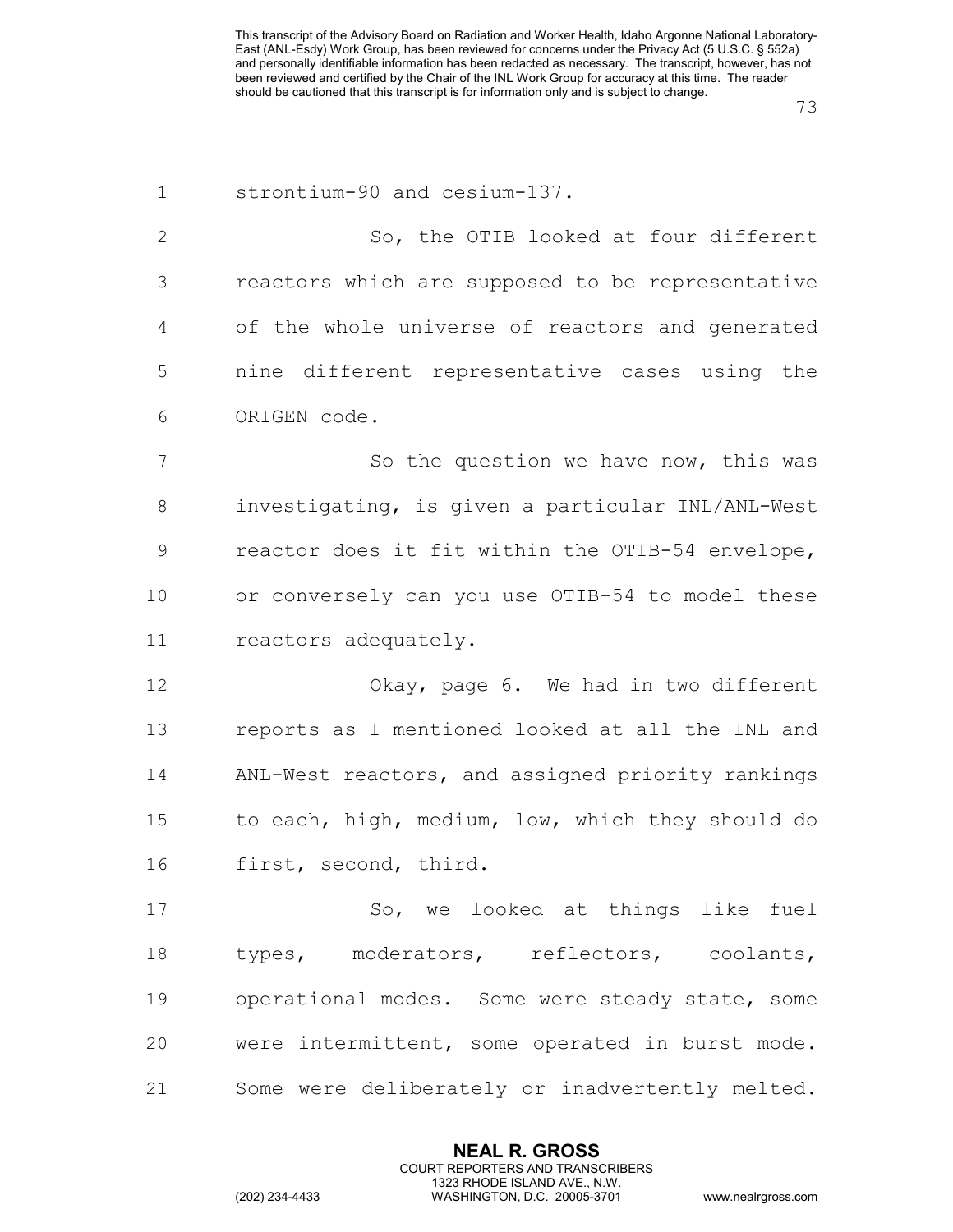| $\mathbf 1$  | Length of operation and overall burnup.          |
|--------------|--------------------------------------------------|
| $\mathbf{2}$ | And at the last Work Group meeting the           |
| 3            | Work Group asked us also to take a look at the   |
| 4            | potential for exposing workers to radiation.     |
| 5            | Because if you had a reactor, a                  |
| 6            | bizarre reactor, something which couldn't be     |
| 7            | modeled, but it didn't expose anybody, then you  |
| 8            | don't really care about. So that goes to the     |
| $\mathsf 9$  | exposure potential.                              |
| 10           | And in our report Appendix A covers              |
| 11           | that. Bob Barton did a terrific job with that.   |
| 12           | So it's there to look at.                        |
| 13           | And finally were there any particular            |
| 14           | incidents, other factors that have potential to  |
| 15           | expose people.                                   |
| 16           | So we -- here we're at page 7. We                |
| 17           | ended up looking at just high priority category, |
| 18           | and we categorized seven INL and seven ANL-West  |
| 19           | reactors in the high priority category.          |
| 20           | For INL we had LOFT, OMRE which is the           |
| 21           | organic-moderated reactor, Power Burst Facility, |

**NEAL R. GROSS** COURT REPORTERS AND TRANSCRIBERS 1323 RHODE ISLAND AVE., N.W.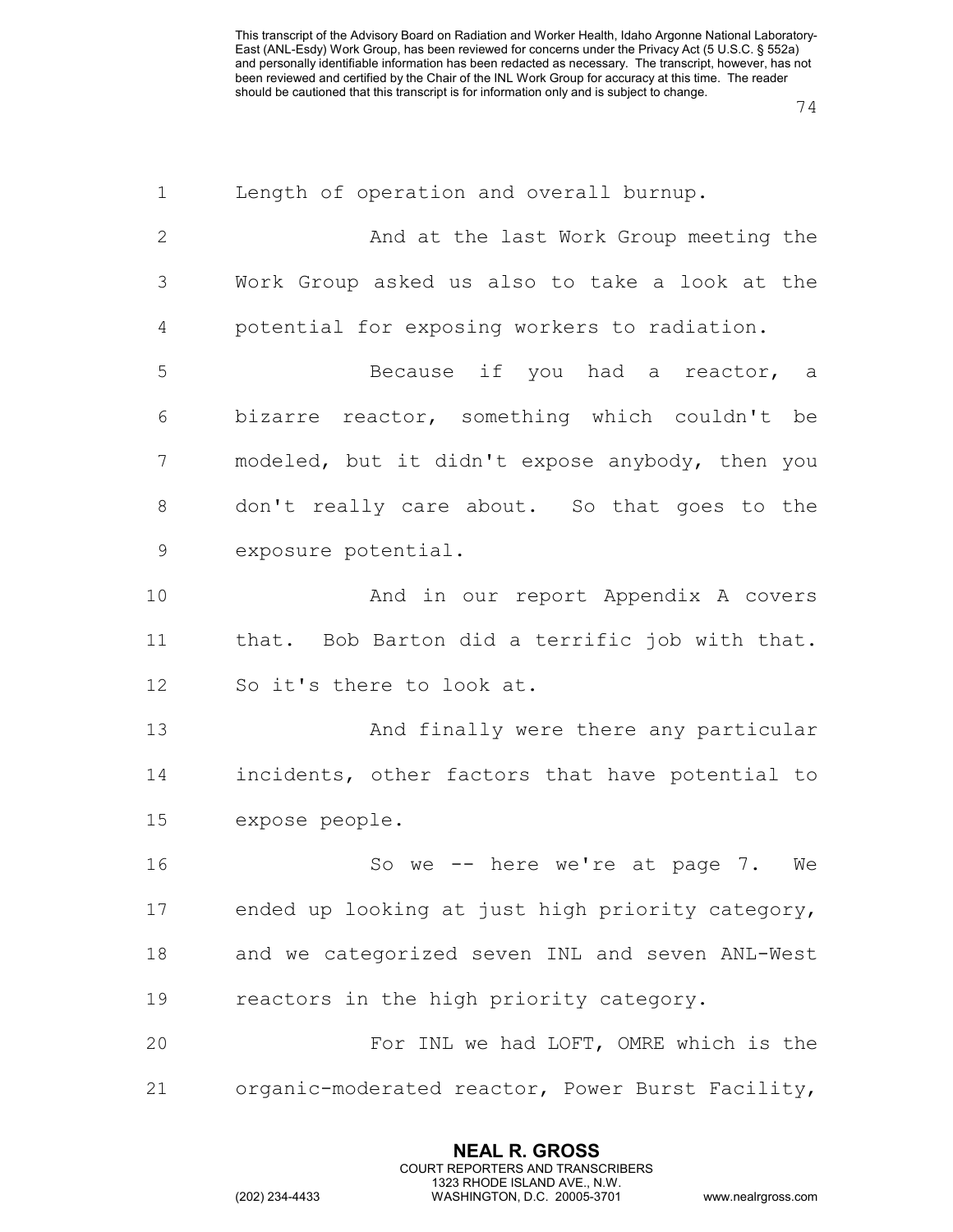| $\mathbf 1$    | and the SPERT 1, 2, 3, 4 reactors.                |
|----------------|---------------------------------------------------|
| $\overline{2}$ | ANL-West we had also seven reactors,              |
| 3              | the five BORAX, boiling water experiment          |
| 4              | reactors, and the two EBR reactors, experiment    |
| 5              | breeding reactors.                                |
| 6              | That's what we recommended for high               |
| 7              | priority.                                         |
| 8              | Page 8. Responding to our report,                 |
| $\mathcal{G}$  | NIOSH wrote a long memo that made several         |
| 10             | recommendations. And I took this from Tim's       |
| 11             | report. I'll talk in more detail later.           |
| 12             | But basically it posed merging the INL            |
| 13             | and ANL-West high priority categories together.   |
| 14             | It didn't make any sense to do them separately.   |
| 15             | Eliminating several reactors from the high        |
| 16             | priority category and reasons were given in the   |
| 17             | report for the SPERT reactors modeling the most   |
| 18             | extreme experiment as a bounding case, and also   |
| 19             | modeling the bounding case for the last two EBR-I |
| 20             | cores.                                            |
| 21             | That's a quick summary of what's in               |

**NEAL R. GROSS** COURT REPORTERS AND TRANSCRIBERS 1323 RHODE ISLAND AVE., N.W.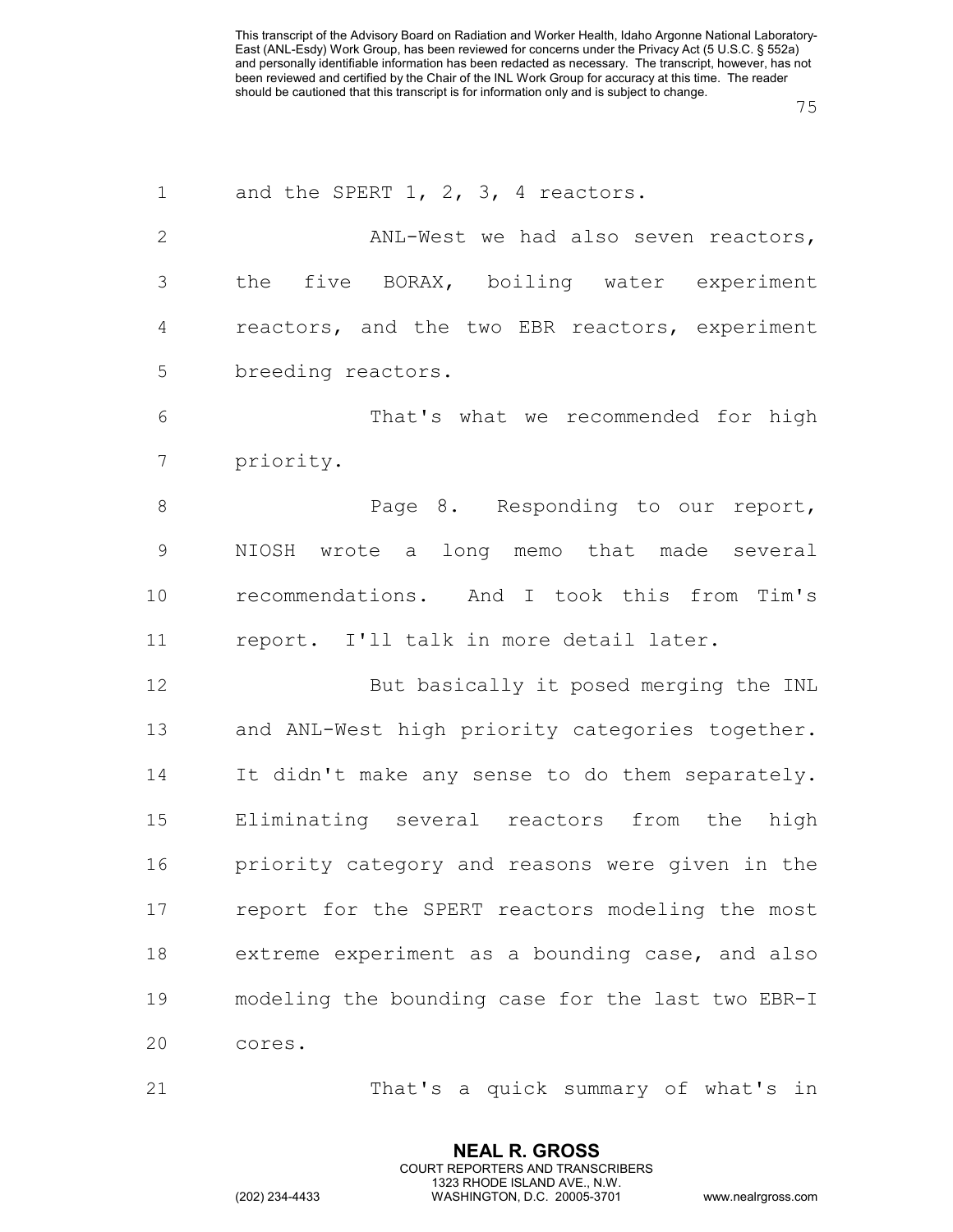| $\mathbf 1$    | Tim's report.                                      |
|----------------|----------------------------------------------------|
| $\mathbf{2}$   | Page 9 lists that NIOSH proposes to do             |
| 3              | the evaluations they proposed to do. So it's       |
| 4              | OMRE, PBF, the SPERT reactor, BORAX reactors,      |
| 5              | EBR-I core 4 and EBR-II.                           |
| 6              | So I read that quickly but you can go              |
| $7\phantom{.}$ | read it from the slides or the report.             |
| $8\,$          | I'll get into the guts of it now.                  |
| $\mathsf 9$    | Beginning on page 10 of 15 pages I had listed      |
| 10             | here on the second column NIOSH's recommendation   |
| 11             | from Tim's report.                                 |
| 12             | And the last column is SC&A's                      |
| 13             | evaluation from the December report that we put    |
| 14             | out. And this is taken verbatim from both          |
| 15             | reports.                                           |
| 16             | And there were eight different items               |
| 17             | here from Tim's report that we responded to.<br>In |
| 18             | general, we concur in most cases with NIOSH.<br>We |
| 19             | only have a few differences here.                  |
| 20             | So the first item, NIOSH proposes                  |
| 21             | merging the INL and ANL-West high priority         |

**NEAL R. GROSS** COURT REPORTERS AND TRANSCRIBERS 1323 RHODE ISLAND AVE., N.W.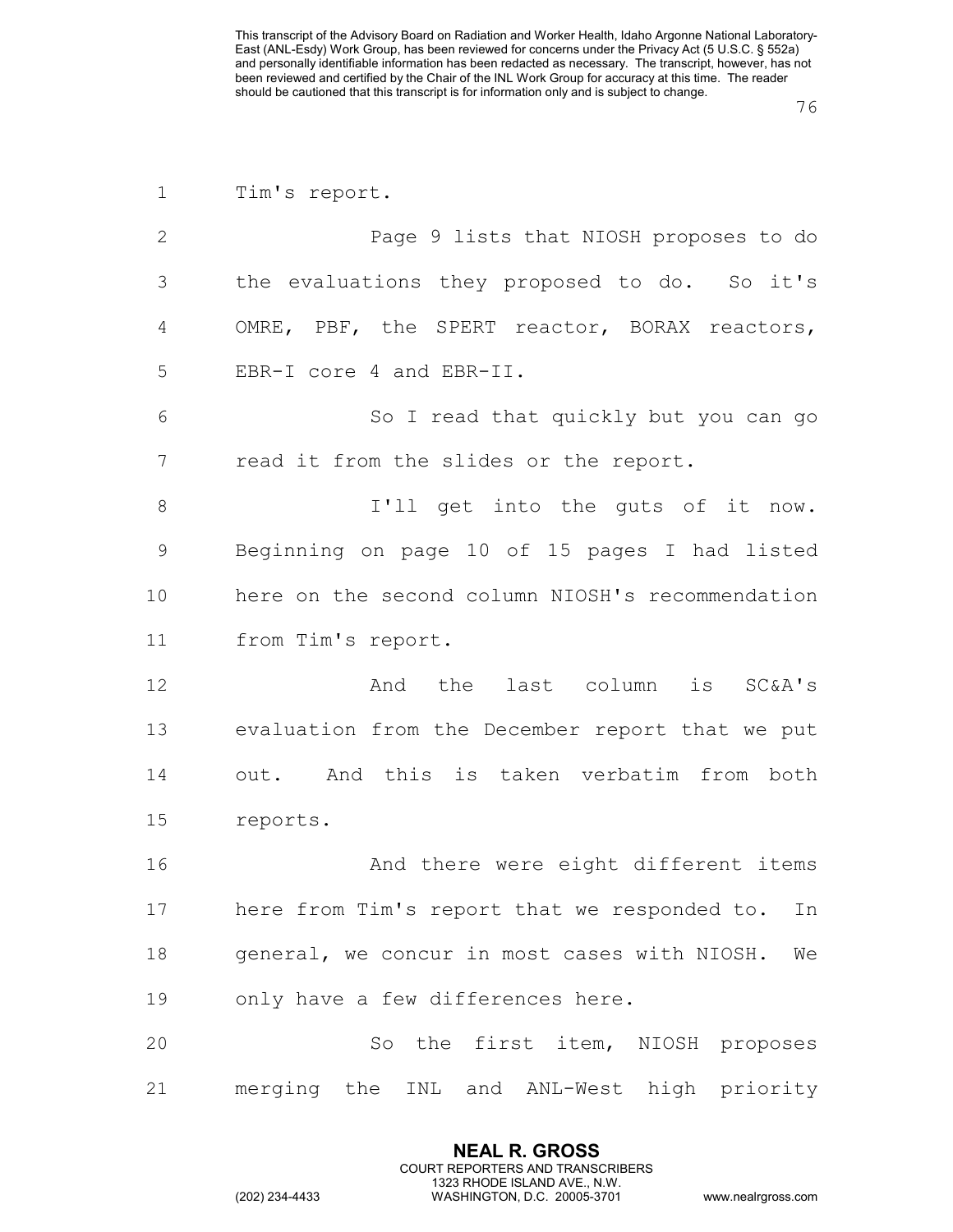| $\mathbf 1$    | categories for evaluation. And we concur.         |
|----------------|---------------------------------------------------|
| $\mathbf{2}$   | There's no reason to have INL separately and ANL- |
| $\mathcal{S}$  | West done separately. So however NIOSH wants to   |
| 4              | do it, whatever order, that's fine with us.       |
| 5              | Item 2, NIOSH proposes that the LOFT,             |
| 6              | that's the loss of fluid test, be removed from    |
| $\overline{7}$ | consideration because nuclear operations did not  |
| $\,8\,$        | commence until December 1978.                     |
| $\mathcal{G}$  | So we disagreed with NIOSH here.                  |
| 10             | First, we recognized that the first five LOFT     |
| 11             | experiments were non-nuclear thermohydraulic      |
| 12             | experiments, and the potential for radiation      |
| 13             | exposure didn't occur until December 1978. So     |
| 14             | NIOSH is correct about that, which is after the   |
| 15             | SEC period.                                       |
| 16             | But we believe that given the facility            |
| 17             | 5 long operating history, beyond design basis     |
| 18             | operating scenarios, and potential to have        |
| 19             | exposed a significant number of personnel that    |
| 20             | LOFT deserved a more detailed examination with    |
| 21             | respect to OTIB-54.                               |

**NEAL R. GROSS** COURT REPORTERS AND TRANSCRIBERS 1323 RHODE ISLAND AVE., N.W.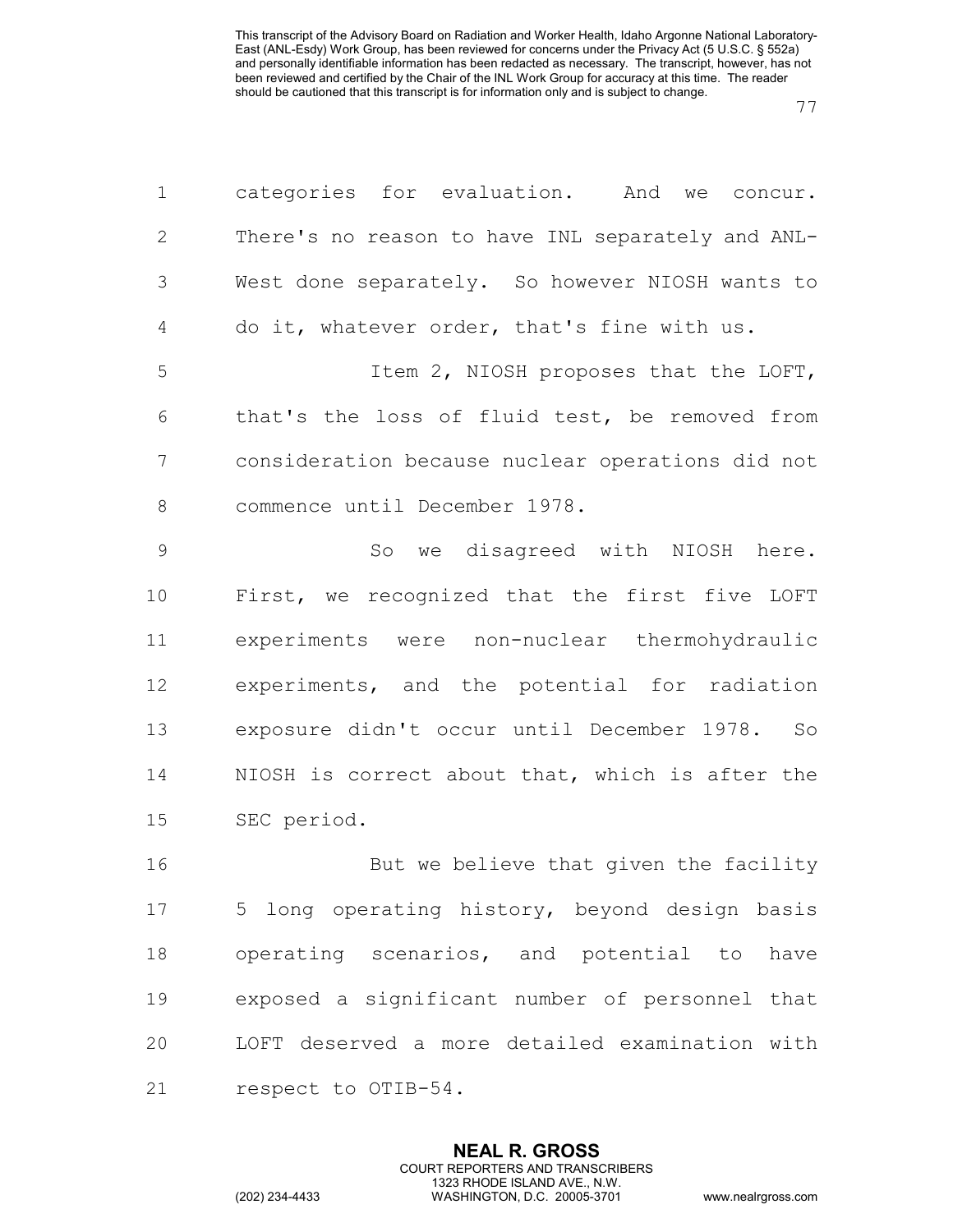| $\mathbf 1$    | While it may not be an SEC issue                 |
|----------------|--------------------------------------------------|
| $\mathbf{2}$   | they're recommending that this be conducted      |
| 3              | perhaps as a Site Profile exercise. We think     |
| $\overline{4}$ | it's important that LOFT be modeled. That was    |
| 5              | item 2.                                          |
| 6              | Item 3, both NIOSH and SC&A agree that           |
| 7              | OMRE, the Organic-Moderated Reactor Experiment,  |
| $8\,$          | be modeled because that had a unique moderating  |
| $\mathsf 9$    | coolant that's certainly not covered by OTIB-54. |
| 10             | It's not obviously covered anyway. So item 3,    |
| 11             | on OMRE, we agree.                               |
| 12             | Next slide is slide 11, item number 4.           |
| 13             | We agree that the Power Burst Facility should be |
| 14             | evaluated since they used ceramic fuel which is  |
| 15             | different. So we agree on item 4 for OMRE.       |
| 16             | Item 5, this is the SPERT experiments.           |
| 17             | NIOSH proposes a model for the most extreme      |
| 18             | experiment from all the SPERT in terms of        |
| 19             | possible departures from OTIB-54, be used to     |
| 20             | represent the bounding case to cover all four    |
| 21             | SPERT reactors.                                  |

**NEAL R. GROSS** COURT REPORTERS AND TRANSCRIBERS 1323 RHODE ISLAND AVE., N.W.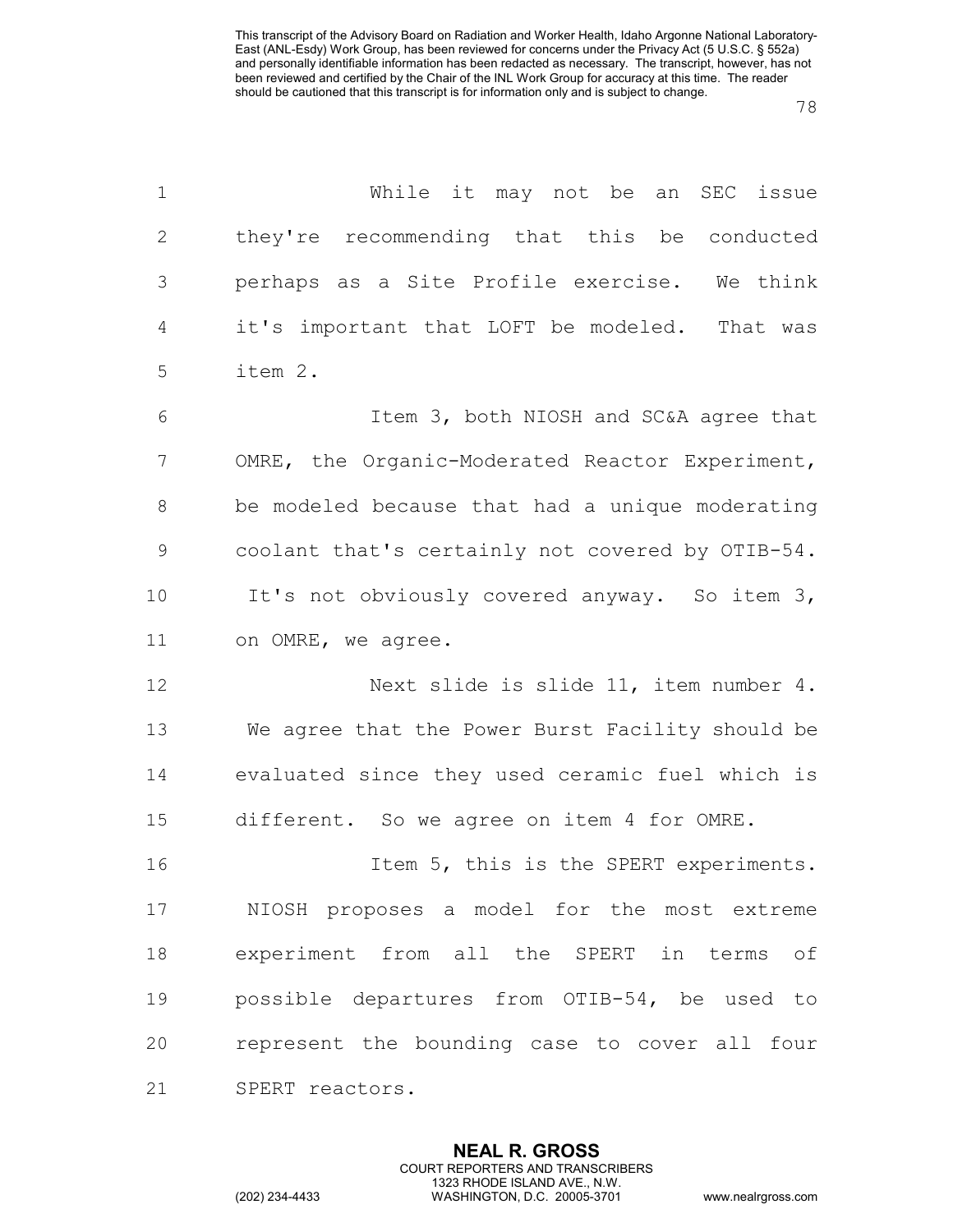| $\mathbf 1$    | So NIOSH basically wants to pick one              |
|----------------|---------------------------------------------------|
| $\mathbf{2}$   | case that they think is the worst from all these  |
| 3              | SPERT reactors and model that.                    |
| $\overline{4}$ | We disagree. Although the four SPERT              |
| 5              | reactors were all part of the same series of      |
| 6              | reactor experiments that subjected the reactor to |
| $7\phantom{.}$ | large reactivity excursions, they still differed  |
| $\,8\,$        | significantly from each other and should be       |
| $\mathsf 9$    | examined separately, perhaps by choosing the      |
| 10             | worst case scenario for each reactor.             |
| 11             | So rather than picking one worst case             |
| 12             | for all four SPERT experiments, we recommend      |
| 13             | picking -- looking at each of the<br>four         |
| 14             | experiments and just picking one worst case for   |
| 15             | each one of the four.                             |
| 16             | So we disagree with NIOSH. We think               |
| 17             | they should do a bit more modeling than they're   |
| 18             | suggesting.                                       |
| 19             | Item 6 which is on the next slide,                |
| 20             | slide 12. This is the BORAX reactors, boiling     |
| 21             | water reactor experiment.                         |

**NEAL R. GROSS** COURT REPORTERS AND TRANSCRIBERS 1323 RHODE ISLAND AVE., N.W.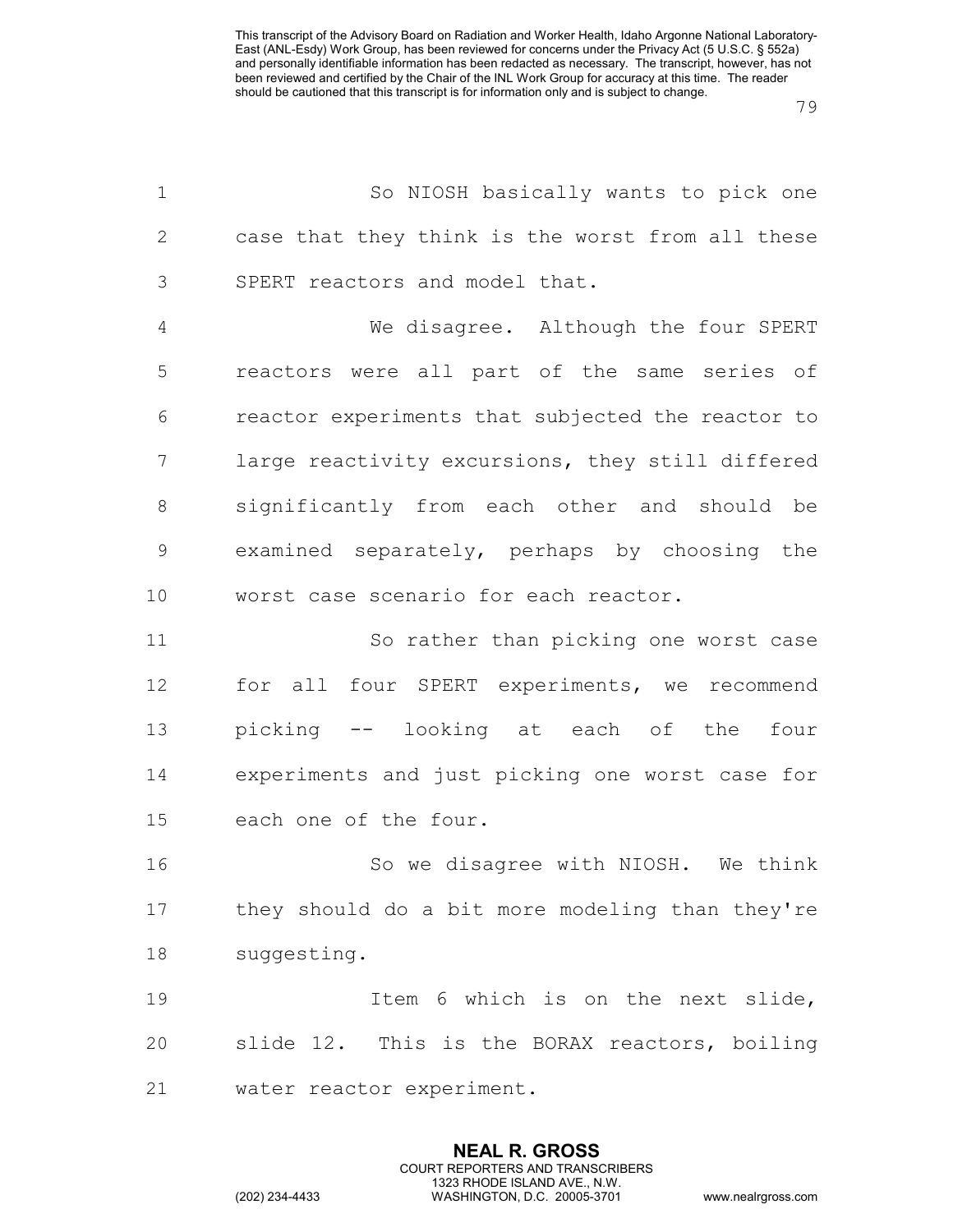| $\mathbf 1$    | And NIOSH notes that BORAX-I, II and              |
|----------------|---------------------------------------------------|
| 2              | III all ceased operations toward the end of the   |
| 3              | SEC period for ANL-West. BORAX-I was 1954 it      |
| $\overline{4}$ | ended. BORAX-II was 1955 it ended. And BORAX-     |
| 5              | III ended 1956.                                   |
| 6              | So NIOSH proposes removing BORAX-I                |
| 7              | through III. But NIOSH agreed with us that        |
| $8\,$          | BORAX-IV should be evaluated for the OTIB-54      |
| $\mathcal{G}$  | applicability due to the use of uranium thorium   |
| 10             | oxide flow which was different.                   |
| 11             | And NIOSH proposes that BORAX-V be                |
| 12             | removed from consideration because its primary    |
| 13             | function was to evaluate steam superheating. It   |
| 14             | was basically the same reactor as BORAX-IV, it    |
| 15             | just had a steam superheating module added to it. |
| 16             | So, we agree basically with NIOSH in              |
| 17             | this evaluation. But we do -- looking at it       |
| 18             | again like yesterday and discussing it with John  |
| 19             | Mauro, and we can write this down, we do have a   |
| 20             | bit of a concern for reconstructing doses even    |
| 21             | during the SEC period.                            |

**NEAL R. GROSS** COURT REPORTERS AND TRANSCRIBERS 1323 RHODE ISLAND AVE., N.W.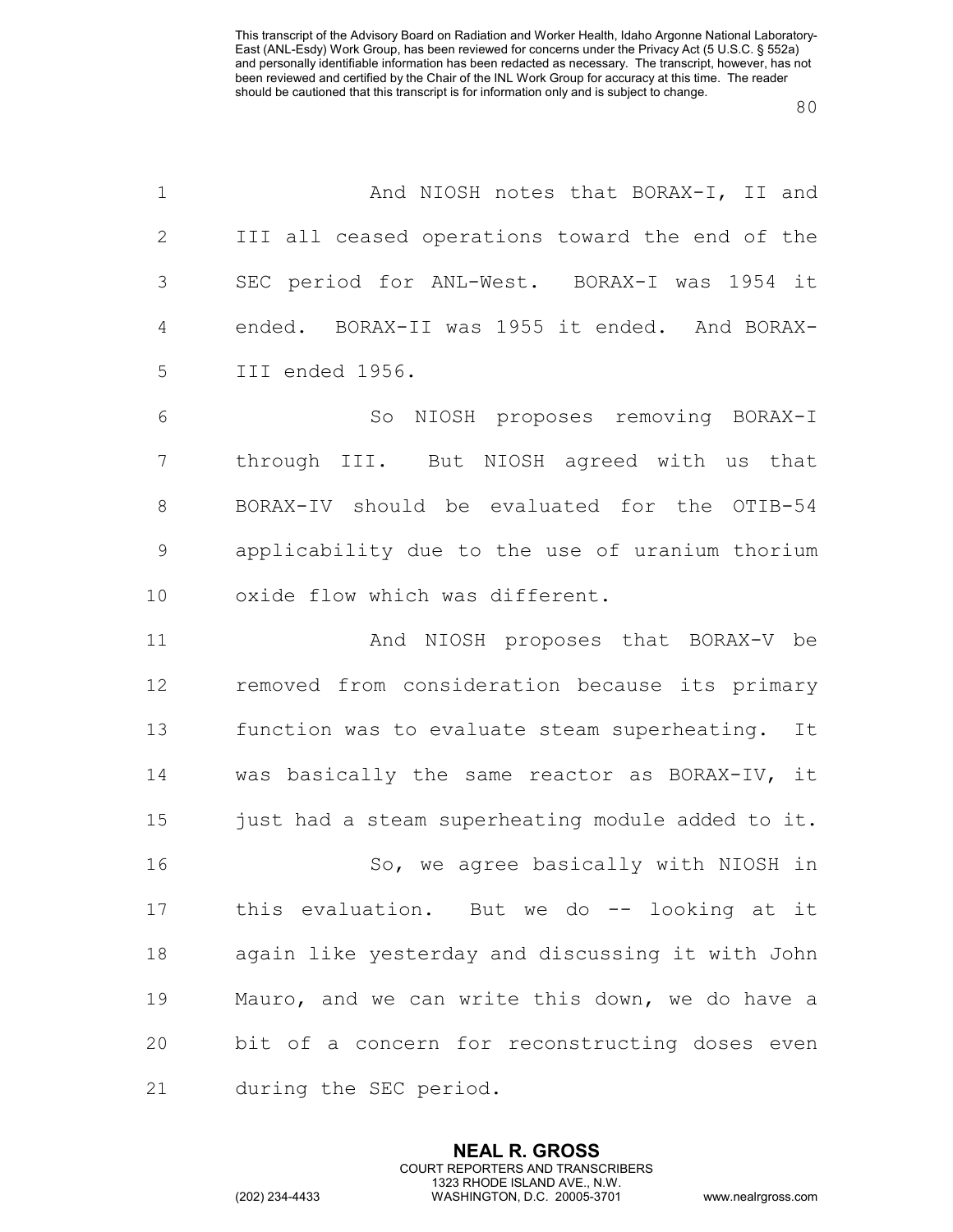| $\mathbf 1$  | This is like a general comment too.              |
|--------------|--------------------------------------------------|
| $\mathbf{2}$ | You have non-presumptive cancers and you have to |
| 3            | do a dose reconstruction for them even if they   |
| 4            | are in the SEC period.                           |
| 5            | So it's a question if that happens it            |
| 6            | would be nice to know if OTIB-54 would apply to  |
| 7            | these reactors. That's just like a general       |
| $8\,$        | comment John and I had.                          |
| $\mathsf 9$  | John, are you on the line? Do you                |
| 10           | want to say anything about that?                 |
| 11           | DR. MAURO: No, I heard you. Yes, I'm             |
| 12           | on the line and you explained it. It's as simple |
| 13           | as -- yes.                                       |
| 14           | DR. OSTROW: And this doesn't apply               |
| 15           | just to BORAX. This is a general comment about   |
| 16           | all these reactors that operated during the SEC  |
| 17           | period.                                          |
| 18           | Okay, next page 13, next slide, item             |
| 19           | 7. These are the Experimental Breeder Reactor 1  |
| 20           | core, EBR-I.                                     |
| 21           | NIOSH proposed that the<br>And<br>most           |

**NEAL R. GROSS** COURT REPORTERS AND TRANSCRIBERS 1323 RHODE ISLAND AVE., N.W.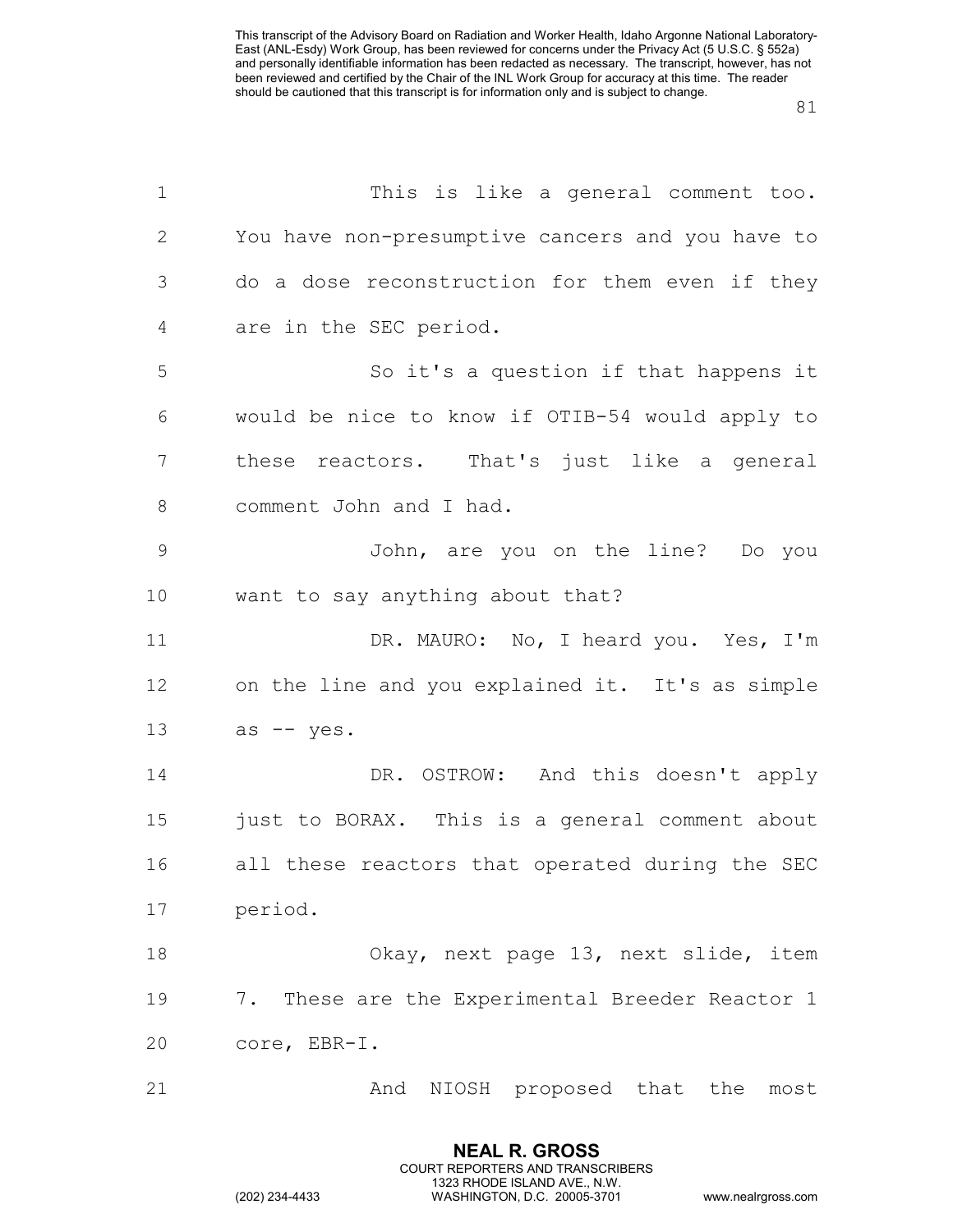82

1 bounding case of the last two EBR-I cores be 2 used.

 And they further stated while it was initially believed that plutonium core would be bounding, some preliminary modeling would need to be performed on all four cores to confirm this.

7 And we agree. We concur with NIOSH. 8 And we noted also that several hundred workers 9 and visitors were present during the period of 10 operation for the Mark 4 core. That's one of the 11 last cores, if not the last.

12 And finally, item 8. This is EBR-II. 13 NIOSH agreed with us that they should model the 14 EBR-II.

15 And just a little note here also, in some years the average worker penetrating doses were greater than 100 millirem. So that has the potential to expose a good number of workers.

19 So that sums up our response to 20 NIOSH's prioritization recommendations.

21 Our big report from December, also

**NEAL R. GROSS** COURT REPORTERS AND TRANSCRIBERS 1323 RHODE ISLAND AVE., N.W.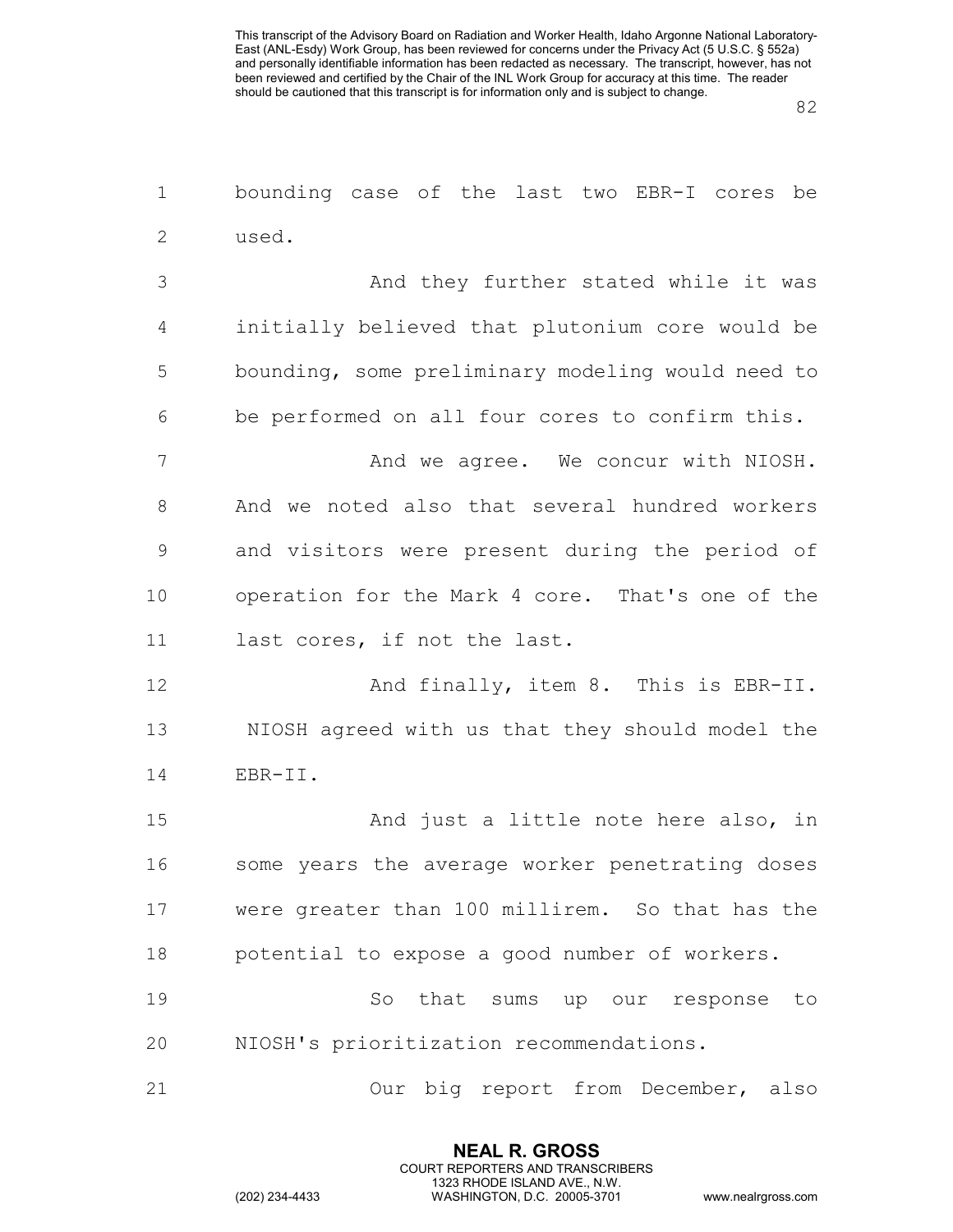| $\mathbf 1$    | adding Appendix A which the Board requested, and |
|----------------|--------------------------------------------------|
| $\mathbf{2}$   | Bob Barton did this.                             |
| $\mathfrak{Z}$ | This looked at the exposure potential            |
| 4              | of different reactors. And I'm not going to go   |
| 5              | through it because it's many, many pages.        |
| 6              | But just in summary, the reactor sites           |
| $\overline{7}$ | that we prioritized as high generally employed   |
| 8              | hundreds of monitored workers with the exception |
| $\mathcal{G}$  | of PBF which only had about 30 workers assigned  |
| 10             | during most of its badging cycle. But most of    |
| 11             | the other reactors had hundreds of workers       |
| 12             | assigned.                                        |
| 13             | Penetrating doses were significant.              |
| 14             | And with some monthly badging cycles averaging   |
| 15             | hundreds of millirem. So if you have hundreds of |
| 16             | workers and the average was hundreds of millirem |
| 17             | per monthly badging cycles those are significant |
| 18             | recognize external<br>We<br>exposures.           |
| 19             | exposures do not necessarily imply internal      |
| 20             | exposure potential. We know that. But the        |
| 21             | magnitude of the external doses give you some    |

**NEAL R. GROSS** COURT REPORTERS AND TRANSCRIBERS 1323 RHODE ISLAND AVE., N.W.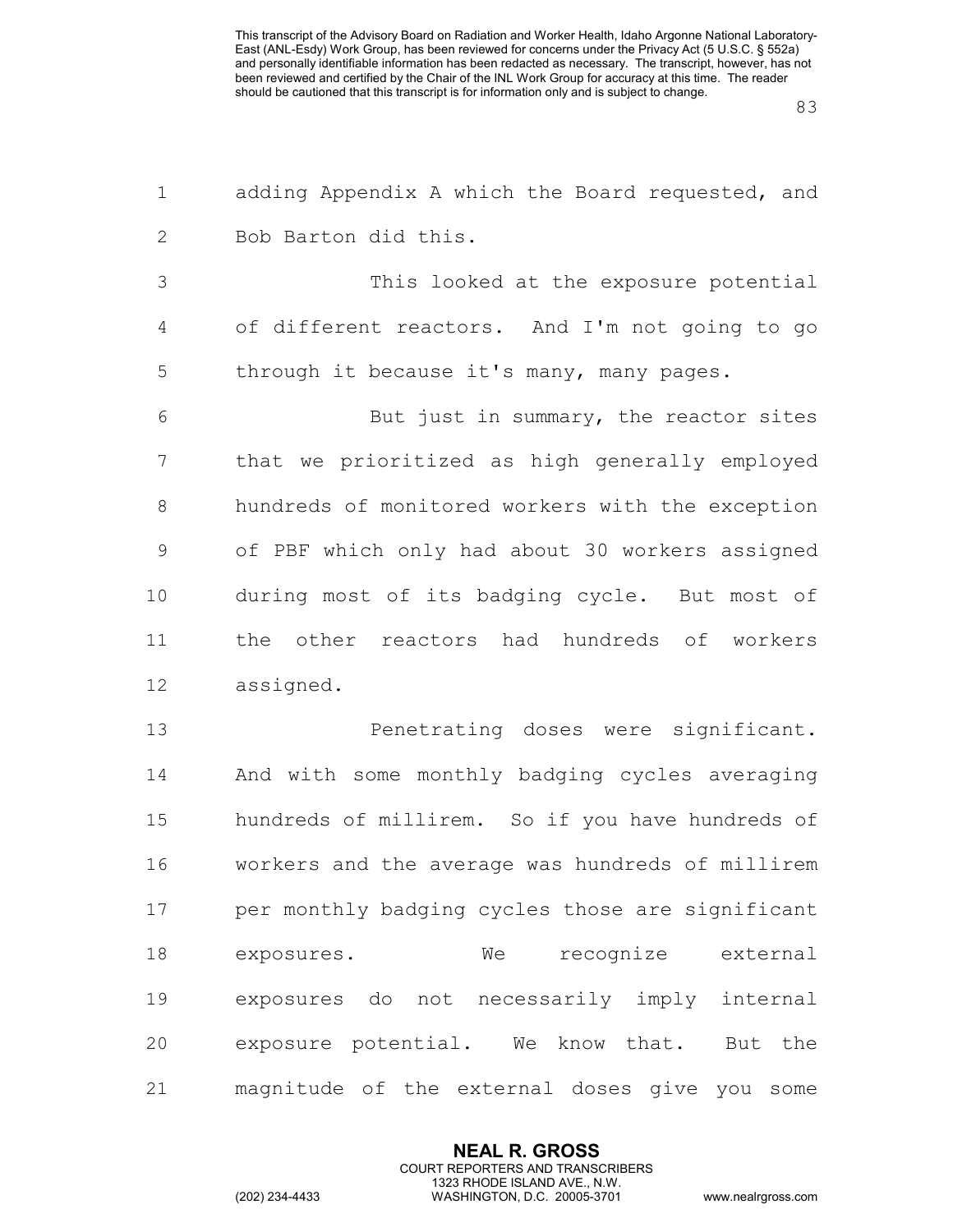| $\mathbf 1$      | indication of the source terms that are present   |
|------------------|---------------------------------------------------|
| $\mathbf{2}$     | and the potential for internal exposures too.     |
| 3                | So, coupled with the extensive                    |
| 4                | internal dosimetry program at INL for fission     |
| 5                | products, an adequate characterization of the mix |
| 6                | of source term contaminants appears warranted.    |
| $\boldsymbol{7}$ | So basically, we concluded that there             |
| $8\,$            | was an exposure potential at these prioritized    |
| $\mathsf 9$      | reactors. So it's worth looking into.             |
| 10               | Now, there's two special cases. This              |
| 11               | fell through the cracks somewhat, and the Board   |
| 12               | last meeting asked us to take a look at it.       |
| 13               | We had put out two reports in 2015,               |
| 14               | both on the same day, September 28. One looked    |
| 15               | specifically at the applicability of OTIB-54 to   |
| 16               | the TAN reactors. And the other one looked at     |
| 17               | the applicability to the PRA facilities.          |
| 18               | So we included the comments from these            |
| 19               | two reports in our December 8 report to put       |
| 20               | everything into one place.                        |
| 21               | So slide 16, Test Area North. And                 |

**NEAL R. GROSS** COURT REPORTERS AND TRANSCRIBERS 1323 RHODE ISLAND AVE., N.W.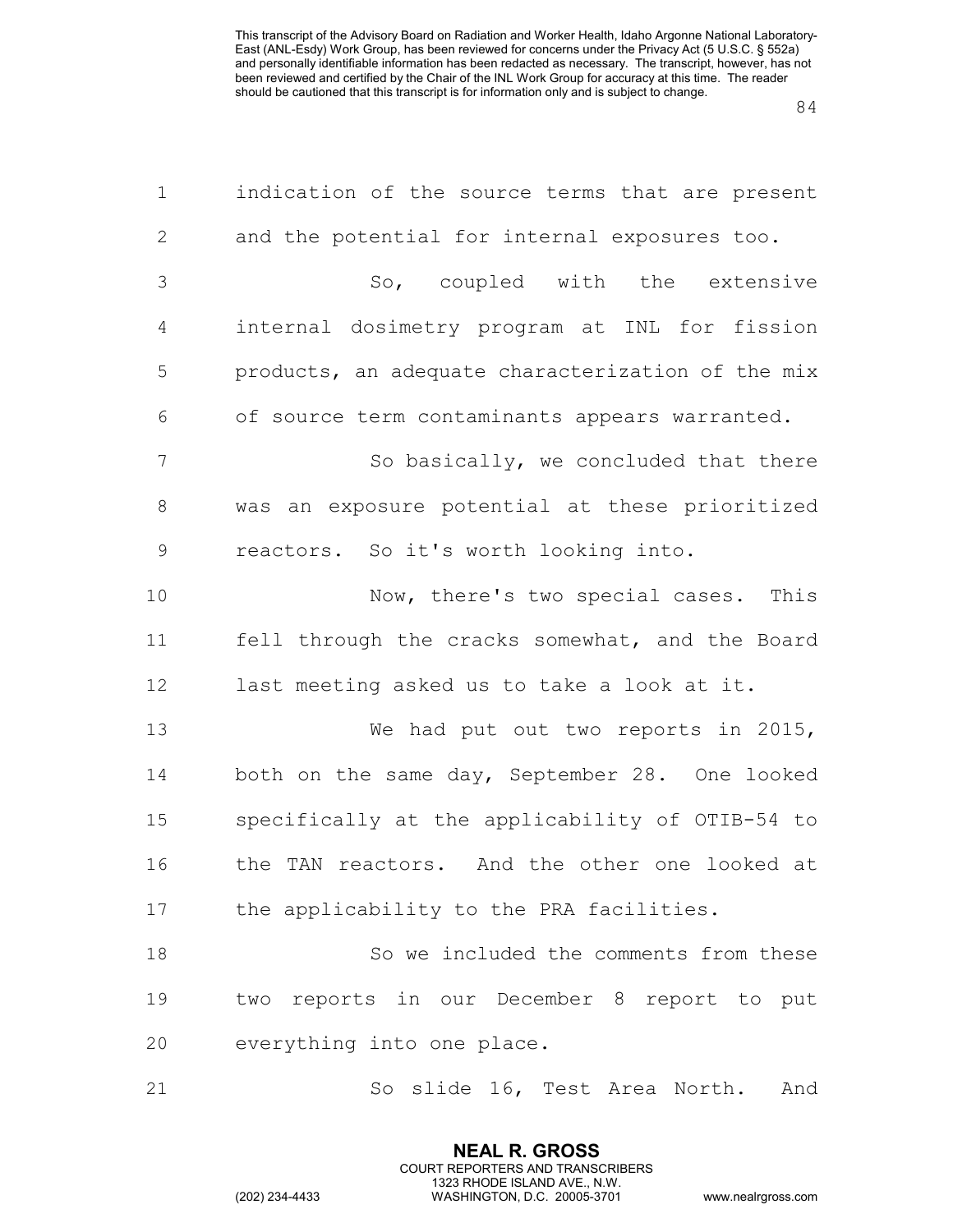| $\mathbf 1$    | John Mauro led this. It got complicated so if I   |
|----------------|---------------------------------------------------|
| $\mathbf{2}$   | stumble here, I hope John jumps in.               |
| $\mathfrak{Z}$ | This report John studied, looked at               |
| 4              | the applicability of OTIB-54 which is             |
| 5              | potentially you only have gross beta or gamma     |
| 6              | data available. And in the TBD, internal dose     |
| $7\phantom{.}$ | TBD, tables 5-22 and 23. That's when you have     |
| 8              | bio data, bioassay data available. To the         |
| 9              | applicability in OTIB-54 and these two tables to  |
| 10             | the internal dose reconstruction at TAN.          |
| 11             | And John's study looked at the fuel               |
| 12             | from the heat transfer reactor experiments, HTRE  |
| 13             | test.                                             |
| 14             | They were of particular interest                  |
| 15             | because the reactor fuel operating conditions and |
| 16             | so forth that underpinned OTIB-54 methodology     |
| 17             | reflect situations in which the burnup usually    |
| 18             | occurred over protracted periods of time,         |
| 19             | hundreds of days. The fuel maintained its         |
| 20             | integrity.                                        |

21 10 In contrast, the HTRE fuel had very

**NEAL R. GROSS** COURT REPORTERS AND TRANSCRIBERS 1323 RHODE ISLAND AVE., N.W.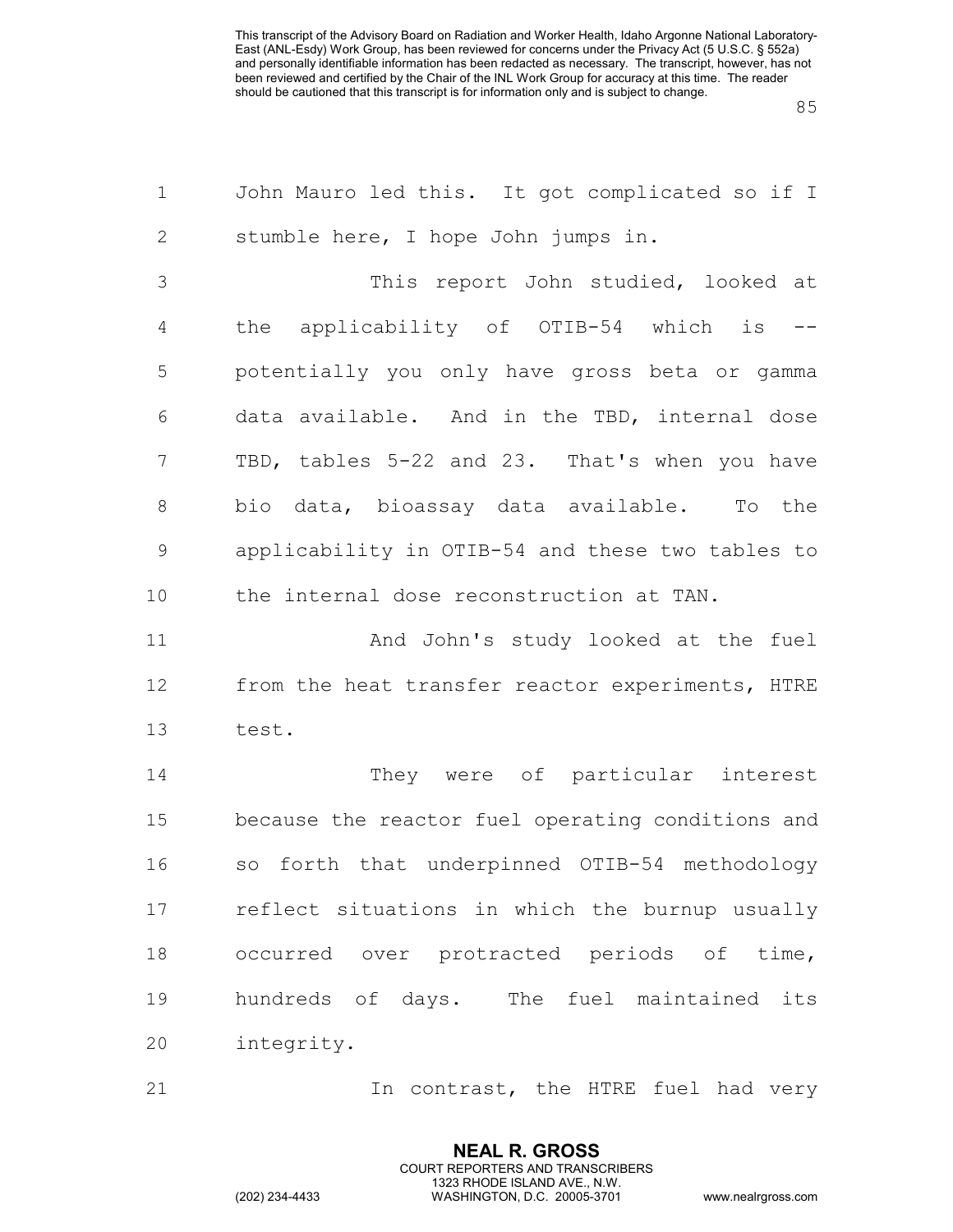| $\mathbf 1$    | short burnup times and the reactors operated at a |
|----------------|---------------------------------------------------|
| $\mathbf{2}$   | high temperature which allowed the fuel to melt   |
| $\mathfrak{Z}$ | in some cases.                                    |
| $\overline{4}$ | In addition, HTRE used highly enriched            |
| 5              | uranium which is a little bit different.          |
| 6              | Next page 17. So we decided to do a               |
| 7              | scoping study. To explore these potential         |
| 8              | concerns, SC&A performed ORIGEN runs ourselves    |
| $\mathcal{G}$  | where the isotopic mixture of fission and         |
| 10             | activation products were compared at different    |
| 11             | lengths of continuous operation.                  |
| 12             | We looked at 20 megawatts which is a              |
| 13             | low-power case and 200 megawatts, a high-power    |
| 14             | case.                                             |
| 15             | When we looked at 20 hours and 200                |
| 16             | days as extremes of power level for both power    |
| 17             | levels. And we also did an additional 20-day run  |
| 18             | for the high-power case.                          |
| 19             | So these were intended to give us an              |
| 20             | idea, a general representation of the operating   |
| 21             | conditions of HTRE tests. For example, HTRE-I     |

**NEAL R. GROSS** COURT REPORTERS AND TRANSCRIBERS 1323 RHODE ISLAND AVE., N.W.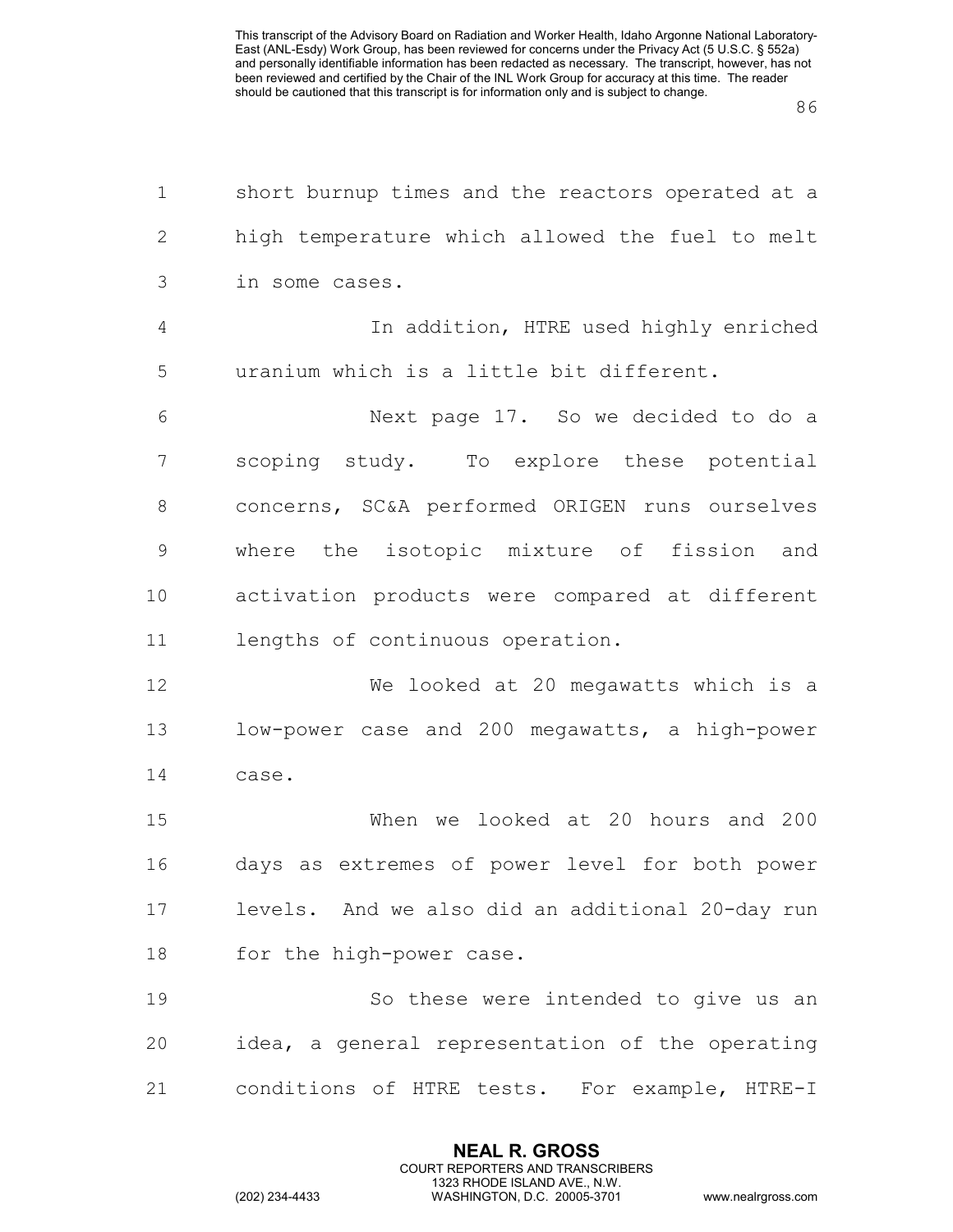| $\mathbf 1$    | was operated at the 20 megawatts for 151 hours.   |
|----------------|---------------------------------------------------|
| $\mathbf{2}$   | We were just getting some idea of what ORIGEN     |
| 3              | would do to these reactors.                       |
| $\overline{4}$ | So, the long period of time, the 200-             |
| 5              | day case, this is on page 18, are indicative of   |
| 6              | the long burnup times that were used to derive    |
| 7              | mixes of radionuclides in table 7-3 of OTIB-54,   |
| $8\,$          | while the shorter burnup times, 20 days and 20    |
| $\mathsf 9$    | hours are typical of the TAN experiments. So --   |
| 10             | and a further cooldown period of 10 days.         |
| 11             | And then once we've got the isotopic              |
| 12             | mix we multiplied the relative amounts of fission |
| 13             | products by organ dose conversion factors which   |
| 14             | yielded a relative index of harm for each fission |
| 15             | product.                                          |
| 16             | Then we summed up the indices of harm             |
| 17             | for each of the burnup durations. That would      |
| 18             | give us a rough measure of how we compared to the |
| 19             | OTIB or the TBD.                                  |
| 20             | And there's a lot of information in               |
| 21             | our original reports which we did in 2015, but    |

**NEAL R. GROSS** COURT REPORTERS AND TRANSCRIBERS 1323 RHODE ISLAND AVE., N.W.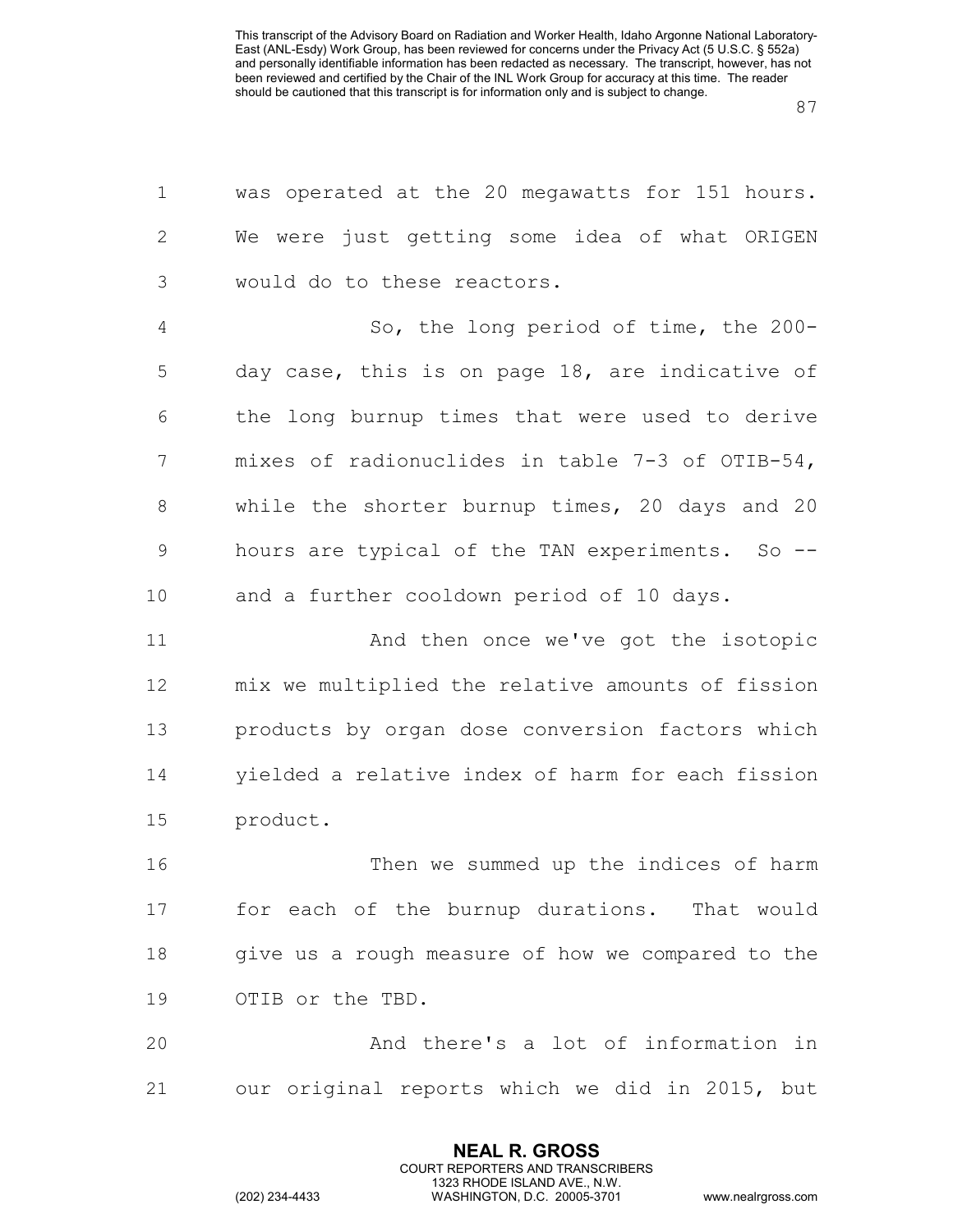| $\mathbf 1$    | just in summary, it's on slide 19, for fission    |
|----------------|---------------------------------------------------|
| $\mathbf{2}$   | products the high-power levels, 200 megawatts,    |
| 3              | the indices of harm for the 20-day burnup and the |
| $\overline{4}$ | 20-hour burnup -- rather short -- were about the  |
| 5              | same, were slightly higher than -- or slightly    |
| 6              | lower than the 200-day burnup organs of concern   |
| 7              | which is good, except for the thyroid where the   |
| 8              | relative index of harm was substantially higher   |
| $\mathcal{G}$  | by a factor of over eight. But for all the other  |
| 10             | isotopes it's about the same.                     |
| 11             | For low-power level, 20 megawatts, the            |
| 12             | derived indices of harm for the 20-hour burnup    |
| 13             | compared to the 200-day burnup for all organs of  |
| 14             | concern were not claimant-favorable.              |
| 15             | So, for the case of HTRE, for example,            |
| 16             | where you have short burnup times we found that   |
| 17             | the comparison was not claimant-favorable.        |
| 18             | Slide 20. We looked at actinides.<br>We           |
| 19             | found that the ratio of the inventory of all      |
| 20             | actinides to the inventories of cesium-137 and    |
| 21             | strontium-90 were grossly overestimated compared  |
|                |                                                   |

**NEAL R. GROSS** COURT REPORTERS AND TRANSCRIBERS 1323 RHODE ISLAND AVE., N.W.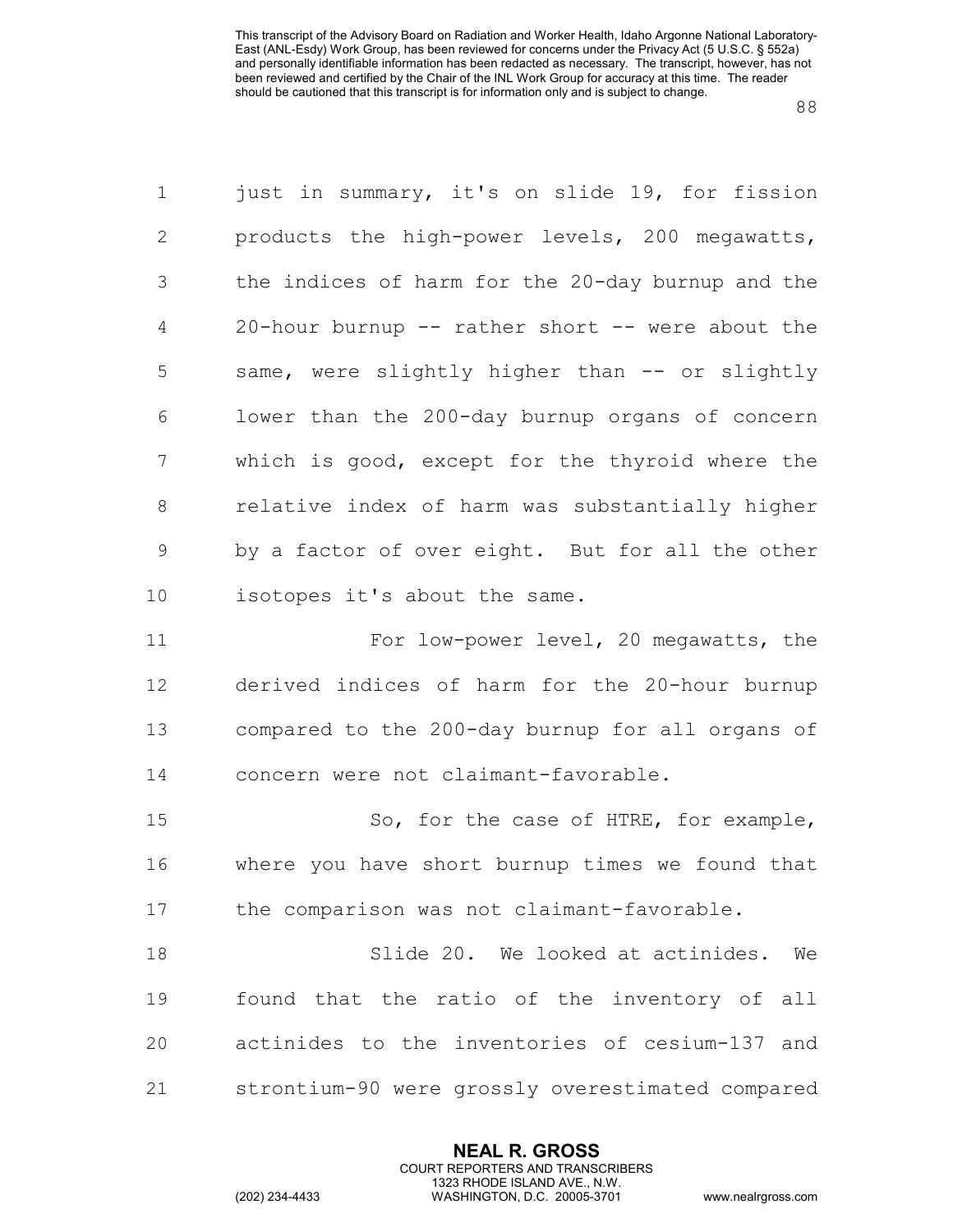| $\mathbf 1$    | to the ratios in tables 5-22 and 5-23 of the TBD. |
|----------------|---------------------------------------------------|
| 2              | And we stopped our scoping analyses at            |
| 3              | that point.                                       |
| $\overline{4}$ | So, what are our recommendations?<br>We           |
| 5              | recommend that NIOSH continue these types<br>of   |
| 6              | investigations to better understand<br>the        |
| 7              | applicability and limitations of OTIB-54 and TBD  |
| 8              | tables 5-22 and 5-23 for reconstructing internal  |
| 9              | doses for TAN workers where the power levels and  |
| 10             | burnup durations are significantly different from |
| 11             | those upon which the isotopic mixes are derived   |
| 12             | in OTIB-54 and the TBD tables.                    |
| 13             | So we did a scoping study and we came             |
| 14             | up with some -- looked like anomalies and avenues |
| 15             | that we think NIOSH should be looking at further. |
| 16             | They're better equipped than SC&A to              |
| 17             | go through all these ORIGEN runs.                 |
| 18             | And finally, I'm running out of steam             |
| 19             | here, but slide 21. This is a test reactor area   |
| 20             | report which I did in September 2015.             |
| 21             | looked at the three major<br>TRA<br>I             |

**NEAL R. GROSS** COURT REPORTERS AND TRANSCRIBERS 1323 RHODE ISLAND AVE., N.W.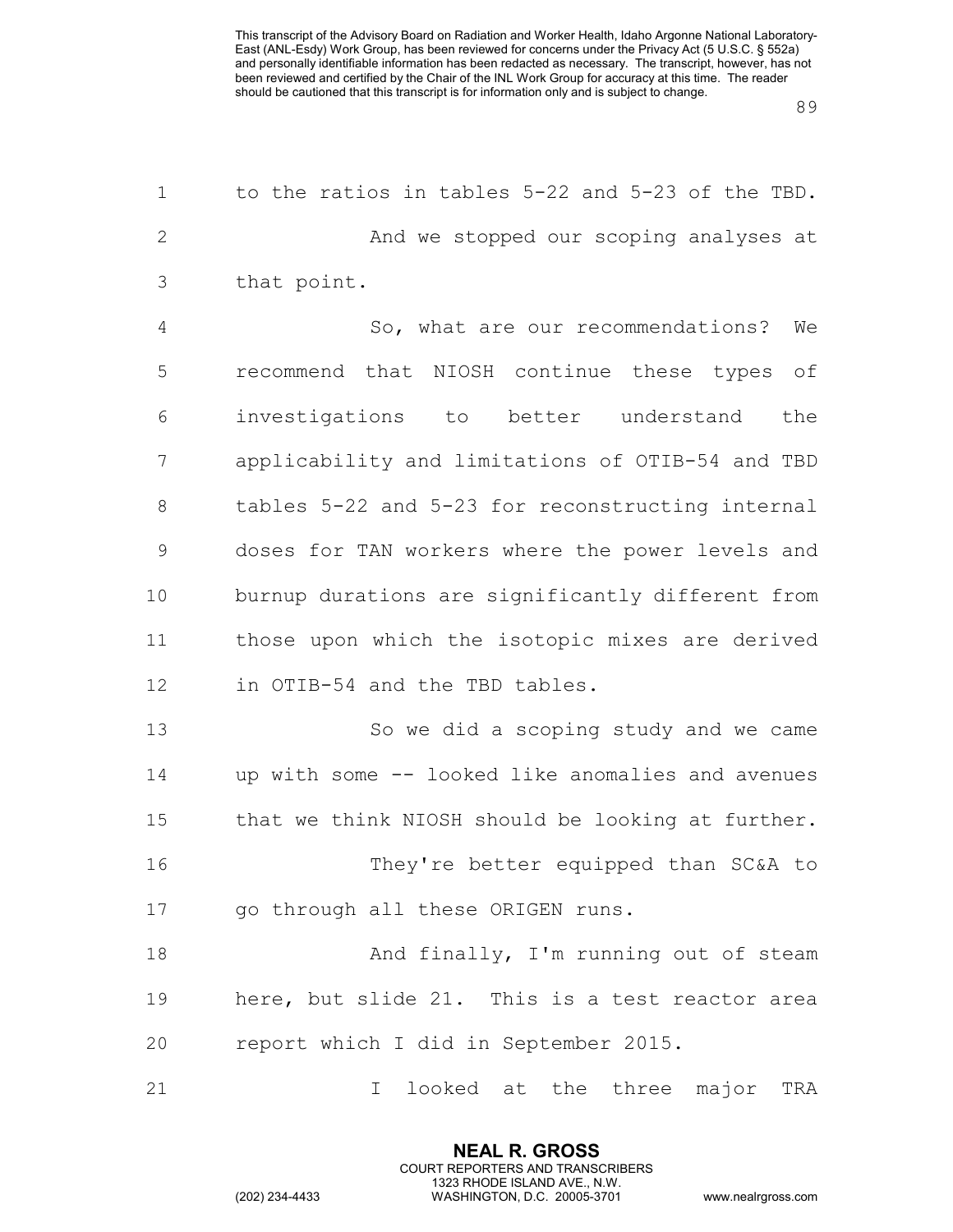| $\mathbf 1$    | reactors which is material test reactor, the      |
|----------------|---------------------------------------------------|
| $\mathbf{2}$   | engineering test reactor, and advanced test       |
| 3              | reactor that were run there.                      |
| $\overline{4}$ | They were all material testing                    |
| 5              | reactors of similar designs but with size and     |
| 6              | power levels and capabilities increasing from the |
| 7              | smallest, the MTR, up to the biggest, the ATR.    |
| 8              | And the idea is that they have high               |
| $\mathcal{G}$  | flux capabilities. So they could simulate long-   |
| 10             | term irradiation of reactor materials in<br>a a   |
| 11             | shorter time.                                     |
| 12             | The designs are similar. Pressurized              |
| 13             | water moderated beryllium reflective<br>light     |
| 14             | reactors primarily using highly enriched uranium  |
| 15             | fuel and they had an unusual curved plate         |
| 16             | configuration.                                    |
| 17             | Slide 22. So we found that the OTIB-              |
| 18             | 54, in general, adequately envelopes the three    |
| 19             | TRA reactors. So we're fine about that.           |
| 20             | And the OTIB actually explicitly                  |
| 21             | modeled the advanced test reactor. It's one of    |

**NEAL R. GROSS** COURT REPORTERS AND TRANSCRIBERS 1323 RHODE ISLAND AVE., N.W.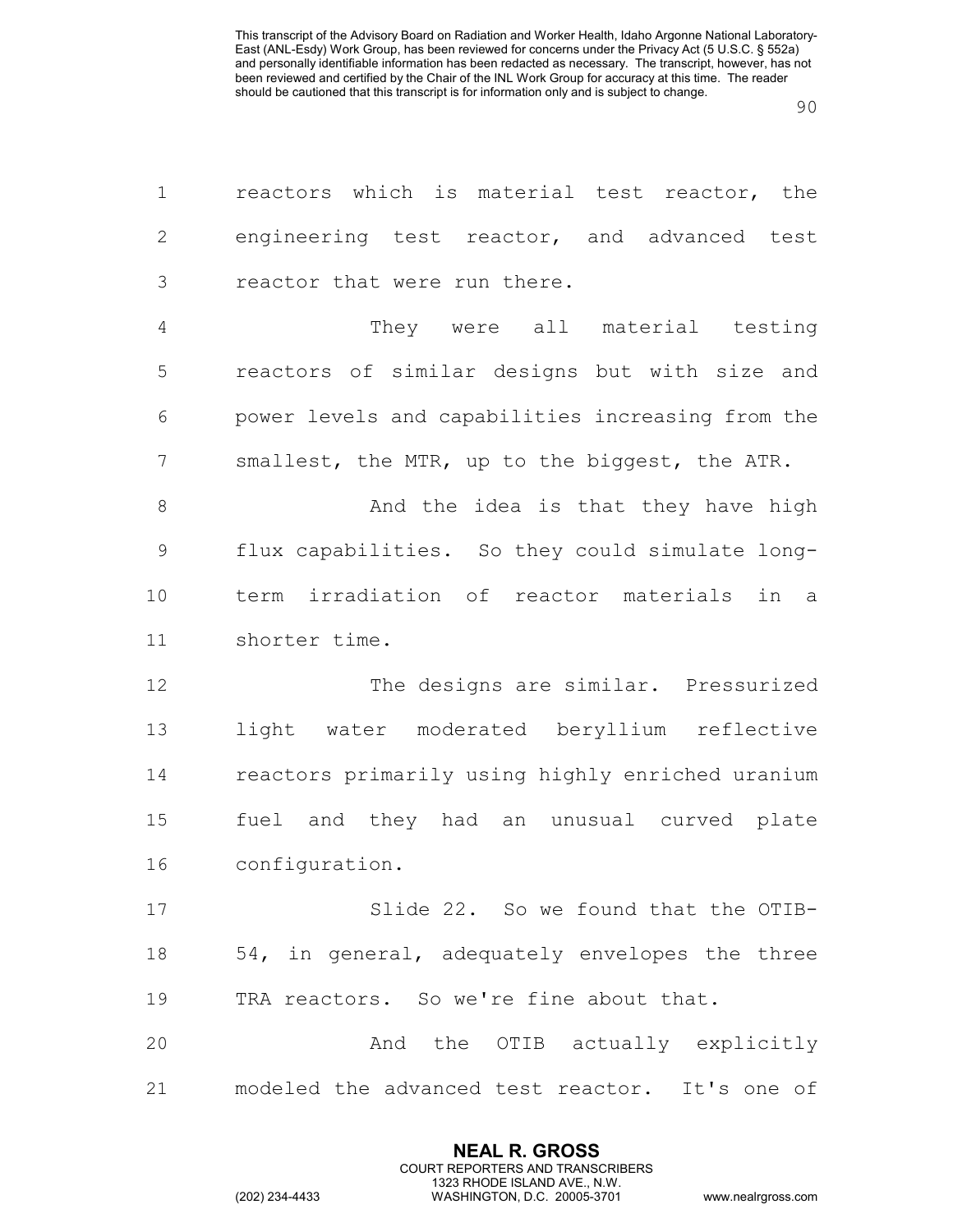| $\mathbf 1$   | their characteristic reactors for uranium fuel    |
|---------------|---------------------------------------------------|
| 2             | operations.                                       |
| 3             | But we noted that the MTR also ran for            |
| 4             | a period with plutonium fuel. In fact, in 1958    |
| 5             | it became the first reactor run with a plutonium- |
| 6             | 239 core, which was different.                    |
| 7             | So the last slide 23. Our conclusion              |
| $8\,$         | is not clear which, if any, of the nine OTIB-54   |
| $\mathcal{G}$ | representative reactor cases would envelope the   |
| 10            | MTR with plutonium fuel.                          |
| 11            | So we recommend that NIOSH actually               |
| 12            | look into that, make some runs and see if -- with |
| 13            | plutonium fuel and see if OTIB-54 models that.    |
| 14            | So that's the end of my slides. Now I             |
| 15            | can breathe again.                                |
| 16            | DR. MAURO: This is John Mauro. Just               |
| 17            | a couple of perspectives.                         |
| 18            | In the examples of these index of harm            |
| 19            | tables that are at the end of the presentation    |
| 20            | this was a way in which Mike Mallett -- you may   |
| 21            | know him -- worked very closely who runs these    |
|               |                                                   |

**NEAL R. GROSS** COURT REPORTERS AND TRANSCRIBERS 1323 RHODE ISLAND AVE., N.W.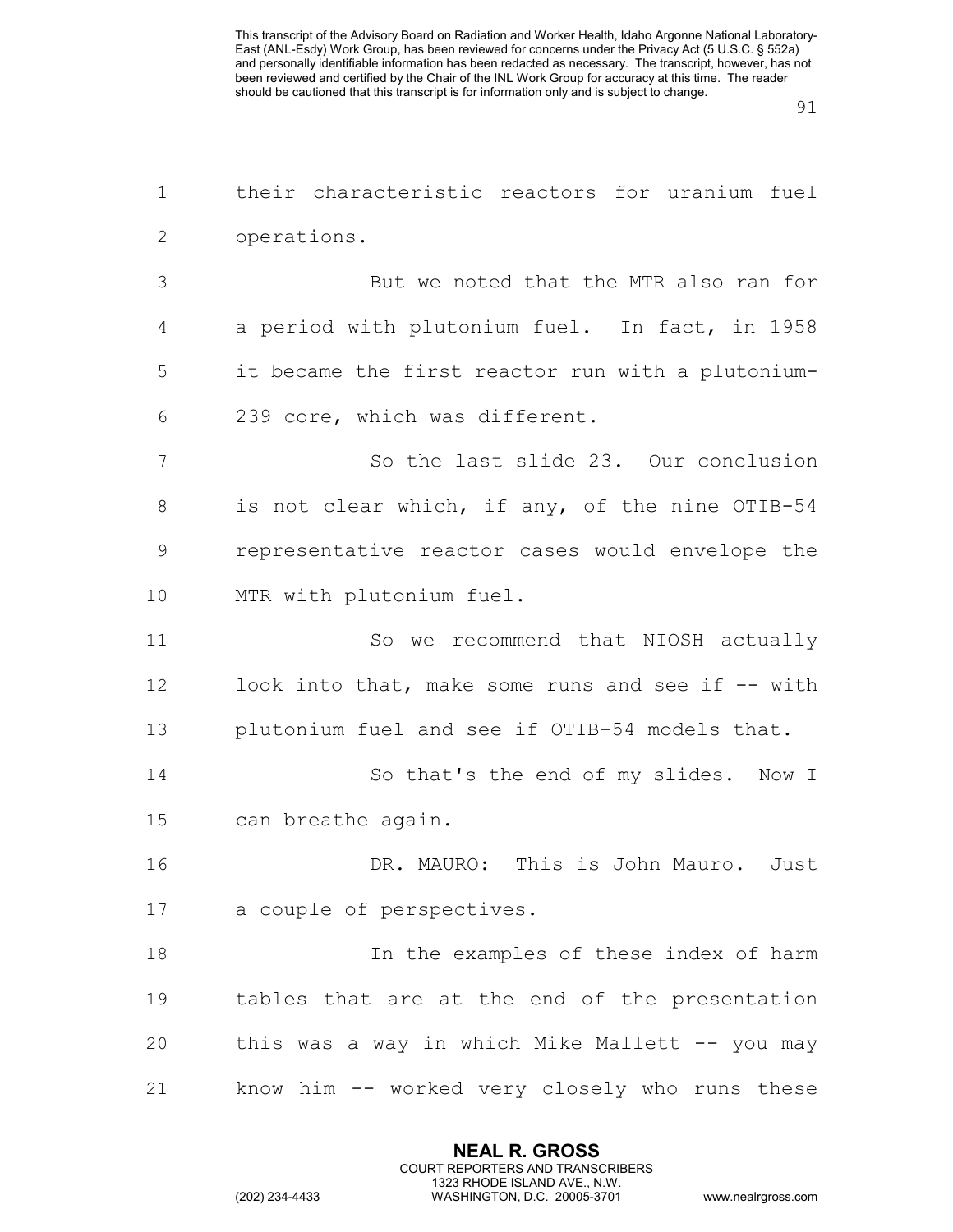| $\mathbf 1$ | codes.                                            |
|-------------|---------------------------------------------------|
| 2           | And we sort of put our brains together            |
| 3           | and said listen, what can we do. And that's a     |
| 4           | relatively simple that it comes up in an index of |
| 5           | harm that would give an indication.               |
| 6           | I think what we did was an attempt at             |
| 7           | a shortcut to try to get a handle on this. It's   |
| $8\,$       | not intuitively obvious under what circumstances, |
| 9           | what type of reactor, and what burnup rates, and  |
| 10          | durations are going to deviate from the claimant- |
| 11          | favorability of OTIB-54.                          |
| 12          | And it wasn't apparent until we make              |
| 13          | these runs. And there's a lot of discussion, by   |
| 14          | the way, that supports all of these tables        |
| 15          | explaining why are things behaving the<br>way     |
| 16          | they're behaving and these ratios, can we trust   |
| 17          | them.                                             |
| 18          | So I guess the first thing I'd like to            |
| 19          | bring up is that I don't know the extent to which |
| 20          | NIOSH has looked at our work, but we're very      |
| 21          | interested in seeing if they see it the same way  |
|             |                                                   |

**NEAL R. GROSS** COURT REPORTERS AND TRANSCRIBERS 1323 RHODE ISLAND AVE., N.W.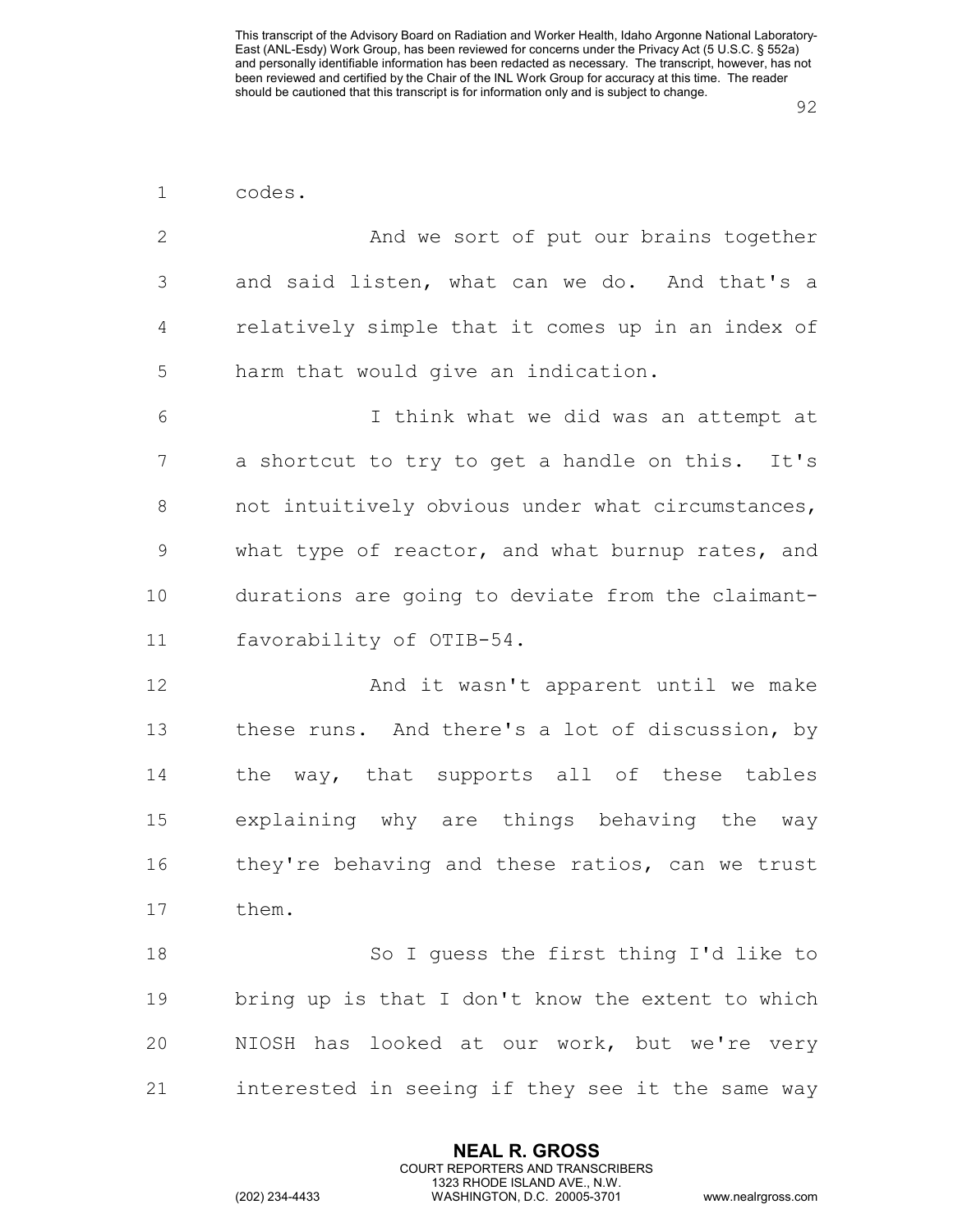we do because it is a unique way to try to come at this problem.

 And then also given that it holds up you will note that in most cases the ratios, the degree of non-conservatism is on the order of less than a factor of 2, on the order of 1.5.

7 In other words, OTIB-54, even in these unusual circumstances where these HTRE cases, the short-term versus long-term burnup, high burnup rate.

 OTIB-54 isn't that bad. I think that's one of the -- the glass is half full here. Pretty close. If it came out at 1.0 that means bingo, OTIB-54 works.

 When the number comes out greater than 1 it means that, well, it looks like OTIB-54 at least in this simulation is what I would call a shortcut approach to come at this problem shows 19 that for some organs, many organs it doesn't -- it's not entirely claimant-favorable, but it's not that bad.

> **NEAL R. GROSS** COURT REPORTERS AND TRANSCRIBERS 1323 RHODE ISLAND AVE., N.W.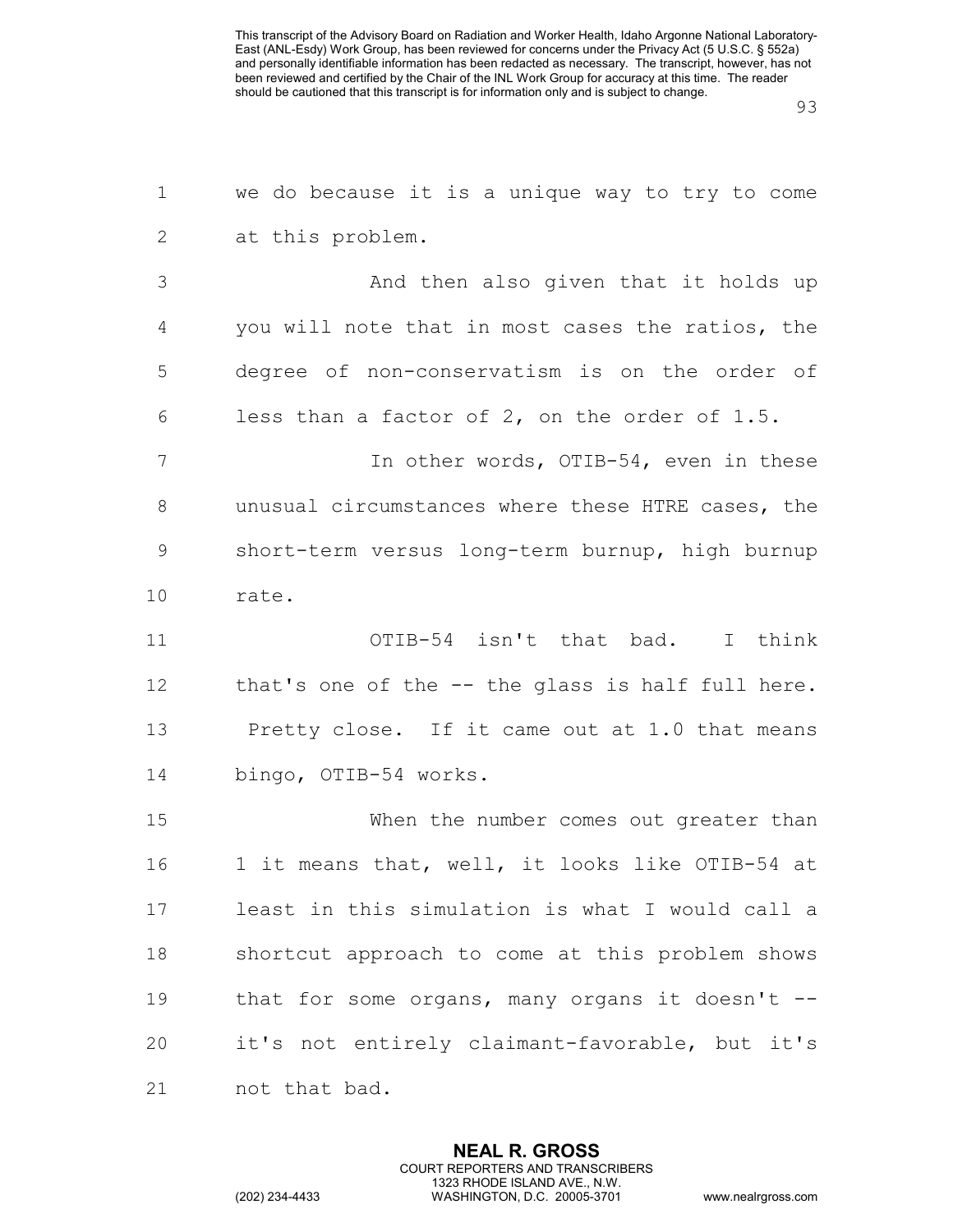| $\mathbf 1$  | So I quess what I'm trying to say is              |
|--------------|---------------------------------------------------|
| $\mathbf{2}$ | that in the bigger picture where we're talking    |
| 3            | about just in my case here we're talking TAN, and |
| 4            | really the heart of the TAN was the burnup rate   |
| 5            | and the burnup duration. Fundamentally simple     |
| 6            | but very fundamental to reactor operation and the |
| 7            | fuel and what it might produce where we have      |
| $8\,$        | fission products and activation products.         |
| $\mathsf 9$  | When it comes to a steam discussion,              |
| 10           | which is a much bigger story of a lot more        |
| 11           | reactors, that differ in more what I would call   |
| 12           | nuanced ways. In other words, as you described,   |
| 13           | reactor design, reflector, cooling, that sort of  |
| 14           | thing, as opposed to my HTRE where I said listen, |
| 15           | these things had a very, very high burnup rate    |
| 16           | for a very short period of time so these are very |
| 17           | different.                                        |
| 18           | What I'm trying to say is that $-$ - two          |
| 19           | things.                                           |
| 20           | One, I would really be interested in              |
| 21           | seeing if NIOSH agrees that this index of harm    |

**NEAL R. GROSS** COURT REPORTERS AND TRANSCRIBERS 1323 RHODE ISLAND AVE., N.W.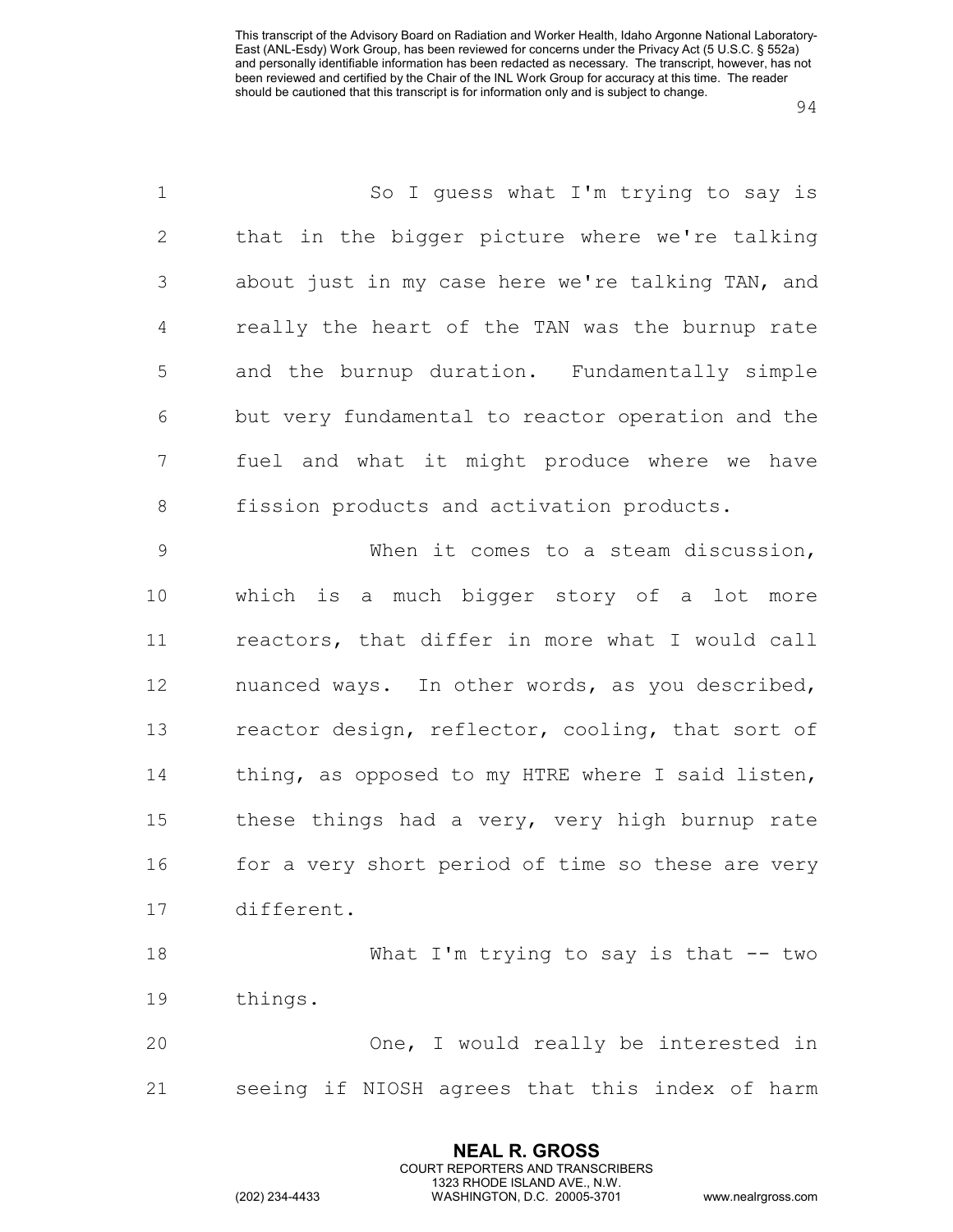| $\mathbf 1$    | approach that we applied here as the test for     |
|----------------|---------------------------------------------------|
| $\overline{2}$ | OTIB-54, for at least the HTRE fundamental        |
| 3              | situation, that they agree, yes, this is a good   |
| 4              | way to come at the problem. Or maybe no, you      |
| 5              | really can't do that, there are too many other    |
| 6              | complicating factors.                             |
| 7              | And we would be the first to agree                |
| 8              | that that could happen if you start to actually   |
| $\mathcal{G}$  | run ORIGEN runs for these very specific cases.    |
| 10             | But given it holds up more or less,               |
| 11             | one of the thoughts I had is given this bigger    |
| 12             | issue of all these reactors, high priority,       |
| 13             | medium, low priority, I would imagine, that these |
| 14             | ORIGEN runs are not a walk in the park. These     |
| 15             | are complicated, very difficult runs taking a lot |
| 16             | of resources.                                     |
| 17             | And all I would offer is that there               |
| 18             | may be some way of a shortcut to try to say,      |
| 19             | listen, if it turns out OTIB-54 is not always     |
| 20             | claimant-favorable is there a way to say, listen, |
| 21             | well one thing we can say is that when it's off   |

**NEAL R. GROSS** COURT REPORTERS AND TRANSCRIBERS 1323 RHODE ISLAND AVE., N.W.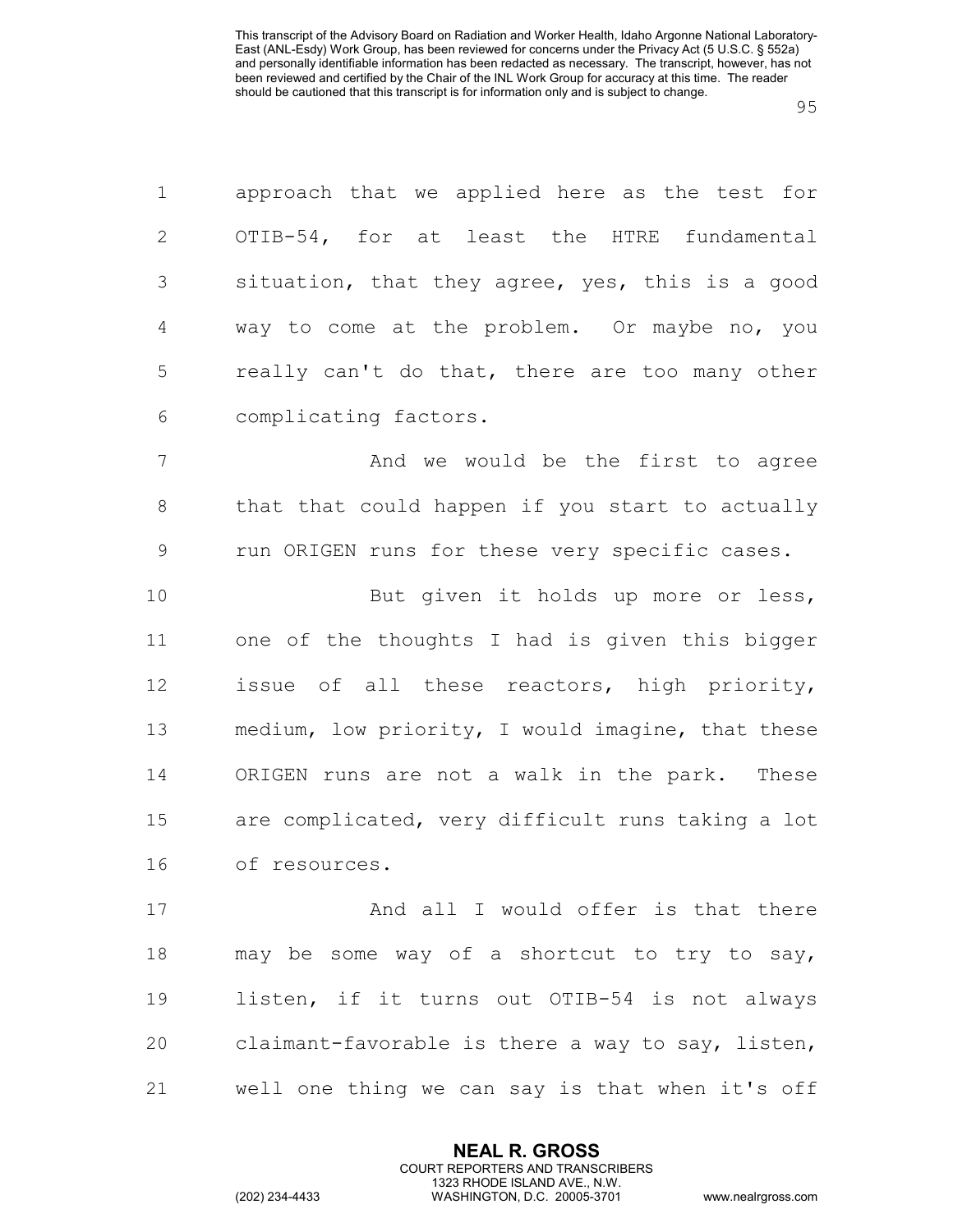| $\mathbf 1$    | it could be off by a factor of less than two,     |
|----------------|---------------------------------------------------|
| $\mathbf{2}$   | except for this iodine issue that's brought up    |
| 3              | that might be a very special case.                |
| $\overline{4}$ | So I guess what I'm trying to do here             |
| 5              | to say there may be some innovative,<br>is        |
| 6              | simplifying, creative approach to attack this     |
| $\overline{7}$ | problem without having to run through all of      |
| $\,8\,$        | these ORIGEN runs.                                |
| $\mathcal{G}$  | Now, I don't run ORIGEN, but I got the            |
| 10             | impression that it's extremely complex as applied |
| 11             | to any particular real reactor and real operating |
| 12             | circumstance. It might require a lot of           |
| 13             | resources.                                        |
| 14             | And all I could offer up is that if               |
| 15             | there's a way to sort of scoping to see how far   |
| 16             | off -- first to see if the work we did holds      |
| 17             | water. We realize that we tried to do something   |
| 18             | pretty creative here.                             |
| 19             | And if it does there may be some ways             |
| 20             | in which to come at the problem that would help   |
| 21             | place a plausible upper bound, an adjustment      |

**NEAL R. GROSS** COURT REPORTERS AND TRANSCRIBERS 1323 RHODE ISLAND AVE., N.W.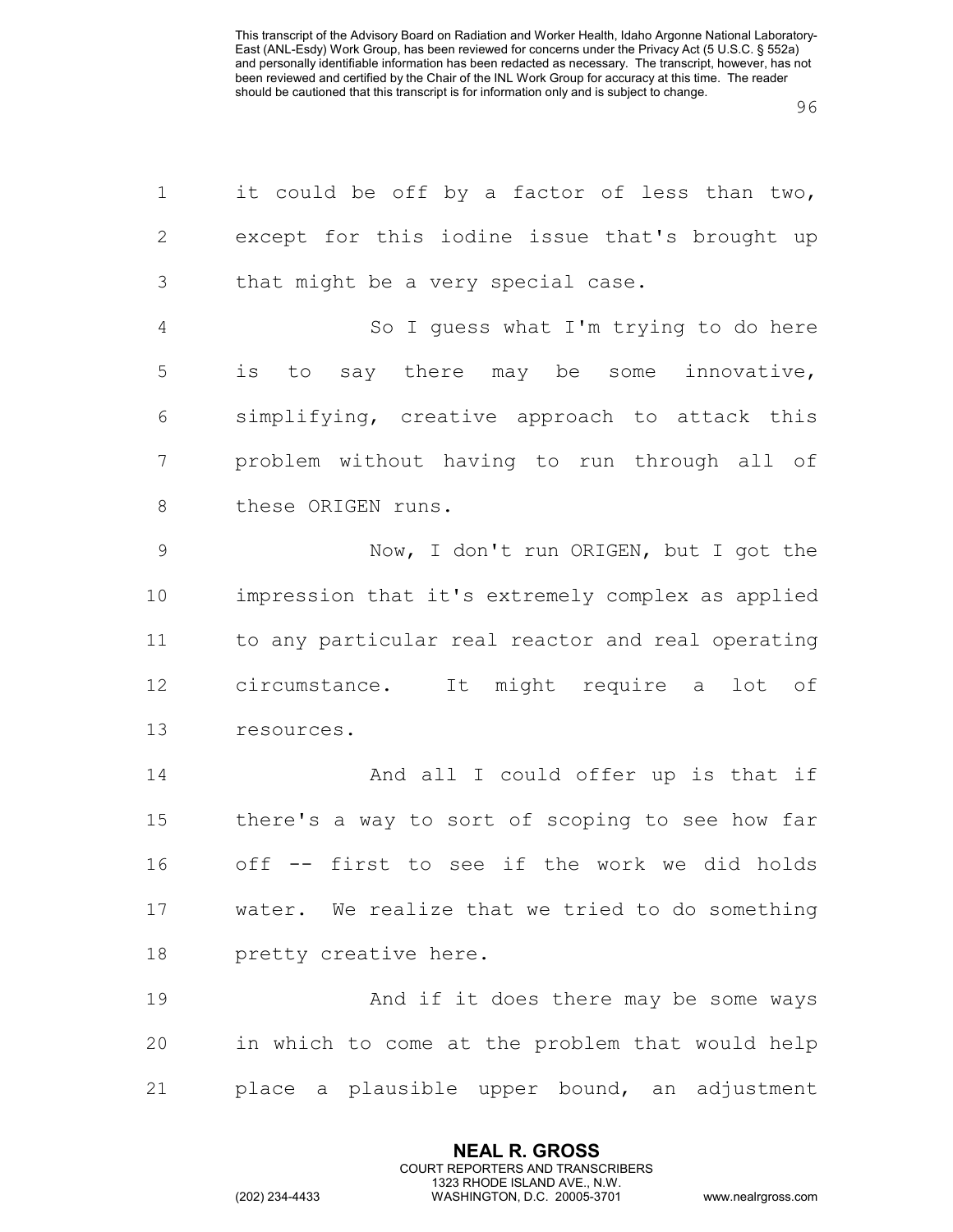| $\mathbf 1$    | factor so to speak on OTIB-54 to accommodate      |
|----------------|---------------------------------------------------|
| $\mathbf{2}$   | these unusual reactors.                           |
| $\mathfrak{Z}$ | So I just throw that on the table as a            |
| 4              | think piece for us. Because I realize we're       |
| 5              | entering into a mode where these could be very    |
| 6              | resource-intensive investigations.                |
| 7              | This is Tim.<br>DR. TAULBEE:<br>$\perp$           |
| 8              | certainly don't have any problem with us -- well, |
| 9              | actually we'll get back to you on the index of    |
| 10             | harm comparison. We had not looked at that in     |
| 11             | great depth yet from that standpoint.             |
| 12             | But I can tell you one quick                      |
| 13             | comparison we can do is using your same index of  |
| 14             | harm is compare the OTIB-54 with the runs that we |
| 15             | did for the Savannah River Site where we actually |
| 16             | went through ORIGEN and developed a different set |
| 17             | of factors for Savannah River to see if we've got |
| 18             | -- if that possibly makes out the differences     |
| 19             | that we saw again with the iodine.                |
| $\cap$ $\cap$  | hoar a counal on thoir                            |

 Does anyone hear a squeal on their phone?

> **NEAL R. GROSS** COURT REPORTERS AND TRANSCRIBERS 1323 RHODE ISLAND AVE., N.W.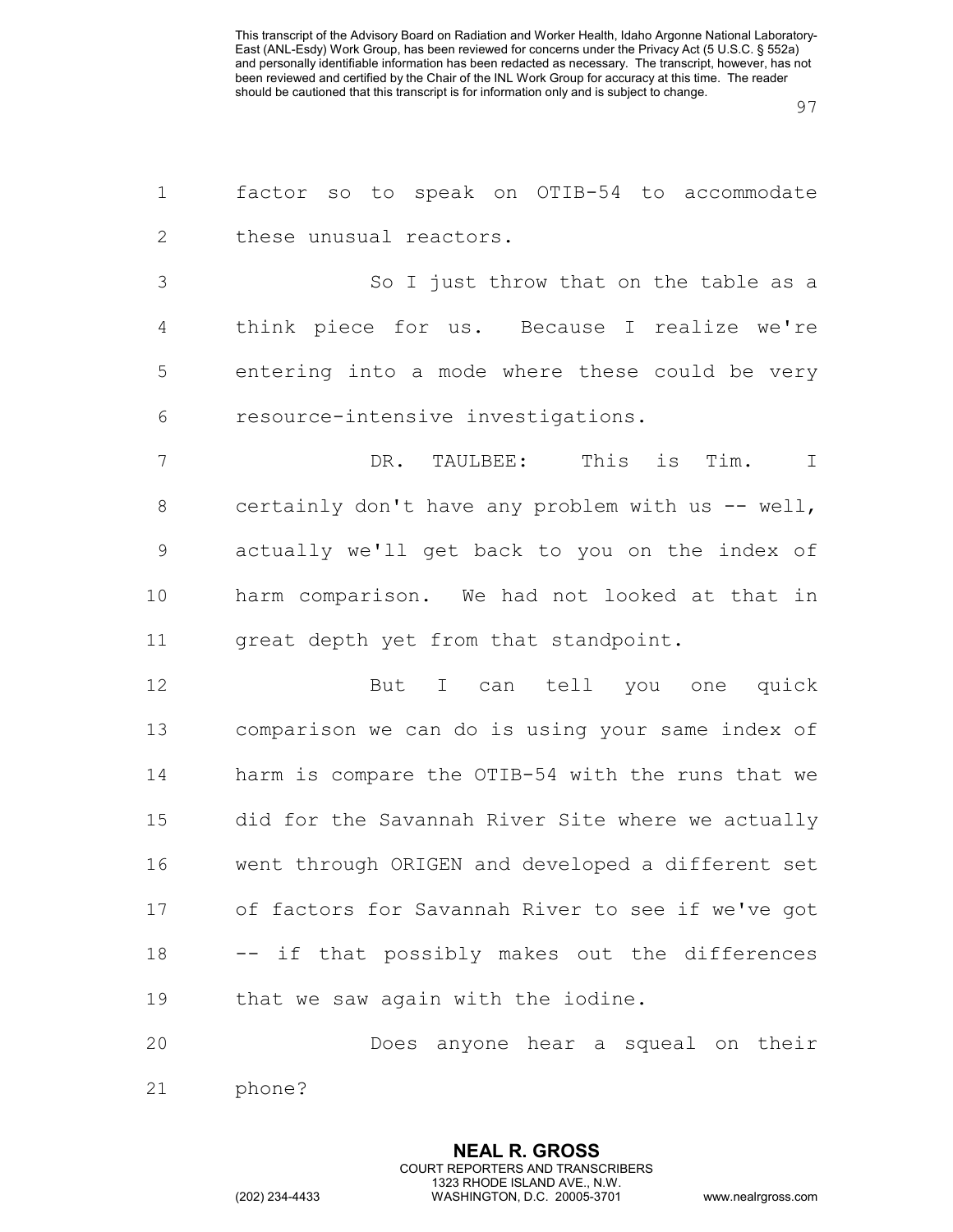| $\mathbf 1$   | DR. MAURO: I'm hearing some static.               |
|---------------|---------------------------------------------------|
| $\mathbf{2}$  | I don't know if everyone else had the same        |
| 3             | problem.                                          |
| 4             | MR. KATZ: I was hearing it too. It's              |
| 5             | gone away. Hopefully it's passed.                 |
| 6             | DR. TAULBEE: Okay. So, I guess at                 |
| 7             | this point I'd say let us get back to you on that |
| 8             | index of harm issue.                              |
| $\mathcal{G}$ | I can't agree more with you on the                |
| 10            | issue of ORIGEN being labor-intensive and         |
| 11            | resource-intensive. This is part of why we were   |
| 12            | trying to prioritize what the Work Group wanted   |
| 13            | us to look at kind of first high priority and     |
| 14            | which ones, and why we were trying to pare them   |
| 15            | down from that initial component because these    |
| 16            | are resource-intensive.                           |
| 17            | But we will look at this index of harm            |
| 18            | more closely and get back to you on that.         |
| 19            | I do have a few questions going back              |
| 20            | up to Steve's presentation here. And that is on   |
| 21            | the LOFT where you all disagree.                  |

**NEAL R. GROSS** COURT REPORTERS AND TRANSCRIBERS 1323 RHODE ISLAND AVE., N.W.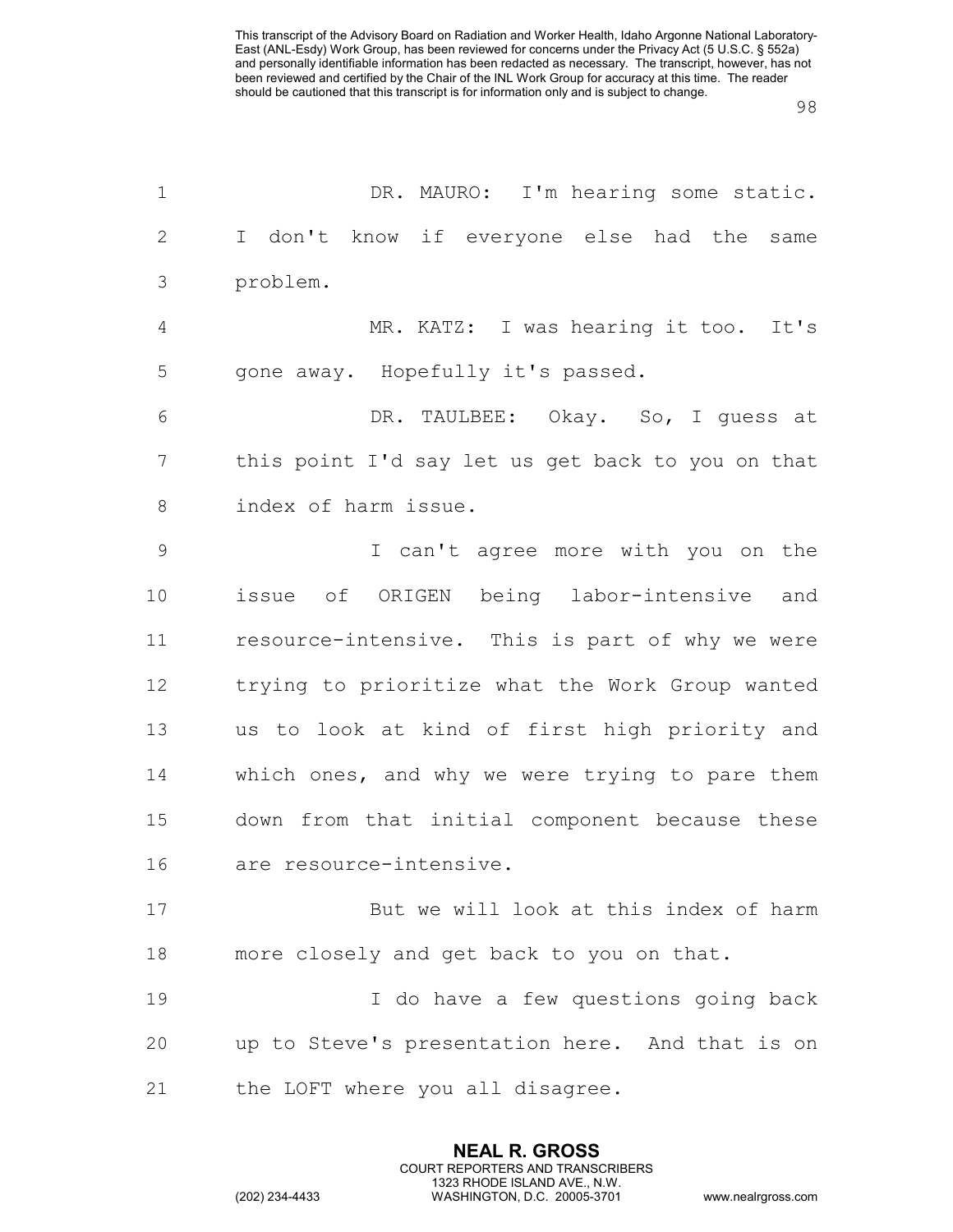| $\mathbf 1$   | I don't think we're actually in                   |
|---------------|---------------------------------------------------|
| $\mathbf{2}$  | disagreement here. The issue is we do intend to   |
| $\mathcal{S}$ | look at LOFT. The question is whether it's under  |
| 4             | the SEC evaluation or under the TBD.              |
| 5             | So, I really would like it to be put              |
| 6             | under a Site Profile issue and we will look at it |
| 7             | at some point. But right now from an SEC          |
| 8             | standpoint we were wanting to exclude it.         |
| $\mathcal{G}$ | It's not that we want it off the table            |
| 10            | completely, it's just for the SEC so that we can  |
| 11            | try and manage this a little better because of    |
| 12            | the resource intensity of doing such.             |
| 13            | That was our point with number 2, the             |
| 14            | LOFT reactor.                                     |
| 15            | DR. OSTROW: This is Steve. I agree                |
| 16            | with you. We don't care whether you do it for     |
| 17            | SEC or Site Profile, unless the Work Group cares. |
| 18            | But we agree with you on that.                    |
| 19            | DR. TAULBEE: Okay. Any questions                  |
| 20            | from the Work Group on that?                      |
| 21            | MEMBER BEACH: None here.                          |

**NEAL R. GROSS** COURT REPORTERS AND TRANSCRIBERS 1323 RHODE ISLAND AVE., N.W.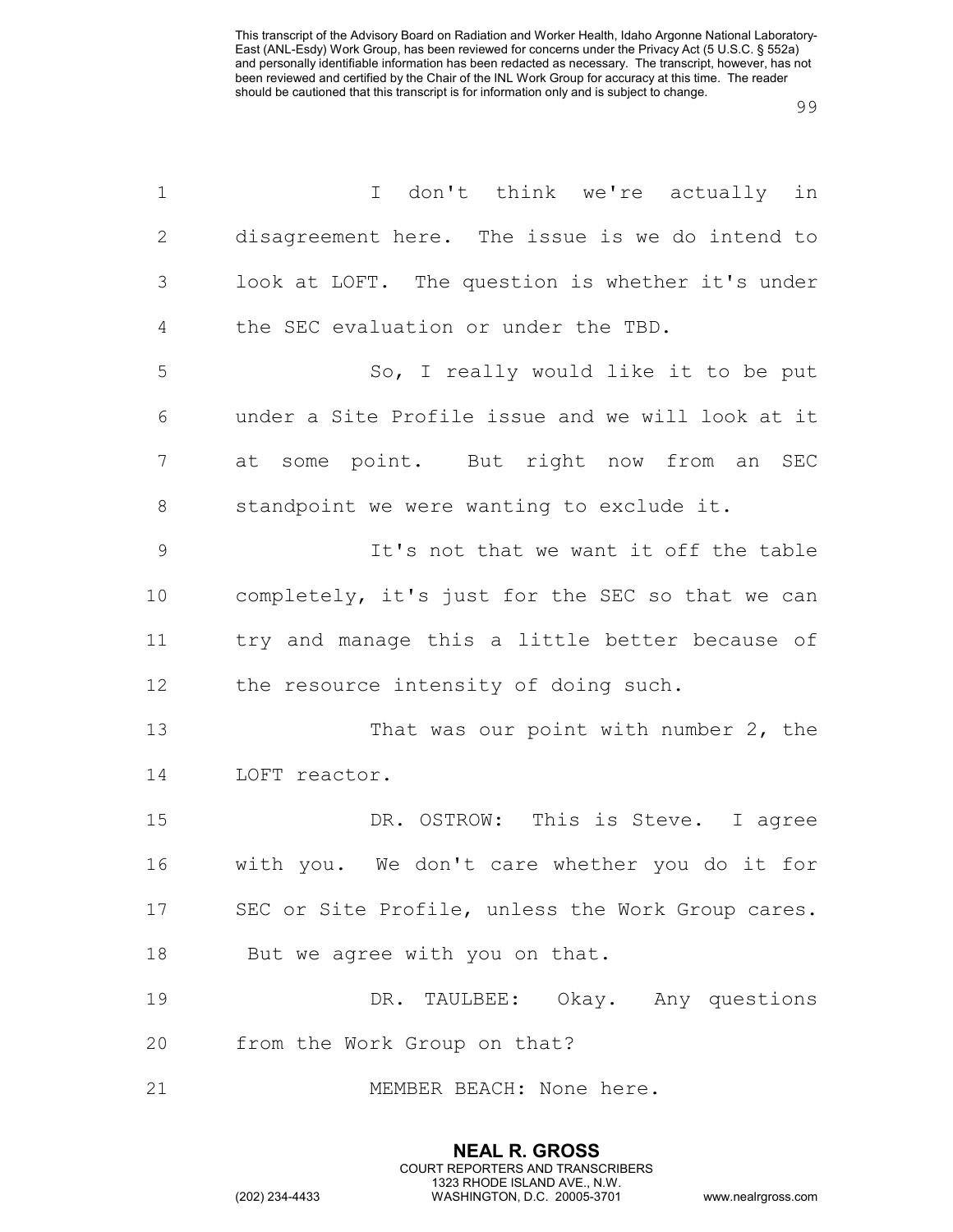| DR. TAULBEE: Okay. With regard to                    |
|------------------------------------------------------|
| $SPERT$ --                                           |
| MEMBER MELIUS:<br>Excuse me, I had                   |
| myself muted. Jim Melius.                            |
| I guess maybe backing up a little bit                |
| are any of these reactors significant SEC issues?    |
| In terms of when you combine how difficult they      |
| may be to model and the years involved of            |
| operation and significant population of people       |
| exposed.                                             |
| DR. TAULBEE: This is Tim. My general                 |
| impression is no from the standpoint of we can do    |
| the modeling and so we can make adjustments to       |
| the TBD if we see differences.                       |
| DR. MAURO: Jim, this is John Mauro.                  |
| I don't entirely agree with that and let<br>me       |
| explain why.                                         |
| One of the reasons we did the TAN                    |
| HTREs is to ask the question $-$ - because the basic |
| approach that's been adopted in TAN which of         |
| course is not part of the SEC issue, or is it I      |
|                                                      |

**NEAL R. GROSS** COURT REPORTERS AND TRANSCRIBERS 1323 RHODE ISLAND AVE., N.W.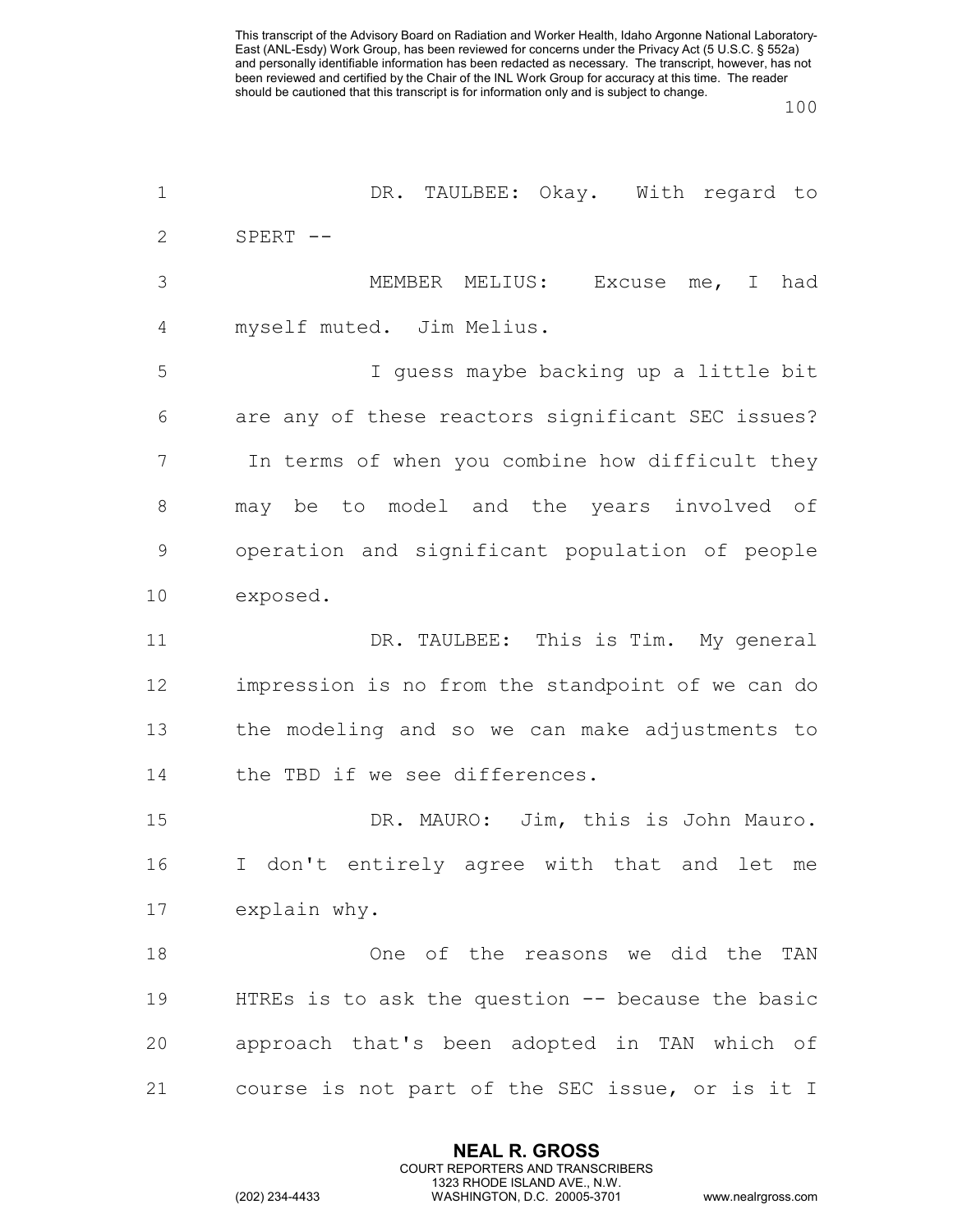| believe being held in reserve, is that the idea   |
|---------------------------------------------------|
| being that, well, we could use this OTIB-54       |
| approach.                                         |
| And that was the reason we worked                 |
| through this exercise is to say listen, can you   |
| do the OTIB-54 approach. Is it scientifically     |
| sound and claimant-favorable.                     |
| And the results are the results that              |
| we have here where we are seeing ratios of index  |
| of harms that's greater than one.                 |
| Now, does that mean that you cannot               |
| reconstruct the doses? I would say no, you can.   |
| Of course you can always run ORIGEN and do the    |
| full-blown treatment of the problem.              |
| But at the same time I just want to               |
| caution that if that is going to be the solution  |
| we're talking about something that might be quite |
| overwhelming.                                     |
| So, I'm not disagreeing. I just want              |
| to point out that taking that -- if we determine  |
| that my index of harm approach is valid, and that |
|                                                   |

**NEAL R. GROSS** COURT REPORTERS AND TRANSCRIBERS 1323 RHODE ISLAND AVE., N.W.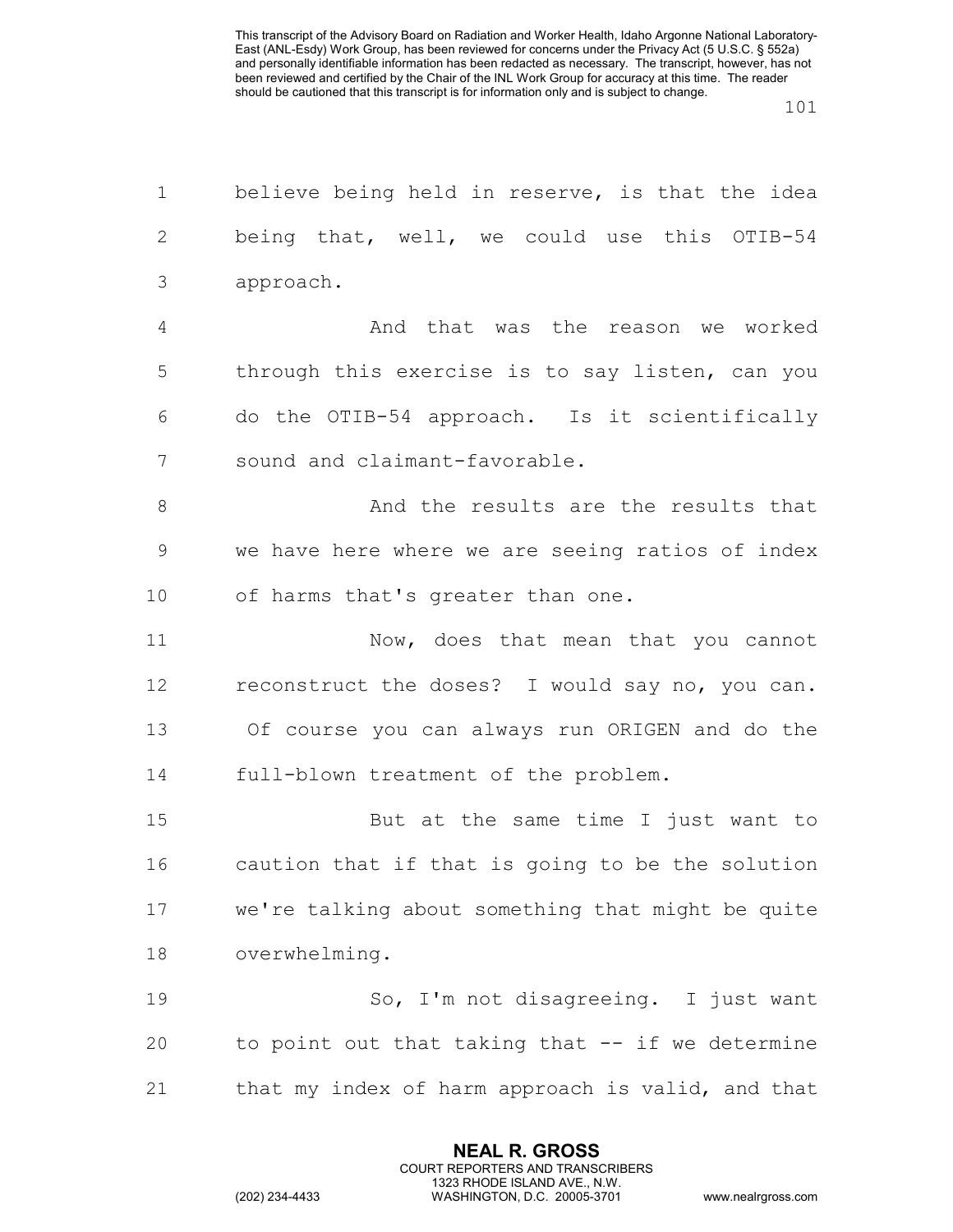| $\mathbf 1$    | the difference that we're seeing -- and they're   |
|----------------|---------------------------------------------------|
| $\mathbf{2}$   | not big for most organs as may have noticed, 1.2, |
| 3              | 1.5.                                              |
| $\overline{4}$ | The question of okay, we agree that               |
| 5              | OTIB-54 really is not always necessarily          |
| 6              | claimant-favorable by some factor of 20, 30, 40,  |
| 7              | 50 percent for different organs. Okay, we agree   |
| 8              | with that.                                        |
| 9              | Now the question is what do you do                |
| 10             | about it. And if there is a plausible reasonable  |
| 11             | way of expeditiously going through the process of |
| 12             | reconstructing doses, great.                      |
| 13             | But it's not apparent to me that there            |
| 14             | is. And I think that is a challenge if it does    |
| 15             | turn out that OTIB-54 doesn't really work for     |
| 16             | these unusual burnups.                            |
| 17             | So I just wanted to add that into the             |
| 18             | landscape of the issue we're dealing with.        |
| 19             | MR. KATZ: John, just to respond a                 |
| 20             | little bit to what you just said there. It's      |
| 21             | Ted.                                              |

**NEAL R. GROSS** COURT REPORTERS AND TRANSCRIBERS 1323 RHODE ISLAND AVE., N.W.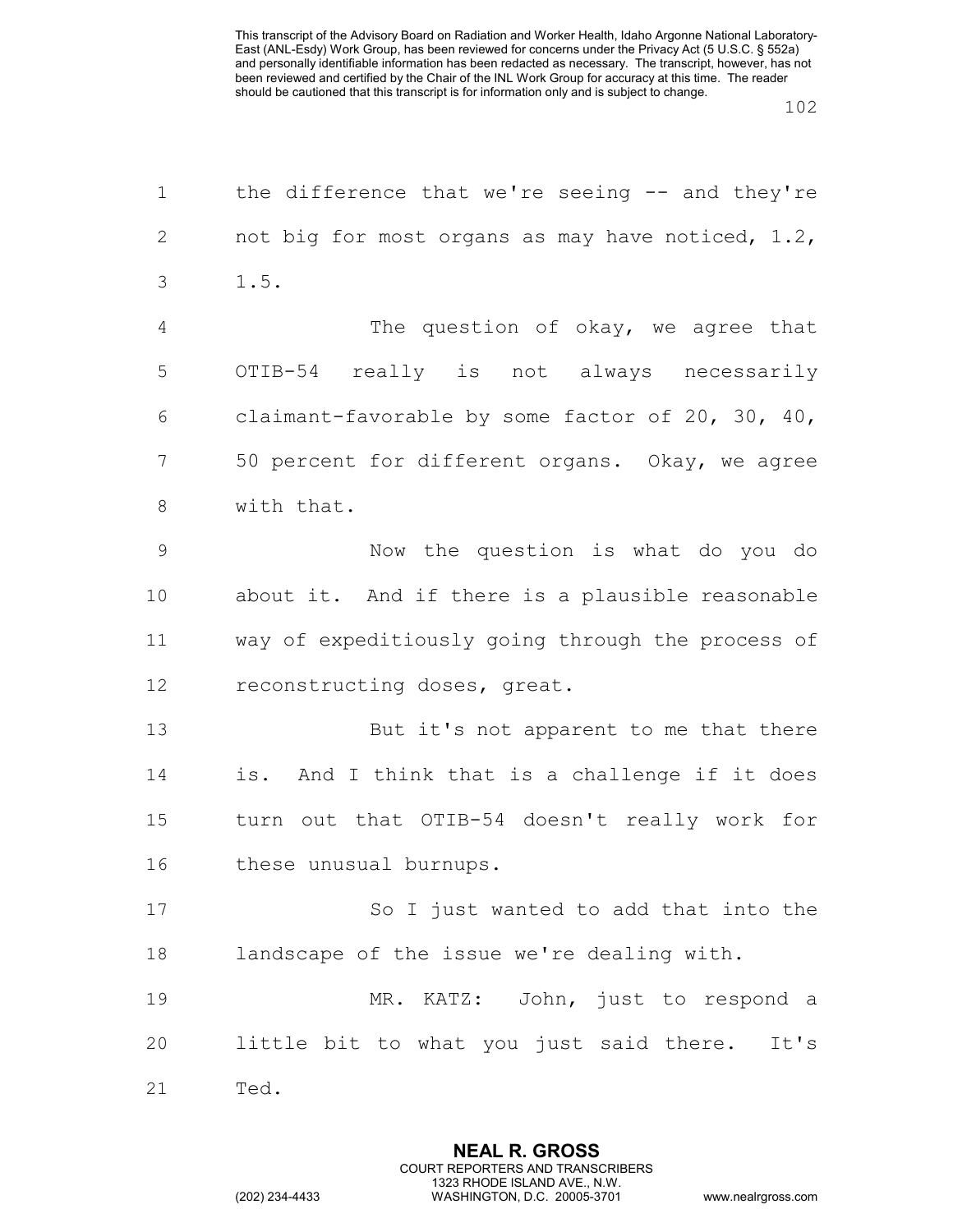| $\mathbf 1$    | Expeditious is not really a criterion             |
|----------------|---------------------------------------------------|
| 2              | for whether you decide, okay well, it's too much  |
| 3              | work so we're going to do an SEC instead. It's    |
| $\overline{4}$ | not really an option.                             |
| 5              | DR. MAURO: I agree. I guess I jumped              |
| 6              | the gun on that one. But I was just thinking      |
| 7              | about how are we going to do this. But you're     |
| $8\,$          | absolutely right.                                 |
| $\mathsf 9$    | CHAIR SCHOFIELD: This is Phil. I do               |
| 10             | have to agree with one thing and that's that I'm  |
| 11             | more concerned about the fact that a lot of these |
| 12             | -- I don't know how well the documentation is for |
| 13             | some of these runs.                               |
| 14             | fuel<br>mean, you used mixed<br>I                 |
| 15             | combinations out of their normal testing, and how |
| 16             | this would affect the people that are there doing |
| 17             | the operation.                                    |
| 18             | DR. TAULBEE: So, this is Tim. That's              |
| 19             | what makes this quite complex is that this was    |
| 20             | the National Reactor Testing Station. So they     |
| 21             | did multiple different configurations.            |

**NEAL R. GROSS** COURT REPORTERS AND TRANSCRIBERS 1323 RHODE ISLAND AVE., N.W.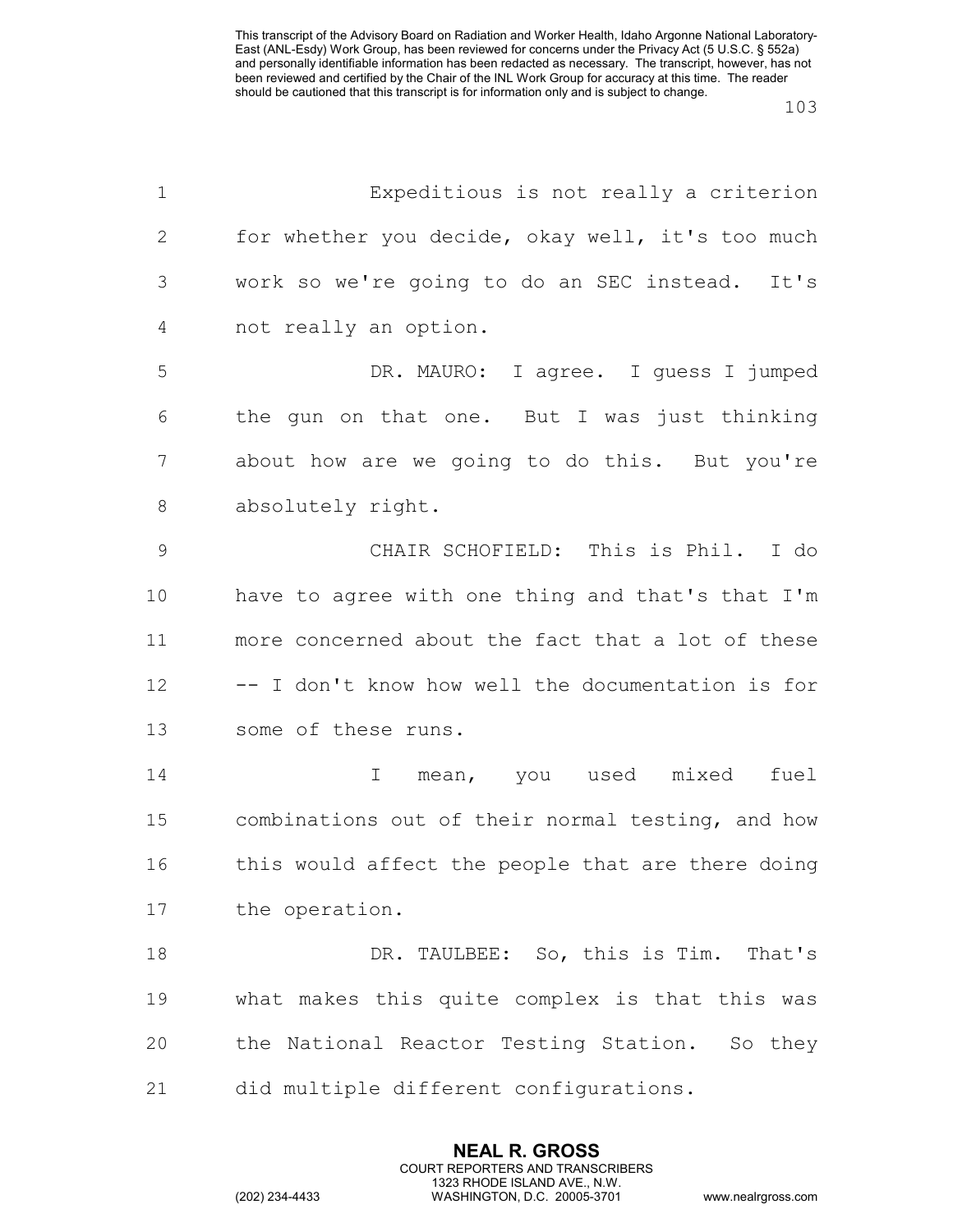| $\mathbf 1$    | And so what we've done, or what SC&A              |
|----------------|---------------------------------------------------|
| 2              | has done, as well as NIOSH, is we've gone through |
| 3              | the reactors and looked at what is different from |
| $\overline{4}$ | the reactors they were testing there versus what  |
| 5              | is covered in OTIB-54, the style of reactors, the |
| 6              | type of fuel, et cetera.                          |
| 7              | And so what we're talking about here              |
| 8              | is really just the outliers, the ones that caused |
| $\mathsf 9$    | us some concern that those values in OTIB-54 may  |
| 10             | be different than what we saw at a particular     |
| 11             | area. Does that help answer your question?        |
| 12             | CHAIR SCHOFIELD: Yes.                             |
| 13             | DR. OSTROW: This is Steve. Just                   |
| 14             | following what Tim said, it's not only the        |
| 15             | outliers, but the outliers that we thought might  |
| 16             | have significant doses. Because they had a whole  |
| 17             | bunch of more reactors that were truly bizarre,   |
| 18             | but they were low power, short periods of time,   |
| 19             | et cetera, et cetera. And we didn't put those     |
| 20             | into high priority. Neither did NIOSH.            |
| 21             | They're really strange reactors but we            |

**NEAL R. GROSS** COURT REPORTERS AND TRANSCRIBERS 1323 RHODE ISLAND AVE., N.W.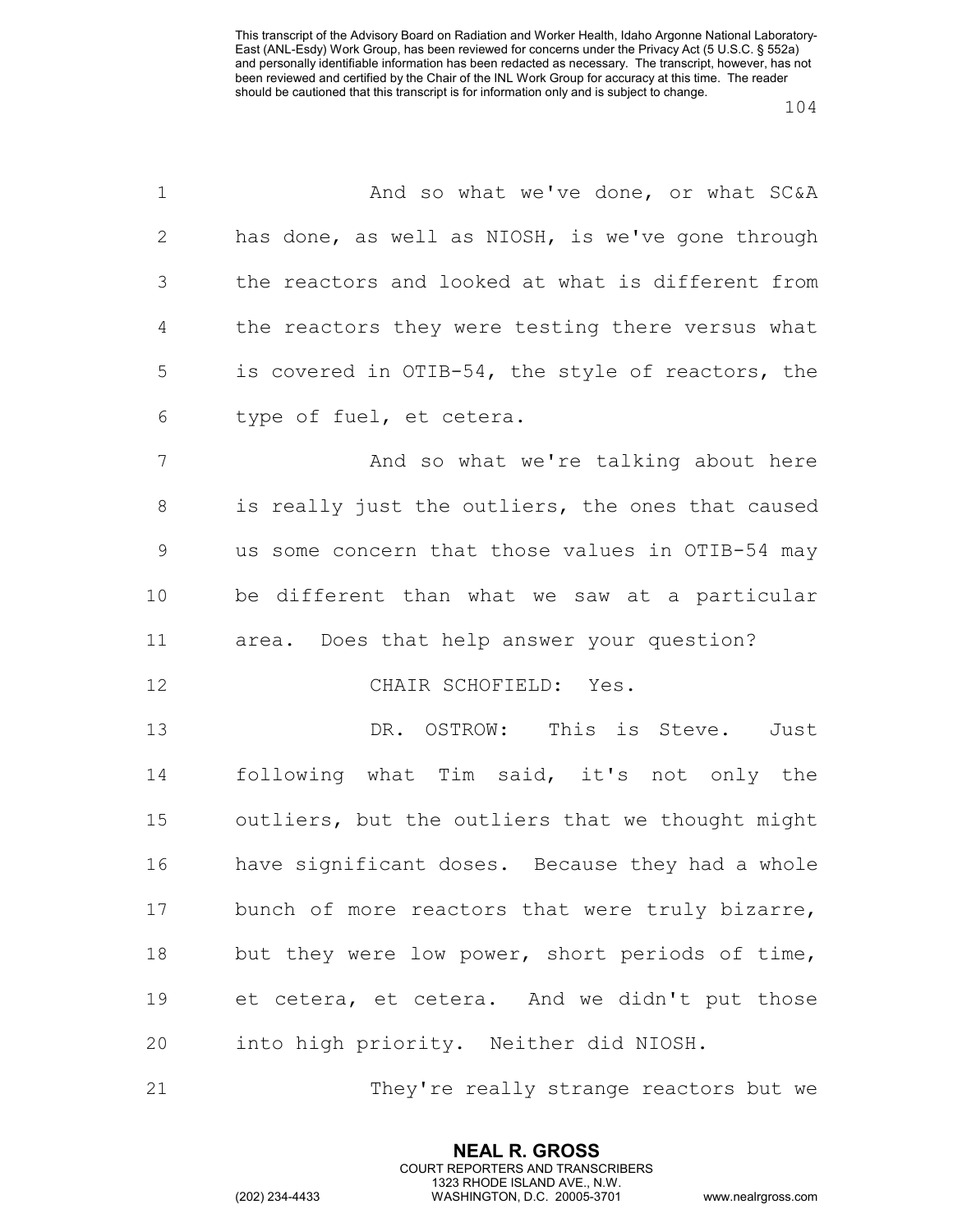| $\mathbf 1$    | didn't think they had any high potential for      |
|----------------|---------------------------------------------------|
| $\mathbf{2}$   | exposures to people for various reasons.          |
| $\mathfrak{Z}$ | My question is where do we go next on             |
| $\overline{4}$ | this. We agreed to modeling reactors and looking  |
| 5              | at the high priority, and looking at this table I |
| 6              | have, this multi-page table we agree with NIOSH   |
| 7              | in most of the cases which reactors to model.     |
| $\,8\,$        | So what's the next step? Does NIOSH               |
| $\mathsf 9$    | can just go ahead and start modeling whatever     |
| 10             | they have their time on their schedule the        |
| 11             | reactors we agree on and the reactors we didn't   |
| 12             | agree on?                                         |
| 13             | DR. TAULBEE: Let's -- if we can I'd               |
| 14             | like to discuss it because there's only two more  |
| 15             | -- or only really the SPERT reactors, that I      |
| 16             | wanted to ask you all about.                      |
| 17             | You're proposing that we model the                |
| 18             | worst case or what we believe to be the worst     |
| 19             | case of each of the four, is that correct? Did I  |
| 20             | understand that correctly?                        |
| 21             | DR. OSTROW: Yes. I think so. That                 |

**NEAL R. GROSS** COURT REPORTERS AND TRANSCRIBERS 1323 RHODE ISLAND AVE., N.W.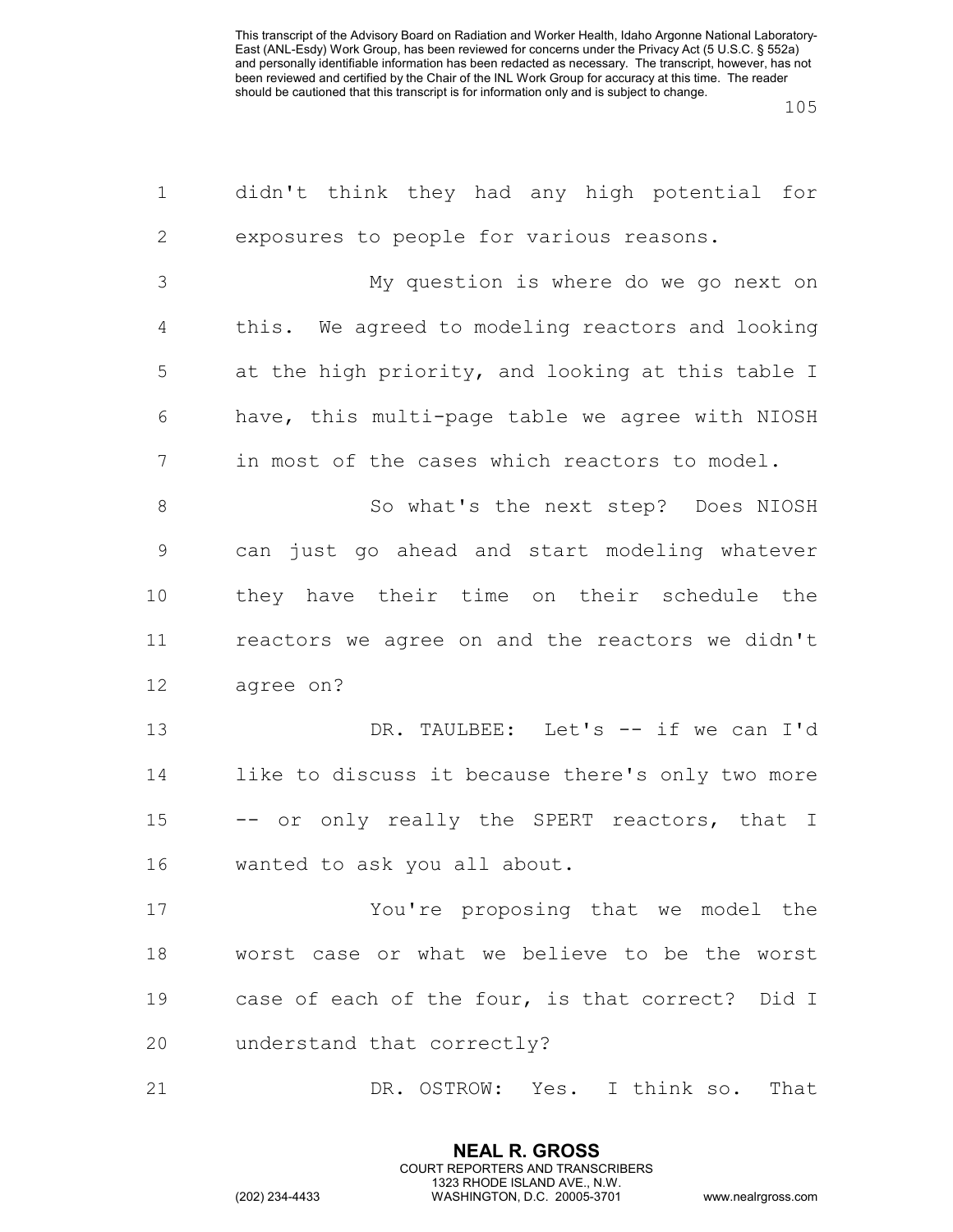| $\mathbf 1$  | is what we're recommending. Because they really   |
|--------------|---------------------------------------------------|
| $\mathbf{2}$ | operated fairly differently from each other.      |
| 3            | And we're not convinced that you can              |
| 4            | pick one worst case for all four tests unless     |
| 5            | alternatively if NIOSH can justify picking one    |
| 6            | case for all four reactors that's fine, we'll     |
| 7            | look at that also.                                |
| $8\,$        | DR. TAULBEE: Okay. Either way we're               |
| $\mathsf 9$  | looking at a large number of test runs from that  |
| 10           | standpoint. It's not something that we'd just     |
| 11           | kind of use best educated guess to pick one.      |
| 12           | It's more of we would<br>do some                  |
| 13           | preliminary type of ORIGEN runs and then kind of  |
| 14           | hone in on, okay, this is having a bigger effect. |
| 15           | And that was what we were planning on doing, much |
| 16           | like what we were proposing for the EBR-II.       |
| 17           | So it's not something -- or not EBR-              |
| 18           | II, EBR-I -- where we believe it might be the     |
| 19           | concerning core there that would be bounding. But |
| 20           | we'd perform some preliminary modeling to make    |
| 21           | sure of that.                                     |

**NEAL R. GROSS** COURT REPORTERS AND TRANSCRIBERS 1323 RHODE ISLAND AVE., N.W.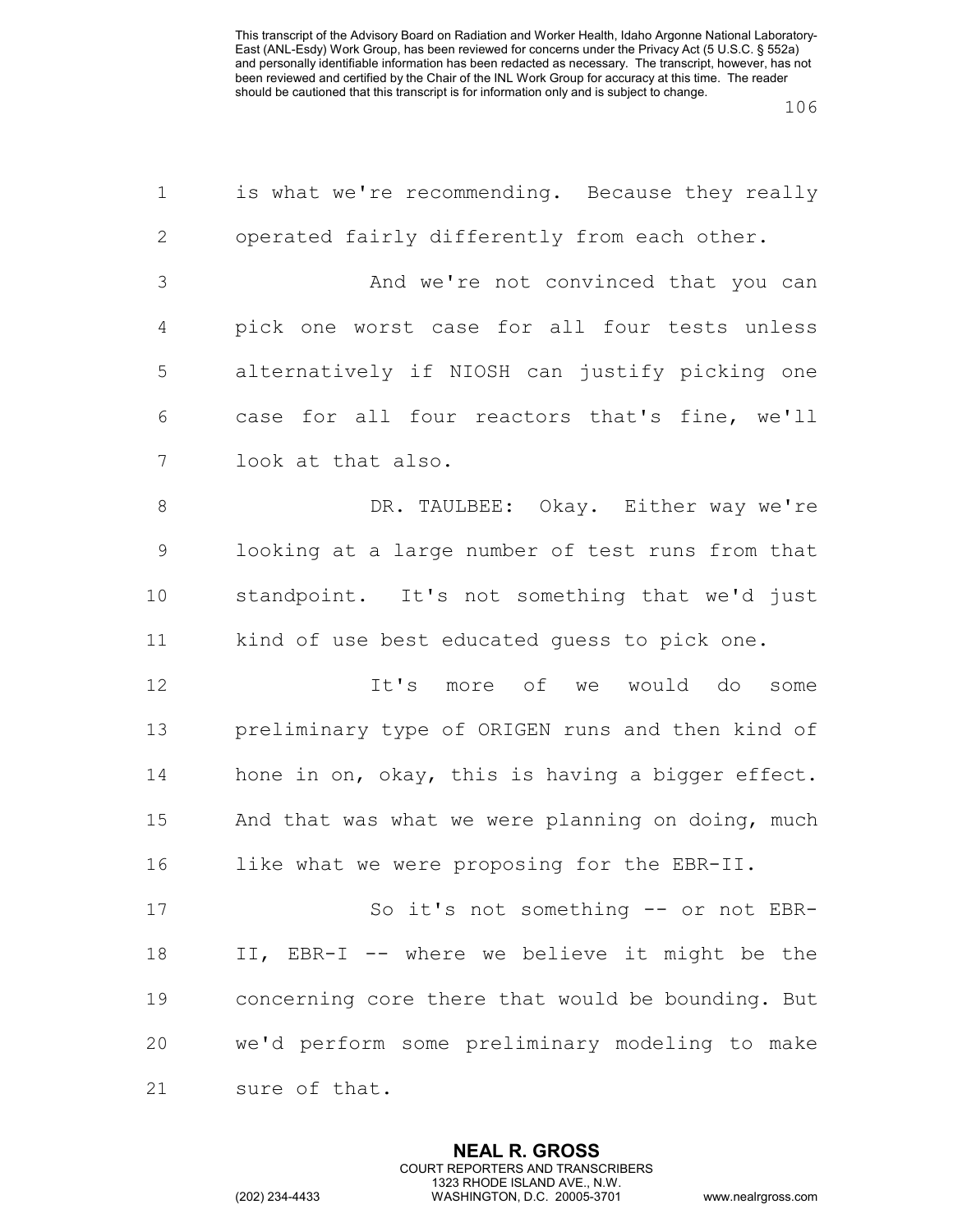| $\mathbf 1$    | That's what we were kind of planning              |
|----------------|---------------------------------------------------|
| $\mathbf{2}$   | to do with SPERT as well, but only really report  |
| 3              | on one of them.                                   |
| $\overline{4}$ | DR. OSTROW: Okay, I understand. I                 |
| 5              | understand the procedure. I actually know how to  |
| 6              | run ORIGEN and have done it and understand how    |
| 7              | the whole thing works.                            |
| $8\,$          | But your method -- all I'm asking then            |
| $\mathcal{G}$  | is if you do go through this and pick one reactor |
| 10             | that whatever you deduce, point to it, document   |
| 11             | it. Show enough that we can actually take a look  |
| 12             | at it and say yes, NIOSH did it the right way.    |
| 13             | DR. TAULBEE: Okay, sure. Absolutely.              |
| 14             | Absolutely. Okay.                                 |
| 15             | And the other one that I wanted to                |
| 16             | just briefly mention is you mention the BORAX     |
| 17             | ones for the BORAX-I, II and III with regards to  |
| $18\,$         | the people who don't make it into the SEC.        |
| 19             | I just wanted to clarify or to I quess            |
| 20             | in a sense let you know that we've designated the |
| 21             | SEC due to an internal infeasibility in that we   |

**NEAL R. GROSS** COURT REPORTERS AND TRANSCRIBERS 1323 RHODE ISLAND AVE., N.W.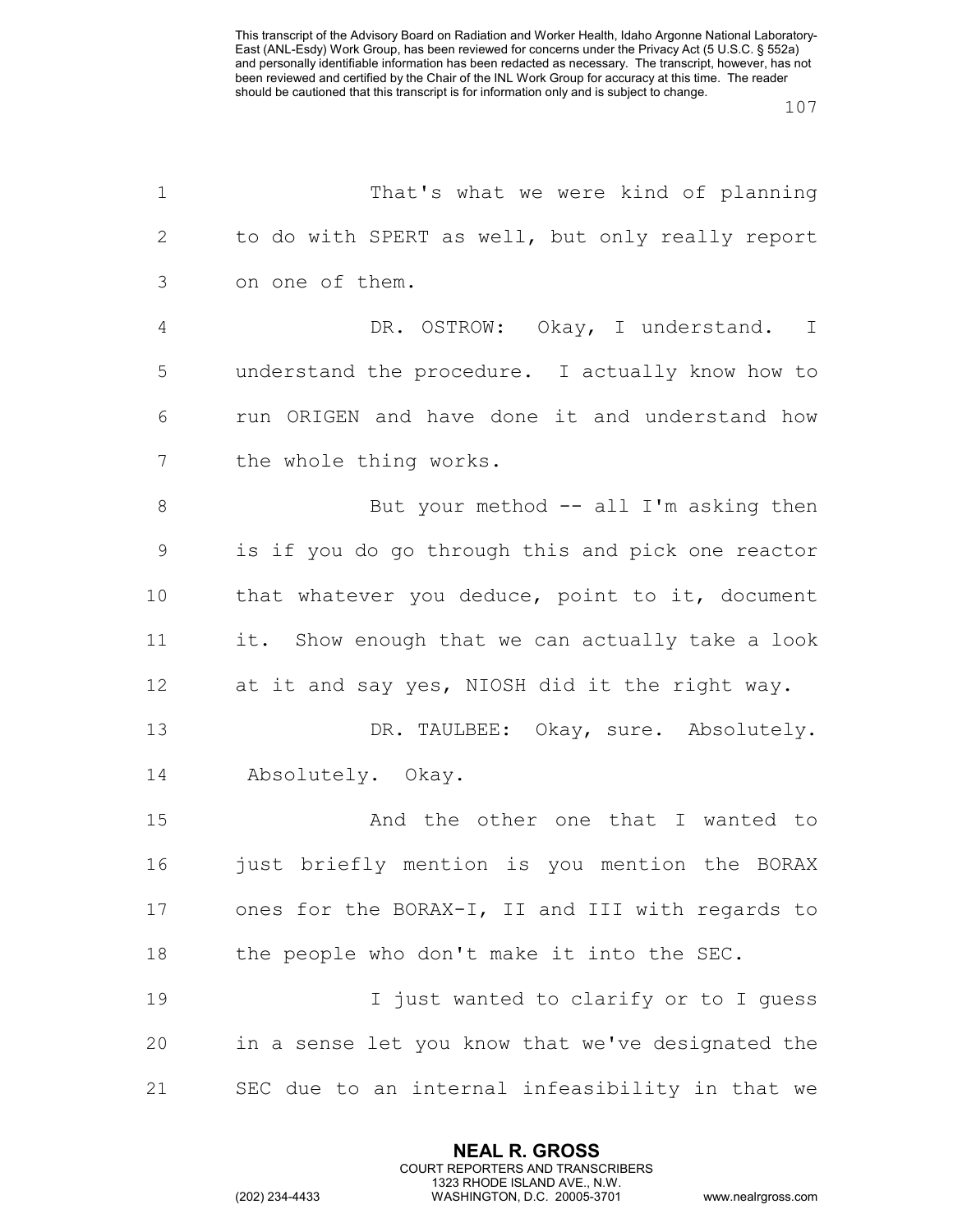| $\mathbf 1$     | believe these workers were monitored based upon  |
|-----------------|--------------------------------------------------|
| $\mathbf{2}$    | some interviews and other documentation.         |
| 3               | But we do not have data. It is                   |
| 4               | incomplete. So we made it an SEC due to we know  |
| 5               | people do not have complete internal dosimetry   |
| 6               | records up through 1957.                         |
| $7\phantom{.0}$ | So we really can't reconstruct their             |
| 8               | internal doses. If they have something then we   |
| $\mathsf 9$     | will use it and we will apply it to 54, but we   |
| 10              | already know it's incomplete. So to do           |
| 11              | additional work there just doesn't seem fruitful |
| 12              | in a sense.                                      |
| 13              | DR. OSTROW: Okay, I understand and it            |
| 14              | sounds right. John Mauro, do you have a comment  |
| 15              | on that?                                         |
| 16              | DR. MAURO: No, I can't add anything              |
| 17              | to that.                                         |
| 18              | DR. OSTROW: Okay, so we'll -- your               |
| 19              | point's well taken.                              |
| 20              | DR. TAULBEE: Okay. Then the only                 |
| 21              | other one that I have here is it looks like from |

**NEAL R. GROSS** COURT REPORTERS AND TRANSCRIBERS 1323 RHODE ISLAND AVE., N.W.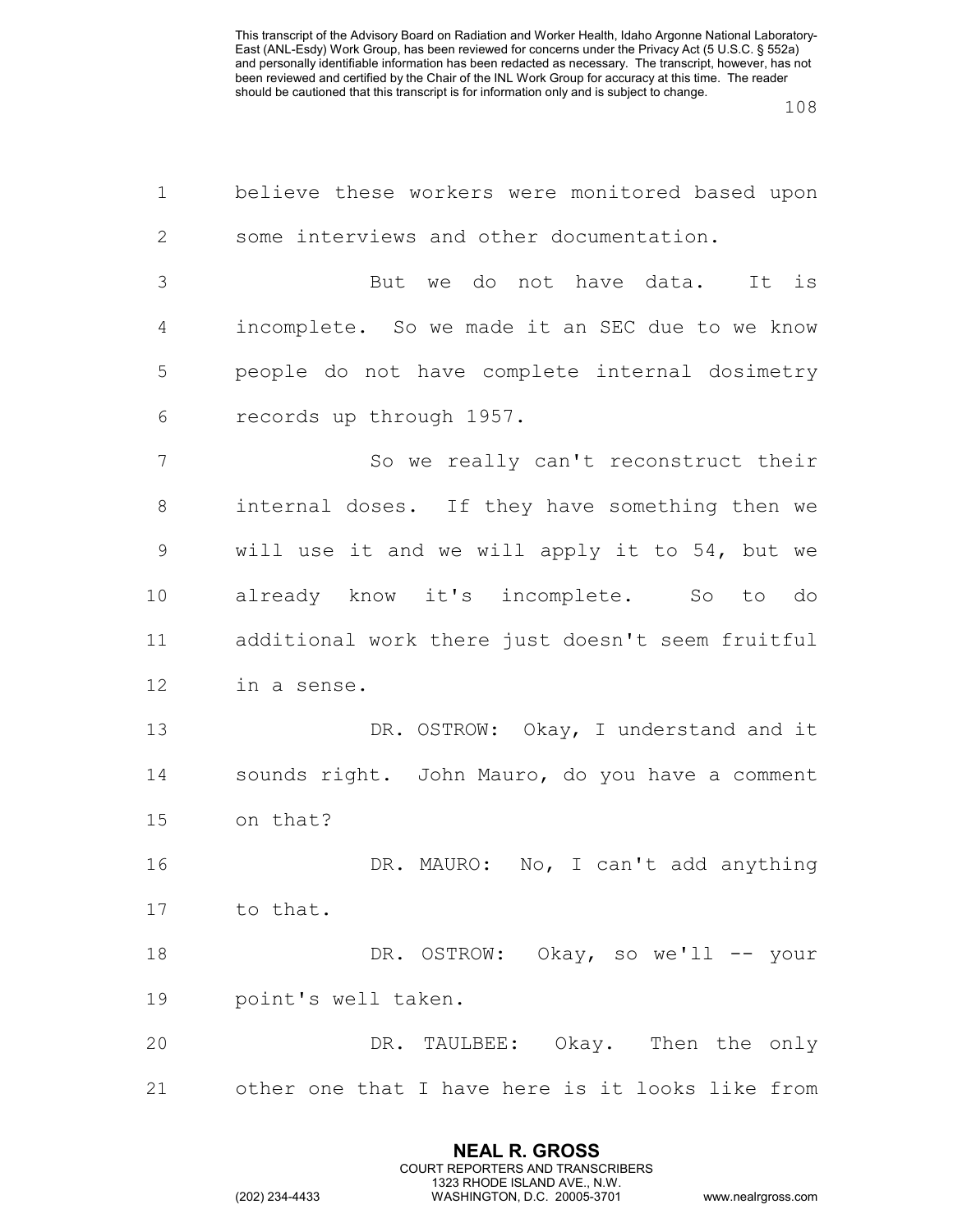| $\mathbf 1$    | your TRA reactor, TRA slide 23, that you would    |
|----------------|---------------------------------------------------|
| 2              | like us to look at the MTR plutonium core.        |
| 3              | DR. OSTROW: Yes, from what I                      |
| $\overline{4}$ | understand about the MTR, I looked into it a lot. |
| 5              | It seems that the core configuration is the same  |
| 6              | physically, the same curved plates, the same      |
| $\overline{7}$ | strange cylindrical control mechanisms and all    |
| $8\,$          | that, but with a different -- so basically we'd   |
| $\mathcal{G}$  | like you to take a look at the plutonium case.    |
| 10             | DR. TAULBEE: Okay.                                |
| 11             | DR. OSTROW: Because that's different.             |
| 12             | I didn't see -- looking at the OTIB-54 I didn't   |
| 13             | see where that would really fit in.               |
| 14             | DR. TAULBEE: No, it doesn't. I think              |
| 15             | initially in our initial thoughts that's part of  |
| 16             | why we're looking at EBR-I separate from the EBR- |
| 17             | II while they are different reactors, different   |
| $1\,8$         | styles.                                           |
| 19             | But the other issue is the EBR-I had a            |
| 20             | plutonium core as well, but unfortunately it's    |
| 21             | not light water so you're looking at a fast       |

**NEAL R. GROSS** COURT REPORTERS AND TRANSCRIBERS 1323 RHODE ISLAND AVE., N.W.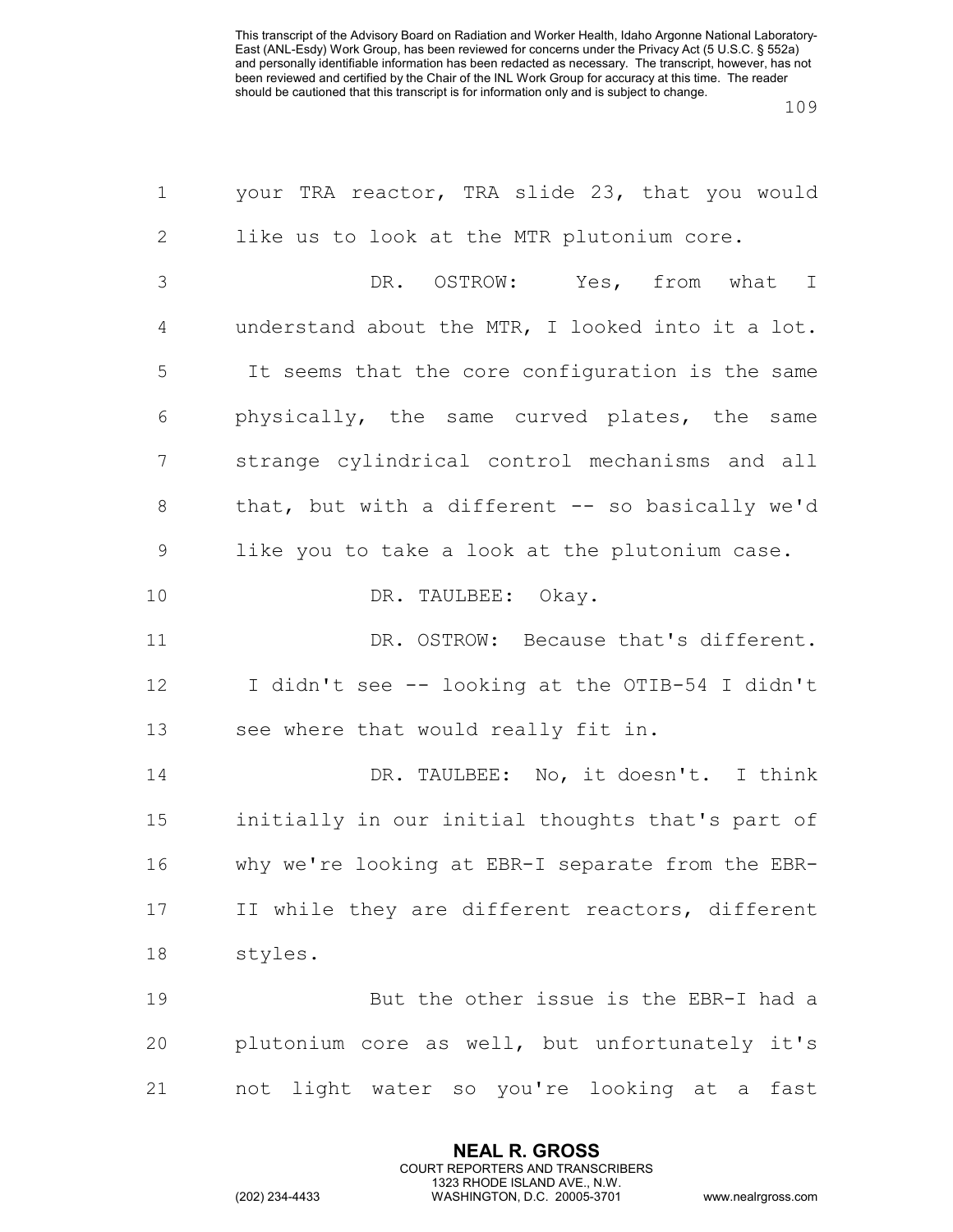| $\mathbf 1$    | reactor versus slow. So we probably should look   |
|----------------|---------------------------------------------------|
| $\mathbf{2}$   | at both. We concur with you on that.              |
| $\mathfrak{Z}$ | DR. OSTROW: Okay. That sounds like                |
| 4              | we agree now on what you're going to be looking   |
| 5              | at.                                               |
| 6              | Do you have any idea about schedule               |
| 7              | for this?                                         |
| $\,8\,$        | DR. MAURO: Steve, before we jump to               |
| $\mathsf 9$    | that I just want to make one point that I think   |
| 10             | we went through very fast. This business of       |
| 11             | highly enriched uranium not having the U-238, to  |
| 12             | a large degree, which means that in this respect  |
| 13             | the approach that's being adopted by these tables |
| 14             | 5-22, 5-23 is grossly conservative because it     |
| 15             | predicts substantial quantities of plutonium-239  |
| 16             | which I believe are really not going to be there  |
| 17             | because you don't have the 238 where it would     |
| 18             | grow in from.                                     |
| 19             | So, we didn't really talk too much                |
| 20             | about that, but I think an entirely different     |
| 21             | strategy might need to be taken with regard to    |

**NEAL R. GROSS** COURT REPORTERS AND TRANSCRIBERS 1323 RHODE ISLAND AVE., N.W.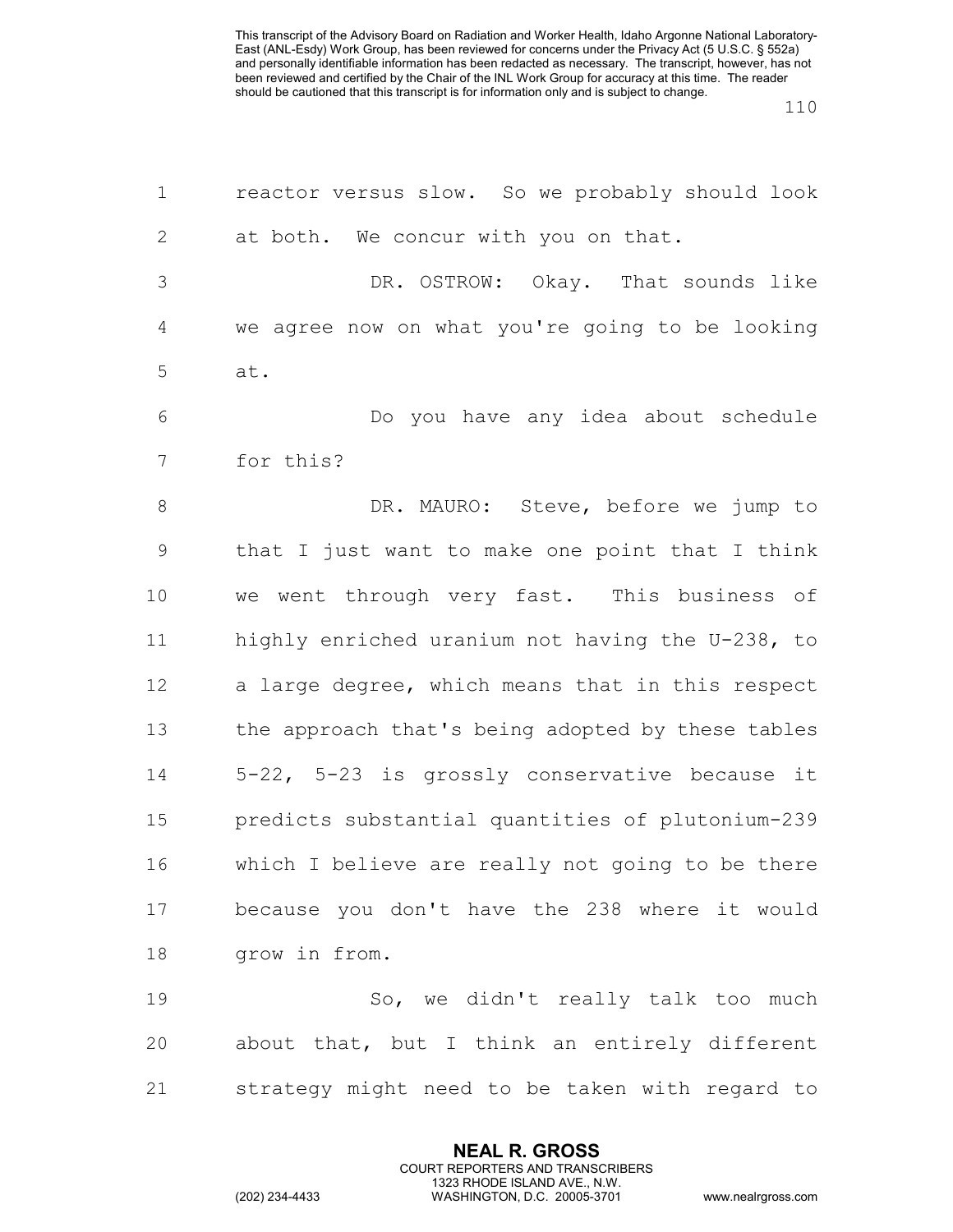| $\mathbf 1$    | these transuranics when you're dealing with fuel  |
|----------------|---------------------------------------------------|
| $\mathbf{2}$   | that is highly enriched.                          |
| 3              | I just wanted to remind everyone on               |
| $\overline{4}$ | that aspect of this analysis which is still like  |
| 5              | the flip side.                                    |
| 6              | In that case I believe your strategy              |
| 7              | will substantively overestimate your doses.       |
| 8              | DR. TAULBEE: This is Tim. We believe              |
| $\mathsf 9$    | that to be the case, and that's the goal of OTIB- |
| 10             | 54 was to take these four different styles of     |
| 11             | reactors and one of them, the trigger reactor is  |
| 12             | high enriched uranium, just the scenario you're   |
| 13             | talking about, but combining it with the ATR      |
| 14             | which is highly enriched uranium.                 |
| 15             | But the Hanford inner reactor is of               |
| 16             | course plutonium production. So the goal of 54    |
| 17             | is to create a massive envelope around them all.  |
| 18             | And so what we're really looking at is does       |
| 19             | something fall outside the envelope.              |
| 20             | DR. OSTROW: Okay. So you have that                |
| 21             | covered. I guess I have to say I missed that,     |

**NEAL R. GROSS** COURT REPORTERS AND TRANSCRIBERS 1323 RHODE ISLAND AVE., N.W.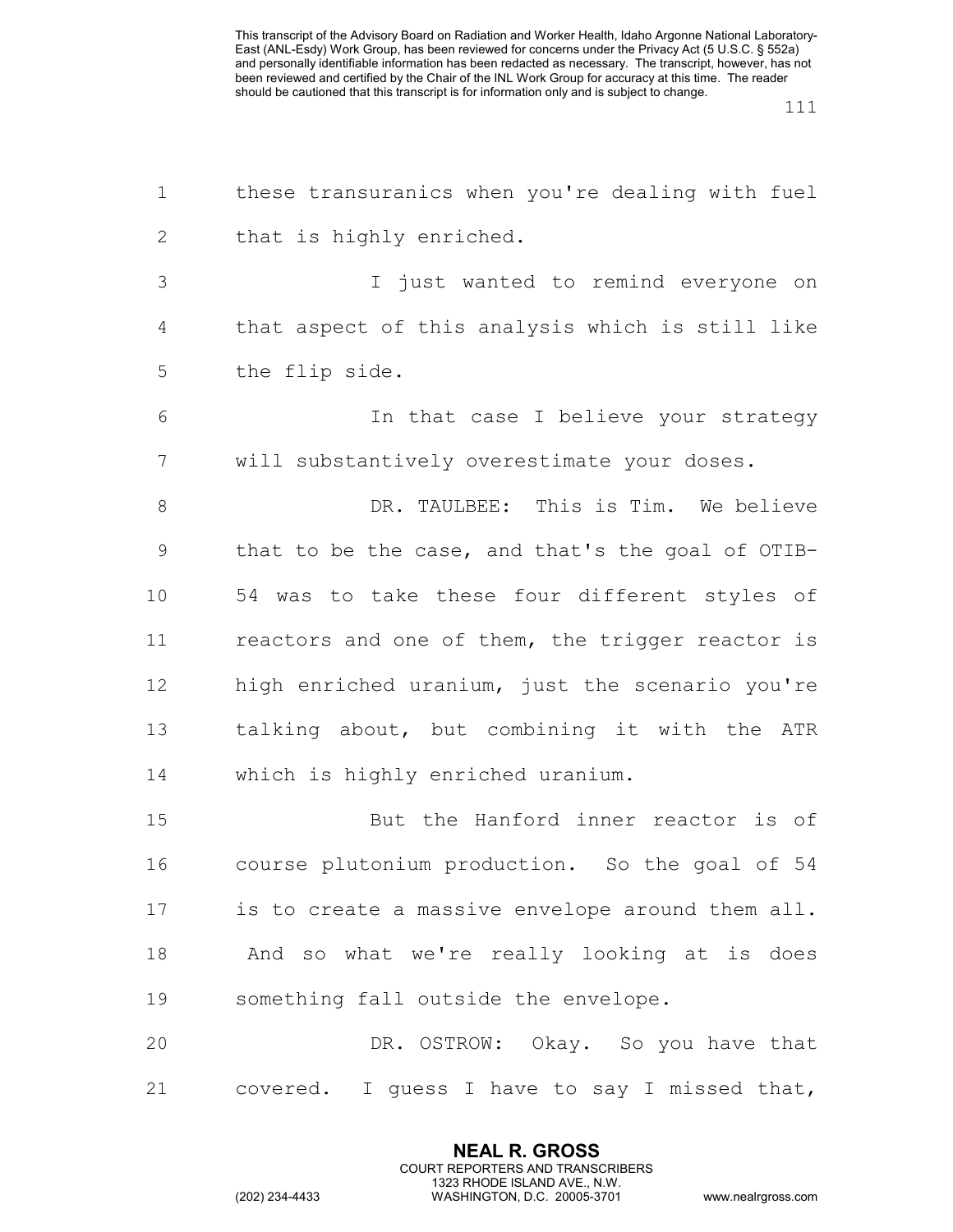| $\mathbf 1$    | that you basically have that circumstance covered |
|----------------|---------------------------------------------------|
| $\mathbf{2}$   | in your current OTIB-54. Thanks for helping out.  |
| $\mathfrak{Z}$ | DR. TAULBEE: Okay. So if I could                  |
| 4              | just briefly recap here which ones that we are to |
| 5              | look at and then I'll try to address schedule a   |
| 6              | little bit.                                       |
| 7              | We will evaluate OMRE, PBF.<br>With               |
| $8\,$          | SPERT we will then go through and do kind of a    |
| $\mathcal{G}$  | sub-analysis of which one tends to be the most    |
| 10             | dominant -- not dominant but outlier in a sense   |
| 11             | and that's the one that we will pick to do the    |
| 12             | full evaluation.                                  |
| 13             | We'll look at BORAX-IV, EBR, the core             |
| 14             | number 4 which is the plutonium one, EBR-II and   |
| 15             | the MTR with the plutonium core, the Phoenix      |
| 16             | core.                                             |
| 17             | DR. OSTROW: That sounds like it to                |
| 18             | me, Tim. This is Steve.                           |
| 19             | DR. TAULBEE: Okay. All right, well,               |
| 20             | and now I'll try to address schedule a little bit |
| 21             | here.                                             |

**NEAL R. GROSS** COURT REPORTERS AND TRANSCRIBERS 1323 RHODE ISLAND AVE., N.W.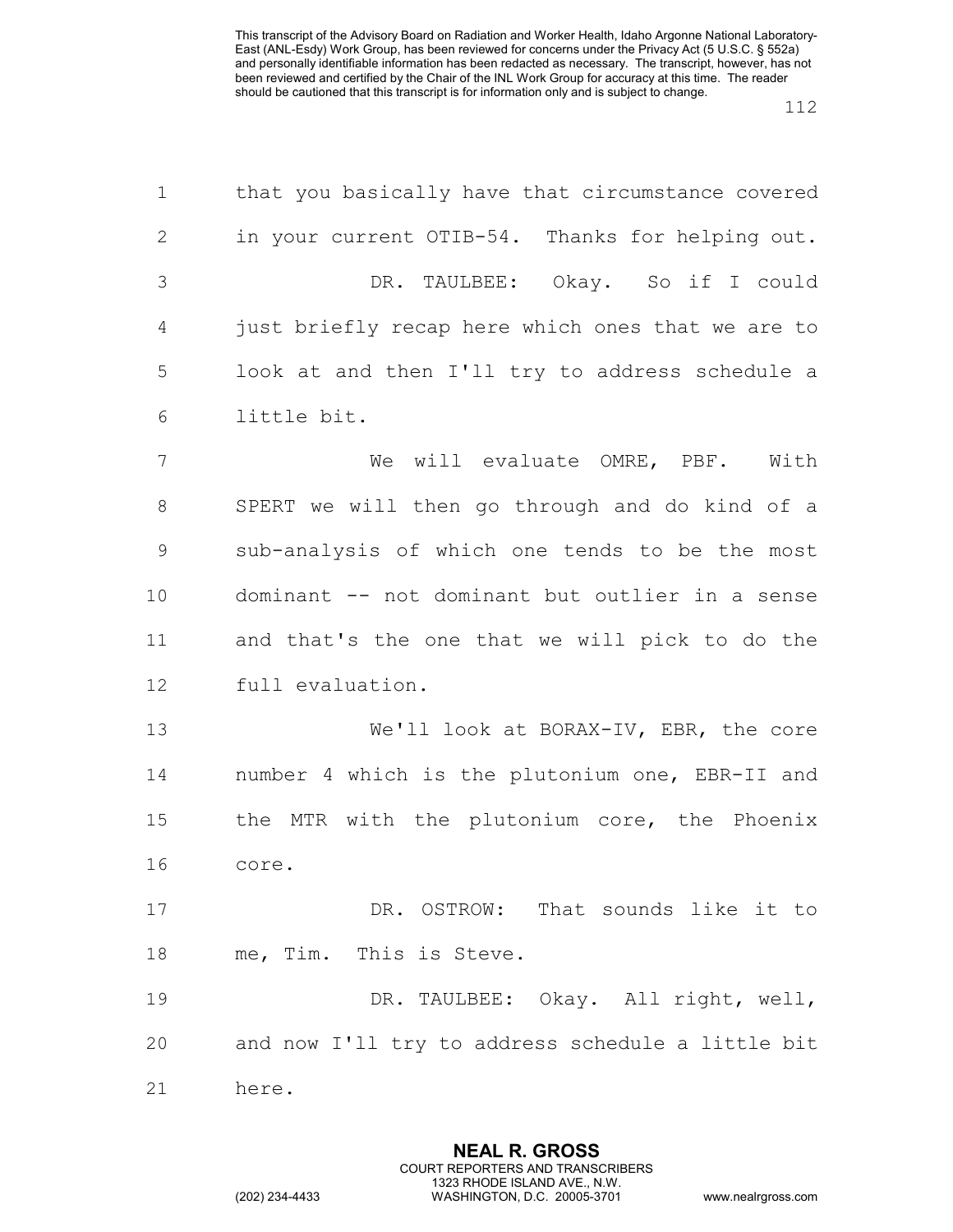| $\mathbf 1$    | From one standpoint there's really               |
|----------------|--------------------------------------------------|
| $\mathbf{2}$   | good news here is that we may have a resource    |
| 3              | that can work on these in parallel with all of   |
| $\overline{4}$ | our other efforts. So that I need to get with    |
| 5              | the ORAU team more on and we'll be doing so      |
| 6              | tomorrow. And we'll be trying to build out the   |
| 7              | schedule. So I hope I'll be able to provide an   |
| $8\,$          | update to the Work Group on some of the schedule |
| $\mathsf 9$    | now that we've got a priority set.               |
| 10             | So I can't give you hard numbers right           |
| 11             | now, but I do want to let you know that it's not |
| 12             | going to be dependent on something else I don't  |
| 13             | believe. So that's the really good news.         |
| 14             | I just can't give you exact time                 |
| 15             | periods right now because I don't know that      |
| 16             | potential resource's availability completely and |
| 17             | what the time schedule would be.                 |
| 18             | But I did want to show the Work Group            |
| 19             | that this is something that I do think can be    |
| 20             | going on parallel with the burial grounds 83.14  |
| 21             | that we'll be working on and the response to the |

**NEAL R. GROSS** COURT REPORTERS AND TRANSCRIBERS 1323 RHODE ISLAND AVE., N.W.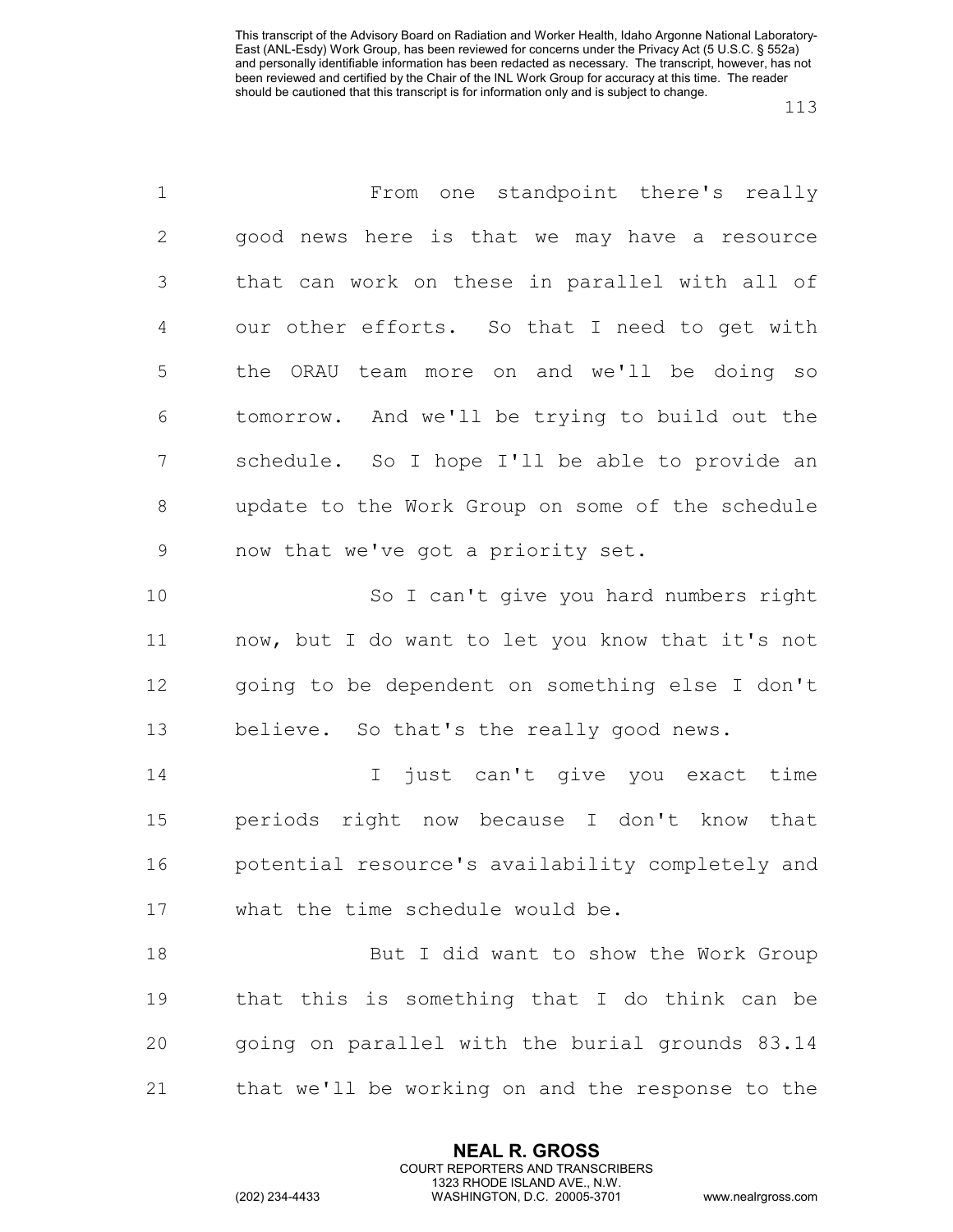| $\mathbf 1$ | ANL air monitoring.                               |
|-------------|---------------------------------------------------|
| 2           | I do think we can have three<br>SO <sub>c</sub>   |
| 3           | parallel efforts going on right now from this     |
| 4           | standpoint.                                       |
| 5           | Mitch, am I overstating anything?                 |
| 6           | MR. FINDLEY: No, I don't think so.                |
| 7           | Again, we're going to discuss it tomorrow so we   |
| 8           | can kind of work through the details of it at     |
| $\mathsf 9$ | that time.                                        |
| 10          | DR. TAULBEE: Okay.                                |
| 11          | <b>SC&amp;A Burial Grounds Report</b>             |
| 12          | MEMBER BEACH:<br>So<br>in<br>terms of             |
| 13          | priorities if you cannot work on them in parallel |
| 14          | the priorities are the burial grounds, 83.14, is  |
| 15          | that correct?                                     |
| 16          | TAULBEE: Yes, that would be our<br>DR.            |
| 17          | top priority for sure.                            |
| 18          | This is Jim Melius<br>MEMBER MELIUS:              |
| 19          | again.                                            |
| 20          | And then I think the earlier years of             |
| 21          | the burial grounds would also be a priority.      |

**NEAL R. GROSS** COURT REPORTERS AND TRANSCRIBERS 1323 RHODE ISLAND AVE., N.W.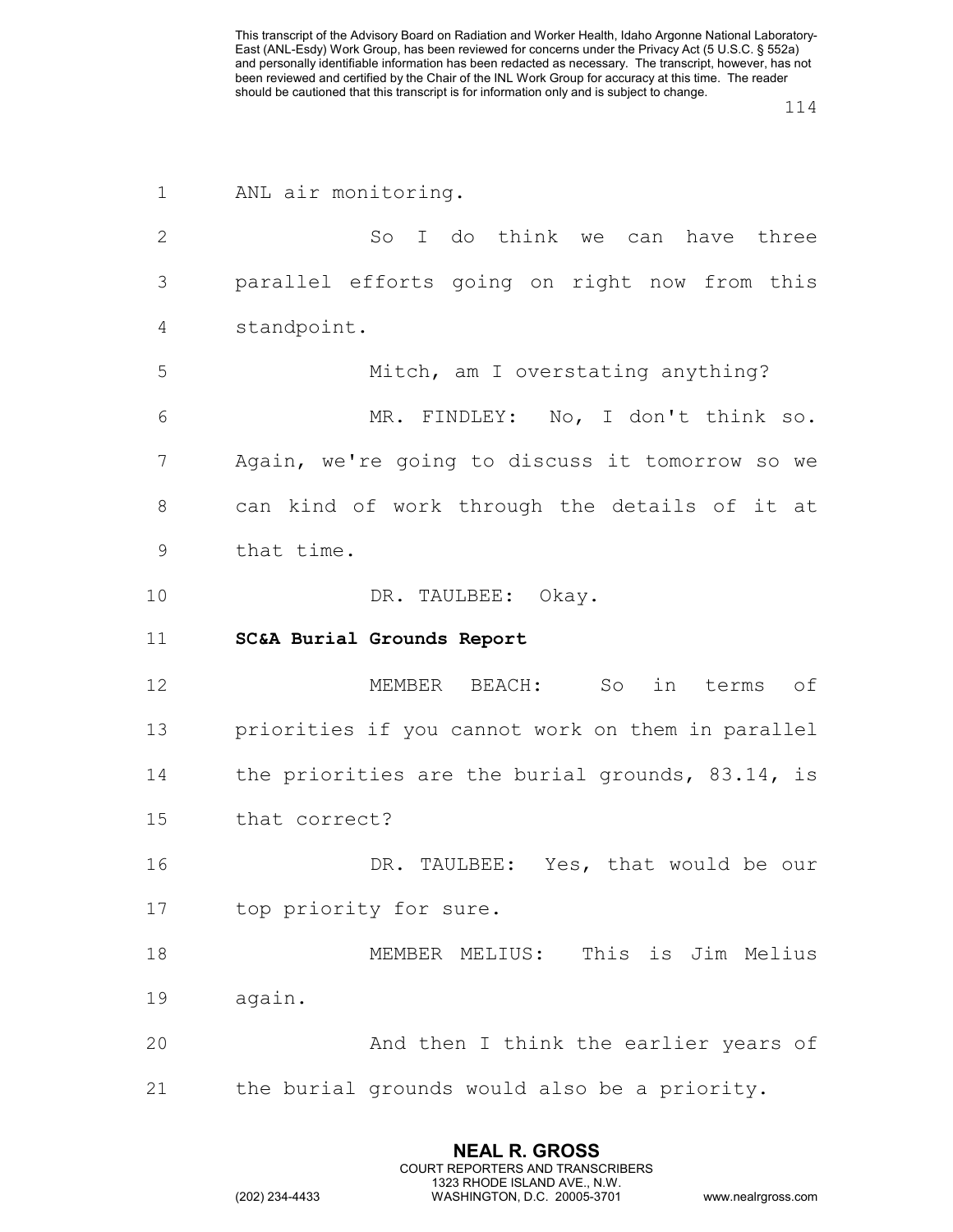| $\mathbf 1$    | DR. TAULBEE: The problem with the                 |
|----------------|---------------------------------------------------|
| 2              | early years of the burial grounds is that the     |
| 3              | same 83.14 folks would be working on that.        |
| $\overline{4}$ | MEMBER MELIUS: I understand. So you               |
| 5              | would be doing this sequentially.                 |
| 6              | DR. TAULBEE: Yes.                                 |
| 7              | MEMBER MELIUS: Okay. I guess my                   |
| 8              | concern is -- well, you're going to talk tomorrow |
| $\mathcal{G}$  | about -- so the ORAU staff availability resource  |
| 10             | issue.                                            |
| 11             | But there's also a bigger resource                |
| 12             | issue in terms of overall budget available for    |
| 13             | this and other sites. It seems we keep running    |
| 14             | into that issue more and more. And I guess        |
| 15             | that's -- so your internal prioritization overall |
| 16             | in the program.                                   |
| 17             | I guess I'm still not convinced that -            |
| 18             | - and I don't know the resources involved in      |
| 19             | going into this, but it seems to me if they could |
| 20             | be -- that they are a significant evaluation of   |
| 21             | reactors that we -- I don't see them as<br>a      |

**NEAL R. GROSS** COURT REPORTERS AND TRANSCRIBERS 1323 RHODE ISLAND AVE., N.W.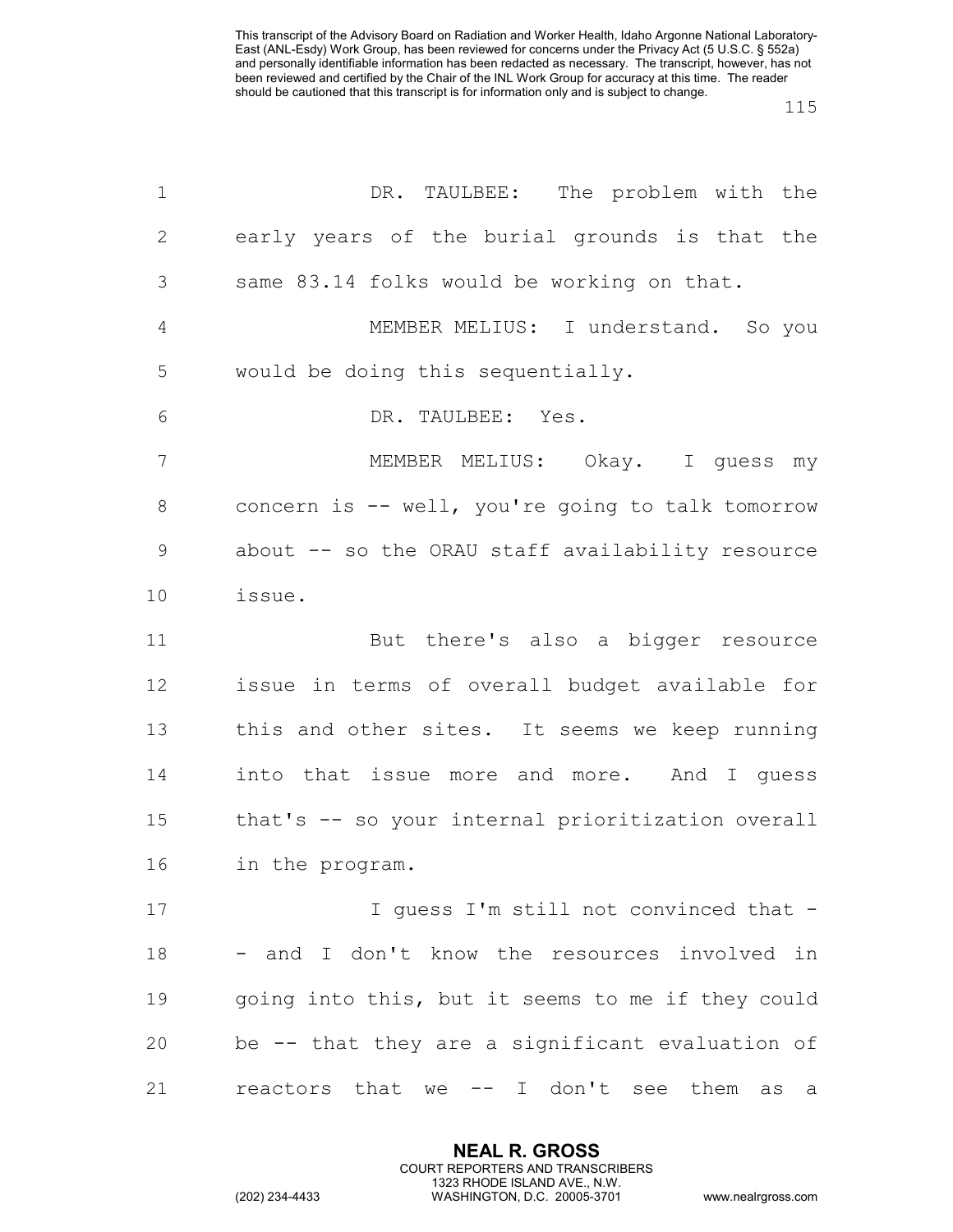| 1            | priority for the site.                            |
|--------------|---------------------------------------------------|
| $\mathbf{2}$ | If it's all the same resource and same            |
| 3            | people involved I think those are the last of the |
| 4            | -- certainly after the burial grounds.            |
| 5            | DR. TAULBEE: Understood.                          |
| 6            | MEMBER MELIUS: And I think the other              |
| 7            | thing that I guess I get concerned a little bit   |
| 8            | about in terms of how you prioritize the reactors |
| 9            | is that -- which you've already taken into        |
| 10           | consideration in some of your responses is the    |
| 11           | whole issue, if we establish an SEC covering the  |
| 12           | site, the entire site for certain years then that |
| 13           | may change your priorities in terms of which      |
| 14           | reactors to look at when and so forth.            |
| 15           | But those are all hypotheticals. But              |
| 16           | I just sort of keep it in mind so that when we    |
| 17           | complain about getting something done at another  |
| 18           | site, or ask Stu about it we don't get the answer |
| 19           | well, you guys all wanted the reactors done right |
| 20           | away.                                             |
| 21           | DR. TAULBEE: Understand. Okay.                    |

**NEAL R. GROSS** COURT REPORTERS AND TRANSCRIBERS 1323 RHODE ISLAND AVE., N.W.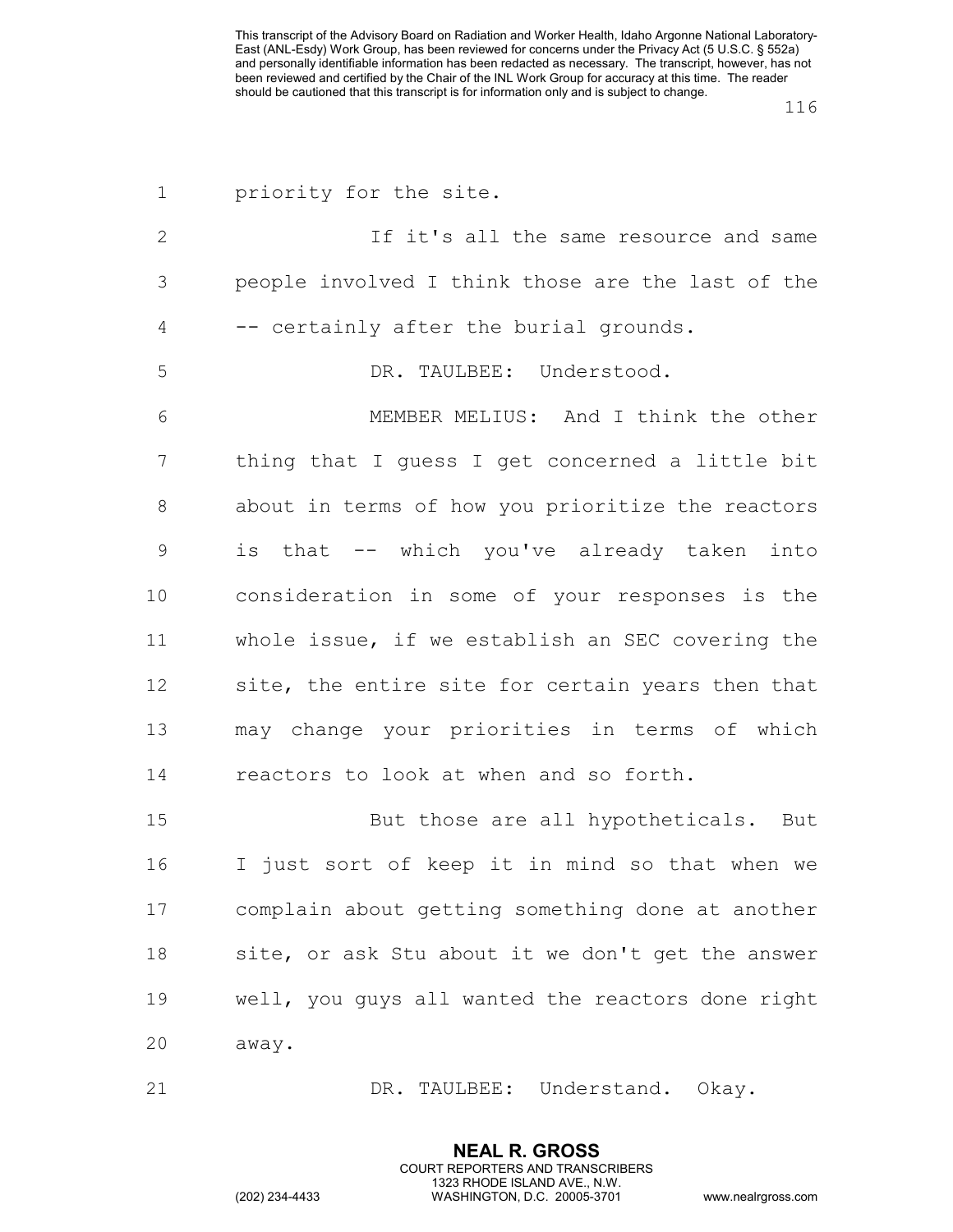| $\mathbf{1}$   | MEMBER BEACH: Good point.                         |
|----------------|---------------------------------------------------|
| 2              | CHAIR SCHOFIELD: Sorry to change the              |
| 3              | subject here, but I was wondering if people need  |
| 4              | a short break before we continue or not.          |
| 5              | MEMBER BEACH: What's our time frame,              |
| 6              | Ted?                                              |
| $\overline{7}$ | MEMBER MELIUS: Ted has morphed into a             |
| 8              | dog it sounds like.                               |
| 9              | MR. KATZ: No, that wasn't me, but my              |
| 10             | phone keeps locking me out after I put my code in |
| 11             | just to get the phone open to unmute it. Sorry.   |
| 12             | Anyway, the time frame is really -- we            |
| 13             | set this meeting at 10 o'clock instead of the     |
| 14             | normal 10:30 because some Board member or two had |
| 15             | at some point conflicts later today.              |
| 16             | So<br>it's really up to<br>the Board              |
| 17             | members. You can run it longer if it works for    |
| 18             | the Board members. We can break and reconvene     |
| 19             | after lunch too at some point if people start to  |
| 20             | get hungry. I have no constraints.                |
| 21             | MEMBER MELIUS: What's the time frame              |

**NEAL R. GROSS** COURT REPORTERS AND TRANSCRIBERS 1323 RHODE ISLAND AVE., N.W.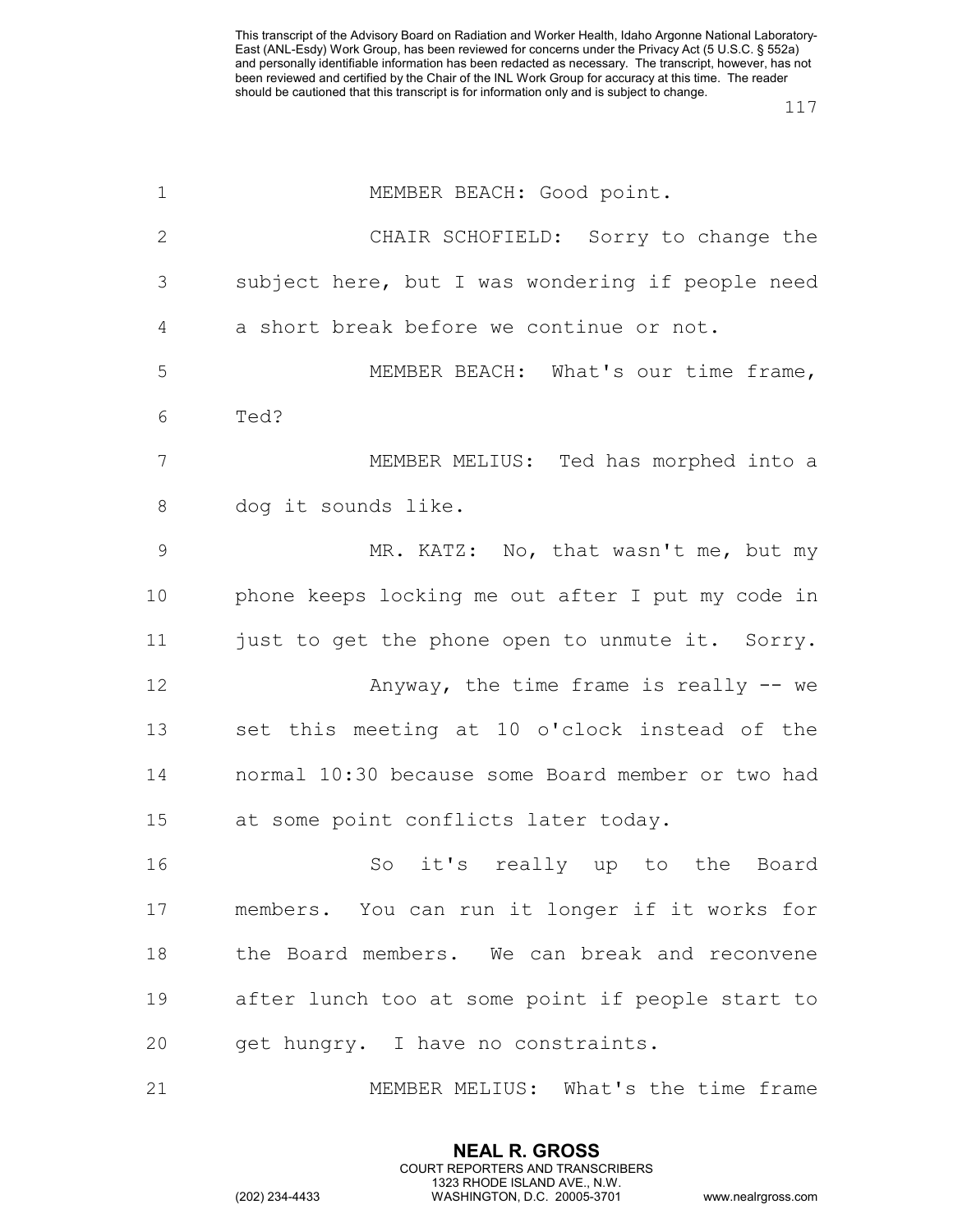| $\mathbf 1$    | for what's left to do?                           |
|----------------|--------------------------------------------------|
| $\overline{2}$ | MR. KATZ: Right. So there's two                  |
| 3              | items. They're both SC&A items. I don't know     |
| 4              | how long they take to present. One I think might |
| 5              | be Joe's.                                        |
| 6              | MEMBER MELIUS: I don't think it makes            |
| 7              | sense to do the -- I mean, we may need a short   |
| 8              | update from Joe on the burial grounds, but I     |
| 9              | don't think NIOSH is ready to --                 |
| 10             | MR. KATZ: Right.                                 |
| 11             | DR. TAULBEE: We are not ready to                 |
| 12             | respond. That is correct.                        |
| 13             | MEMBER MELIUS: And the same on -- I              |
| 14             | don't know where you are with the ANL-West       |
| 15             | monitoring in terms of a response.               |
| 16             | DR. TAULBEE: Same with that one.                 |
| 17             | MEMBER MELIUS: Okay.                             |
| 18             | MR. FITZGERALD: I'd say 5 or 10                  |
| 19             | minutes, Jim, on mine.                           |
| 20             | MEMBER MELIUS: Yes.                              |
| 21             | MR. KATZ: So then if it's that brief             |

**NEAL R. GROSS** COURT REPORTERS AND TRANSCRIBERS 1323 RHODE ISLAND AVE., N.W.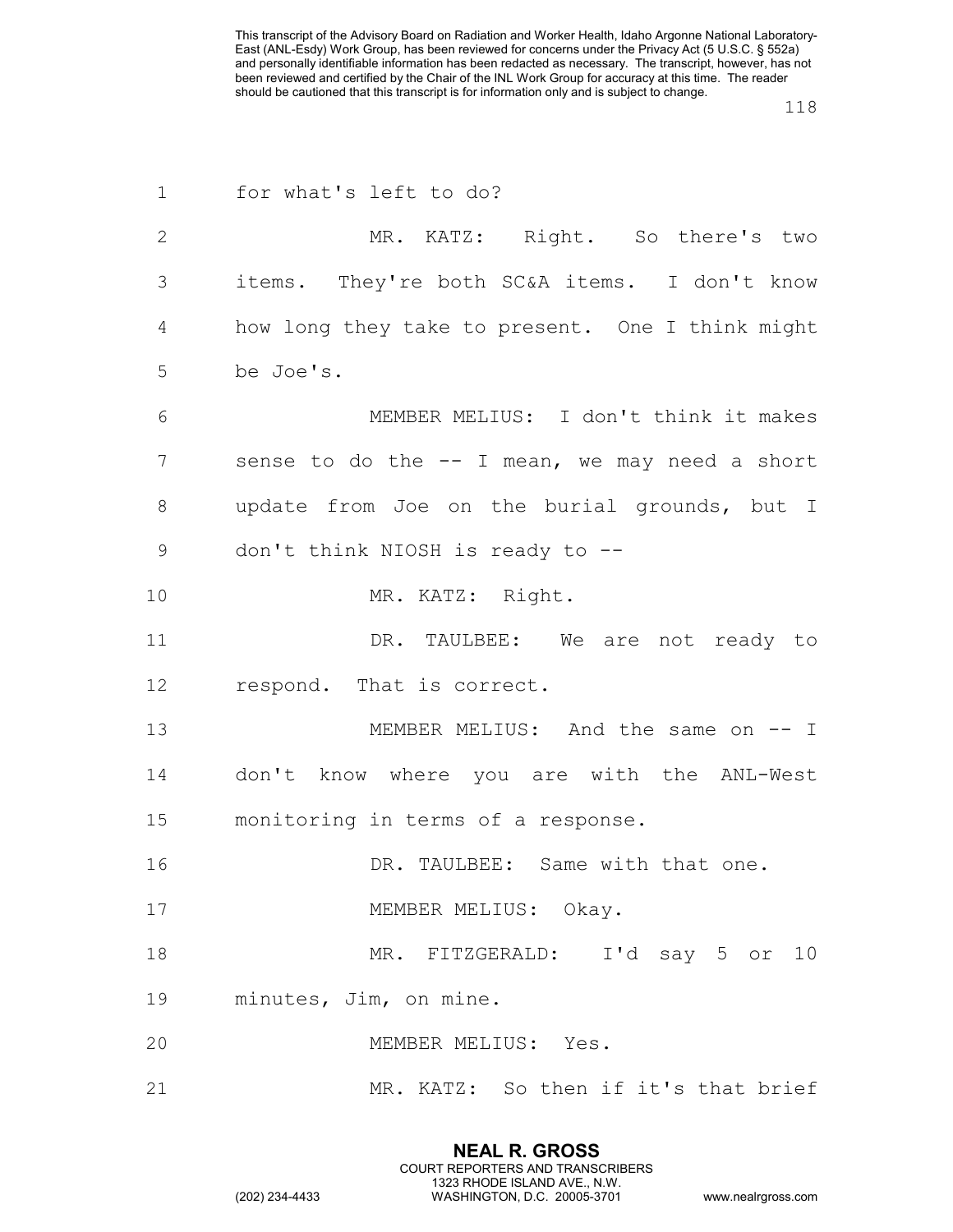| $\mathbf 1$   | and you want to hear a short presentation from   |
|---------------|--------------------------------------------------|
| $\mathbf{2}$  | Joe then we can adjourn after that it sounds     |
| 3             | like.                                            |
| 4             | MEMBER BEACH: That sounds good.                  |
| 5             | CHAIR SCHOFIELD: Let's go ahead and              |
| 6             | continue. It doesn't sound like it will take     |
| 7             | much longer here.                                |
| $8\,$         | MR. FITZGERALD: Yes. You have the                |
| $\mathcal{G}$ | report and in fact I think pretty detailed.      |
| 10            | I think we, Tim, NIOSH and SC&A agreed           |
| 11            | about a year, a year and a half ago that even    |
| 12            | though I think there was a conclusion in the     |
| 13            | first ER that there was sufficient data and      |
| 14            | programmatic considerations that NIOSH concluded |
| 15            | it could dose reconstruct with sufficient        |
| 16            | accuracy.                                        |
| 17            | I think there was the desire to                  |
| 18            | supplement the information that was available.   |
| 19            | Most of the records for the early years of the   |
| 20            | burial grounds were fairly thin, I think that's  |
| 21            | safe to say.                                     |

**NEAL R. GROSS** COURT REPORTERS AND TRANSCRIBERS 1323 RHODE ISLAND AVE., N.W.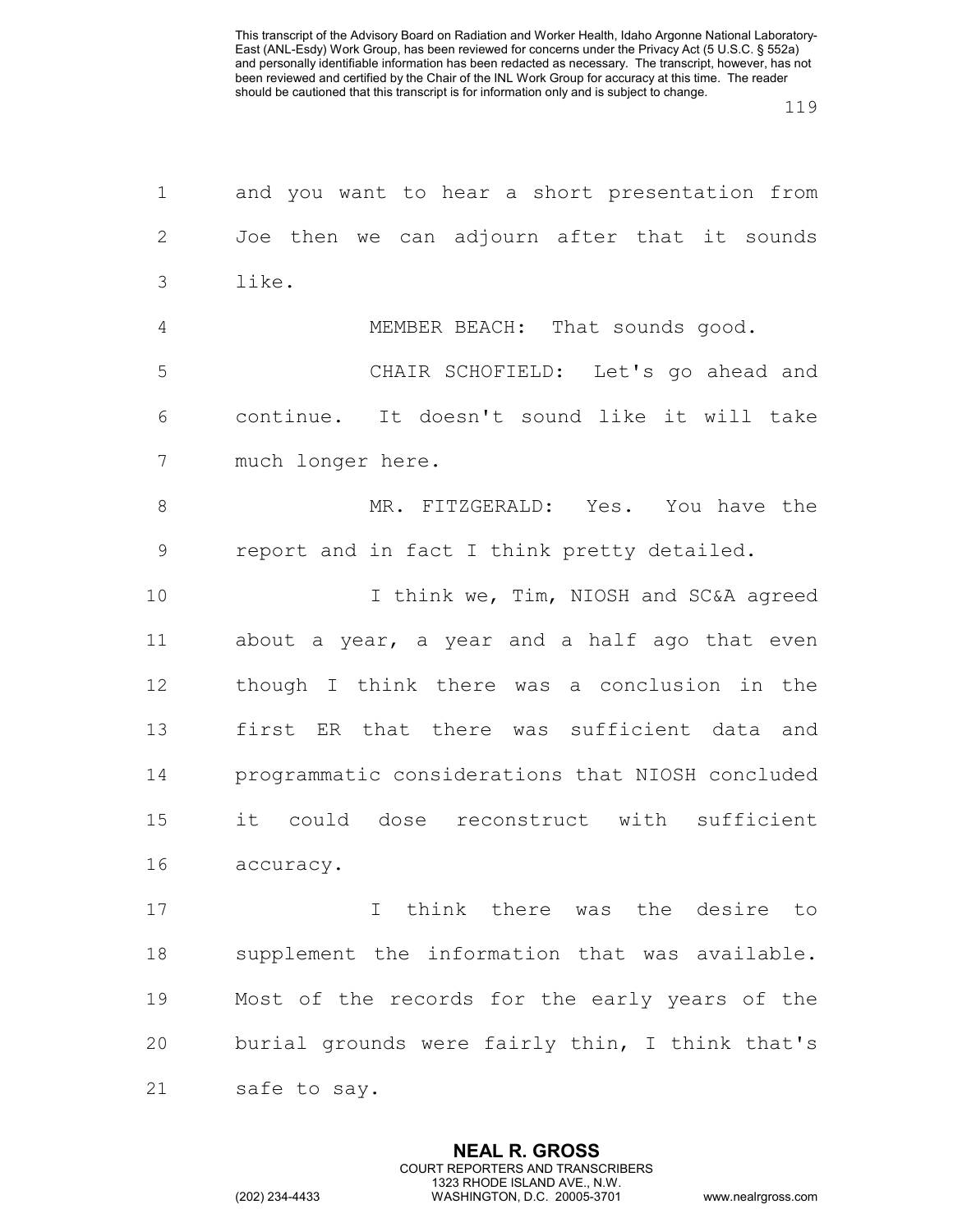| $\mathbf 1$    | And we wanted to go out and do a                  |
|----------------|---------------------------------------------------|
| 2              | fairly extensive round of interviews with workers |
| 3              | that worked at the burial grounds which we did.   |
| $\overline{4}$ | I lost count, but we probably talked              |
| 5              | to specific to the burial grounds probably 20 or  |
| 6              | 30 if not more of those workers trying to piece   |
| 7              | together something that again is not really well- |
| 8              | documented in terms of practices and the history  |
| $\mathcal{G}$  | of that site.                                     |
| 10             | And we agreed to report. I'm not                  |
| 11             | going to go ahead and present that in terms of    |
| 12             | the findings, but I think it's safe to say our    |
| 13             | conclusion after that year, year and a half is    |
| 14             | that we find ourselves in disagreement with some  |
| 15             | of the basic conclusions or tenets that are in    |
| 16             | the ER for that period. This is '52 to '70.       |
| 17             | Granted it's a weight of evidence type            |
| 18             | of deliberation and I fully appreciate one has to |
| 19             | consider availability of data, the programmatic   |
| 20             | issues.                                           |
| 21             | But again we find some real concerns              |

**NEAL R. GROSS** COURT REPORTERS AND TRANSCRIBERS 1323 RHODE ISLAND AVE., N.W.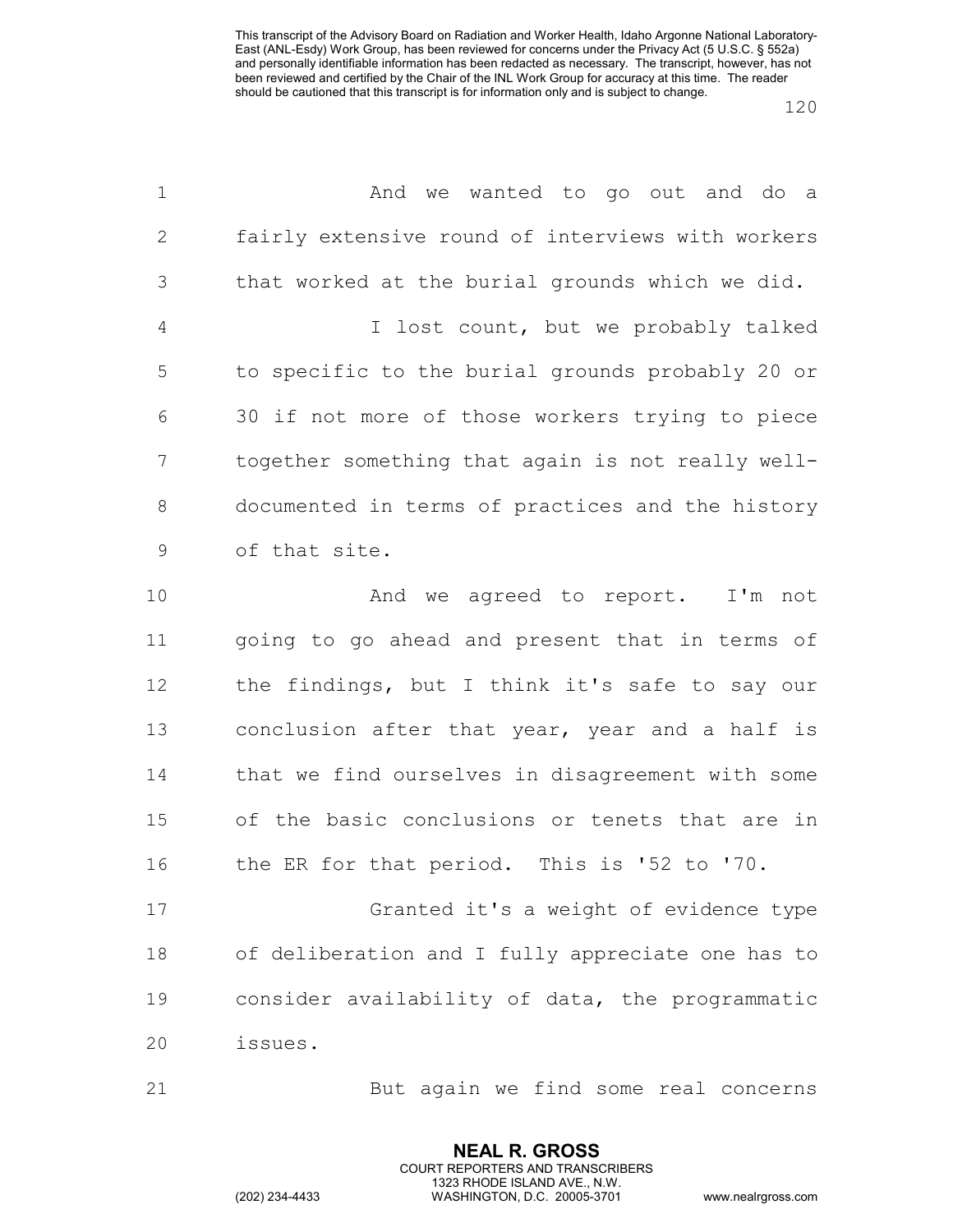| $\mathbf 1$  | in that.                                          |  |  |  |  |  |  |  |  |
|--------------|---------------------------------------------------|--|--|--|--|--|--|--|--|
| $\mathbf{2}$ | Now, saying that we have not been able            |  |  |  |  |  |  |  |  |
| 3            | to pin down at this point in time what exact -- I |  |  |  |  |  |  |  |  |
| 4            | think Tim alluded to this -- what exact data.     |  |  |  |  |  |  |  |  |
| 5            | And it's referred to in the latest ER as data in  |  |  |  |  |  |  |  |  |
| 6            | hand, but the bioassay information and maybe air  |  |  |  |  |  |  |  |  |
| 7            | sampling, we don't know.                          |  |  |  |  |  |  |  |  |
| 8            | So in terms of any conclusions one                |  |  |  |  |  |  |  |  |
| 9            | could make as far as the approach we don't know   |  |  |  |  |  |  |  |  |
| 10           | what the specific dose reconstruction approach    |  |  |  |  |  |  |  |  |
| 11           | will be.                                          |  |  |  |  |  |  |  |  |
| 12           | So, it's sort of saying well, okay, we            |  |  |  |  |  |  |  |  |
| 13           | can probably paint around that issue and look at  |  |  |  |  |  |  |  |  |
| 14           | the weight of evidence as we have it. And we      |  |  |  |  |  |  |  |  |
| 15           | have concerns over what we do have.               |  |  |  |  |  |  |  |  |
| 16           | But there can't be a real hard-edged I            |  |  |  |  |  |  |  |  |
| 17           | think conclusion from our standpoint for the Work |  |  |  |  |  |  |  |  |
| 18           | Group until we are able to look at what Tim's     |  |  |  |  |  |  |  |  |
| 19           | referring to in terms of the information.         |  |  |  |  |  |  |  |  |
| 20           | And a lot of this was collected over              |  |  |  |  |  |  |  |  |
| 21           | the past year. So we have yet to do that.         |  |  |  |  |  |  |  |  |
|              |                                                   |  |  |  |  |  |  |  |  |

**NEAL R. GROSS** COURT REPORTERS AND TRANSCRIBERS 1323 RHODE ISLAND AVE., N.W.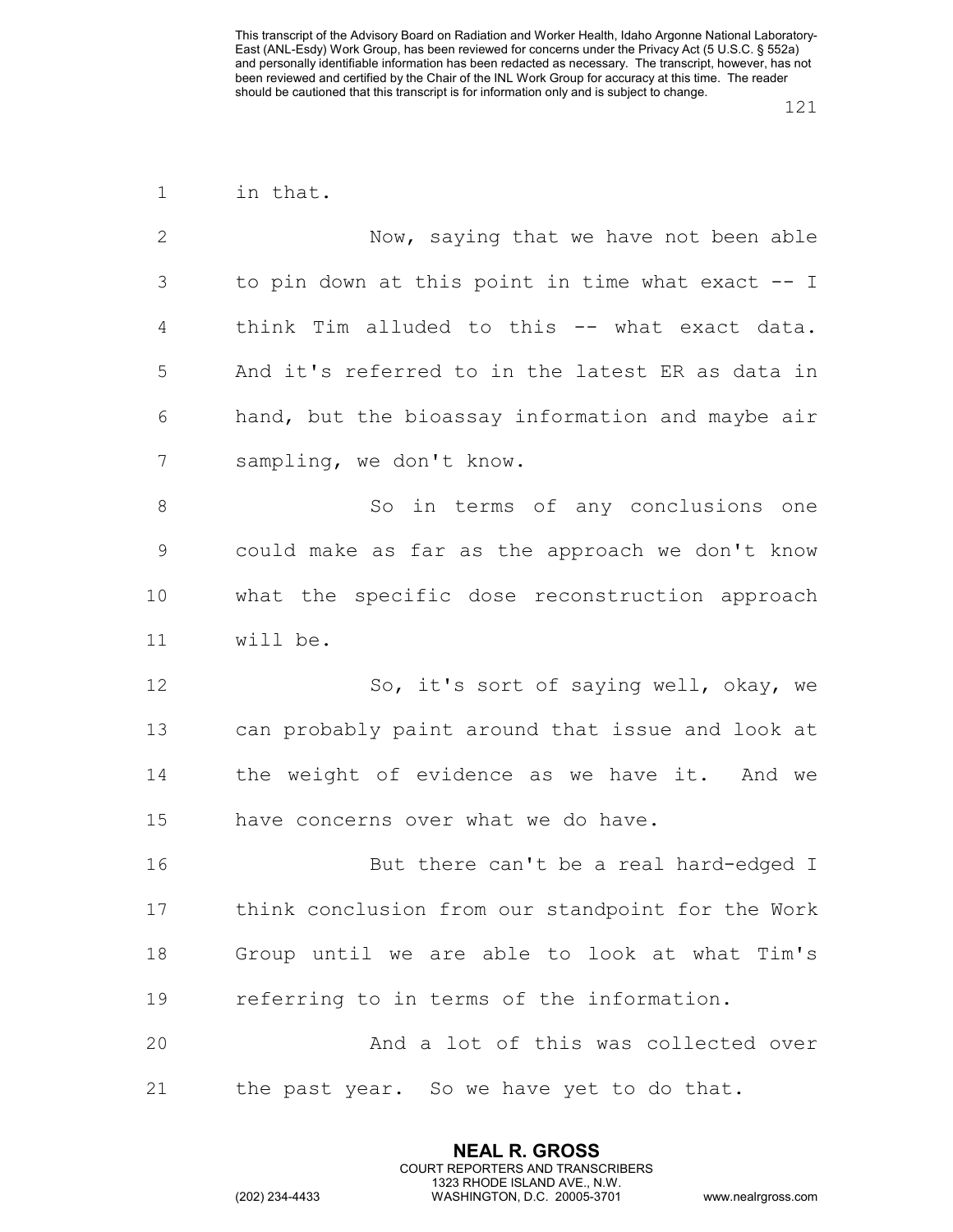| $\mathbf 1$    | I guess in terms of how this might                |
|----------------|---------------------------------------------------|
| $\mathbf{2}$   | inform the 83.14, I would just kind of emphasize  |
| 3              | that certainly as NIOSH goes through their look   |
| $\overline{4}$ | for the '70 to '77 period I think a lot of the    |
| 5              | issues, the programmatic issues for one, the      |
| 6              | monitoring issues for another, and certainly the  |
| 7              | practices themselves did not shift dramatically   |
| 8              | even though the operations did.                   |
| $\mathsf 9$    | They were certainly retrieving rather             |
| 10             | than dumping and burying, but a lot of those      |
| 11             | basic health physics practices were very similar. |
| 12             | It didn't change from December of '70 to January  |
| 13             | of '71. So I would certainly emphasize that       |
| 14             | point.                                            |
| 15             | And in terms of looking at the                    |
| 16             | monitoring information, I think the key from what |
| 17             | we were able to look at is needing to fit the     |
| 18             | monitoring that was being done to the actual      |
| 19             | activity on the ground.                           |
| 20             | mean, yes, they had air sampling<br>I.            |
| 21             | going on, but they also had workers inside the    |

**NEAL R. GROSS** COURT REPORTERS AND TRANSCRIBERS 1323 RHODE ISLAND AVE., N.W.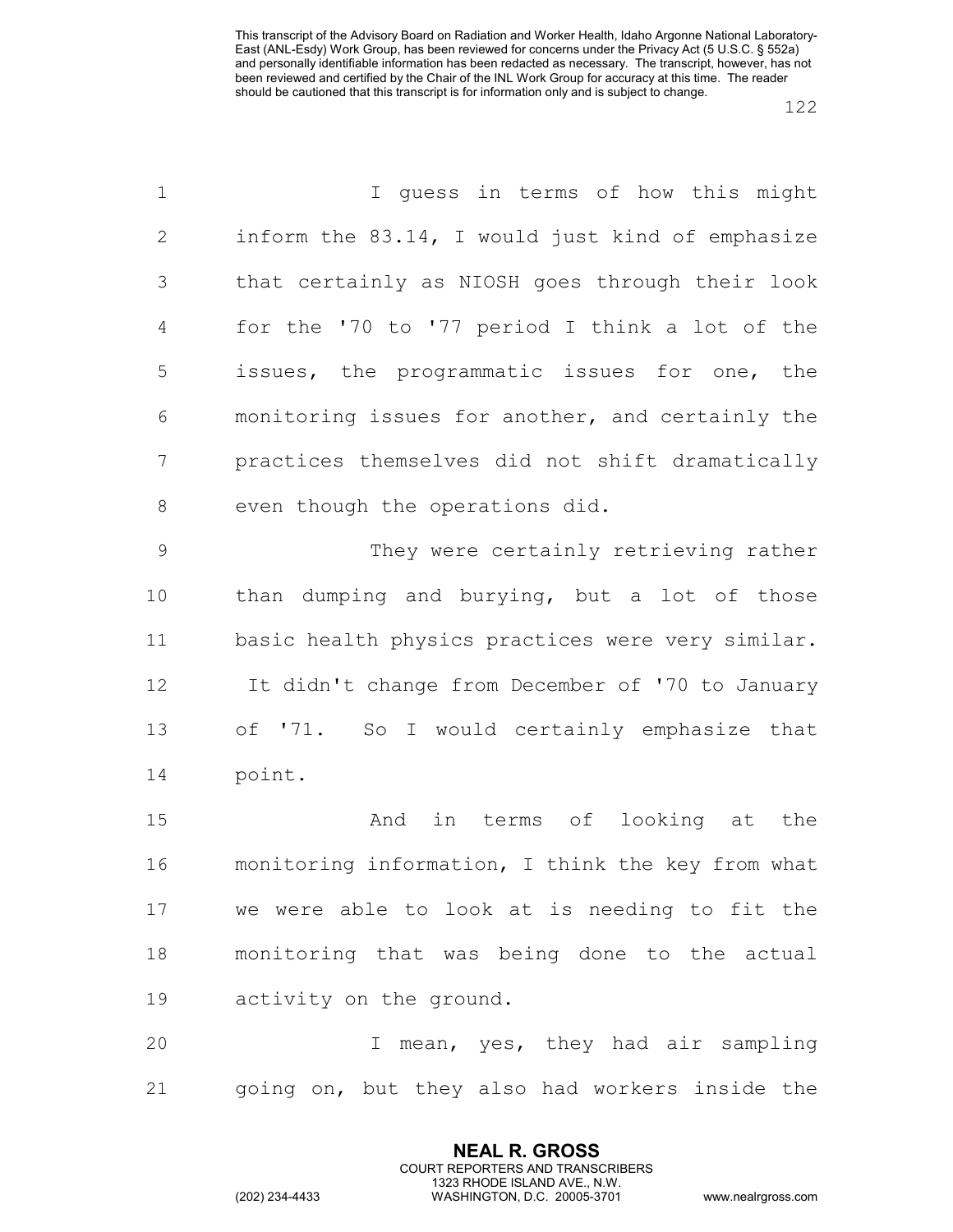| $\mathbf 1$    | pit cleaning up after spills. And they certainly  |
|----------------|---------------------------------------------------|
| $\mathbf{2}$   | weren't being monitored in the same way as        |
| $\mathfrak{Z}$ | somebody on the edge of a pit or a trench.        |
| 4              | The same thing goes for the special               |
| 5              | bioassays. We talked to some of the former        |
| 6              | workers and it was pretty clear that this whole   |
| $\overline{7}$ | notion of drums breaking open and having contents |
| $\,8\,$        | spilled and having to clean up the kind of        |
| $\mathsf 9$    | contamination you would get when an equipment     |
| 10             | operator buries contaminated soil as overburden   |
| 11             | over drums and containers, and you're dealing     |
| 12             | with resuspension, the kind of -- those weren't   |
| 13             | necessarily subject to special bioassays.         |
| 14             | this whole notion that you<br>So<br>had           |
| 15             | special bioassays when you had "events." Well,    |
| 16             | these contaminations were so routine they weren't |
| 17             | considered events. You would not have had any     |
| 18             | bioassays that would fit the kind of exposures    |
| 19             | they were experiencing.                           |
| 20             | So I would just encourage in this                 |
| 21             | 83.14 that NIOSH look closely at some of these    |

**NEAL R. GROSS** COURT REPORTERS AND TRANSCRIBERS 1323 RHODE ISLAND AVE., N.W.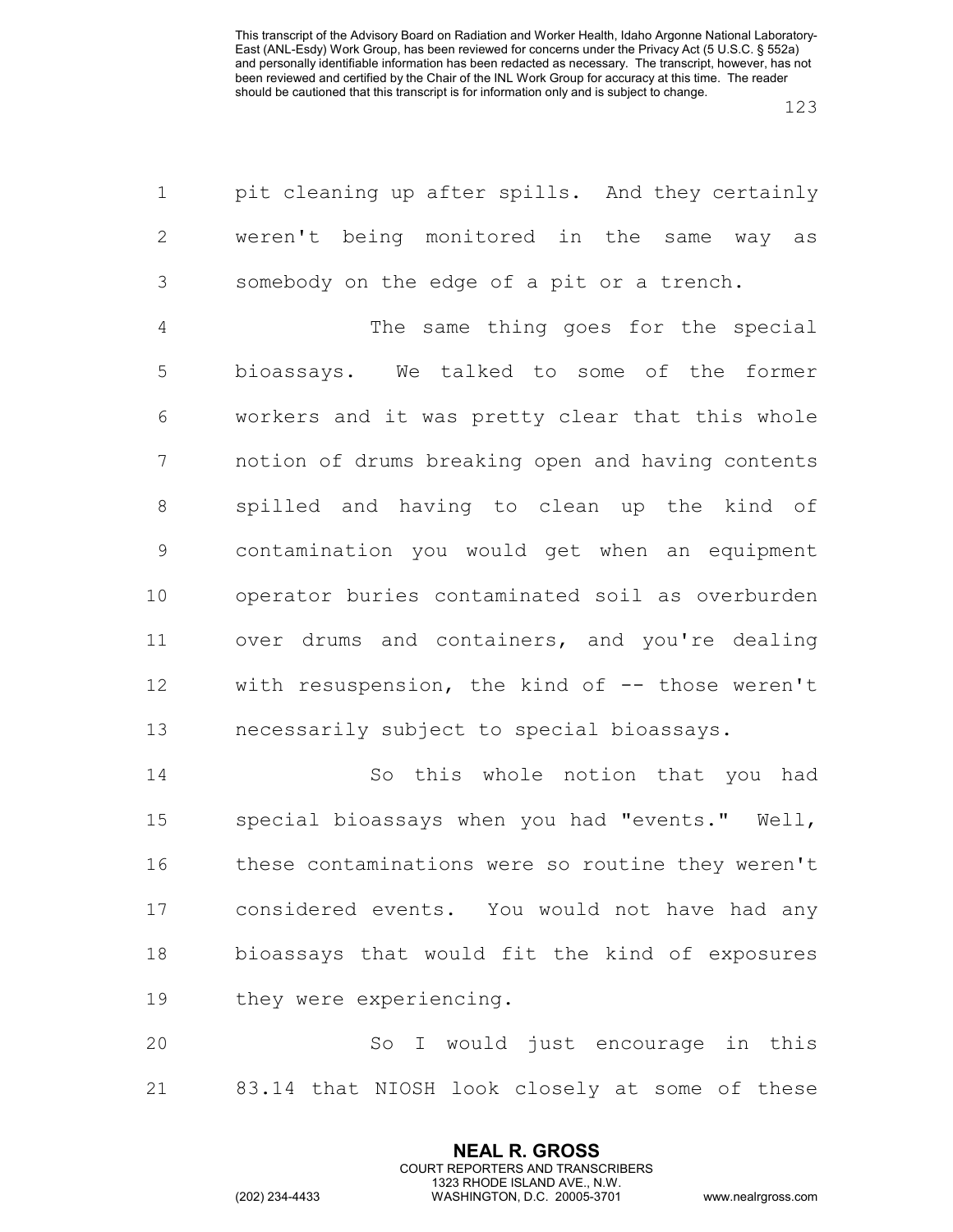| $\mathbf 1$    | activities that predated '70 but certainly        |  |  |  |  |  |  |  |  |  |
|----------------|---------------------------------------------------|--|--|--|--|--|--|--|--|--|
| $\overline{2}$ | continued, and to look at whether or not the      |  |  |  |  |  |  |  |  |  |
| 3              | monitoring truly and effectively fit the activity |  |  |  |  |  |  |  |  |  |
| $\overline{4}$ | at hand.                                          |  |  |  |  |  |  |  |  |  |
| 5              | And from a programmatic standpoint, I             |  |  |  |  |  |  |  |  |  |
| 6              | think we tried to document very clearly, and it's |  |  |  |  |  |  |  |  |  |
| 7              | all there in the report, that so-called defense-  |  |  |  |  |  |  |  |  |  |
| 8              | in-depth I think is perhaps overstated for the    |  |  |  |  |  |  |  |  |  |
| $\mathsf 9$    | burial grounds.                                   |  |  |  |  |  |  |  |  |  |
| 10             | Certainly I've heard that term for                |  |  |  |  |  |  |  |  |  |
| 11             | reactor safety, but for the burial grounds it     |  |  |  |  |  |  |  |  |  |
| 12             | sort of evolved from a municipal landfill type of |  |  |  |  |  |  |  |  |  |
| 13             | approach to something a little better than that.  |  |  |  |  |  |  |  |  |  |
| 14             | But clearly there were some real                  |  |  |  |  |  |  |  |  |  |
| 15             | questions about to what extent the radiological   |  |  |  |  |  |  |  |  |  |
| 16             | controls were comprehensive, thorough,<br>and     |  |  |  |  |  |  |  |  |  |
| 17             | whether the monitoring was done as consistently   |  |  |  |  |  |  |  |  |  |
| 18             | or not.                                           |  |  |  |  |  |  |  |  |  |
| 19             | And a lot of that wasn't remedied                 |  |  |  |  |  |  |  |  |  |
| 20             | until the mid-seventies. So certainly a lot of    |  |  |  |  |  |  |  |  |  |
| 21             | that has to be addressed in the context of the    |  |  |  |  |  |  |  |  |  |

**NEAL R. GROSS** COURT REPORTERS AND TRANSCRIBERS 1323 RHODE ISLAND AVE., N.W.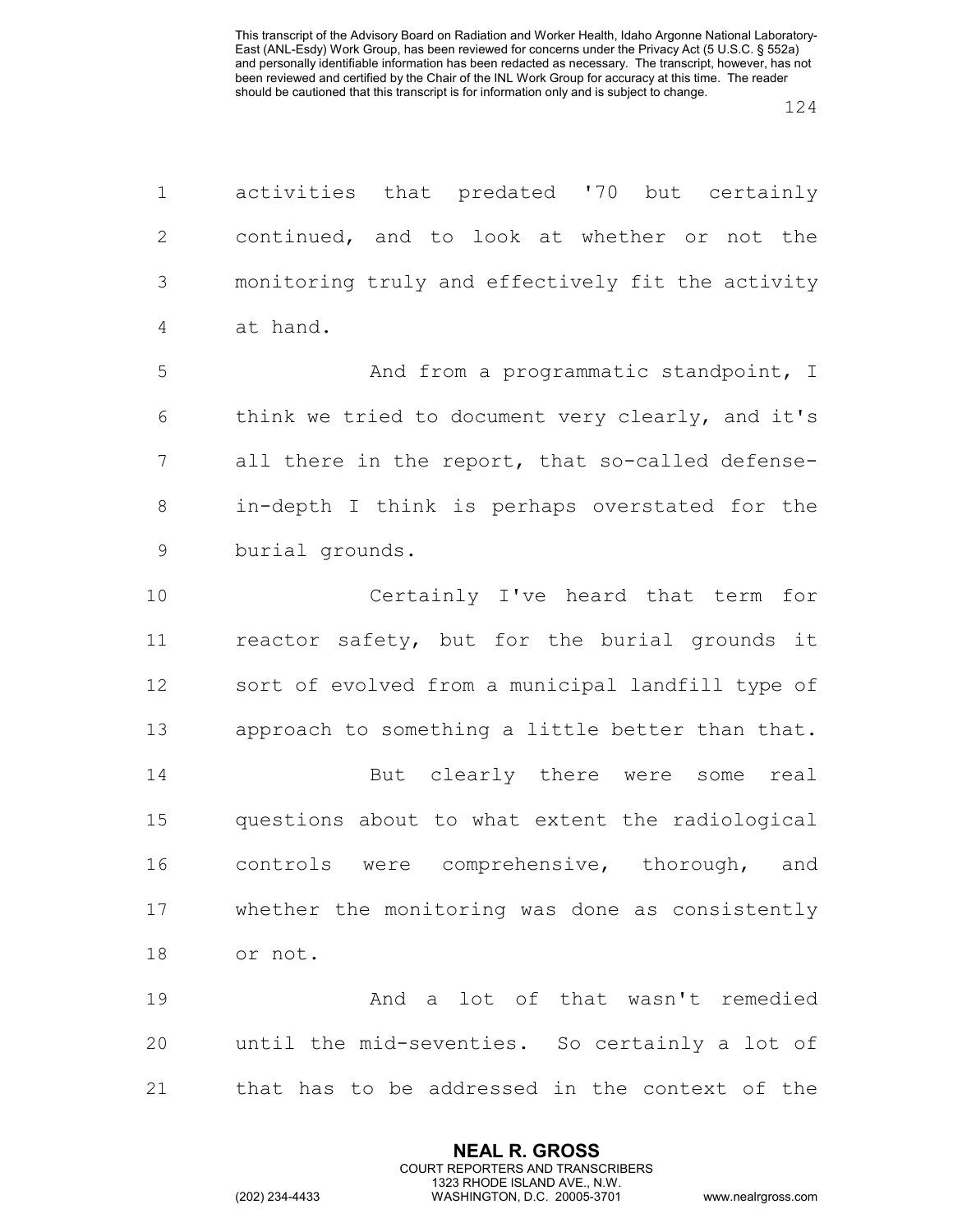| $\mathbf 1$   | 83.14.                                           |  |  |  |  |  |  |  |  |
|---------------|--------------------------------------------------|--|--|--|--|--|--|--|--|
| $\mathbf{2}$  | I think that's all I'm going to say at           |  |  |  |  |  |  |  |  |
| 3             | this point. I think it's pretty well laid out.   |  |  |  |  |  |  |  |  |
| 4             | We tried to be complete. And I know Tim and his  |  |  |  |  |  |  |  |  |
| 5             | staff were along for a lot of these interviews.  |  |  |  |  |  |  |  |  |
| 6             | They heard the same things we did.               |  |  |  |  |  |  |  |  |
| 7             | So, certainly I know they're going to            |  |  |  |  |  |  |  |  |
| 8             | take a hard look when they go through the 83.14. |  |  |  |  |  |  |  |  |
| $\mathcal{G}$ | That's it.                                       |  |  |  |  |  |  |  |  |
| 10            | MEMBER MELIUS: You left us speechless            |  |  |  |  |  |  |  |  |
| 11            | except for the dog.                              |  |  |  |  |  |  |  |  |
| 12            | MR. FITZGERALD: The dog likes it.                |  |  |  |  |  |  |  |  |
| 13            | MEMBER MELIUS: The dog likes it.                 |  |  |  |  |  |  |  |  |
| 14            | MEMBER BEACH: I think that's Phil's              |  |  |  |  |  |  |  |  |
| 15            | dog.                                             |  |  |  |  |  |  |  |  |
| 16            | MEMBER MELIUS: Phil, is that your                |  |  |  |  |  |  |  |  |
| 17            | dog? Phil's on mute, the dog's not.              |  |  |  |  |  |  |  |  |
| 18            | MEMBER BEACH: Okay, maybe it's not.              |  |  |  |  |  |  |  |  |
| 19            | CHAIR SCHOFIELD: Yes, that was mine.             |  |  |  |  |  |  |  |  |
| 20            | MR. KATZ: Thanks, Joe. I think that              |  |  |  |  |  |  |  |  |
| 21            | will be useful actually for review.              |  |  |  |  |  |  |  |  |

**NEAL R. GROSS** COURT REPORTERS AND TRANSCRIBERS 1323 RHODE ISLAND AVE., N.W.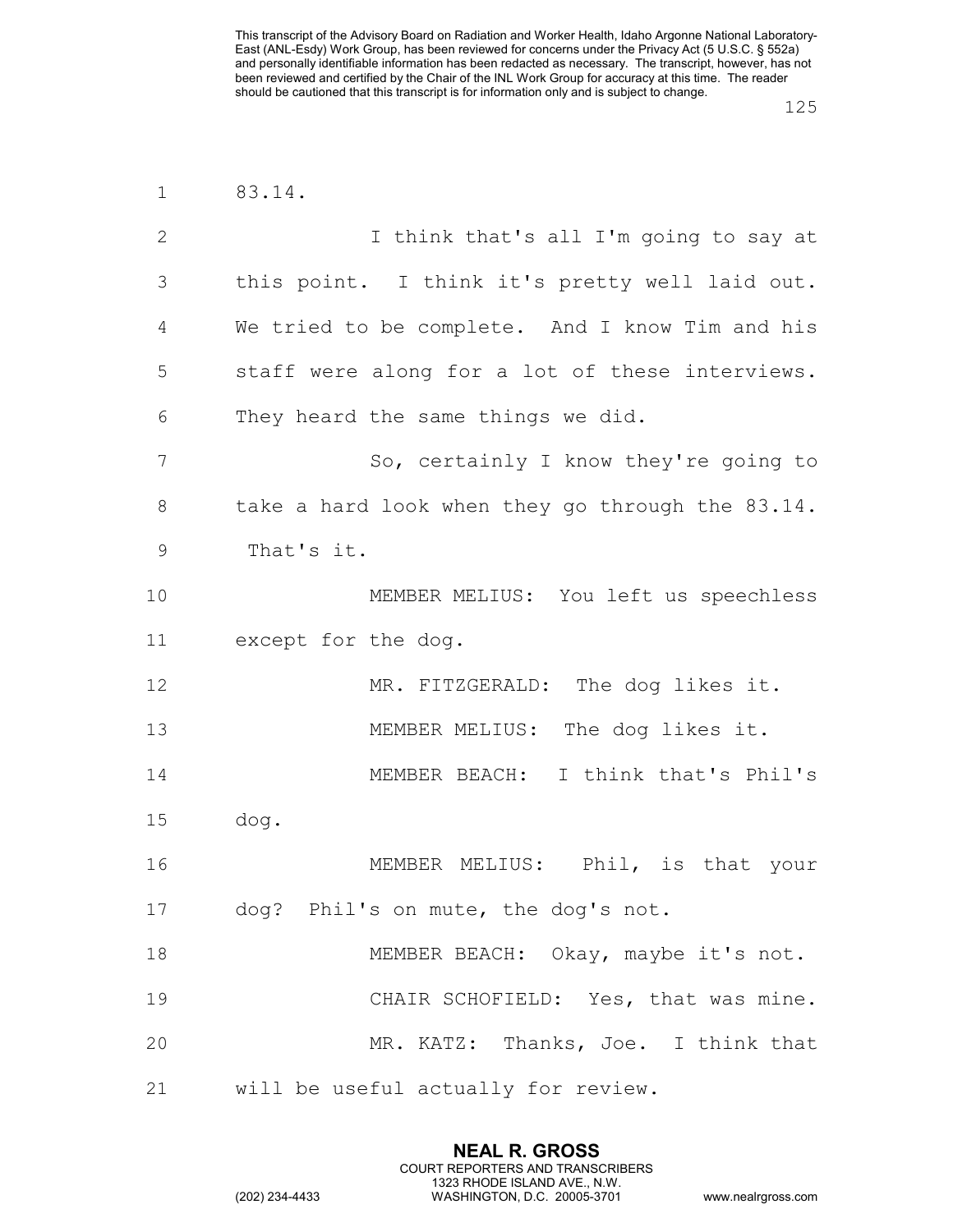| $\mathbf 1$  | MEMBER MELIUS: Yes.                               |  |  |  |  |  |  |  |  |
|--------------|---------------------------------------------------|--|--|--|--|--|--|--|--|
| $\mathbf{2}$ | MR. KATZ: So with that, Phil, I think             |  |  |  |  |  |  |  |  |
| 3            | unless you have something else, or Board members  |  |  |  |  |  |  |  |  |
| 4            | have something else I think we can adjourn and    |  |  |  |  |  |  |  |  |
| 5            | thank everybody for all the hard work that went   |  |  |  |  |  |  |  |  |
| 6            | into preparing for this.                          |  |  |  |  |  |  |  |  |
| 7            | MEMBER BEACH: So, and I was wondering             |  |  |  |  |  |  |  |  |
| 8            | on the last report, on the ANL-West monitoring,   |  |  |  |  |  |  |  |  |
| $\mathsf 9$  | is there anything that needs to be said on that,  |  |  |  |  |  |  |  |  |
| 10           | or we just hold off for the next meeting?         |  |  |  |  |  |  |  |  |
| 11           | MR. BARTON: Yes, Josie, this is Bob.              |  |  |  |  |  |  |  |  |
| 12           | I put that report together and actually it was    |  |  |  |  |  |  |  |  |
| 13           | briefly discussed back in the August 2016         |  |  |  |  |  |  |  |  |
| 14           | meeting. I think I had four and a half minutes    |  |  |  |  |  |  |  |  |
| 15           | to try and go through it.                         |  |  |  |  |  |  |  |  |
| 16           | So, when we were kind of putting the              |  |  |  |  |  |  |  |  |
| 17           | materials together for this meeting, I had        |  |  |  |  |  |  |  |  |
| 18           | offered it up as something that's still yet to be |  |  |  |  |  |  |  |  |
| 19           | discussed.                                        |  |  |  |  |  |  |  |  |
| 20           | But at the same time I think I heard              |  |  |  |  |  |  |  |  |
| 21           | Tim say that there's not really a response ready  |  |  |  |  |  |  |  |  |

**NEAL R. GROSS** COURT REPORTERS AND TRANSCRIBERS 1323 RHODE ISLAND AVE., N.W.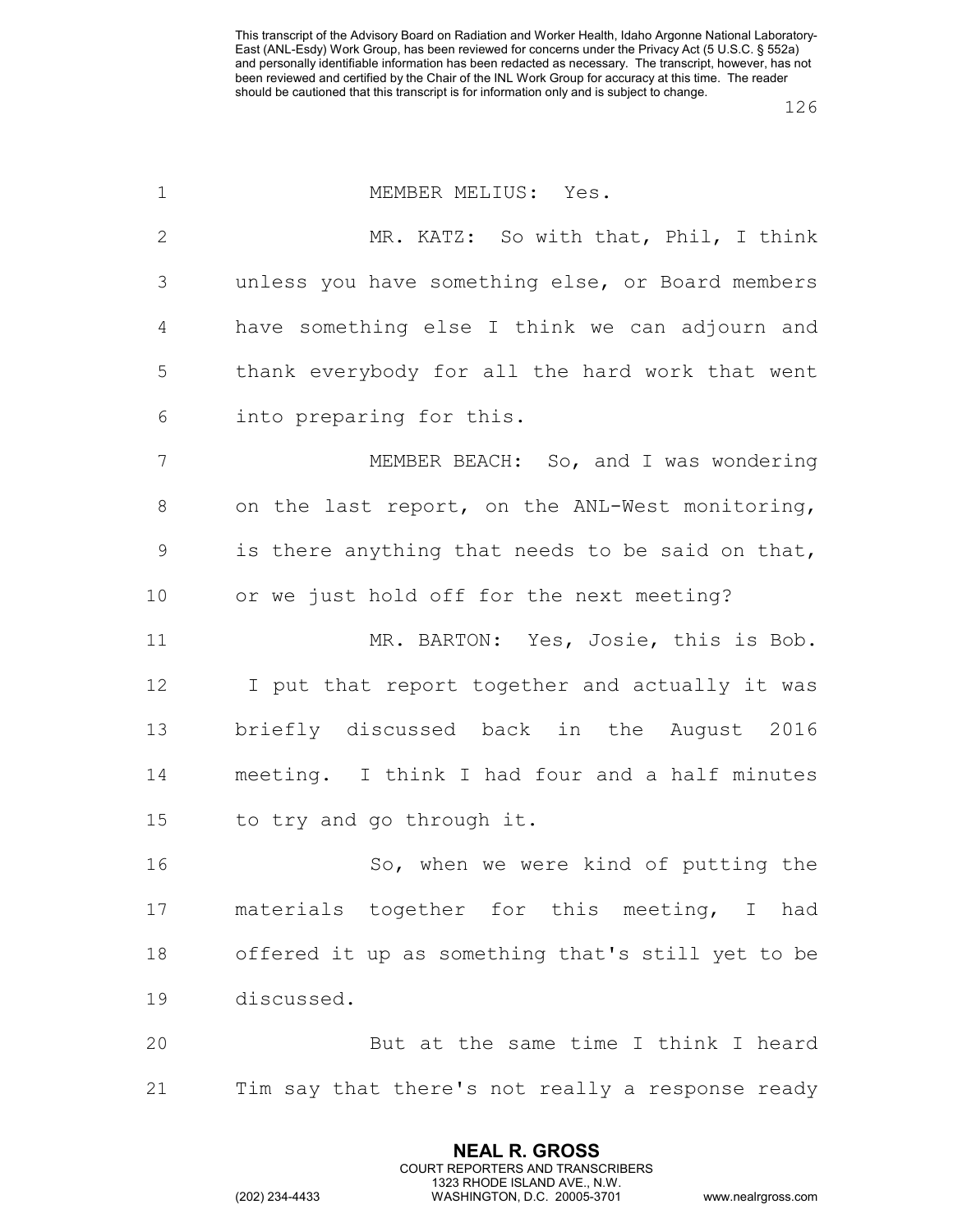| $\mathbf 1$    | from NIOSH's group. So I'm not sure if it would   |  |  |  |  |  |  |  |  |  |
|----------------|---------------------------------------------------|--|--|--|--|--|--|--|--|--|
| $\mathbf{2}$   | be all that fruitful for me to go through the     |  |  |  |  |  |  |  |  |  |
| $\mathcal{S}$  | presentation again, maybe in a little bit longer  |  |  |  |  |  |  |  |  |  |
| 4              | and more detail, if NIOSH hasn't had a chance to  |  |  |  |  |  |  |  |  |  |
| 5              | really sit down with it.                          |  |  |  |  |  |  |  |  |  |
| 6              | Do I have that correct, Tim? It's                 |  |  |  |  |  |  |  |  |  |
| $\overline{7}$ | sort of still in the queue?                       |  |  |  |  |  |  |  |  |  |
| $\,8\,$        | DR. TAULBEE: Yes, you're correct. It              |  |  |  |  |  |  |  |  |  |
| 9              | is in the queue and on our radar, but we have not |  |  |  |  |  |  |  |  |  |
| 10             | worked on it. And so with the other things that   |  |  |  |  |  |  |  |  |  |
| 11             | are going on, I would propose that we kind of     |  |  |  |  |  |  |  |  |  |
| 12             | table this at this time, or put it to the side    |  |  |  |  |  |  |  |  |  |
| 13             | for a future meeting.                             |  |  |  |  |  |  |  |  |  |
| 14             | MR. BARTON: That's fine with me. I                |  |  |  |  |  |  |  |  |  |
| 15             | guess one other thing if we're going to adjourn   |  |  |  |  |  |  |  |  |  |
| 16             | shortly, I wanted to inform the Work Group that   |  |  |  |  |  |  |  |  |  |
| 17             | another piece of the puzzle that we sort of       |  |  |  |  |  |  |  |  |  |
| 18             | researched in parallel with the burial grounds    |  |  |  |  |  |  |  |  |  |
| 19             | work that Joe just described was exposures at the |  |  |  |  |  |  |  |  |  |
| 20             | CPP prior to 1963, so prior to the currently      |  |  |  |  |  |  |  |  |  |
| 21             | proposed SEC period.                              |  |  |  |  |  |  |  |  |  |

**NEAL R. GROSS** COURT REPORTERS AND TRANSCRIBERS 1323 RHODE ISLAND AVE., N.W.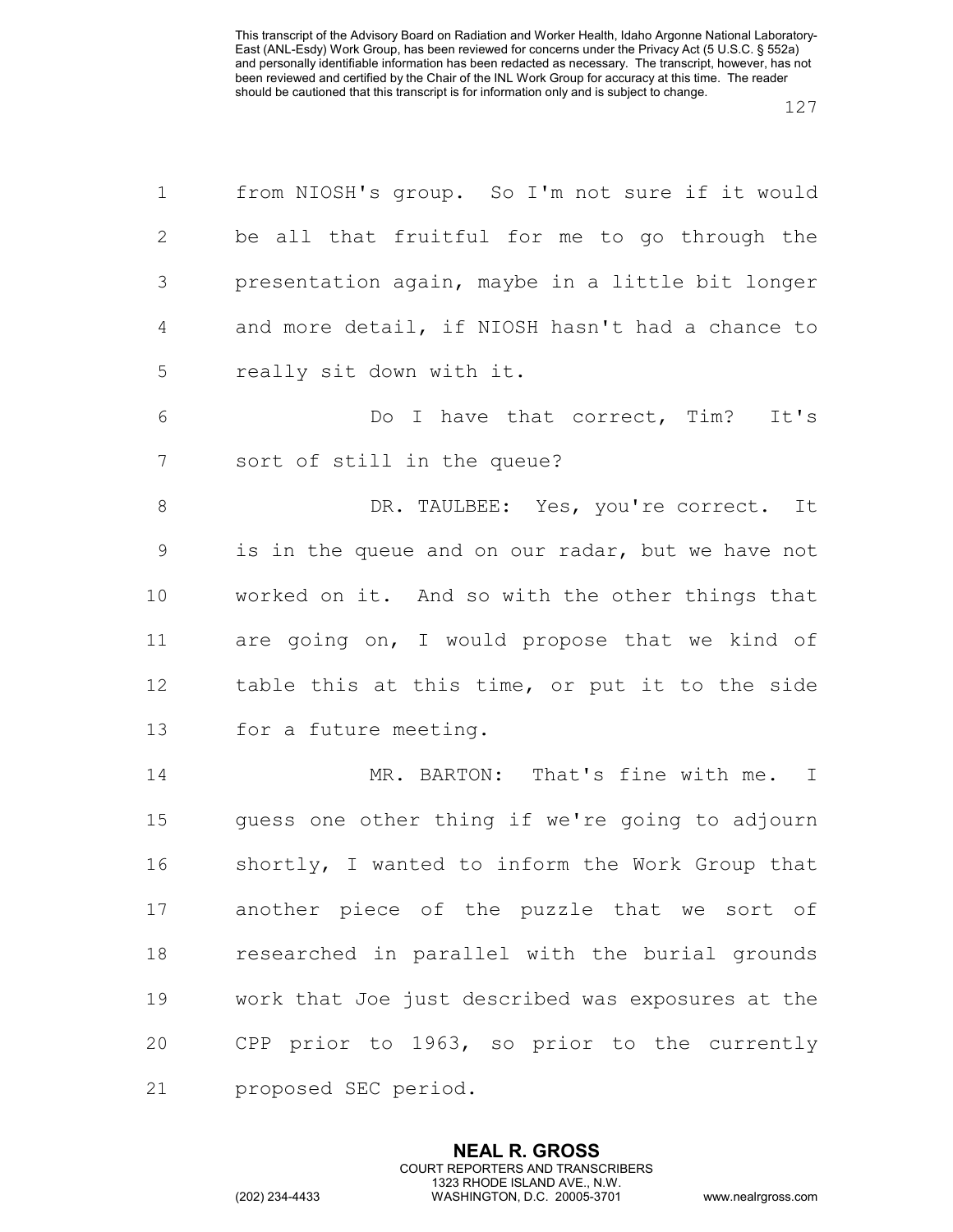| $\mathbf 1$     | And that report has gone through SC&A             |  |  |  |  |  |  |  |  |
|-----------------|---------------------------------------------------|--|--|--|--|--|--|--|--|
| $\mathbf{2}$    | internal review. Right now it's with our tech     |  |  |  |  |  |  |  |  |
| 3               | editor who's fixing all my horrible grammar. And  |  |  |  |  |  |  |  |  |
| 4               | then after that, I imagine it will have to go to  |  |  |  |  |  |  |  |  |
| 5               | DOE. But that is certainly in the pipeline and    |  |  |  |  |  |  |  |  |
| 6               | you all should be seeing that fairly soon.        |  |  |  |  |  |  |  |  |
| $7\phantom{.0}$ | CHAIR SCHOFIELD: Thanks for that                  |  |  |  |  |  |  |  |  |
| $8\,$           | heads up, Bob.                                    |  |  |  |  |  |  |  |  |
| 9               | MR. KATZ: Phil, are you on the line?              |  |  |  |  |  |  |  |  |
| 10              | CHAIR SCHOFIELD: Yes, I am.                       |  |  |  |  |  |  |  |  |
| 11              | MR. KATZ: Okay. So time to adjourn?               |  |  |  |  |  |  |  |  |
| 12              | CHAIR SCHOFIELD: Unless anybody else              |  |  |  |  |  |  |  |  |
| 13              | has anything I think we will adjourn at this      |  |  |  |  |  |  |  |  |
| 14              | point.                                            |  |  |  |  |  |  |  |  |
| 15              | MR. KATZ: Great. Well, thanks                     |  |  |  |  |  |  |  |  |
| 16              | everybody.                                        |  |  |  |  |  |  |  |  |
| 17              | MEMBER BEACH: Before we adjourn, I                |  |  |  |  |  |  |  |  |
| 18              | was wondering, should we set up something         |  |  |  |  |  |  |  |  |
| 19              | tentatively just to discuss that 83.14, or are we |  |  |  |  |  |  |  |  |
| 20              | just going to wait?                               |  |  |  |  |  |  |  |  |
| 21              | MR. KATZ: Well, Josie, I was thinking             |  |  |  |  |  |  |  |  |

**NEAL R. GROSS** COURT REPORTERS AND TRANSCRIBERS 1323 RHODE ISLAND AVE., N.W.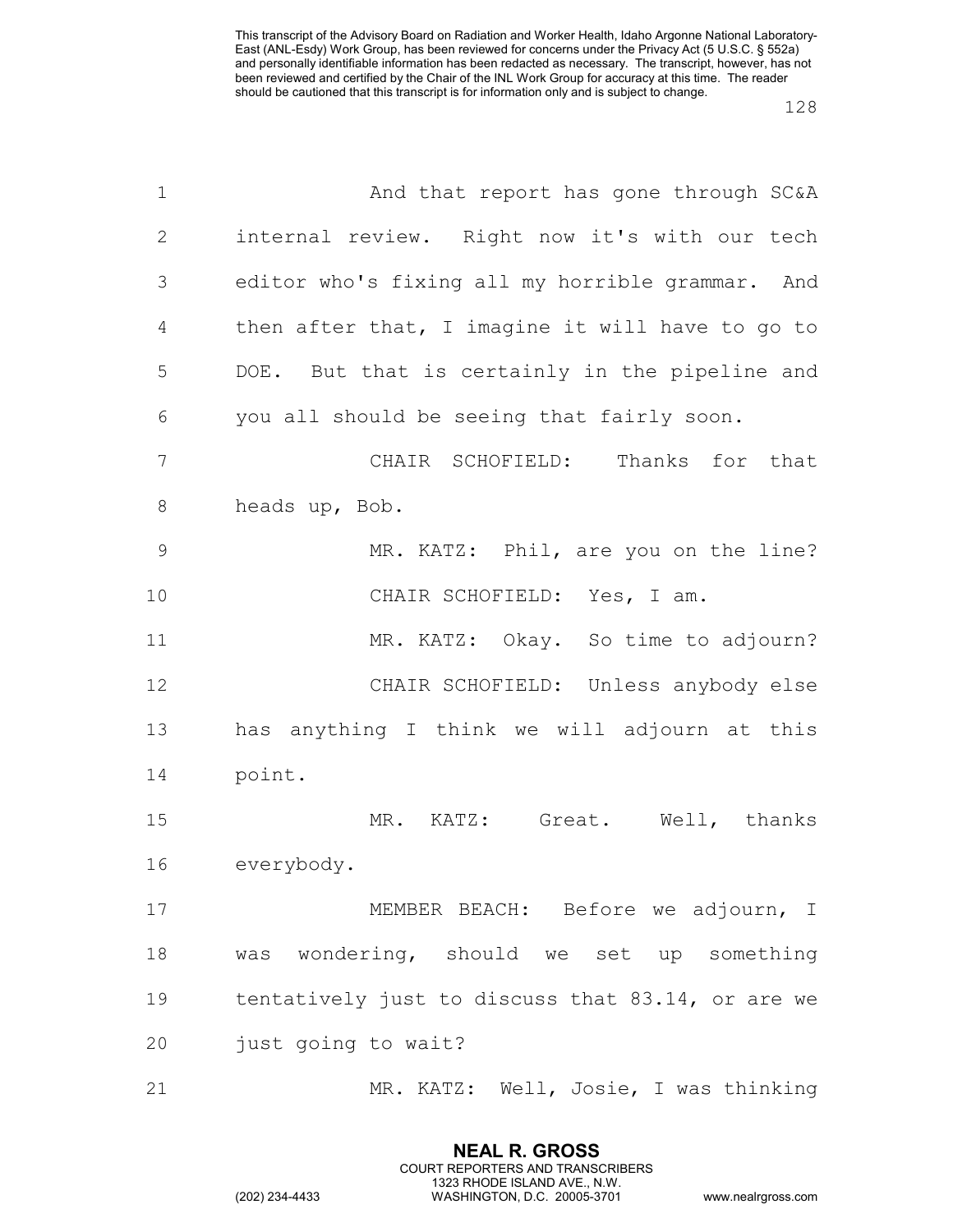| $\mathbf 1$   | about that. Why don't we just wait a little bit   |  |  |  |  |  |  |  |  |
|---------------|---------------------------------------------------|--|--|--|--|--|--|--|--|
| 2             | for more certainty from Tim in terms of the time  |  |  |  |  |  |  |  |  |
| 3             | frame.                                            |  |  |  |  |  |  |  |  |
| 4             | The more time before the Board meeting            |  |  |  |  |  |  |  |  |
| 5             | the better, so I'd like to give Tim a little bit  |  |  |  |  |  |  |  |  |
| 6             | of time to make more progress, and then           |  |  |  |  |  |  |  |  |
| 7             | absolutely I'll schedule even if we may not be    |  |  |  |  |  |  |  |  |
| 8             | able to use it I'll schedule an INL Work Group    |  |  |  |  |  |  |  |  |
| $\mathcal{G}$ | meeting for before the August Board meeting so we |  |  |  |  |  |  |  |  |
| 10            | have that opportunity.                            |  |  |  |  |  |  |  |  |
| 11            | MEMBER BEACH: Okay, thanks.                       |  |  |  |  |  |  |  |  |
| 12            | DR. TAULBEE: And again, this is the               |  |  |  |  |  |  |  |  |
| 13            | 83.14 for CPP.                                    |  |  |  |  |  |  |  |  |
| 14            | MEMBER BEACH: Correct.                            |  |  |  |  |  |  |  |  |
| 15            | MR. KATZ: So thanks, Josie.                       |  |  |  |  |  |  |  |  |
| 16            | MEMBER MELIUS: We can only do it once             |  |  |  |  |  |  |  |  |
| 17            | with the agenda.                                  |  |  |  |  |  |  |  |  |
| 18            | Adjourn                                           |  |  |  |  |  |  |  |  |
| 19            | MR. KATZ: Okay.                                   |  |  |  |  |  |  |  |  |
| 20            | MEMBER BEACH: Bye everyone.                       |  |  |  |  |  |  |  |  |
| 21            | (Whereupon, the above-entitled matter             |  |  |  |  |  |  |  |  |
|               |                                                   |  |  |  |  |  |  |  |  |

**NEAL R. GROSS**